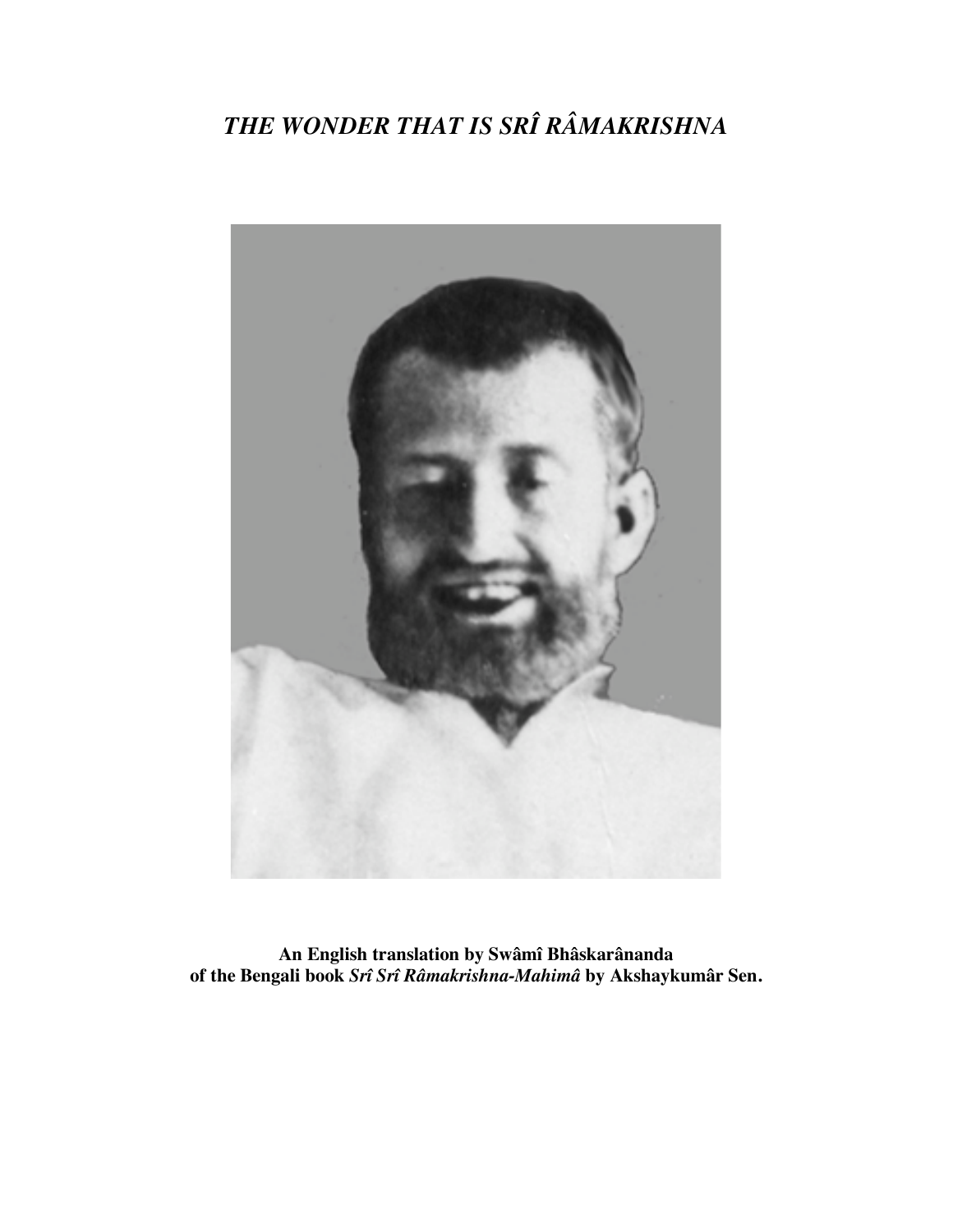#### **PREFACE**

Akshay Kumâr Sen's Bengali book *Srî Srî Râmakrishna-Mahimâ* is quite popular among Bengali-speaking readers of the Ramakrishna-Vivekananda literature. I have translated this book into English at the request of one of my close friends who lives in Canada.

The book contains many authentic anecdotes about Srî Râmakrishna and his teachings, some of which are not to be found in other books. But some of the author's views on how the mind functions, etc, may not be acceptable to traditional Hindu scholars. These views, by the author's own admission, are based on his own understanding and experience, and not necessarily on the scriptures. Nevertheless, this book is valuable because it is written by one who had the good fortune to have seen Srî Râmakrishna and associated with him more or less closely.

In the publication of this book the following persons have helped immensely, and I acknowledge their loving assistance with deep gratitude.

Ramakrishna Math, Belur, for permission to translate the book into English.

Charles Scott Wirth for computer typesetting the manuscript and helping with the front cover.

Devra Freedman for proofreading and editing.

I hope this book will be helpful to those for whom it is intended.

Swâmî Bhâskarânanda Vedanta Society of Western Washington Seattle, Washington 98102, U.S.A.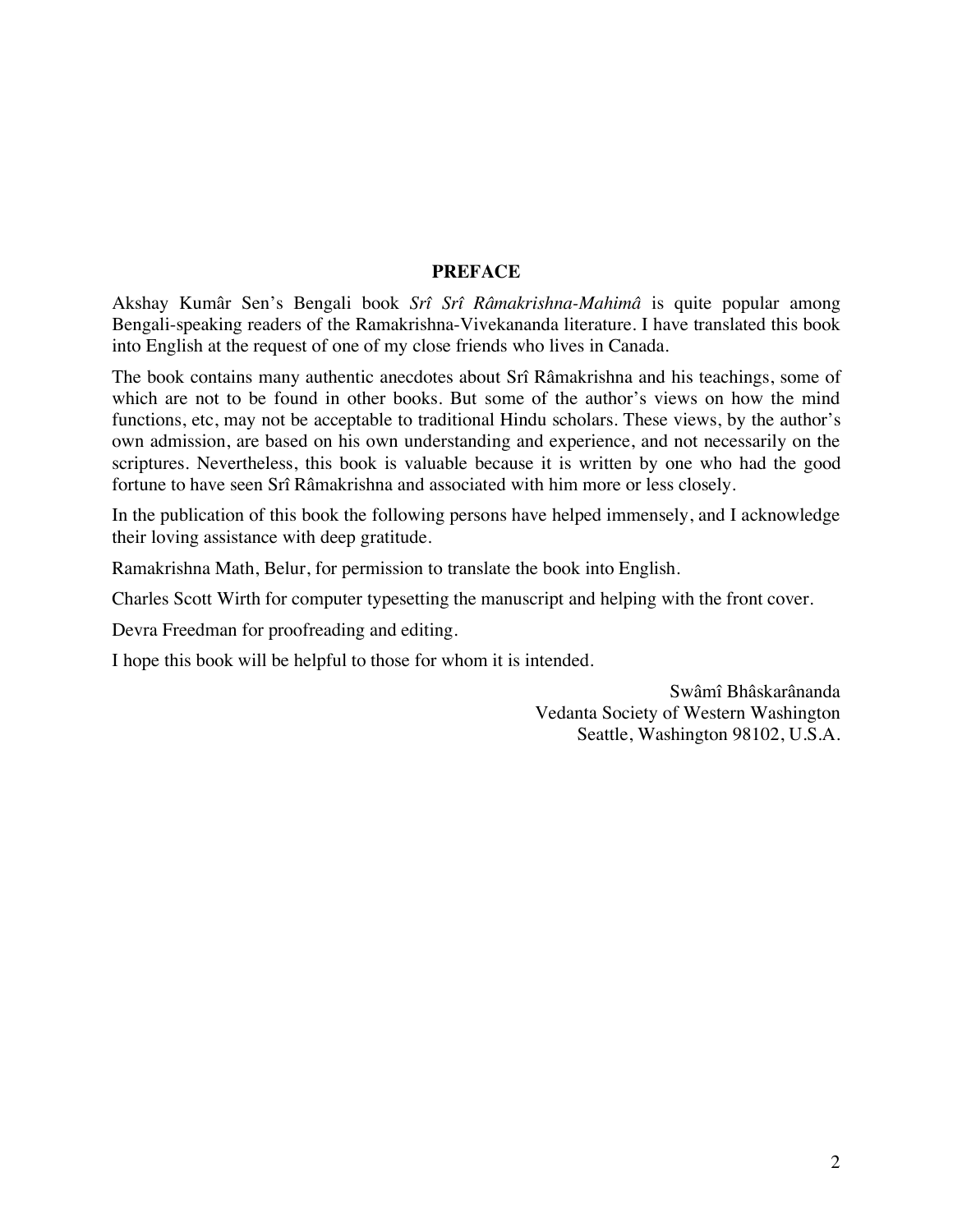## **INTRODUCTION**

As mentioned in the preface, this is an English translation of the Bengali book entitled *Srî Srî Râmakrishna-Mahimâ* written by Akshaykumâr Sen. He is famous as the author of *Srî Srî Râmakrishna Punthi*, a book about Srî Râmakrishna written in Bengali verses. *Srî Srî Râmakrishna-Mahimâ* is the only book written by him in prose.

This book has great historical value so far as the history of Râmakrishna -Vivekânanda literature is concerned. Through this book Akshaykumâr Sen has tried to present Srî Râmakrishna as the divine incarnation of this age. *Srî Srî Râmakrishna-Mahimâ* was published by the author in 1910, eight years after the first part of the *Srî Srî Râmakrishna-Kathâmrita* was published by Swâmî Trigunâtîtânanda. At that time not many had accepted Srî Râmakrishna as a divine incarnation.

Akshaykumâr Sen was one of the householder devotees of Srî Râmakrishna. His exact birth date is not known to us. But considering the fact that he passed away on December  $7<sup>th</sup>$ , 1923. at age 73, he must have been born around 1850.

As a young man he was employed as a tutor (?) in the renowned Tagore family at Jorâsânko in Calcutta. There he came to know Debendranâth Mazumdâr, a devotee of Srî Râmakrishna. Debendranâth and Akshaykumâr went together to Mahima Chakraborty's home in Cossipore on the outskirts of Calcutta, where Akshaykumâr for the first time met Srî Râmakrishna, who had come there on invitation. Akshaykumâr felt very much attracted to the saint. But he did not have the opportunity of touching Srî Râmakrishna's feet even though he was very eager to do so.

However, according to Swâmî Gambhirânanda's Srî Râmakrishna-Bhaktamâlikâ, on January 1<sup>st</sup>, 1886, at the Cossipore country house, he got the opportunity to touch Srî Râmakrishna's feet for the first time. Before touching his feet, Akshaykumâr had put two Champaka flowers on Srî Râmakrishna's feet. As soon as he touched the saint's feet Akshaykumâr's mind was overwhelmed by an intense spiritual ecstasy. Unable to withstand the impact of that spiritual experience, the limbs of his body became temporarily contorted and he fell to the ground.

Nearly 24 years after the passing away of Srî Râmakrishna, Akshaykumâr Sen wrote the *Srî Srî Râmakrishna-Mahimâ.*

> Swâmî Bhâskarânanda Seattle 2002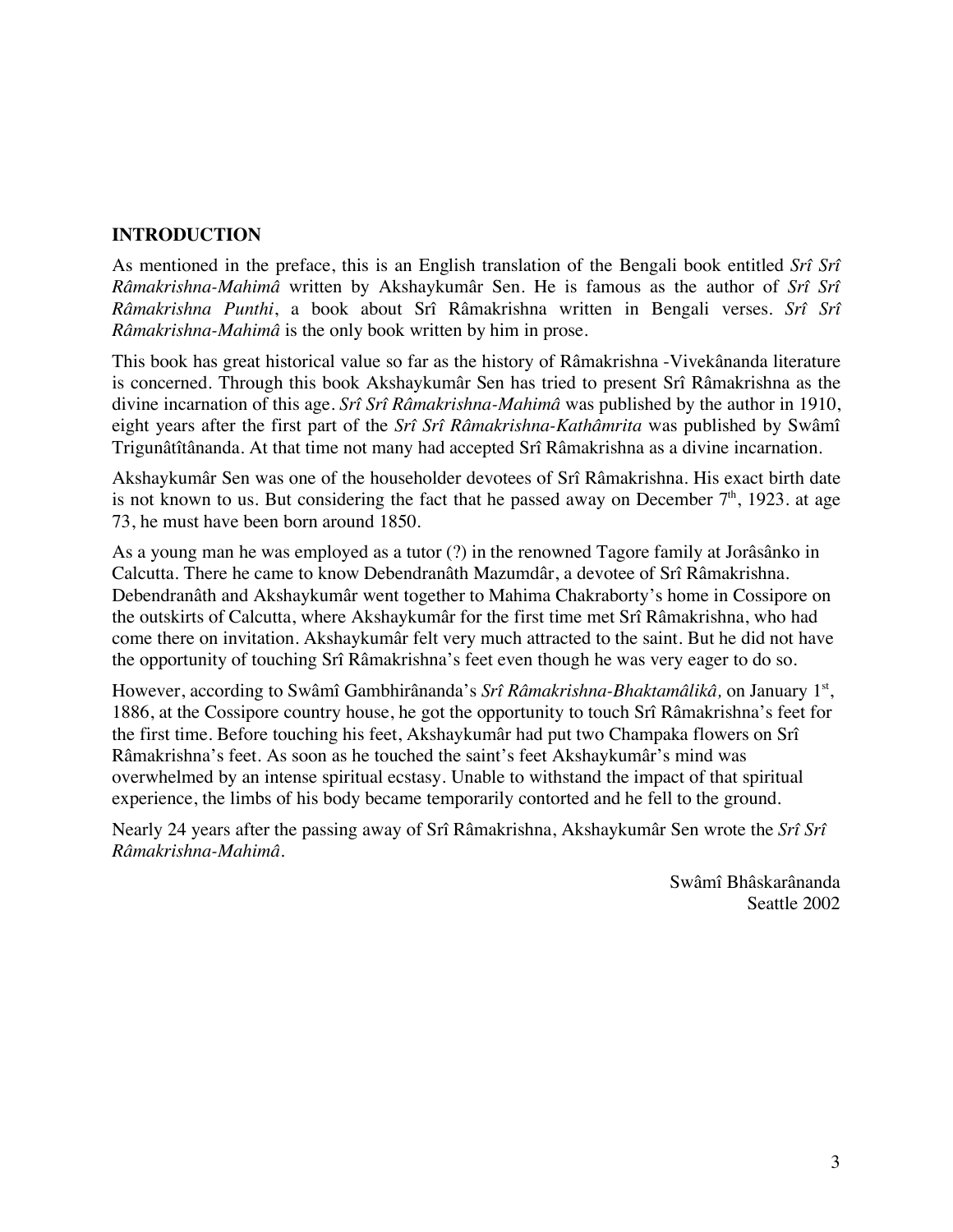## **CHAPTER I**

Pâthak and Prabodh, two actors of the Calcutta stage, looked upon Girish Ghosh, the famous playwright and actor of Bengal, as their mentor. Both Pâthak and Prabodh had had the good fortune to meet Srî Râmakrishna Paramahamsa when he came to see the play "Chaitanya-Lîlâ" at their theater. They even had the opportunity to salute him by touching his feet at that time.

Pâthak (to Prabodh): You see Prabodh, I've taken many drugs (narcotics) in my life. Whenever I tried one it first gave me a pretty good high; and I enjoyed it for a while. Then it would go flat, wouldn't work any more, So, I had to try a new one. Thus one after another quite a few of them have failed. The only one left for me now is my hemp smoking. But I'm afraid, this one will also meet the same fate.

In this manner Pâthak and Prabodh went on talking with each other while smoking. In course of their conversation their topic gradually shifted to Srî Râmakrishna Paramahamsa.

Pâthak (to Prabodh): You see, brother, this Paramahamsa—whom Girish Bâbu looks upon as his guru—seems to be a pretty good fellow, a good Sâdhu (holy man). Unlike other Sâdhus, he doesn't have matted hair, he doesn't wear ochre robes, nor does he smear his body with holy ashes. He doesn't have any false pride either. He is so humble that whenever he meets people he salutes them first! Remember how he looks? His lips are a little reddish; his eyes are so bright, and his full face has some kind of glow. Once you see him you feel the urge to bow down and salute him. His words are so sweet and his voice is so pleasant! And I'll tell you my friend, I've never heard anyone sing so sweetly! Our theater has so many good singers now, and it's had quite a few good ones in the past. I've heard them all, but none of them can hold a candle to the Paramahamsa. Now they all praise him.

Prabodh (to Pâthak): The Paramahamsa has another wonderful ability. I've heard from others that while he was the priest in Rânî Râsmani's temple, his loving worship pleased the Divine Mother so much that She appeared before him. Now, whenever he wants, he gets the vision of the Divine Mother and talks to Her. The day when he came to our theater, as soon as he set his eyes on the actresses he fainted, saying, 'O my blissful Mother! O my blissful Mother!' Then regaining partial consciousness he started muttering something strange and unintelligible.

Pâthak (to Prabodh): That's not fainting, my dear friend, that's called Samâdhi. And what you call muttering is the way he talks to the Divine Mother. He sees the Divine Mother in all women. That's why he behaved that way. I've heard that he knows everything. The Divine Mother tells him everything. He never had any formal education, but he excels all the big and famous pundits in knowledge.

Prabodh (to Pâthak): He is not educated. How is it possible for him to excel the pundits?

Pâthak (to Prabodh): Don't you remember that he talks with the Divine Mother? Do you think he is like any other ordinary person? He doesn't even have to say much to the pundits. Let me tell you what happens. With great enthusiasm the pundits come to him from far and away places and start arguing with him vehemently. When their arguing reaches the highest pitch, the Paramahamsa simply touches them with his little finger. At his touch, the pundits lose all their wits and become speechless.

Prabodh (to Pâthak): Then what happens?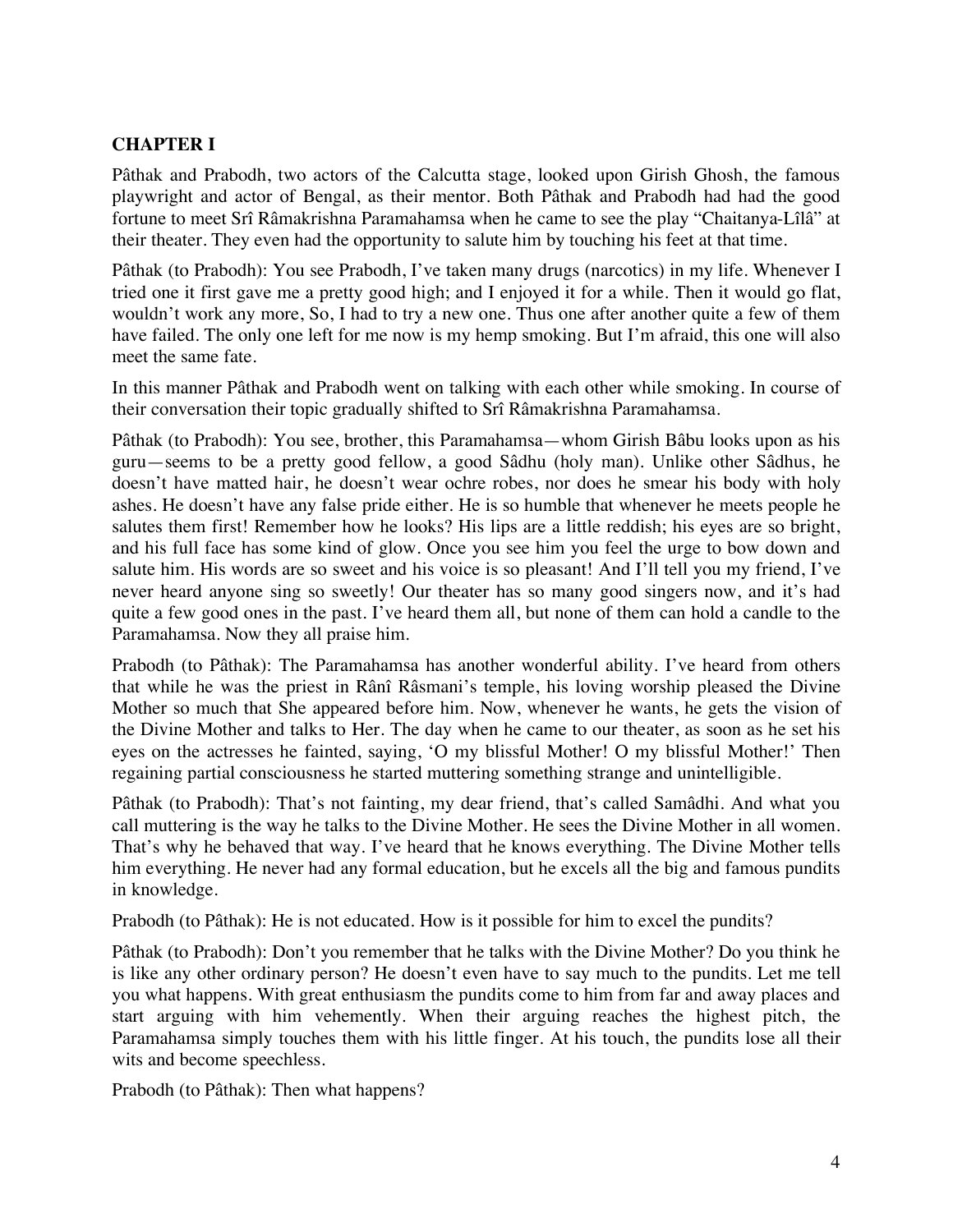Pâthak (to Prabodh): What else? Their shouting and roaring having been silenced, some of them fold their hands and start chanting hymns in adoration of the Paramahamsa. Some others fall flat at his feet. Some say, "Please grant us divine consciousness!" Others go on shedding tears, and so on!

Prabodh (to Pâthak): But, my friend, they must see something strange, like spiritual visions about him, to behave that way. Have you heard from anyone what these people see when the Paramahamsa touches them?

Pâthak (to Prabodh): Yes, I've heard that some of them see the vision of Lord Shiva, some see the Divine Mother Kâlî, some see Lord Krishna, and others have some spiritual experience that they are unable to describe. So many arrogant people have become subdued after coming in contact with the Paramahamsa! Remember how in front of our very eyes Girish Bâbu became utterly transformed! Girish Bâbu is no ordinary person! Due to his pride he would never bow down to anybody! He even avoided going to his relatives' homes lest he had to salute his uncles and other relatives. He was a staunch atheist. Even if attacked by a tiger, to save himself he wouldn't pray or utter the name of God! The mere sight of holy people used to irritate him. He would chop down and destroy the clay images of gods and goddesses! You all know how he verbally abused the Paramahamsa when he first met him at our theater. After that, as soon as the Paramahamsa chanted a mantra and touched him, Girish Bâbu became completely subdued. Now he looks upon the Paramahamsa as God.

Prabodh (to Pâthak): Do you know anyone else who has been transformed?

Pâthak (to Prabodh): Sure! The other day Shashadhar Tarkachudâmani (a famous pundit of Bengal) came and stirred up the entire city of Calcutta with his oratory. Anyone who heard him speak even once, couldn't stop praising him highly. The entire city became crazy about him; every day he'd be invited to speak at one place or the other! Then one day the Paramahamsa went to see him at his home, touched him, and said something.

Prabodh (to Pâthak): Then what happened?

Pâthak (to Prabodh): What else? As soon the Paramhamsa touched him, all his lecturing stopped! That great pundit, Shashadhar, began following the Paramahamsa for a while. Now he is completely silent, no word comes out of his mouth!

Prabodh (to Pâthak): Do you know anyone else like him?

Pâthak (to Prabodh): Oh, plenty of them! I'll tell you about them some other time.

Prabodh (to Pâthak): How did you get to know so many things?

Pâthak (to Prabodh): My dear brother, wherever I go nowadays, people talk about the Paramahamsa.

Prabodh (to Pâthak): Where is he now?

Pâthak (to Prabodh): I've heard that now he is living in a country house in Cossipore. He has developed some kind of sore throat. That's why his devotees have arranged for his treatment there. It seems his disease is quite serious. I've heard that the doctors in the city haven't been able to help him. Even Dr. Mahendra Sarkâr has failed to give him any relief.

Prabodh (to Pâthak): Let's go and see the Paramahamsa. I really am upset to hear about his serious illness.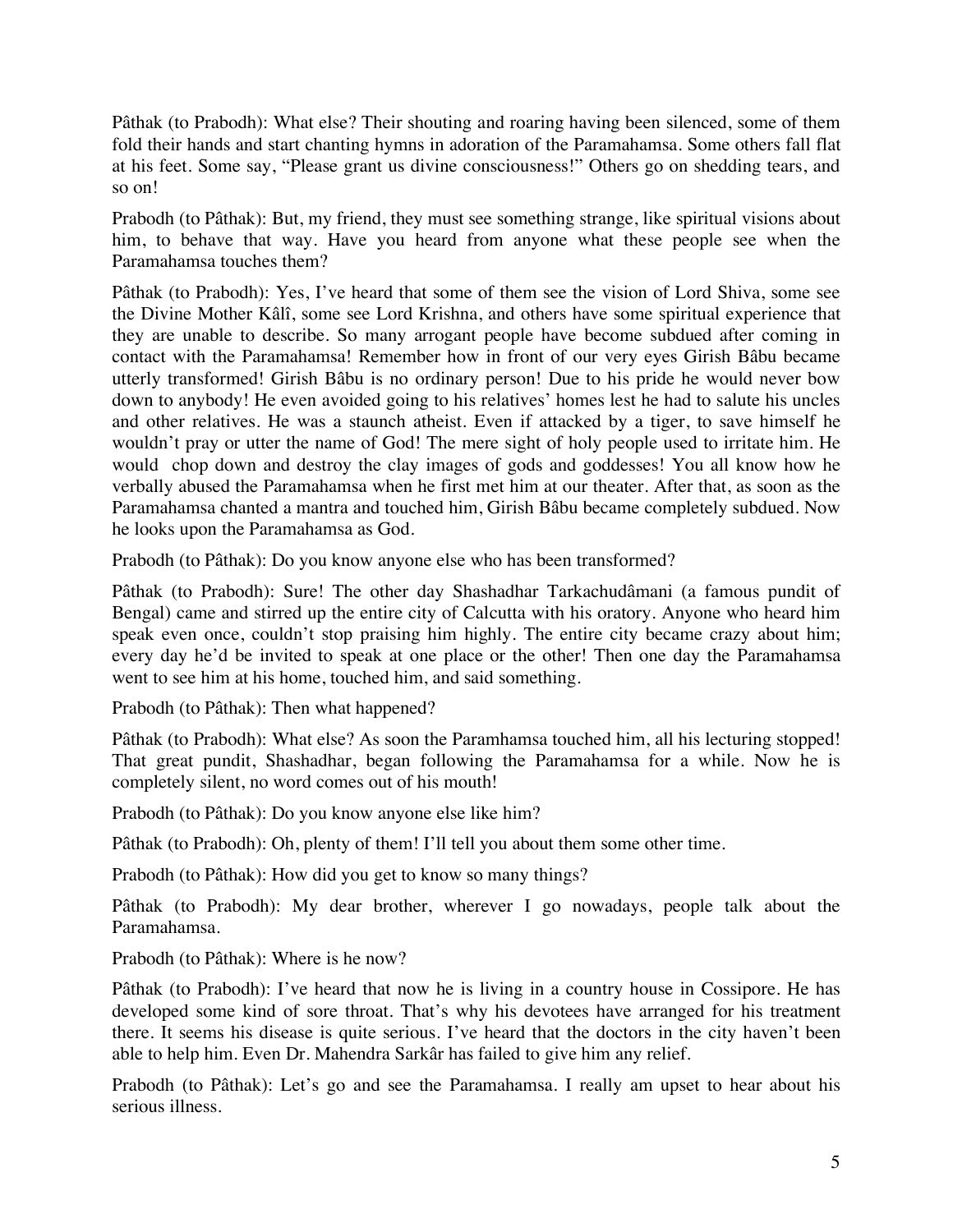Pâthak (to Prabodh): So am I. Let's go.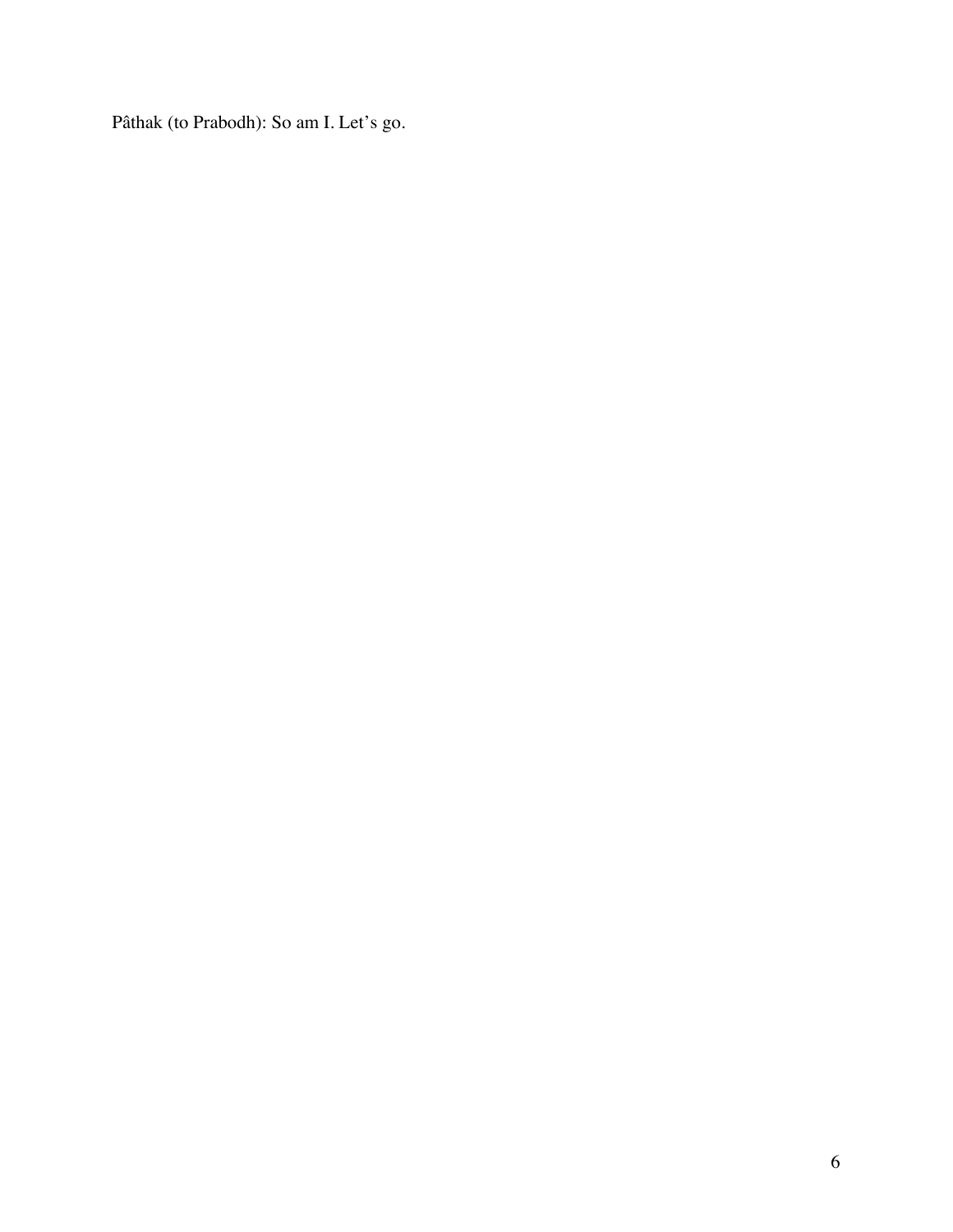## **CHAPTER II**

They started immediately. It was almost past noon. After walking a little distance they felt hungry.

Prabodh (to Pâthak): Brother, it's hard to walk on an empty stomach. And still we've got to walk more than three miles. And neither of us have a single penny in our pockets. Nevertheless, as we've started, we must somehow go there. You told me that you would tell me later about those people who were silenced by the Paramahamsa's spiritual touch. Why don't you talk about them now? It seems, the stories about the Paramahamsa are just as attractive as his looks.

Pâthak (to Prabodh): The other day I went to Bâbu Datta's crack house. Many were talking about the Paramahamsa there. I liked what they said. One of them said, "Keshab Sen has so many disciples. When he went to England he charmed many famous people there with his oratory. He has also established so many Brâhmo temples in India. Don't you remember, the Beadon Garden was completely filled with people when he lectured there? People even crowded outside the garden to listen to him. It created a big stir in the city. Some days later Keshab Bâbu met the Paramahamsa."

Prabodh (to Pâthak): What happened after that meeting?

Pâthak (to Prabodh): That man told me, "After associating with the Paramahamsa for a few days, Keshab Bâbu's life took a new turn, as though he became transformed into another man! Then he (Keshab) started visiting Dakshineswar with his disciples. Sometimes he would invite the Paramahamsa to his own home. In course of time Keshab Sen's enthusiasm for lecturing faded away, and he would come and just sit quietly at the feet of the Paramahamsa and listen to his words. One day the Paramahamsa said to Keshab Bâbu, 'Keshab, I would like to hear your lecture. Please say something.' Keshab Bâbu replied, 'Sir, do you expect me to sell needles to a blacksmith?"'

Prabodh (to Pâthak): How strange! A great man like Keshab Bâbu became changed like that after having come in contact with one who never had any formal education and who was just a humble priest at the temple of Mother Kâlî! Think of those thousands of priests and brahmins in the city, as well as the pundits who can dazzle everyone by rattling out Sanskrit texts from books. What to speak of them, I haven't yet heard of anyone anywhere who can even hold a candle to the Paramahamsa!

Pâthak (to Prabodh): It's you who told me a little while ago that you heard from someone that the Paramahamsa was a priest at the temple of the Divine Mother Kâlî. You also told me that the Divine Mother, pleased with his worship, appeared before him. Now whenever he calls on the Divine Mother, She comes and talks to him. How can you compare anyone with a person who talks with the Divine Mother Kâlî? The Paramahamsa is an exception. He isn't like anyone else. You mustn't forget that he has directly experienced God!

Prabodh (to Pâthak): The Paramahamsa got the vision of the Divine Mother Kâlî as a result of his intense devotion. There're so many temples of Mother Kâlî in this city. They all have salaried priests who decorate the images of the Mother nicely and give regular food offerings to Her. Why are those priests so different from the Paramahamsa? Take for instance, Kâlîghat. That's a famous place of pilgrimage, isn't it? The Divine Mother is considered "awake" there. But don't tell me, I know the inside story of that place as well!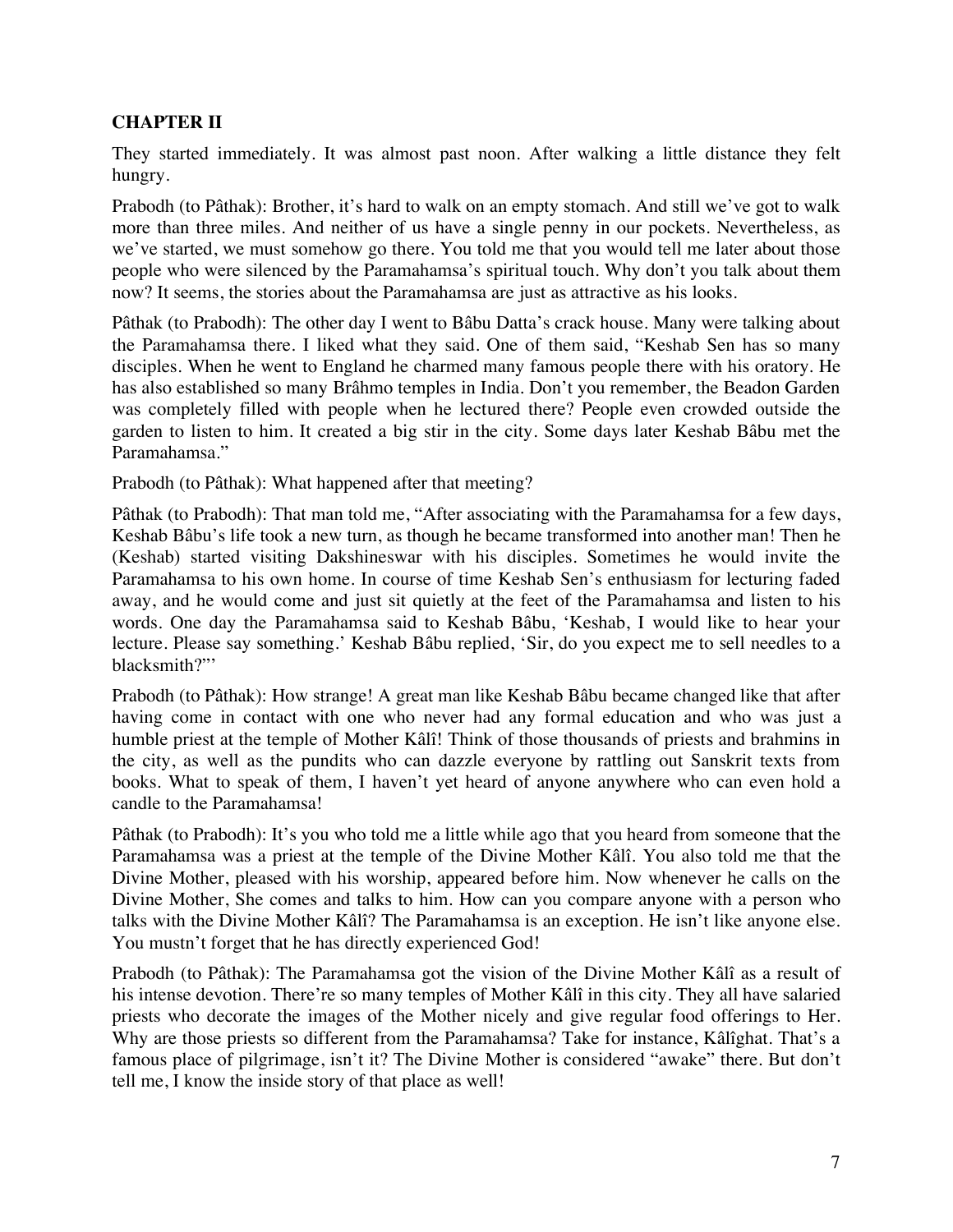Pâthak (to Prabodh): One gets what one wants. The Paramahamsa became the priest of the temple of the Divine Mother with the yearning to see Her and talk to Her. That's why Mother Kâlî accepted his worship, appeared before him, and even talked to him. Whenever he prays to see Her, She comes and talks to him. But other priests only make a superficial display of their devotion; they aren't true worshipers at all. They are in fact enemies of the Divine Mother's worship! Nevertheless, the compassionate Mother grants them whatever they want. They don't crave the vision of Her lotus feet. They don't really want to see or talk to Her. They only crave petty worldly rewards that the compassionate Mother gives to them.

Prabodh (to Pâthak): How have you come to understand all this? I've been with you all these years but I hardly know any of these things.

Pâthak (to Prabodh): I also couldn't understand any of these things until that day when the Paramahamsa came, and just setting his right foot into our theater went into Samâdhi. At that Girish Bâbu shouted to all of us who were there, "Come and take the dust of his feet!" I immediately rushed toward the Paramahamsa and saluted him touching his feet and said, "Please shower your grace upon me!" When I said those words tears came to my eyes. It's from that time onward that I've been able to understand certain spiritual things a little bit better. I feel that the Paramahamsa must have done something to me. I also realize that whatever I'm able to understand now is only due to the Paramahamsa's grace. Another advantage is that now the more I hear his words the more I'm able to understand them.

Prabodh (to Pâthak): You said that he did something to you. What do you mean by that? What did the Paramahamsa do to you? Tell me clearly what actually happened to you.

Pâthak (to Prabodh): You've got to excuse me! I can't tell you anything more than what I've already told you. You see, all I can say is it's as though I was in deep sleep; now I'm somewhat awake.

Prabodh (to Pâthak): I can't understand anything of what you're saying. I wonder when I'll be able to understand all these things like you!

Pâthak (to Prabodh): Both of us are going to the Paramahamsa. Once we see him, I shall pray to him for something; you also do the same.

Prabodh (to Pâthak): I don't know what I should pray for. Please advise me.

Pâthak (to Prabodh): One to whom you're going will let you understand everything. He himself will inspire you to pray for the right thing.

That is the glory of Srî Râmakrishna! The more Prabodh and Pâthak were talking about Srî Râmakrishna the more their spirituality was being awakened. They were also gradually becoming able to understand Srî Râmakrishna's divine play. Srî Râmakrishna's holy name itself is a great mantra. Talking about him is as good as doing your spiritual practice. The 'individual being' (Jîva) can become spiritually awakened just by talking about the Lîlâ<sup>1</sup> or divine play of

<sup>|&</sup>lt;br>|<br>1  $^1$  Lîlâ: The divine play; the Relative. The creation is often explained in Hinduism as the Lîlâ or play of God. God by His magical power or Mâyâ has created the world. To God this world created by His Mâyâ is not real just a s an apple tree created by the power of hypnosis of a magician is not real to him. It is real only to those who have been hypnotized by the magician. That's why from God's point of view His activities are only like His play or playacting, not real to Him. In this particular context this is the meaning of the word Lîlâ. As a philosophical term "Lîlâ" (the Relative) is the correlative of the "Nitya" (the Absolute).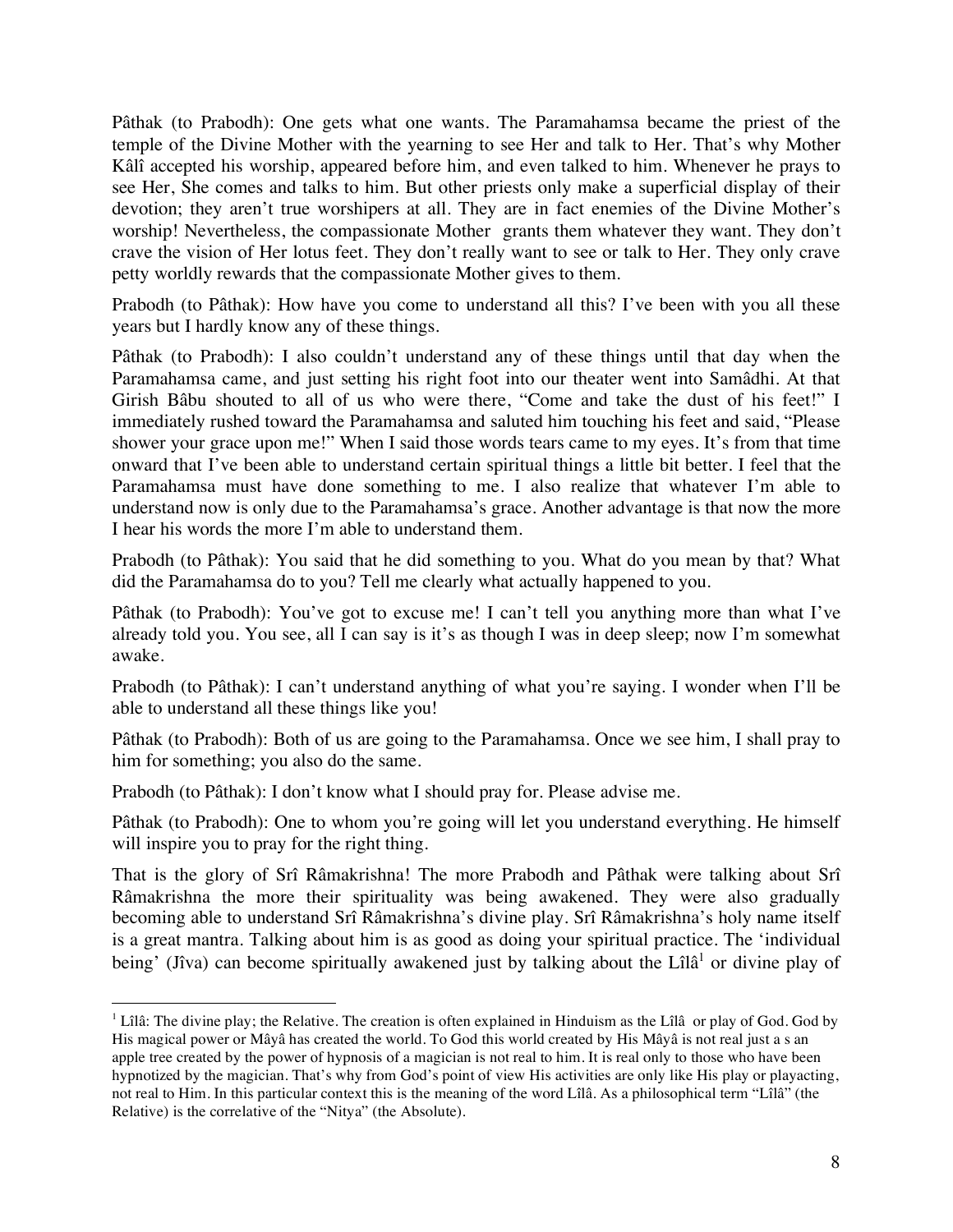Srî Râmakrishna. If people talk about him their spiritual consciousness becomes awakened. And it (the spiritual consciousness) dispels the gloom of "tamas" (mental and physical inertia and ignorance of God), just as rubbing two pieces of dry wood against each other produces fire that dispels darkness.

Prabodh (to Pâthak): Well, you told me that after associating with Srî Râmakrishna Keshab Bâbu's life took a new turn. I couldn't understand what you meant by that. Will you please explain?

Pâthak (to Prabodh): I also couldn't understand it when I heard it from the person who was talking about Keshab Bâbu in Bâbu Datta's crack house. So I asked him to explain. Then he said that previously Keshab Bâbu used to talk only about the formless aspect of Brahman (God). But after associating with Srî Râmakrishna, he started talking about the Divine Mother. It means that the spiritual path Keshab Bâbu had been following must not have been considered the right path for him by Srî Râmakrishna. That's why he guided Keshab Bâbu to the spiritual path that was just right for him.

Prabodh (to Pâthak): Would you please elaborate a little more?

Pâthak (to Prabodh): Let me explain it with the help of an analogy. Consider a boat that doesn't have a boatman. Suddenly a severe storm arises. The boat is tossed back and forth by the winds and it looks like the boat will surely dash against the bank or the rocks and sink. Before that happens, if an expert boatman can jump into the boat what does he do? He grabs the rudder and steers the boat along the right course. Keshab Bâbu was a great devotee of God. But he was drifting here and there like a rudderless boat. Srî Râmakrishna showed him the right path for him and guided him toward it.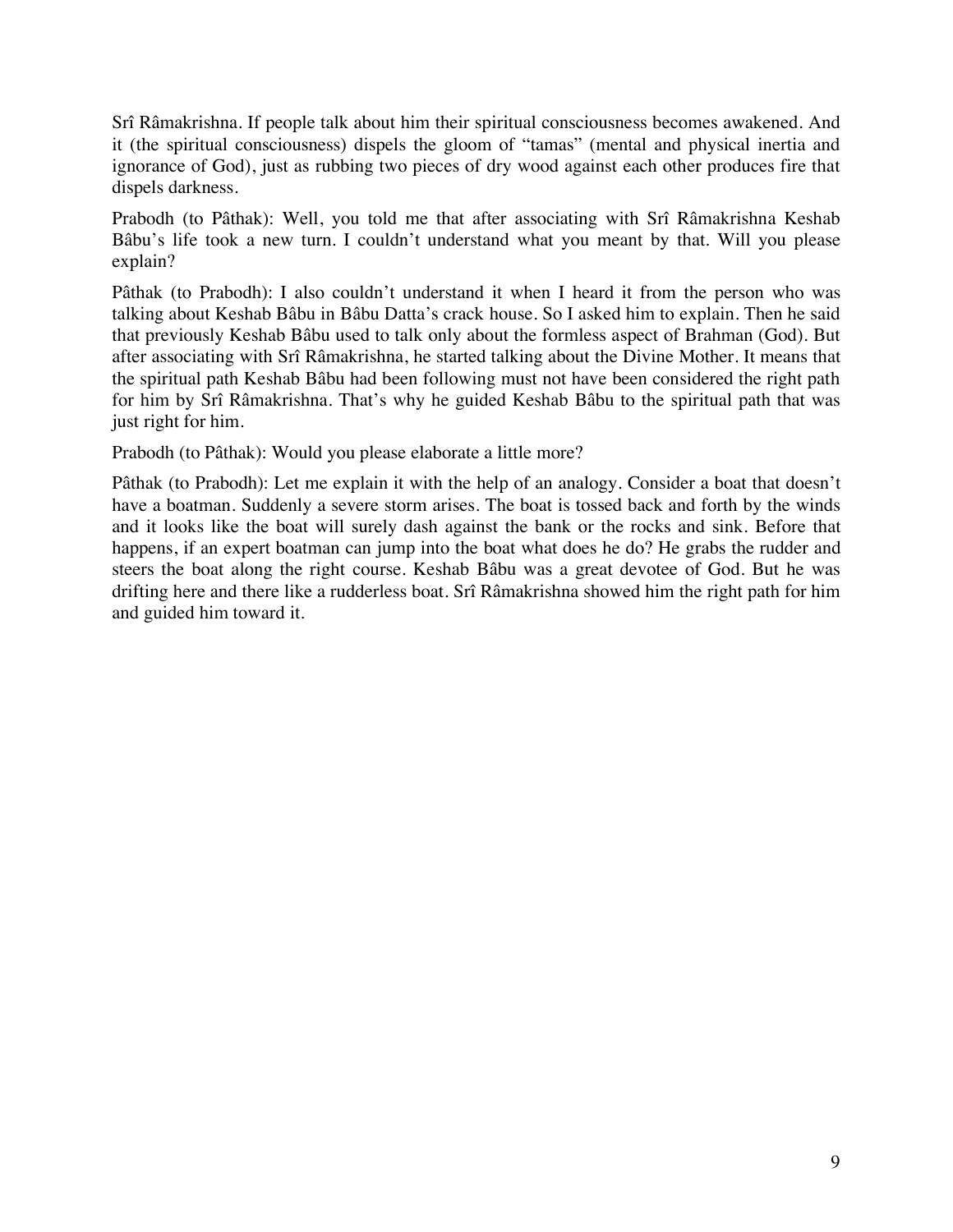### **CHAPTER III**

Srî Râmakrishna hadn't been able to take normal food for nearly the past ten months because of his soreness of throat. At first his nurses gave him liquid food. But lately he was unable to take even that. He could hardly swallow even the little portion of the food that he would put into his mouth; the rest he had to spit out. That's why the nurses prepared a much larger quantity of food than what he could consume.

The day Prabodh and Pâthak came to visit him, Srî Râmakrishna could take only a negligible quantity of food because the pain in his throat had become much worse. The bowls containing food, mostly uneaten, were sitting in front of him.

Srî Râmakrishna's bed was in a secluded corner of his second-floor bedroom. The doors and windows were closed. A person staying in this upstairs bedroom wouldn't be able to know of anyone's arrival in the garden below. Nevertheless, Srî Râmakrishna's compassionate heart came to know that Prabodh and Pâthak had come to see him, and that both of them were very hungry. He immediately called one of his attendants and said, "Just now two men have arrived downstairs. Please bring them to me." As soon as the attendant brought them to his room, Srî Râmakrishna welcomed them saying, "Come, come. I've been waiting here for you to come and eat this food. I know that both of you are very hungry. Come and eat!" Prabodh and Pâthak saluted Srî Râmakrishna and started eating happily.

Dear God-loving reader, please paint that beautiful picture in your heart. It's impossible for me to draw a pen-picture of that wonderful play of Srî Râmakrishna. God's Lîlâ is so wonderful! His Lîlâ is so much more attractive than the Nitya (the absolute, Supreme Divine Reality). That country house in Cossipore had become God's own stage! God—who is beyond mind and speech, the Supreme Person, the all-knowing, all-pervading, beginningless, endless, infinite, Eternal Brahman—was playing His role as Srî Râmakrishna and enacting the last role of his life. Humility, simplicity and endless compassion for all living beings were, as it were, His external decorations. His body in the form of Srî Râmakrishna was devastated this time by illness, reduced to almost a skeleton. Even though beyond the reach of mind and speech, assuming the Râmakrishna form He was teaching human beings who He really was! Wearing the disguise of a destitute person, He was distributing priceless gems to anybody and everybody without any reservation. The divine game that He played with Pâthak and Prabodh that day is bound to melt the heart of even the most hard-hearted person. Is there any other comparison to this wonderful act of compassion anywhere? Isn't He the liberator of the fallen and the down-trodden? My intellect fails to understand how some people object to the doctrine of divine incarnations!

Srî Râmakrishna is a personification of Bliss. No matter how worldly-bound a person is, he will float or lie immersed in the ocean of bliss as long as he enjoys the company of Srî Râmakrishna. We continually witnessed Srî Râmakrishna's wonderful power to heal the pain and suffering of people.

That day Pâthak and Prabodh ate their fill of the sanctified food given by Srî Râmakrishna. Later, while taking leave of him, they said with folded hands and tears in their eyes, "Master, please bless us so that we can have love and devotion for your holy feet!" At this Srî Râmakrishna just kept quiet and smiled a little. He smiled that wonderful smile that could bewitch the entire universe. Anyone who saw that smile even once could never forget it!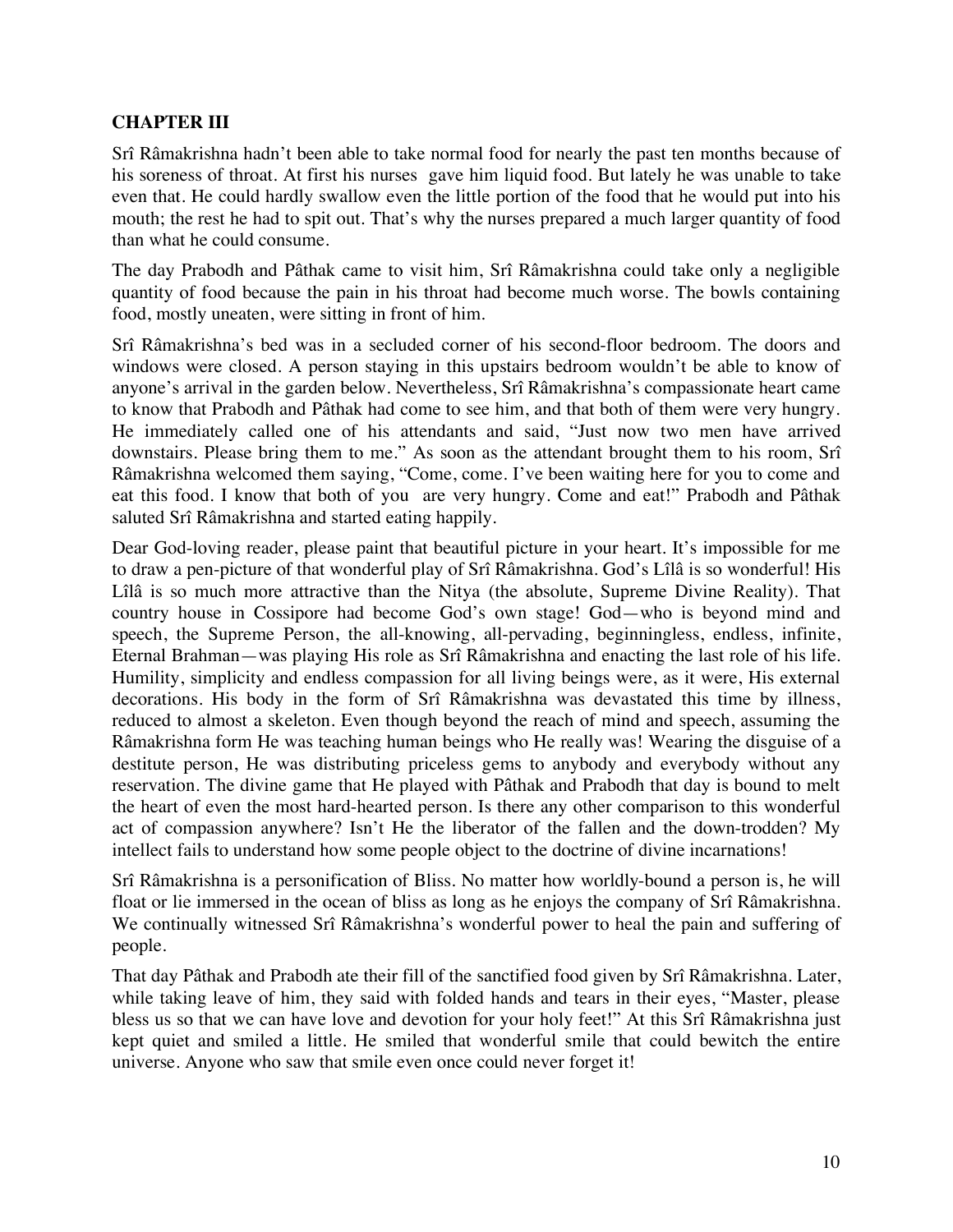## **CHAPTER IV**

Prabodh and Pâthak returned home walking and talking all the while about Srî Râmakrishna. A few days later they heard the sad news that Srî Râmakrishna had passed away. For some days they missed him immensely, then gradually they became all right.

By Srî Râmakrishna's grace, gradually their natures started changing. They became aware of their responsibility as householders and regained their sense of duty in regard to their wives and children. Their addiction to drugs faded away. And they were eager to hear the stories about Srî Râmakrishna. They also developed respect for his devotees and would heartily join in whenever there would be any celebration in his honor. Occasionally they would get together with some friends and sing the glory of Srî Râmakrishna in songs composed in adoration of him. They also hung the picture of Srî Râmakrishna in the green room of their theater. On those days when they had to perform on stage, they would decorate Srî Râmakrishna's picture with garlands of beautiful flowers. Every time they went on stage to act, they first saluted Srî Râmakrishna. They also requested the actresses to adore Srî Râmakrishna, and occasionally talked to them about his wonderful saintliness. Thus all of them developed great love and respect for Srî Râmakrishna.

In this way twelve or thirteen years passed. Then they heard that Srî Râmakrishna—whom they loved and adored so much—was also loved and adored in other countries as well. People in other countries were also becoming astounded by Srî Râmakrishna's spiritual glory. The banner of Srî Râmakrishna had started flying in Europe and America. Many western men and women started coming to India to visit the places associated with Srî Râmakrishna. Even a very well-known scholar of England wrote a biography of Srî Râmakrishna. Some disciples of Srî Râmakrishna were getting ready to win over the world with their own spirituality. What they were trying to do was beyond the power of other ordinary people to accomplish. Hearing all these things, Prabodh and Pâthak became eager to know more about Srî Râmakrishna's life.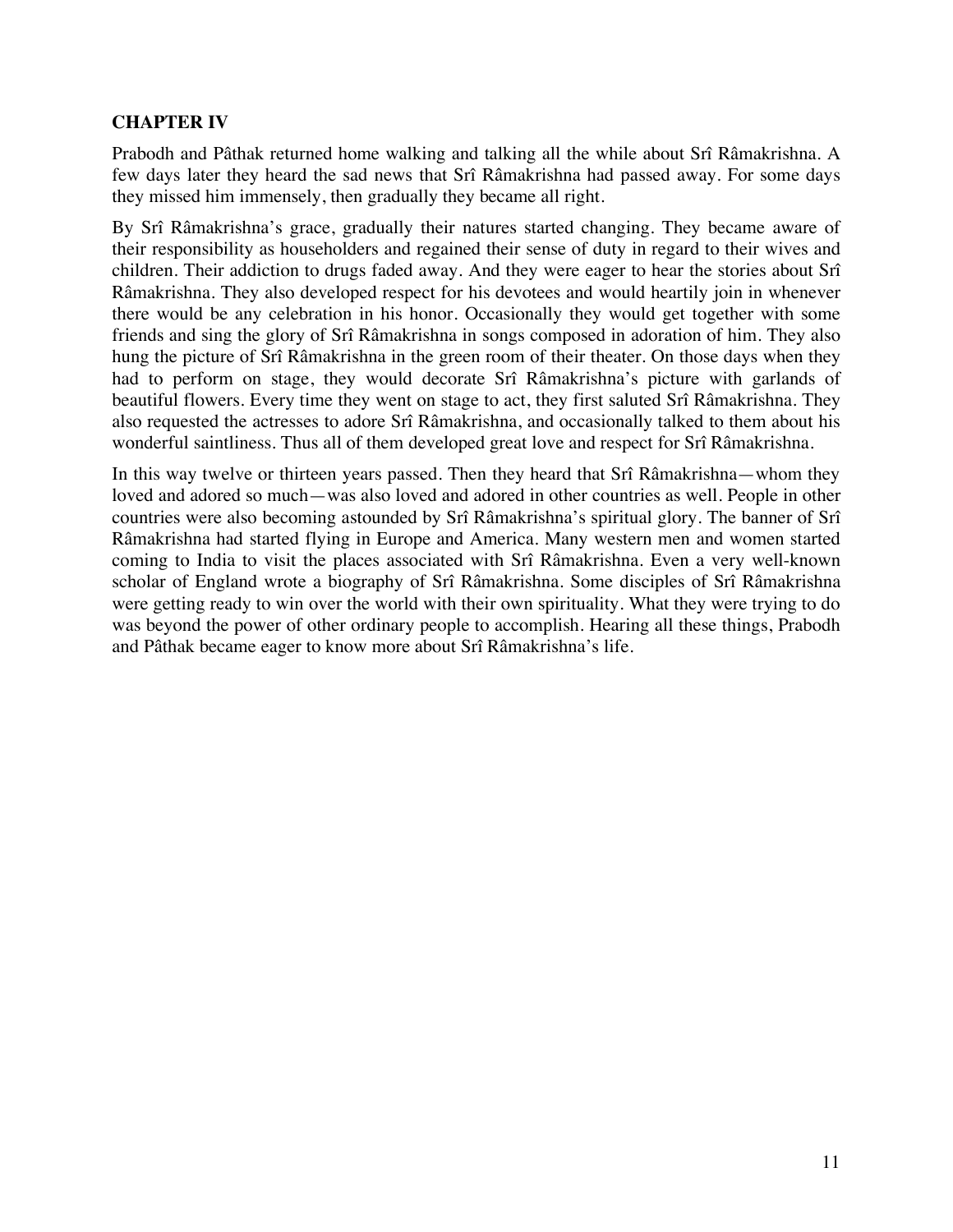### **CHAPTER V**

Then one day they met a close devotee of Srî Râmakrishna and said to him, "Sir, would you please tell us about Srî Râmakrishna? We're very eager to know about him!"

That gentleman<sup>2</sup> became quite emotional seeing the great devotion these actors of the Calcutta stage had for Srî Râmakrishna. Shedding tears, he said to them, "I'm an ignorant fool, how can I tell you about his wonderful life? But since you've asked me, I'll try to tell you what little I've come to know about him by his grace."

Pâthak (to the devotee): I know that you all look upon Srî Râmakrishna as God. But, is he truly God?

The devotee: First you've to answer one of my questions, then I'll talk about him. Whom do you call God? What's your concept of God?

Pâthak: God is great, He is all-powerful. Whatever He wants He can do. He is the Lord of this universe—the entire creation. Also Srî Râma and Srî Krishna being divine incarnations are no other than God, that's all that I know.

The devotee: Srî Râmakrishna is also that.

Pâthak: We're sorry, we can't understand what you are saying. Will you please explain? What's the proof that Srî Râmakrishna is God?

The devotee: Experiencing the wonderful life of Srî Râmakrishna and receiving his grace are the only proofs. When God incarnates in human form, He displays a certain characteristic. Do you know what that is? He doesn't display any outer sign whatsoever to indicate that He has incarnated in human form. Knowing a divine incarnation is a matter of personal realization and direct experience. Once you recognize Him you come to know that He is beyond all known worldly characteristics and outer signs—that's the "sign" of a divine incarnation! That is what I think. The Paramahamsa used to talk about one sign of a divine incarnation. It's this: "One whose body and mind are deluged by devotion and love of God—one who is overwhelmed with love of God day and night—he indeed is one in whom God has incarnated in human form. One is unable to see this tell-tale sign of a divine incanation unless one has directly experienced God."

He also used to say that a divine incarnation is like an "*Achiney*" tree. There's a kind of tree by that name. The name means "that which can't be recognized by anybody."

Aside from that, he used the analogy of a lantern used by a night watchman. The watchman uses the lantern when he's on his rounds in the lanes and alleys in and around the city. He can focus his lantern on others and see their faces, but they can't see his face. Only if he focuses the lantern on his own face can others see him. Likewise, God who is in hiding in a human form, sees the entire creation by the light of His own consciousness. Human beings can see and know Him only when He reveals His true nature through the light of His own consciousness. Now let me tell you one thing: it's very difficult to know that Srî Râmakrishna is a divine incarnation because in him there's no display of the power of Rajoguna.<sup>3</sup> In him you only see the power and glory of pure

 $\frac{1}{2}$  This gentleman was no other than Akshay Kumâr Sen, the author of the Bengali Book: *Srî Srî Râmakrishna Mahimâ.* 

<sup>&</sup>lt;sup>3</sup> Rajoguna: According to the Sâmkhya philosophy, Prakriti (nature), in contrast with Purusha (soul), consists of three Gunas (qualities or strands) known as Sattwaguna, Rajoguna, and Tamoguna. Rajoguna stands for activity or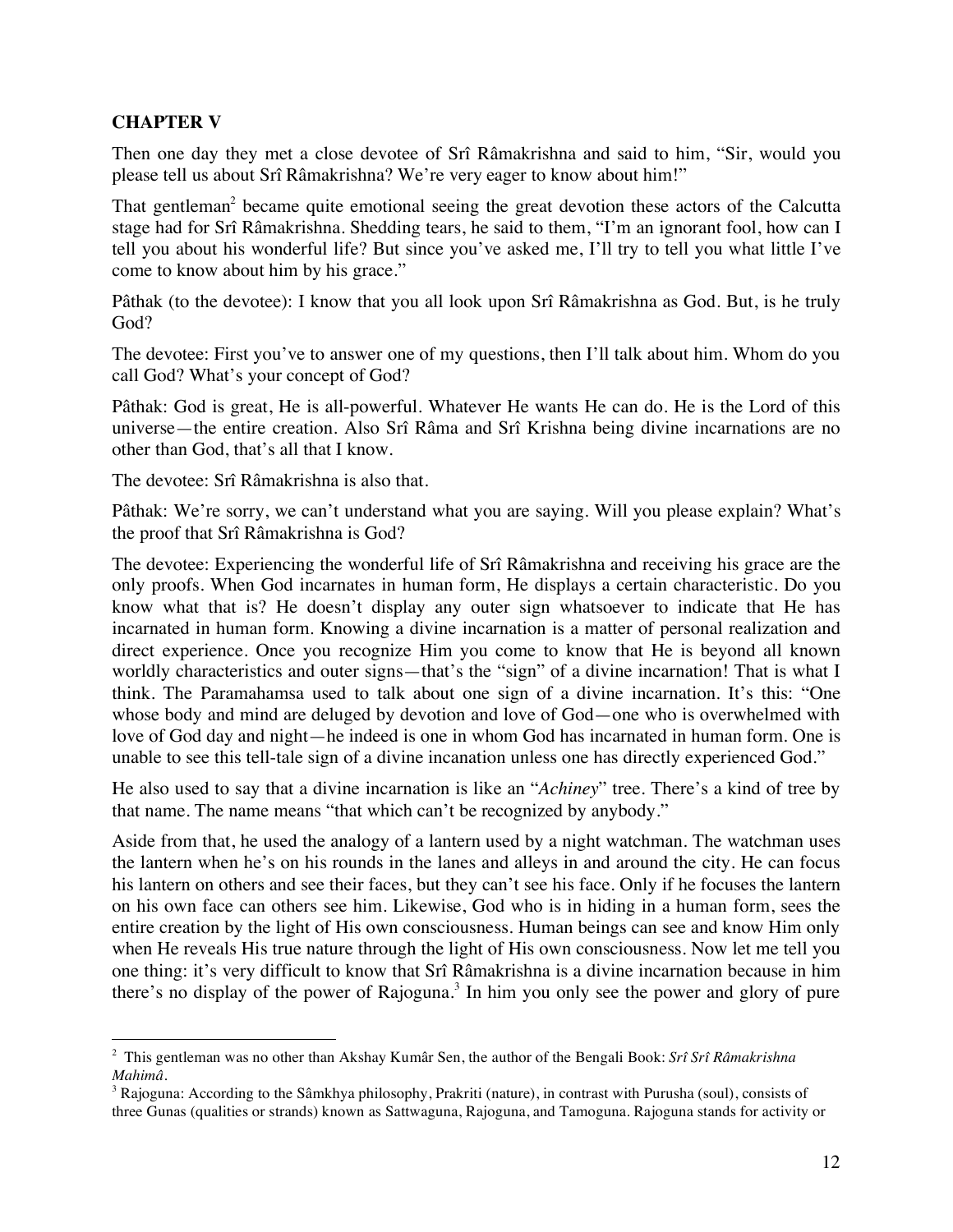Sattwaguna.<sup>4</sup> The power of Sattwaguna can't be detected or recognized when one endowed with it remains like a humble devotee. In this Srî Râmakrishna Incarnation you won't see any killing of demons like Aghâsura, Bakâsura, Tâdakâ and Putanâ. In him you see only the power and glory of Sattwaguna. To enjoy and appreciate this glory you need special eyes and ears—special senses. Let me tell you what has happened during this incarnation. This time the invaluable gems in God's treasury, hidden in the deep waters of the infinite ocean, have been made available for anyone to come and take away. Through his intense spiritual practice Srî Râmakrishna was able to get those gems and then distributed them to one and all. From what Srî Râmakrishna has graciously shown and taught me, I've come to realize that he's no other than God incarnate and the Lord of the universe. He is that almighty Râma, Krishna, and the Divine Mother Kâlî. He is also Satchidânanda—beyond the grasp of the mind and intellect. At the same time, he is also knowable by the purified mind and intellect. For you and me, seeing his Lîlâ is the easy way to know him.

Pâthak: I thought one could only hear about Lîlâ. How can one visualize Lîlâ?

The devotee: You yourself will be able to understand this when you follow that spiritual path with great concentration. Should I give you a hint of what it's like? When you hear the description of a beautiful girl, you develop a mood that creates a picture of that girl in your mind. Similarly, when you hear about God's Lîlâ, it creates a mood, and that produces a picture of Lîlâ. While visualizing Lîlâ, you're able to know whose Lîlâ it is.

Pâthak: So many miraculous events took place when God incarnated as Râma and Krishna. Wood became transformed into cork; a petrified woman came back to life; Mount Govardhan was lifted by Srî Krishna; Srî Krishna became Mother Kâlî; Putanâ and Kamsa were killed; and Srî Krishna gave the teachings of the *Gîtâ*. Has anything like that happened in the Râmakrishna incarnation?

The devotee: In this incarnation of God many more incidents like these have taken place. Compared to what all the other divine incarnations have done, Srî Râmakrishna has done even a little bit more. Hearing about the Lîlâ of those whom you've named, you've come to believe that they are God. If you hear about the Lîlâ of Srî Râmakrishna you'll be able to understand who he is. As you have faith in Srî Râma and Srî Krishna, you'll be able to easily understand the Lîlâ of Srî Râmakrishna. One who understands one divine incarnation, understands other divine incarnations as well. One who lacks faith in one, has faith in none.

Pearls don't float on water; they lie at the bottom of the ocean. One can find them by diving down deep into the water. Likewise, dive deep in the ocean of Srî Râmakrishna's Lîlâ, then you'll find those gems, and also come to know him as the repository of those precious gems.

Pâthak: You've said that Srî Râmakrishna has done even a little bit more than what the other divine incarnations have done. Do you thereby mean that he is superior to the other divine incarnations?

The devotee: All are the incarnations of the same "one and only" God. God assumes different names and forms and performs different kinds of Lîlâ. He incarnates and acts according to the

 $\overline{a}$ 

restlessness. Sattwaguna stands for balance, serenity, compassion, clarity of understanding, revealing power, and wisdom. Tamoguna stands for mental and physical inertia and dullness.

<sup>4</sup> See footnote #3 about Rajoguna.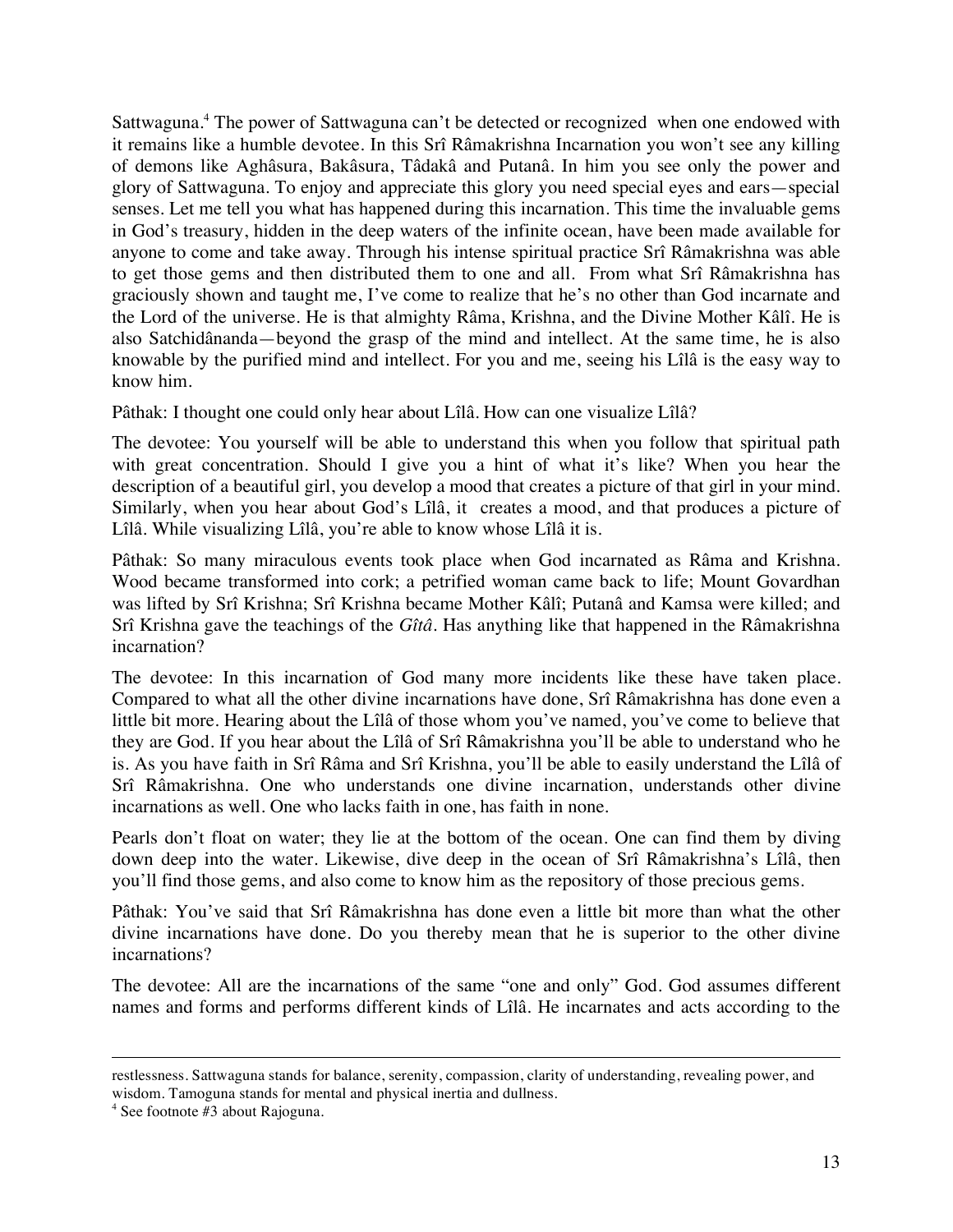need of the Lîlâ. All His incarnations have the same powers, but not all have to do the same things.

Take for example, your theater. There are many roles that you could have played, but let me suppose that you are required to play only the role of a comedian. But couldn't you also play the role of a king, the role of Lord Shiva or Arjuna? Surely you could play all those roles, but you may not be required to do so. Similarly, the same omnipotent God, in each of His incarnations, plays only the role that is necessary for that incarnation. God has displayed all the ideals of a divine incarnation in His Srî Râmakrishna incarnation. Therefore, the question about who is superior and who is inferior doesn't arise.

Pâthak: What you say sounds like great fun! So Srî Râmakrishna is God Himself! We touched him twelve or thirteen years ago, why then does nothing seem to have happened to us?

The devotee: You mustn't even think "Although we've seen him nothing has happened to us." A lot has happened to you, but you aren't able to realize it yet. A man can't realize the value of a rare object if he finds it very easily. Do you want to hear what has happened to you? You've been made free from the bondage of this world! Moreover, you've got Srî Râmakrishna's grace and developed the yearning to hear about his wonderful Lîlâ. And best of all, you've become eager to know who he really is! What better fortune can men have? The sole purpose of human life is to hear about God's glory and to experience Him. Human beings are slaves of "lust and gold." They're too eager to have them. You two also were that way. Now you've become attached to the lotus feet of God because of one good thing you've done—you've seen Srî Râmakrishna!

Pâthak: We saw Srî Râmakrishna nearly twelve or thirteen years ago. But only now do we like to hear stories about him and want to decorate his picture with flowers. Why didn't we feel that way before?

The devotee: There's an answer to your question. Srî Râmakrishna used to speak of some seeds that were lying on the cornice of a house. After many years, the house collapsed down to the ground. That brought the seeds in touch with the earth and they germinated. You're also in a similar situation. Now is the time for you to germinate. However, to get the fruits you've to wait for a while.

Pâthak: Your words have soothed our hearts. We are feeling very much encouraged and hopeful.

The devotee: These are not my words. All that I've said are the words of that great world teacher, Srî Râmakrishna. I'm only the conduit! There are gargoyles resembling tiger heads attached to the roofs of some buildings. When it rains, people say that water is coming down from the tigers' mouths. But no water comes from the tigers' mouths. The water really comes down from the sky. My words, strength, and intellect aren't mine at all; everything belongs to him! "The dispeller of fear" is one of the names of Srî Râmakrishna. By the power of that name your courage and optimism are increasing. Srî Râmakrishna is full of joy. Just talking about him generates a stream of overflowing joy. That's why you are now experiencing great joy. You are extremely fortunate, you've touched him and have eaten the left-over food sanctified by his touch. It's only natural that you must get joy hearing the story of his Lîlâ. Even for a worldly soul the wonderful benefit of hearing and talking about his Lîlâ is that he can become immersed in the ocean of bliss. Please listen carefully to what I'm now going to tell you in brief. There's no soul on earth who won't get supreme joy by chanting the name of Srî Râmakrishna with simple faith. No sin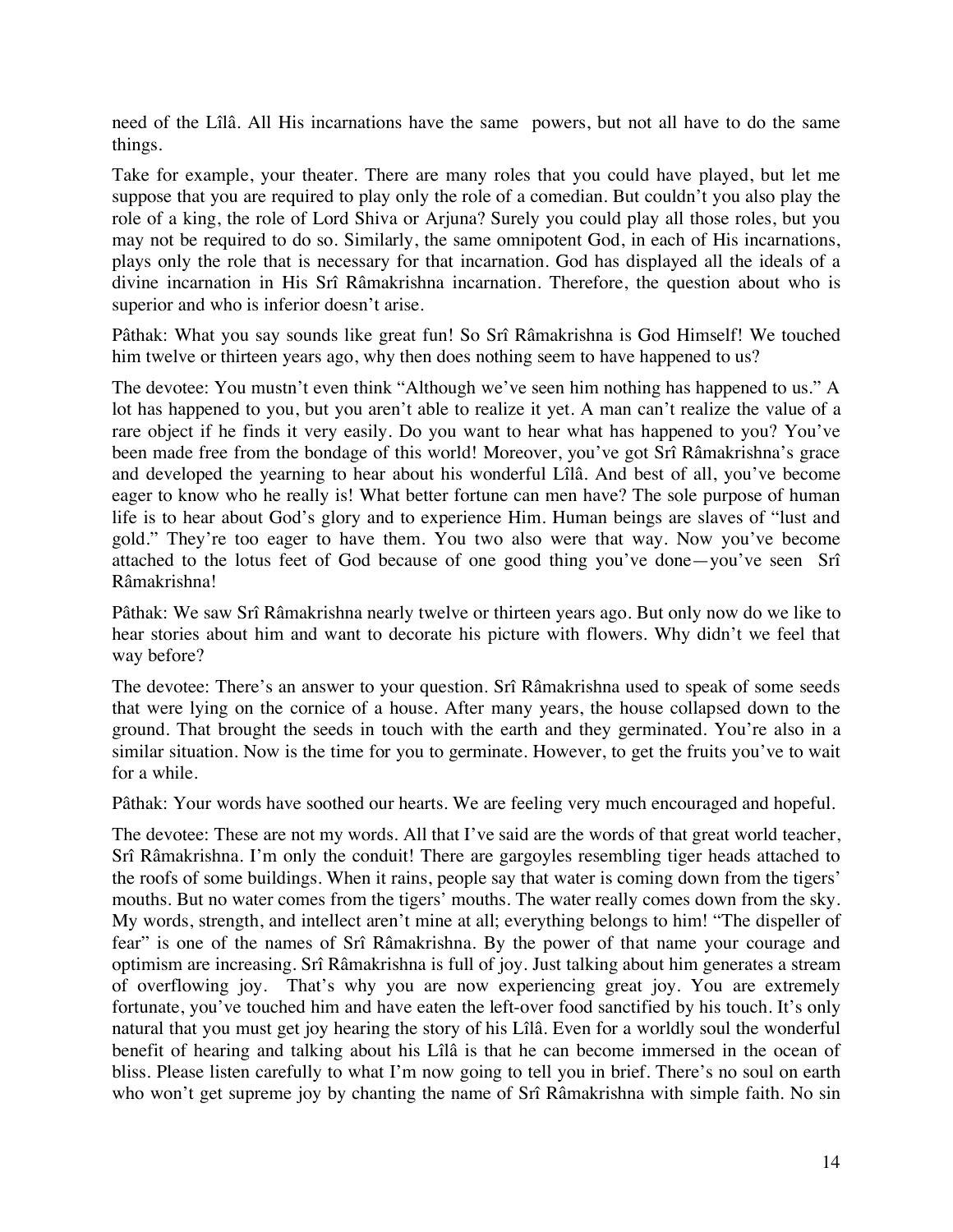has yet been created in this world that can't be instantly reduced to ashes by chanting his holy name only once with a simple heart. And there's no suffering in this world that can't be soothed by chanting his holy name just once.

Pâthak: There are some who have seen Srî Râmakrishna without recognizing him as God. Are they God-realized souls? Have they seen God?

The devotee: Yes, they've seen God. Suppose you arrived at night in Kashmir in the winter. You were a stranger there. Let me suppose you were looking for a certain home. Then you met a policeman who told you how to reach that house. But who was that policeman? He was actually the king of Kashmir. He was travelling inside his kingdom with some of his close associates wearing the disguise of a policeman. Now let me ask you who that policeman was with whom you talked and who gave you directions to that home. Who was that person really? Do you mean to say that he was not the king because you didn't recognize him as such? He indeed was the king, but in the disguise of a policeman. So also Srî Râmakrishna is truly the Lord and King of this entire universe, but he came here in the garb of a human being. He also brought along with him some close companions—his courtiers—all wearing the garb of human beings. Now try to understand if those people had seen God or not when they saw Srî Râmakrishna!

Pâthak: You've spoken beautifully. Your words have given us much joy. But will there be the same effect if a person sees God without knowing that he or she has seen God?

The devotee: Suppose a man is in deep sleep and is lying close to a burning hearth. When he is sound asleep, if his hand touches that hearth will his hand get burnt or not? Similarly, if unknowingly one sees God why shouldn't it be God-vision? Why should it not produce the same effect?

Pâthak: Hearing your words I've a strange sensation in my heart. I'm wondering if I could recognize Srî Râmakrishna as God now. Please tell me again how to recognize him.

The devotee: By seeing your yearning I've realized that you've got the grace of Srî Râmakrishna. I just told you that there's no special outer characteristic of a divine incarnation. Unless he reveals himself to us nobody can recognize him. We've heard from Srî Râmakrishna himself that when Srî Râma went to the forest only seven forest-dwelling hermits were able to recognize him as the Eternal, Supreme Brahman (God). All others knew Srî Râma as the son of King Dasharatha. In the ancient Sanskrit play *Srî Krishna Rahasya* we read that there was a controversy in the royal court of the Kurus about whether Srî Krishna was God or not.

Pâthak: The Paramahamsa Deva is such a great soul, yet I wonder why people talk against him. Some say, "He is a Mahâtmâ (great soul)." Some say, "He is a Sâdhu (a holy man)." Others say, "He is a saint—a spiritually illumined soul." Again, some say such bad things about him that it's hard to listen to such things or to even talk about them.

The devotee: People may look alike but they differ in their inner nature. When they talk, they talk according to their own understanding and inner nature. Listen to one of Srî Râmakrishna's parables. "Out of spiritual ecstasy a saint lost outer consciousness, and was lying by the road. A holy man was passing by. He immediately realized that the person lying on the roadside was a saint. He saluted the saint and sat by his side with the hope of serving him when he would come down from his high state of spiritual ecstasy. A little later a person walking very unsteadily came by. He was completely drunk. He saw the saint and exclaimed, 'Bravo! Here's someone as dead drunk as I am!'"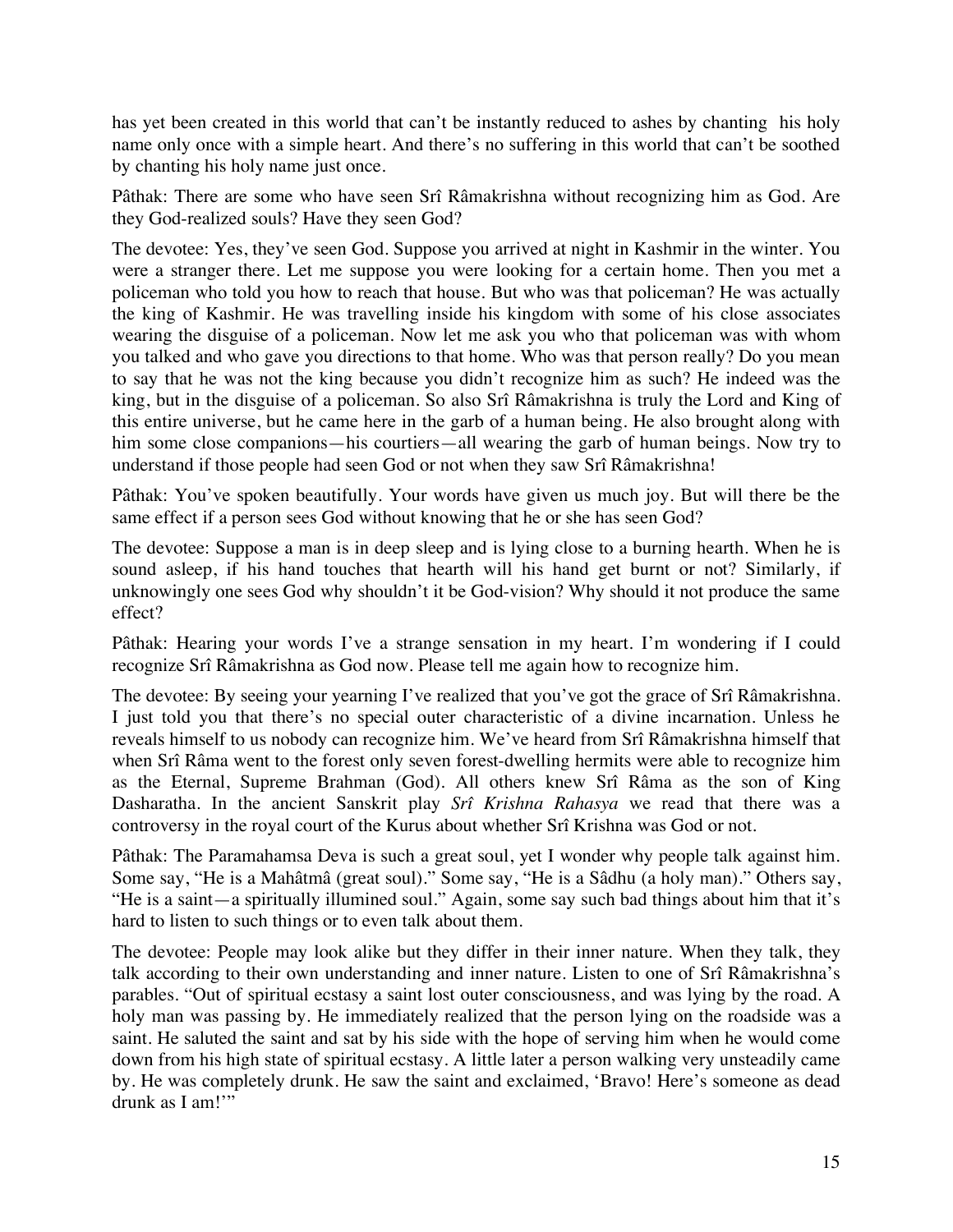Another saying of the Paramahamsa Deva: "Just by looking at a thread a merchant who deals in threads can tell what number thread it is, so also a holy man can recognize another holy man as soon as he sees him."

Another analogy has been given by him: "Consider a person who has eaten radish to his fill. When he belches, only the smell of radish will come out of his mouth." Similarly, those who crave only money and objects of lust, and are extremely worldly-minded and bound in the meshes of worldly life, can they talk about anything except the ideas of Avidyâ?<sup>5</sup> (i.e. other than the ungodly, worldly things?) You feel like shutting your ears when you hear them talk. You should immediately leave the place where they are. God and Avidyâmâyâ<sup>6</sup> ("lust and gold") are two completely different things. Between these two one gets what one chooses. A river with constant fluctuation in its volume of water can't keep both of its banks intact. If one bank remains unchanged the other one changes. So also an individual being (Jîva) can't have both God and objects of lust at the same time. He has to choose between wealth and poverty, between the luxury of staying on the third floor of a building and taking shelter under a tree. Those who have wholeheartedly chosen the path of "lust and gold" won't have any access to the path to God. There's some kind of addiction in the pursuit of Avidyâmâyâ ("lust and gold"). Those who are hooked by it are completely overpowered by that addiction; they can't even lift their heads. Just as duckweed covers water, and clouds cover the sun, so also Mâyâ seems to hide God from our sight. A person suffering from jaundice sees everything looking yellowish. Similarly, one who is infected by the jaundice of Avidyâmâyâ can't see anything other than the color of "lust and gold."

Let me tell you about another power of Avidyâmâyâ. Addiction to Avidyâmâyâ completely confuses the intellect. After destroying the sense organs this addiction reduces human beings to the level of beasts, such as sheep. It doesn't allow them to realize that their lives are a total disaster. And if you ask someone who is mad or possessed by a ghost, "Hello, how are you?" he will say, "I'm all right!" So also these people (who are addicted to "lust and gold") say, "We're doing wonderfully well."

Well, I've answered the questions you asked. Try to understand clearly that it isn't possible to experience God unless one has got over one's addiction to "lust and gold." Even if such people see a saint—a spiritually illumined soul—they may not respect him. On the contrary, they may speak ill of him. Only those who are most worldly-minded speak against Paramahamsa Deva.

Pâthak: How can one get rid of this addiction to "lust and gold"?

The devotee: Srî Râmakrishna has prescribed an excellent medicine for that. And, by his grace, that medicine is easily available nowadays. The medicine is holy company. In this connection there is an apt analogy given by Srî Râmakrishna: "If anyone loses consciousness from smoking hemp, rice water can help him recover. Similarly, holy company is as effective as D. Gupta's fever mixture for those who've lost their senses under the spell of Avidyâmâyâ."

 <sup>5</sup>  $3$  Avidyâ is also called avidyâmâyâ. See the footnote on avidyâmâyâ below.

<sup>6</sup> Avidyâmâyâ/Mâyâ, or illusion causing duality, has two aspects: avidyâmâyâ and vidyâmâyâ. Avidyâmâyâ, or the "mâyâ of ignorance," consisting of anger, passion, and so on, entangles one in worldliness. Vidyâmâyâ, or the

<sup>&</sup>quot;mâyâ of knowledge," consisting of kindness, purity, unselfishness, and so on, leads one to liberation. Both belong to the relative world.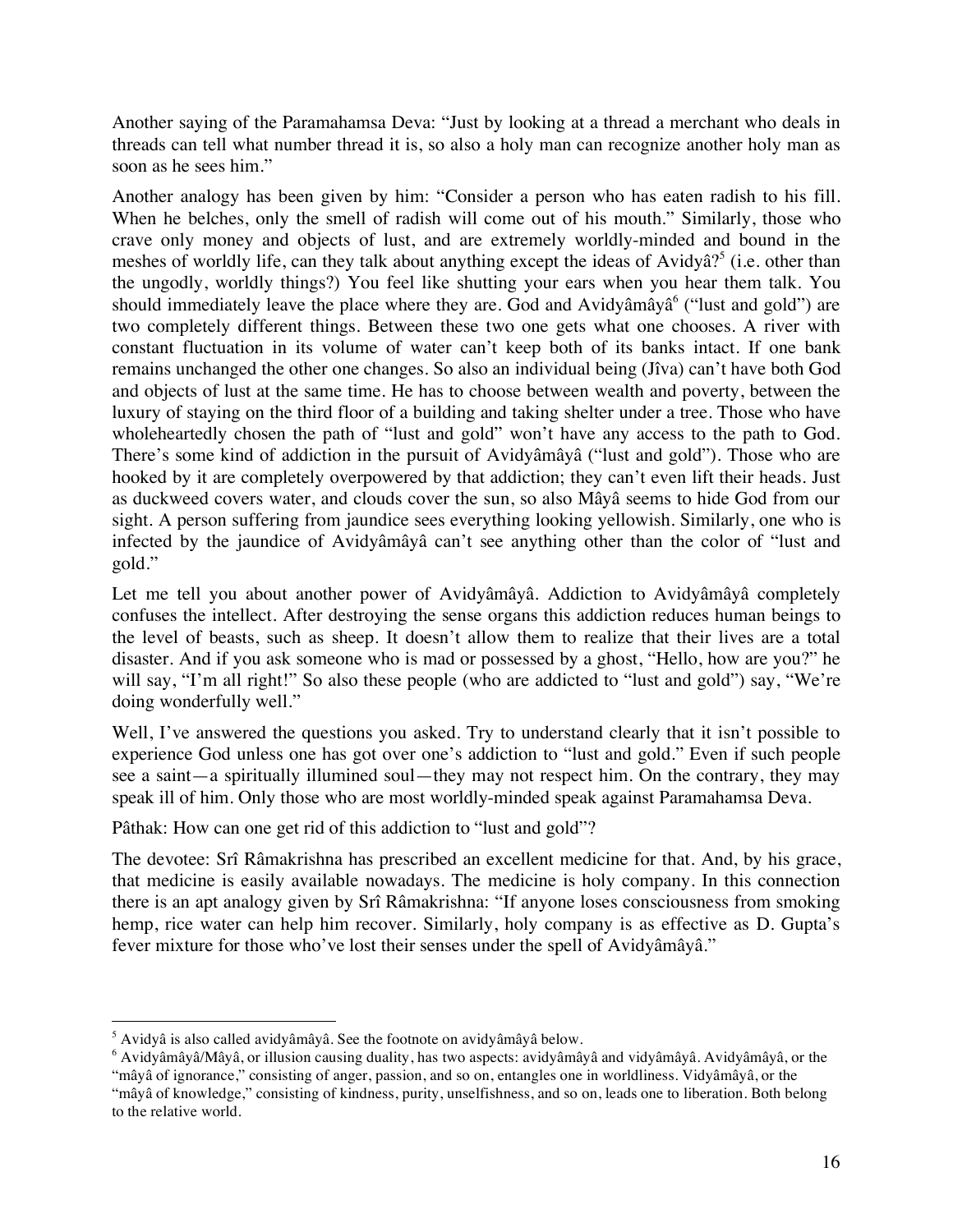Pâthak: To wean themselves away from their addiction to "lust and gold" is it necessary for people to renounce their families, jobs and property?

The devotee: Why should it be so? Srî Râmakrishna didn't ask householders to give up "lust and gold." But he did ask them to give up their *attachment* to "lust and gold." He said, "Don't allow any room for 'lust and gold' inside your heart. Learn to float above 'lust and gold."' You know, no harm comes to a boat when it floats in water. But if the water enters the boat it's in grave danger. Look upon your wife as an aid to God-realization. After having one or two children, live like brother and sister. And both of you should always try to serve God. Consider "gold" (money) as only a means for your livelihood. The path for householders is considered very safe for God-realization. Srî Râmakrishna used to compare family life to a fortress. If you fight staying inside the fortress, no bullets or weapons from the enemy can hurt you. When you're hungry or thirsty you can get food and water inside the fortress. Similarly, in family life you can get your food and drink on time. And there's no harm in having a conjugal relationship with your wife. In family life you also have your relatives and friends. They may come and take care of you when you're ill. But if you escape from family life you won't have all these benefits. Yet, all your needs will remain.

However, you have to be aware of one thing. First recognize the true nature of the world and then enter into family life. Otherwise, there will be a lot of difficulty. For an inexperienced person to enter family life is like trying to break open a jackfruit without first smearing the hands with oil. The sticky milk of the fruit won't cling to his hands if they are first smeared with oil. Similarly, if a person enters worldly life with a mind smeared with the oil of divine knowledge and love of God, he won't get entangled in attachment to "lust and gold." Therefore, one should first acquire Jnâna (divine knowledge) and Bhakti (love of God), and then enter the world.

Here is another teaching of Srî Râmakrishna: "If you rub turmeric paste over your body and then enter the river, you needn't be afraid of the crocodiles. (According to popular belief, crocodiles don't attack people who've rubbed turmeric paste over their bodies.) Similarly, if a person's mind has Jnâna and Bhakti, the crocodile of 'lust and gold' can't do him any harm."

Another analogy: "In the game of hide and seek if you reach the home base first, you won't have to be 'it.' Similarly, if you have God-realization first, then you can remain safely in this world without any fear."

Still another analogy of Srî Râmakrishna: "If you hold onto a post as you whirl around it, you won't fall down. Similarly, if you live in the world holding onto God, you needn't be afraid of a downfall."

In this context Srî Râmakrishna used to tell this parable also: "A villager came to see the city of Calcutta. He was carrying a bag and an umbrella with him. All his clothes and travel money were inside that bag. To a villager like him, Calcutta was a strange and wonderful city. By the time he had seen the many interesting sights of Calcutta, it had become evening. Then he began wondering where he could find shelter for the night. Thinking about this for awhile, he sat down at the gate of a house and, as he was very tired, soon fell asleep. As he slept, a thief came and stole his bag and umbrella. When the villager woke up he realized that he had lost everything. Similarly, those who have come to the 'city' of this world must arrange to find their shelters first and then go sight-seeing. Otherwise, they'll have a fate similar to that of the villager. God is that shelter."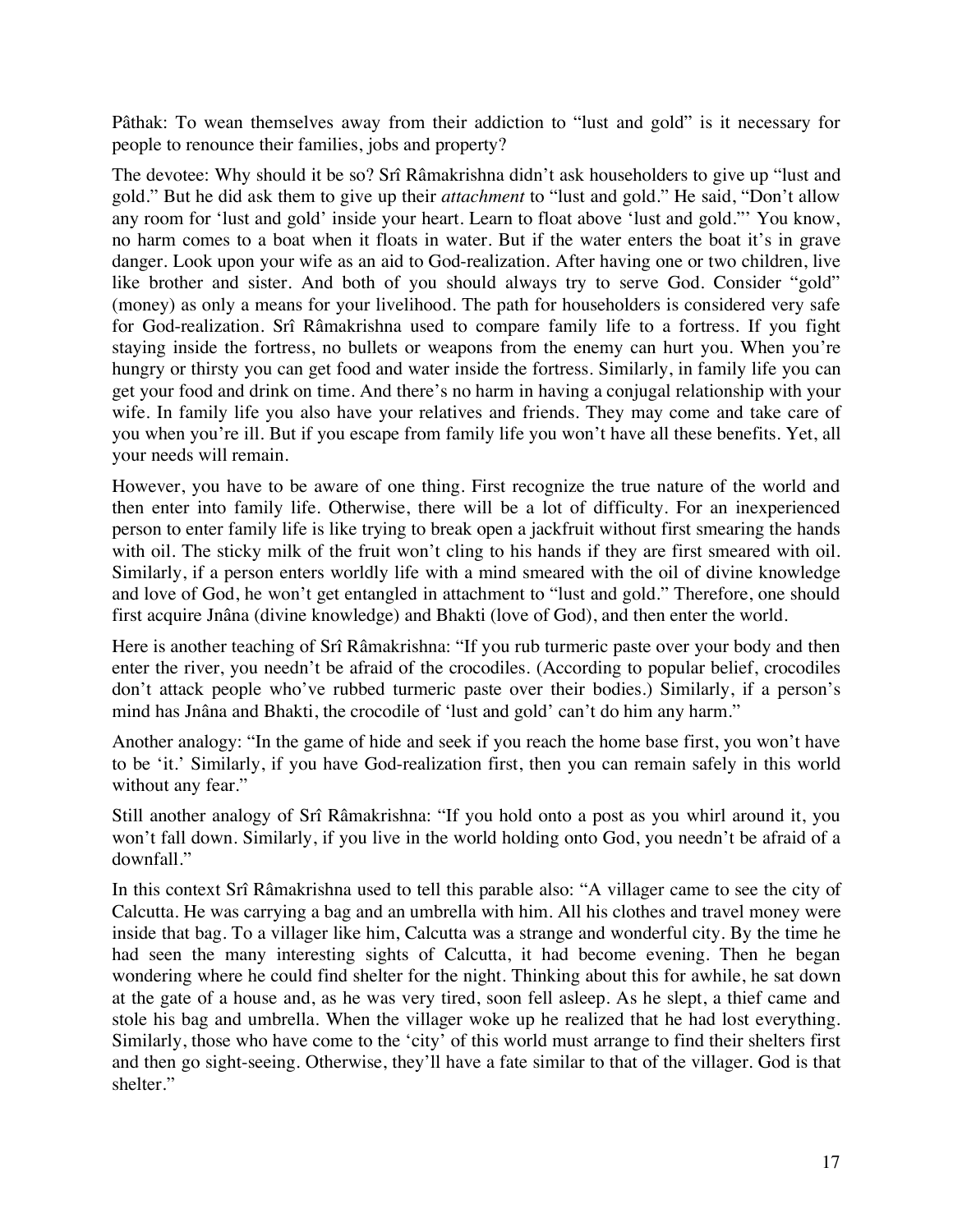Srî Râmakrishna also used to say something very beautiful. He used to say that the farmers put a kind of fish-trap in their fields during the rainy season. Little "Puti" fish (a kind of tropical fish found in India) become attracted by the traps, enter them and can't get out. Similarly, people in this world become attracted by the lure of "lust and gold" and get trapped. They meet the same fate as that of the Puti fish.

One has to live in this world very carefully. Indulging in "lust and gold" and handling poisonous snakes are equally dangerous. If one wants to play with "lust and gold" there is no chance of saving oneself unless one gets a mantra (holy name of God) from a guru and learns from him which medicine can protect him from the poison of "lust and gold."

Pâthak: Does the guru let us know all these things? Why, our "family guru"<sup>7</sup> only gave us a mantra. He didn't tell us anything else. Are there many different kinds of gurus?

The devotee: I understand what you're saying. You've been speaking of a certain kind of guru and his disciple. But do you know what it's like? It's like one blind man leading another blind man. Eventually both will fall into a ditch. But if the disciple has genuine love of God, he will be able to find the "real guru" inside his guru. According to our view, an ordinary guru and the "real guru" are different from each other. Do you know who the real guru is? It's the Ishta (the chosen deity). Let's suppose a bird has laid an egg. Eventually the egg hatches and the baby bird comes out. The relationship between the guru and disciple is quite similar. When a guru gives a mantra to the disciple, the deity chosen by the guru remains associated with that mantra. Chanting the mantra, meditation, worship of the deity, etc., are like incubating the egg. In course of time the egg will hatch and the baby bird—the Ishta, the chosen deity—will come out. When the Ishta (the chosen deity) appears, the human guru disappears. When the baby bird comes out, the egg shell is no longer necessary.

Pâthak: If guru and Ishta are different from each other, then how do you look upon Paramahamsa Deva?

The devotee: In his case the guru and the Ishta are one and the same. As long as he is playacting and not revealing his true divine identity, he is the guru. When he reveals his divine identity, he is the Ishta. In the other case mentioned before, the human guru disappears when the Ishta appears. But in this particular case, the Râmakrishna form of the guru still remains even when the disciple experiences the Ishta.

Pâthak: Sir, who actually is the guru?

The devotee: Guru is one. Guru is God Himself. Other than God no one can be called the guru. Those human gurus who instruct devotees about how to experience the divine guru are called *upagurus*. These upagurus are not necessarily only human beings. They can be animals, birds, trees and vines, or the deities (Devas and Devîs). When one travels along one's spiritual path, one maintains a relationship with the upagurus. But once the disciple experiences the guru, his or her relationship with the upagurus becomes tenuous. At that time the only relationship is between guru and disciple. Let me explain to you with the help of an analogy how long the relationship lasts between the disciple and his upaguru. In rural India a proposal for a young man's marriage first comes through a professional matchmaker, either a man or a woman, who

 <sup>7</sup> Family guru: Also known as *kulaguru*. Such a guru, usually a householder, plays the role of the spiritual teacher to certain families. When he dies, his descendants become gurus to the descendants of those families. Kulagurus are not necessarily god-realized souls.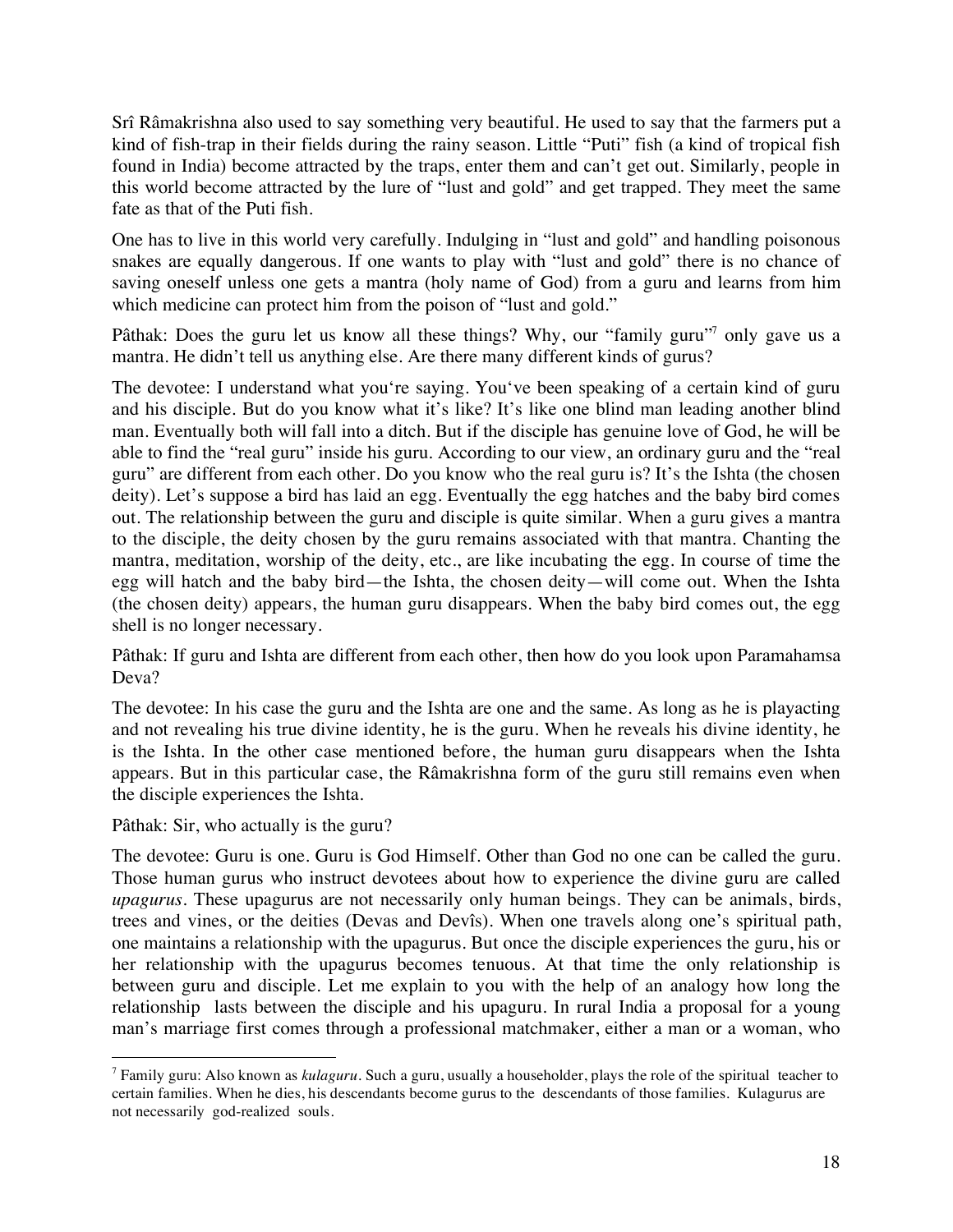lives in the potential bride's village. Hearing about the proposal, the young man comes to like that matchmaker simply because he or she lives in the village of his potential bride. Then the potential bride's neighbors come to see the young man. When the young man meets the neighbors of his potential bride he likes them even more than the matchmaker because they know her better and live closer to her. During the final stage of negotiations the bride's father, uncle, or brother may come to finalize the marriage arrangements. As the young man gets to know all these close relatives of his future wife, he begins to like them far more than he does the bride's neighbors. After the marriage, however, he feels closest to his wife. The importance of other people becomes secondary. Similarly, when the disciple finds his or her guru (Ishta), the relationship with the upaguru becomes of secondary importance.

Srî Râmakrishna used to say that the guru is like the matchmaker in a marriage. A matchmaker is needed for the union of the bridegroom and the bride. Similarly, a guru is needed for the union of the individual being (Jîva) and God. This guru is Srî Râmakrishna. You've heard that out of his grace when he would touch anybody, that person would see his or her guru in Srî Râmakrishna. Unless one is God how can he reveal God? Through his touch Srî Râmakrishna would transmit spiritual power to the devotee. By that power the devotee would see Divinity in Srî Râmakrishna.

Let me tell you what kind of guru Srî Râmakrishna was.

Even if a devotee accepts Srî Râmakrishna first and then leaves him, Srî Râmakrishna never abandons that devotee. Even if the devotee forgets Srî Râmakrishna, he never forgets the devotee. Even if the mind of the devotee vacillates, his mind never vacillates.

If a person accepts Srî Râmakrishna as his or her friend and then abandons him, Srî Râmakrishna never lets that person go. Anyone who has had the good fortune to touch Srî Râmakrishna even once, can never become attached to "lust and gold."

Once during his spiritual ecstasy Srî Râmakrishna gave this assurance: "When the green hornet grabs a cockroach, the cockroach becomes a green hornet.<sup>8</sup> Similarly, if I accept anybody, that person will acquire my spiritual color."

Another time, during his spiritual ecstasy, he announced: "I am a cobra. Anyone whom I shall bite won't have to croak more than three times."<sup>9</sup>

A person whose guru is Srî Râmakrishna won't have to do anything. He can freely dance around with his arms upraised and have great fun. The boat is ready at the shore to take him across the ocean of this world at any time. The boat and the boatman are always visible to him. He can go on enjoying whatever game he is playing. He knows that whenever he wishes, he can cross the ocean. He no longer is afraid of playing games in this world. In the past (before finding Srî Râmakrishna as his guru) his eyes were closed and he fell down many times while playing here.

 <sup>8</sup> <sup>8</sup> The green hornet first injects its venom into the cockroach's body. The venom kills the cockroach. The hornet then puts the cockroach's body in a little nest made of clay, lays its egg on the body of the dead cockroach, and seals the opening of the nest with clay. The putrefying body of the cockroach generates heat to hatch the egg. The larva feeds on the cockroach's dead body and becomes a fully grown green hornet. Then it bores through the wall of the nest and flies out. People who do not know what happens inside the hornet's nest think that the cockroach has become transformed into a green hornet.

<sup>&</sup>lt;sup>9</sup> If a poisonous snake like a cobra catches a frog, it dies after croaking only two or three times. It has a faster death due to the snake's venom. Using this analogy Srî Râmakrishna is saying that whomever he accepts as a disciple, will soon be liberated.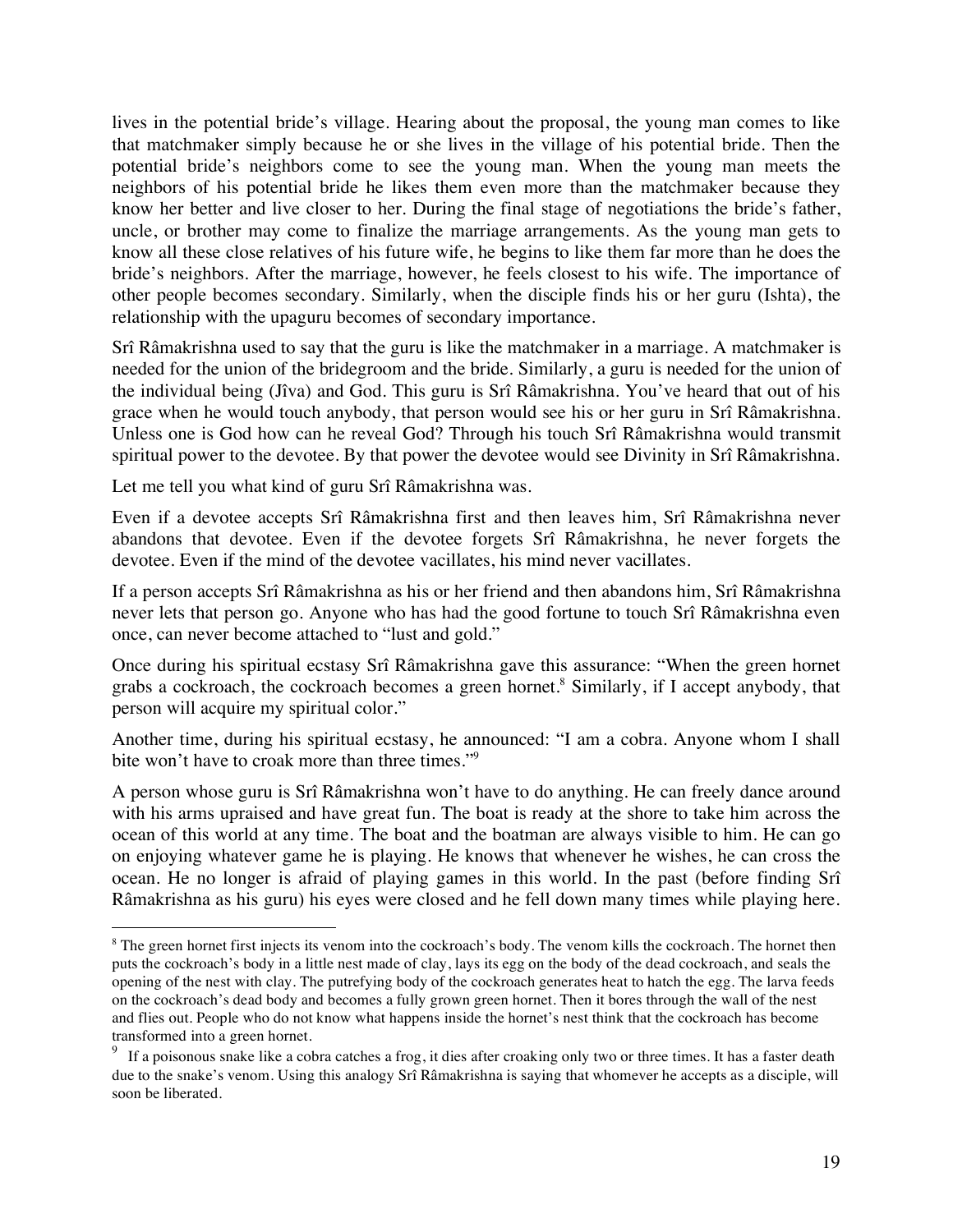Now he has learnt to play with his eyes wide open. Previously the world was illusory to him. Now it has become a place of great fun.

Both of you have been able to understand things much better now. Open your eyes and try to see what Srî Râmakrishna is! He is not only the guru of you and me, he is the guru of this entire world. Srî Râmakrishna is "Uncle Moon"—he is the same to everybody.<sup>10</sup>

Pâthak: Wow! Srî Râmakrishna is God Himself! But what's the effect of seeing God?

The devotee: Girish Bâbu is a great devotee of Srî Râmakrishna. I can hardly find another playwright and poet like him nowadays. He has written in one of his books: "The effect of having the vision of Lord Krishna is no other than that wonderful vision of Lord Krishna." That's also my view.

Pâthak: These words give us great hope. Would it be possible for me to see God as Srî Râmakrishna again?

The devotee: Surely you will. When you develop a great yearning to see him, you will have his vision. You will be able to see his Râmakrishna form as well as the other divine forms that he assumes. He indeed is an ocean of endless forms.

Pâthak: We've heard about his passing away. We were present when the urn containing his ashes was taken for burial to Ram Bâbu's garden in Kankurgachhi. His body was destroyed. How can we see his body again?

The devotee: Brother, you are saying this to me with the assumption that he is a human being. But I've told you again and again that he is God. The form of Srî Râmakrishna is one of His divine forms. His body wasn't composed of the five elements, even though it appeared to be so. His body was made of Divine Consciousness. It was solidified Divine Consciousness. We saw with our own eyes that the molecules and atoms constituting his body were made of Divine Consciousness. His divine play in the role of a human being has ended, but he still exists in his divine form. The form of the Divine Player can never be destroyed. God is the "wish-fulfilling tree" for the devotees. He takes on different forms in order to fulfill the wishes of His devotees, and He never destroys those forms. Nor does He have the power to destroy them, because those forms belong to the devotees; they don't belong to God.

To dispel your doubts, if any, let me tell you the story of one of Srî Râmakrishna's disciples. The name of that devotee is Durgâcharan Nâg. After the passing away of Srî Râmakrishna, he became extremely upset. He wouldn't touch any food or drink. After he had fasted for three days, Narendra (Swâmî Vivekânanda's premonastic name) found out about it. Narendra is very kind-hearted. He immediately went to Durgâcharan's home and found him lying there almost half dead. Narendra tried hard to feed him something, but didn't succeed. Then Narendra said, "Give *me* some food to eat." Durgâcharan immediately went and bought some snacks from a nearby shop. Then he gave them to Narendra with a glass of water. Narendra lifted the bag of snacks and choosing one or two pieces, ate a little portion of each and offered the rest to Durgâcharan Nâg. Without the least objection Durgâcharan started eating Swâmî Vivekânanda's leftovers. Durgâcharan considered them to be Swâmî Vivekânanda's Prasad. [Durgâcharan had great respect for Swâmî Vivekânanda. He firmly believed that, as had been acknowledged by Srî

 $10$ In some parts of India parents often point to the full moon in the sky and tell their little children that the moon is their uncle.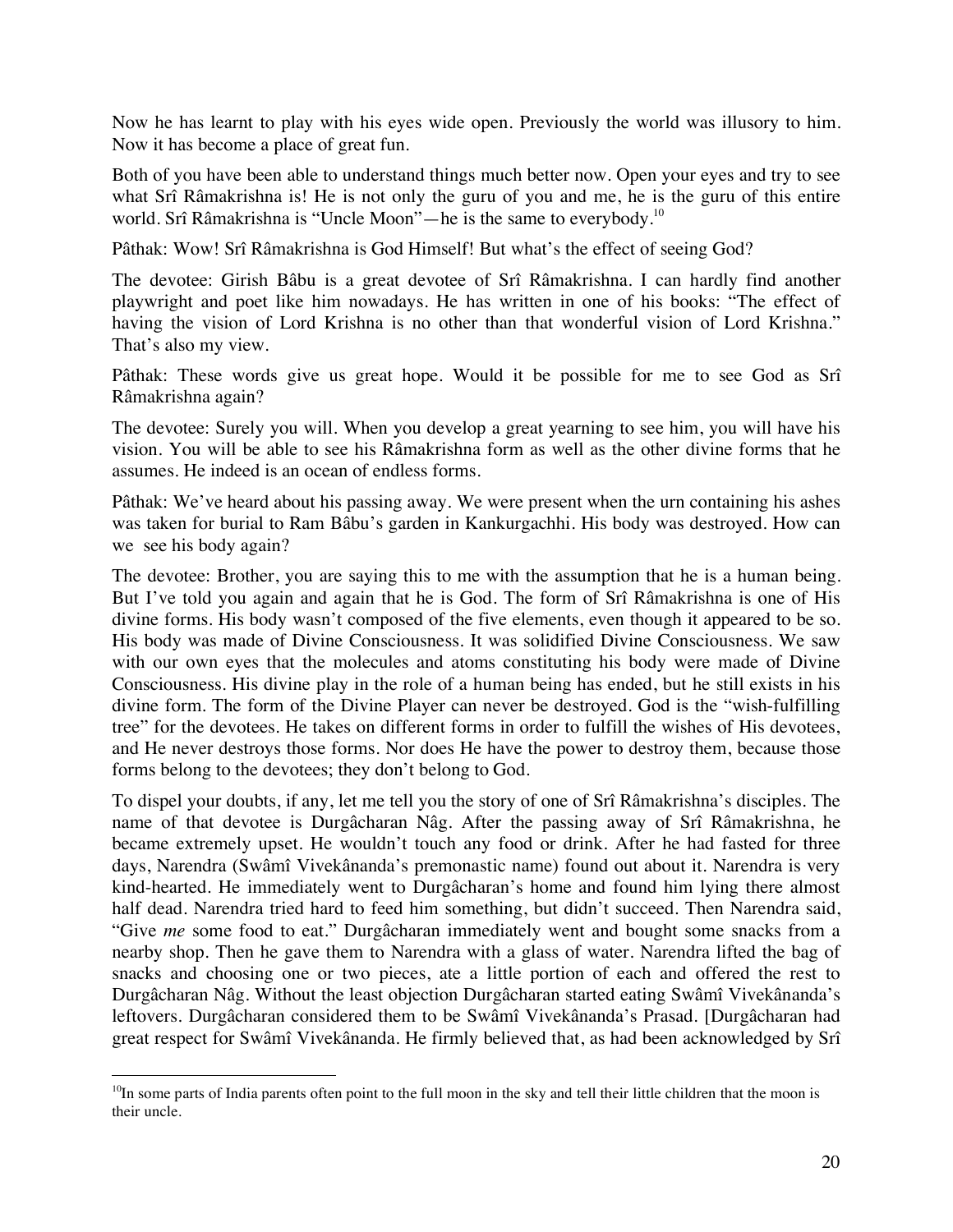Râmakrishna, Swâmî Vivekânanda was an incarnation of Lord Shiva. Therefore, Swâmî Vivekânanda's leftovers were considered sanctified food or Prasad by him and he had no objection to eating them.] But Narendra had already eaten before he came, so his stomach was full. How much more food could he eat? So he handed the bag containing the untouched food to Durgâcharan to eat. But Durgâcharan threw the snacks into the river Ganga instead and started hitting his forehead saying, "Woe unto me! Alas! What misfortune has befallen me!" The next day the neighbors with great insistence persuaded him to cook some rice for himself. When the rice came to a boil, Durgâcharan hit the clay cooking pot with a piece of firewood and broke it into pieces. Then he began to weep profusely, saying: "My wonderful Master is gone. How is it possible for me to eat anything!" Seeing the great yearning of Durgâcharan, Srî Râmakrishna appeared before him. Only then did he cook some rice again and eat.

Pâthak: Ah me! The stories about Srî Râmakrishna's devotees are just as charming as those about Srî Râmakrishna. Will you please tell me more about his devotees?

The devotee: Your question gladdens my heart. You must have obtained some special grace of Srî Râmakrishna. That's why while talking about his Lîlâ, a fountain seems to have opened up inside my heart! He is letting me know what I never knew before. I consider myself blessed to have the company of someone like you who is thirsty to know God's Lîlâ. The stories about the devotees of Srî Râmakrishna are indeed charming. And the games that Srî Râmakrishna played for the education of humanity are even more charming. Hearing these stories, even solid rocks drip water, dead trees burst into blossom, and worldly souls develop spiritual awareness and devotion to God. They find the means to cross the ocean of this world. Such stories about Srî Râmakrishna have been recorded in *Srî Srî Râmakrishna Punthi* and other books. You will come to know all about this if you read these books.

Pâthak: Sir, please talk about what happened here. You've said that there are other forms of God besides the form of Srî Râmakrishna. What are those forms? And how has Srî Râmakrishna become the ocean of different divine forms?

The devotee: The Râmakrishna form is our favorite form. This is his tangible, physical image (like the image of a deity). But he has a cosmic form as well. In addition to that he has his formless aspect. Srî Râmakrishna also said that beyond the corporeal and formless aspects, God has still another aspect. The devotees don't like to see anything other than God's corporeal image. But God won't leave them until they have seen some of His other forms.

Pâthak: Yes, I've understood what's meant by God's corporeal Râmakrishna image. That's the only form that we've seen. What's the cosmic form you mentioned?

The devotee: The form that includes all living beings and the entire universe is the cosmic form of Srî Râmakrishna. Even though endowed with a physical image, Srî Râmakrishna, the world teacher, has also become "many" as the Cosmic Being ("Virat"). He has become whatever is movable as well as unmovable in this universe—trees, vines, mountains, rivers, air, fire, and all kinds of living beings. He is both inside and outside all. Nothing or no one exists except Him. Whatever exists is no other than Him.

Pâthak: Strange words! While mentioning what's in the scriptures have you been unduly substituting Srî Râmakrishna's name in place of God and talking about *his* glory? Or, are you talking about what you've really experienced?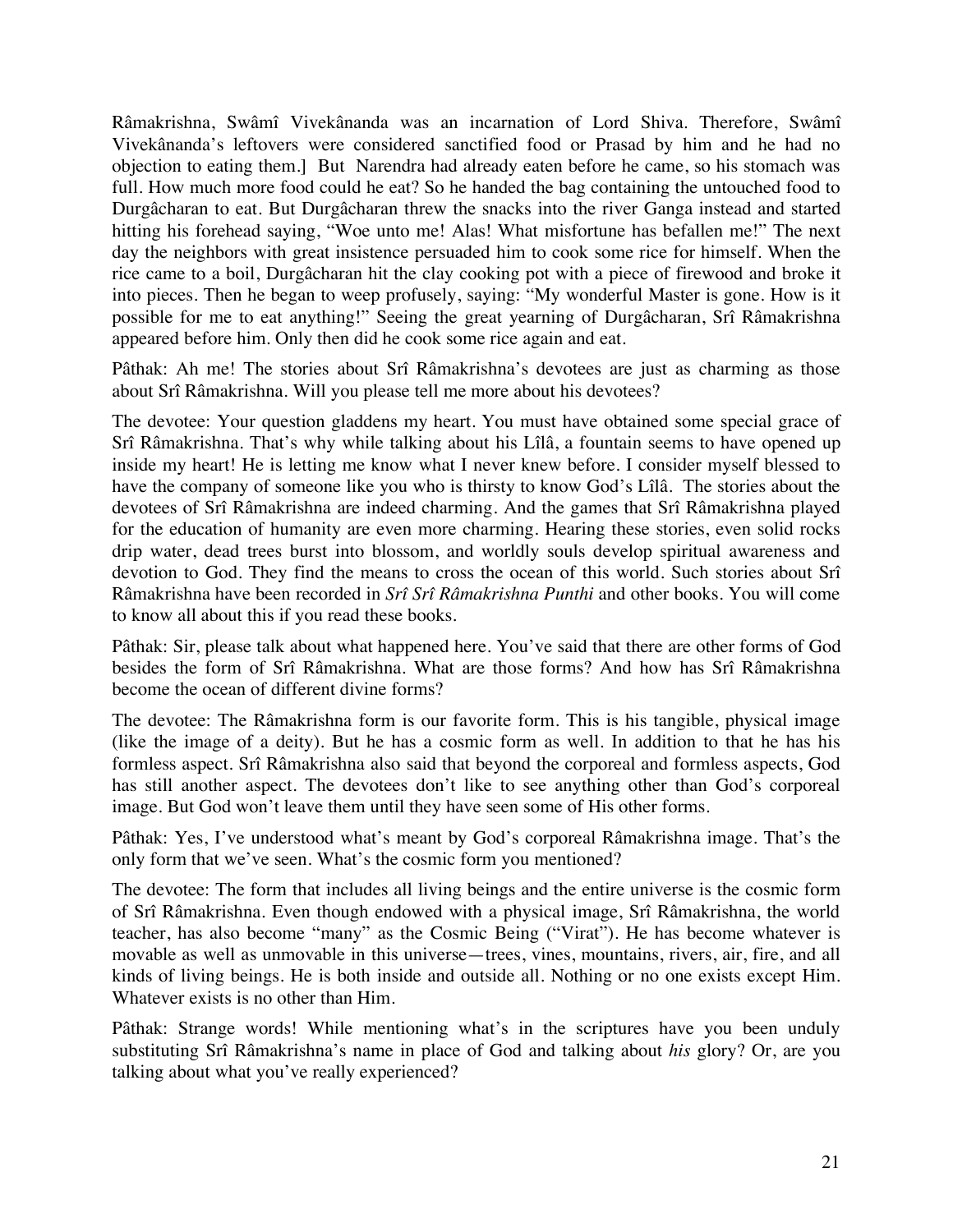The devotee: Infinite is the glory of Srî Râmakrishna. He is God. He is the Lord of everything that exists. He is the King of all kings. You've been thinking that I've been talking about the scriptures! But I don't have the faintest idea about any scripture. The *Râmâyana* and the *Mahâbhârata,* which are read by even shopkeepers, I haven't read them even now, nor do I know anything about them. I got to see Srî Râmakrishna when I was thirty years old. Then I didn't even know whether the stories of the Kauravas and the Pandavas were in the *Râmâyana* or in the *Mahâbhârata*!

One day Srî Râmakrishna asked me, "Are you a Brâhmo?" I couldn't give any reply to that question. I didn't know then who was a Brâhmo, who was a Shâkta, and who was a Shaiva. Nor did I know what's meant by God. I didn't know if God existed or not, nor did I ever think about Him. But one year before I met the Paramahamsa I was given spiritual initiation by a village guru who gave me a Krishna mantra (the holy name of Krishna) to chant.

I asked him, "I've chanted the holy name of Krishna a few times, why then am I not able to get his vision?"

He said, "How can you have His vision unless you've performed Purascharana<sup>11</sup> and gone through many other spiritual practices? Will just living on the bank of the river Ganga and chanting the mantra only twelve times after your bath do it?" Hearing that, something happened to me. From then onwards my heart yearned to have the vision of the divine incarnation Krishna, to play with Him, and to eat châpâtis and molasses with Him.<sup>12</sup> I yearned for all this not because I thought that Krishna was God, or that He could take me across the ocean of this Samsâra (phenomenal transient world). I yearned for Him because I thought that He was so handsome and beautiful. I thought that I would be able to snatch away His flute and make Him cry and that I would like to see His body that is as soft as butter. I thought I would like to decorate His body with flowers. Châpâti and molasses are my favorite snacks. I thought I would prepare those snacks and eat them with Him. It's hard for me to tell you how many such thoughts I had about Lord Krishna!

At the time I used to imagine that I was a dairyman (like those dairymen of Vrindaban mentioned in Srî Krishna's life). Had someone said to me, "I've arrived from Vrindaban, I live in Braja (the region where the city of Vrindaban is located)," I would ask him, "How is Kânâi (another name of Krishna)?"

Sometimes I would mix Bengali with Hindi and start talking like the people of Braja in that mixed language. Around that period I'd compose songs in adoration of Kânâi. And I'd compose them in the language of Braja. When I went to see Srî Râmakrishna, this craze of mine about Krishna grew even worse. Having visited him three times I became convinced that if anyone had had the vision of Krishna, it was none other than him! At that time I didn't know that Srî Râmakrishna was no other than Krishna. Do you want to know what my idea of Krishna is now?

 $11$  A kind of ritual performed to bring about some desired result.

 $12$  God incarnates in a tangible human form to enable human beings to relate to Him easily. Hindu tradition encourages devotees to develop certain mental attitudes which may help them feel closer to God. One of those attitudes is the "friendly" attitude or *sakhya bhâv*a. In this attitude the devotee thinks of himself or herself as a friend of God (or a divine incarnation) and behaves accordingly. In this attitude the devotee considers God/divine incarnation as his or her equal. It is obvious that the devotee of Srî Râmakrishna referred to in this book had a friendly attitude (or sakhya bhâva) toward Srî Krishna.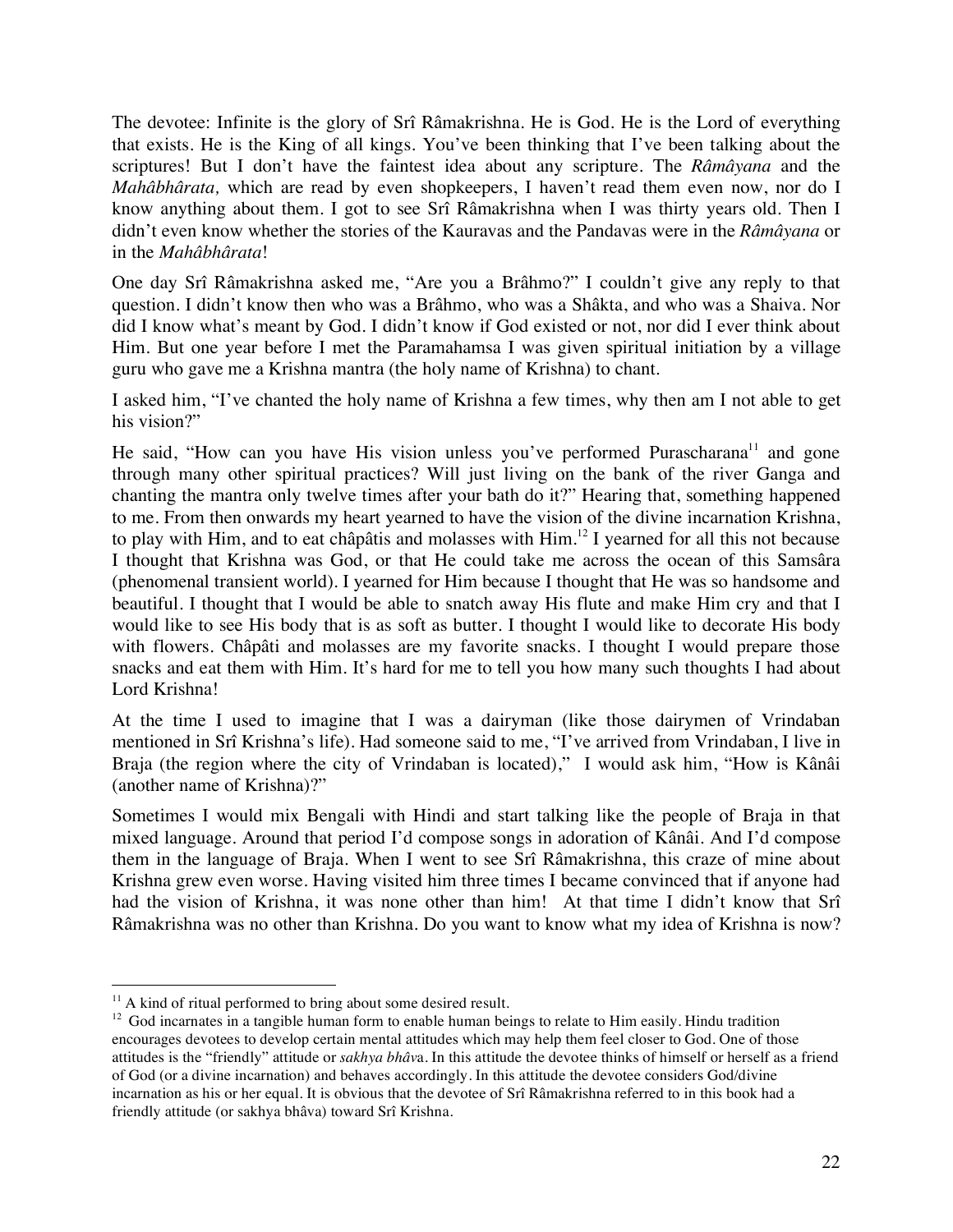I don't know if He is that enjoyer of Madhura Rasa<sup>13</sup>, the charioteer of the Pandavas, the killer of the evil king Kamsa, the performer of the great sacrificial worship in Prabhâsa, or the divine player in Dwârakâ. All that I know is that Kânâi is Yashodâ's "blue jewel" (Srî Krishna had a very pleasant and bluish dark complexion), the friend of the cowherd boys, the flute player, the stealer of cream from His neighbors' homes, and the cowherd. I know that He is loved by everyone in Gokula, and more so by Râi (another name of Srî Râdhâ, the greatest woman devotee of Srî Krishna). He is beautiful. I know all this. Let me sing a song, you'll then understand my attitude of mind.

#### Song

There goes the beautiful moon of Vrindaban, There goes the grazer of cattle, There goes the darling, the charming one, There goes the lover of forests. His forehead is decorated with beautiful forelocks And the mark of sandalwood paste. Beautiful are the garlands of wild flowers around His neck. Wrapped around His body is his cloth— As though it is made of lightening. He attracts the hearts of the milkmaids And wears a charming headdress decorated with a (peacock's) feather. The feather sways back and forth in the breeze. With a steady gaze He looks at the milkmaids at a distance. His ankle bells make beautiful sounds And He laughs and dances in the midst of the cowherd boys. He shines like the moon among the stars Flashing His beautiful rays. The cattle walk ahead of him. And He follows them playing His flute. O when will I get my Kânâi, the charming one, Who holds the flute in His hands!

Look how far I've come now while talking about my knowledge of the scriptures!

Pâthak: It's very interesting! Please tell me more. I can see in all this the wonderful glory of Srî Râmakrishna.

The devotee: I knew that whenever he would touch anyone's chest, that person would lose outer consciousness and be blessed with Srî Krishna's vision. But I never really talked with Paramahamsa Deva or asked him about it. Still, with the hope that he might touch me, and also because every time I saw him I would feel something strange inside me, I would go to him and think, "When will he be gracious enough to touch me?"

Many days passed but he never touched me. Nevertheless, hoping that he might one day do so I kept on going to him. But, unable to get that touch, every time I had to come back weeping.

<sup>&</sup>lt;sup>13</sup> One of the five spiritual attitudes cherished by the Vaishnava worshipper toward his Ideal Deity, Krishna: the attitude of a wife toward the husband or of a woman toward her paramour.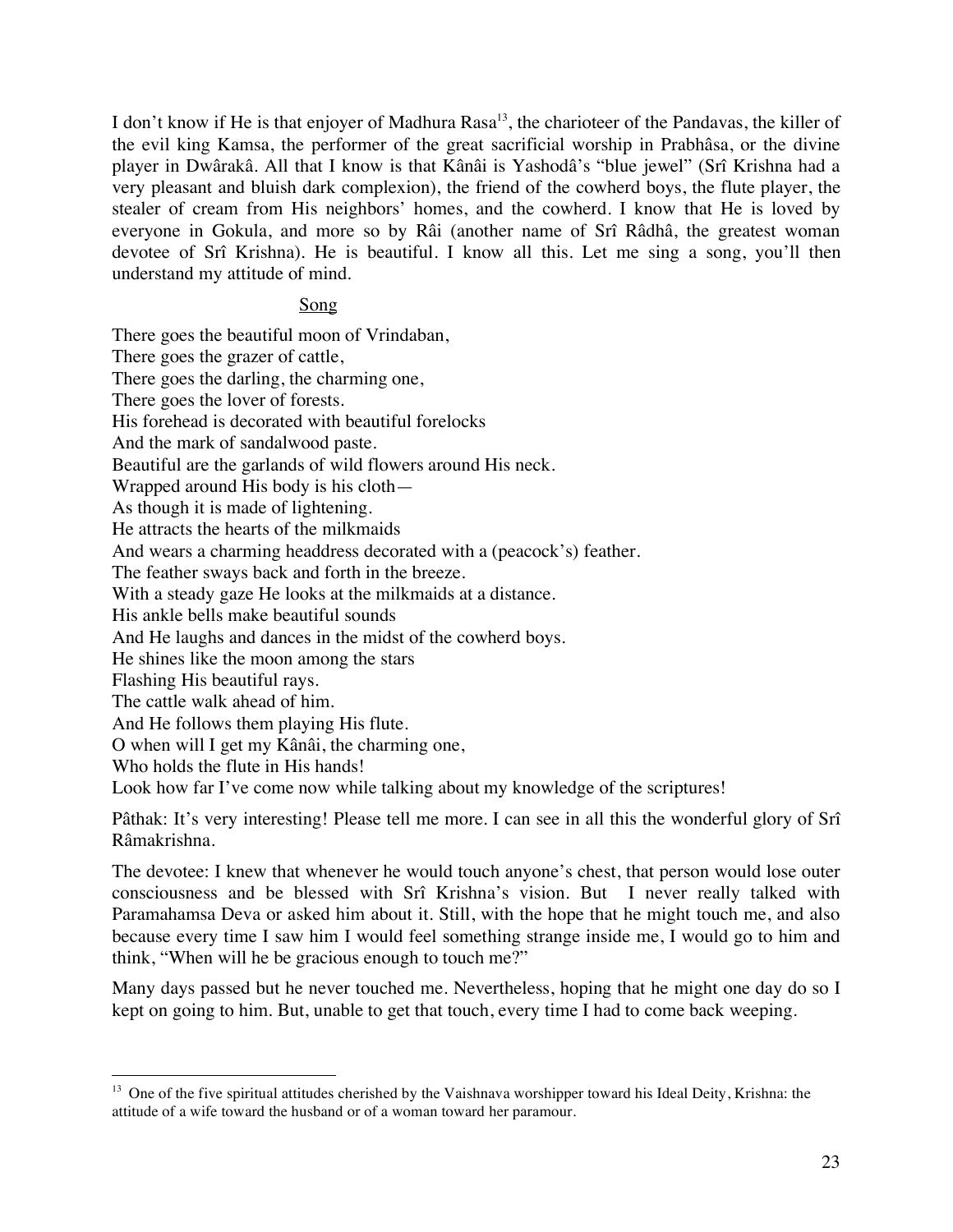In my life I talked to him only twice. Once when we were alone, I said to him, "Master, I'm as good as blind!"

He replied, "God is there for you."

Another day I said to him, "Master, I must have committed some offence. That's why you didn't touch the ice cream that I brought for you."

He smiled and said, " Had you brought the ice cream at noon, and not later, I would have eaten it. If I take cold ice cream in the evening I become sick. That's why I didn't eat it."

Had anybody else got the kind of behavior I got from him, he would never again have come back to Srî Râmakrishna! Many would be allowed to stroke his feet, but as soon as I would try to touch his feet, he would pull them away, saying, " No, that's enough." Again when I would try to salute him touching his feet, he would walk away from me saying, "All right, that's enough!"

I couldn't understand any of the high spiritual things he talked about. I would sit silently in one corner of his room and only look at him. He awed me just as I used to be awed by my father. I could also see some resemblance between his and my father's face. I see that even now.

Many things happened. How much can I tell you? To me Srî Râmakrishna is all the scriptures. Srî Râmakrishna is my spiritual knowledge. For me, just seeing Srî Râmakrishna was as good as studying the scriptures. I am telling you only what he showed me. I haven't been substituting Srî Râmakrishna for anyone else. Instead, I've been substituting Srî Râmakrishna with Srî Râmakrishna. I'm telling you what I actually experienced.

Pâthak: It's strange that you see Srî Râmakrishna in everything that exists. If he has become every thing and every living being, then in what manner does he exist in them? Does he exist in them fully, or partially?

The devotee: Just as you can't read the small letters of the alphabet unless you've first learnt to read the capital letters, so also you won't be able to understand what the cosmic form of God is unless you've understood how God exists in His human image.

Sea water fills up every pot, big or small, when they are immersed in the sea. Similarly, I can see Srî Râmakrishna existing in everything in exactly the same way. From this analogy try to understand whether he is existing fully or partially in all these things. But the difference in the quantity of water contained in a big or small pot is due to the play of God's power.

Pâthak: If every pot contains the same sea water then why are some living beings good while others are bad? Why is there such great variety in their goodness and badness?

The devotee: It's due to their different qualities. Srî Râmakrishna used to say that water is Nârâyana (God). But water can be of various kinds. Some water is fit only for washing your hands and feet. But there's water which is so holy that if you drink one drop of it or just touch it, you get rid of all the accumulated sins of your past incarnations. Then there's some water which you mustn't even touch! Similarly, Râma (God) is present in everyone. In some He is present as the "saintly" Râma, in someone else as the "licentious" Râma, and in some other person as the "thief" Râma. One Râma may deserve respect while the other Râma should be kept at a safe distance.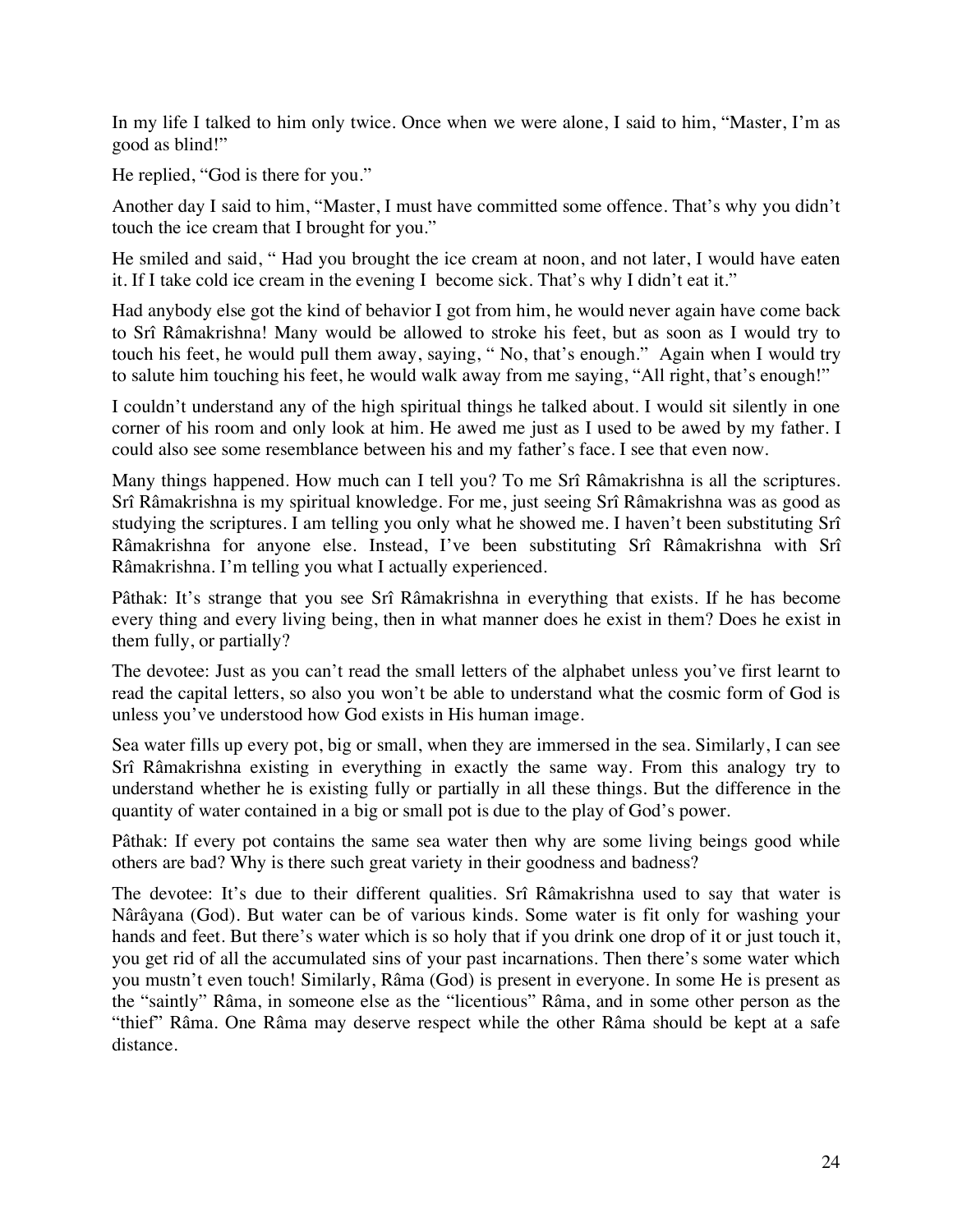Srî Râmakrishna also gave other analogies: "The Divine Mother Shyâmâ is present in the temple holding a sword in Her hand. Elsewhere, She is present in the form of a veiled housewife. In another place She is seated on a veranda holding Her 'hubble bubble."'

It's as the poet has written: "The Divine Mother manifests Herself in living beings in whatever way She chooses."

It's not possible to understand the play of the divine power or Shakti as long as one hasn't been blessed by Srî Râmakrishna's grace.

Pâthak: If God has become all this, and if He is of the nature of Divine Consciousness, why is there no manifestation of Divine Consciousness in nonliving objects like mountains and rocks? The bodies of living beings are undoubtedly unconscious, yet during their activities one can see the play of consciousness.

The devotee: When you transform milk into yogurt, evaporated milk, cream or browned butter, they still are different products of the same milk. Similarly, no matter what objects have come out of Divine Consciousness, they are no other than God. Or in other words, they are different expressions of the same Divine Consciousness. It's He who is both the container and the contained. In His gross form He is the gross body. In His subtle form He is the embodied being or the soul. In creation we see that a very subtle form of Consciousness is "outer space" (Mahâkâsha). The grosser form of outer space is the "sky element" (Akasha). The grosser form of the "sky element" is the "air element" (Vâyu). The grosser form of the "air element" is the "fire element" (Tejas/Agni). The grosser form of the "fire element" is the "water element" (Ap), and the grosser form of the "water element" is the "earth element" (Kshiti). Similarly, the Paramâtman or the Supreme Spirit is the subtlest of all. A grosser manifestation of the Paramâtman is the individual soul or Jîvâtman. In this manner, the grosser manifestations of Jîvâtman are Manas (the mind), Buddhi (the determinative faculty of the mind), Chitta (the faculty of memorizing or recollecting) and Ahankâra (ego). Grosser than all these four is this gross body. Creation is indeed the wonderful play of Mâyâ!

Pâthak: Just now you told me that this creation is the play of God. Then why do you say now that it's the play of Mâyâ? I've heard that Mâyâ is the power of creating illusions and is non-eternal. Mâyâ is simply a magician.

The devotee: God is of the nature of consciousness and is the subtlest of all. He is beyond the grasp of the mind and the senses. Yet by his extraordinary power He becomes this gross creation and all its creatures. This power is called Mâyâ. Mâyâ is as real and eternal as God. Can anything born out of the Real and the Eternal be unreal and non-eternal? This power of God—Mâyâ—is the power with which God performs His Lîlâ or divine play. The glory of this power, Mâyâ, is superior to even God Himself, although Mâyâ is subservient to Him. Had there been no play of Mâyâ, only God would have ever known God's existence. Without the play of this Lîlâproducing power there can't be any creation, there can't be any world and its creatures. And if there are no creatures, God will never be known to exist by anyone. Just as one who is born blind can never know the existence of the full moon, so also none will ever know the existence of God. By His power of creating Lîlâ, God becomes the mother of His creatures. Then through her He reveals Himself. It is like seeing a reflection in a mirror. The individual beings (Jîva) born out of Mâyâ have to take the help of Mâyâ itself to experience God. Unless Mâyâ opens the gate, no one can have God-vision.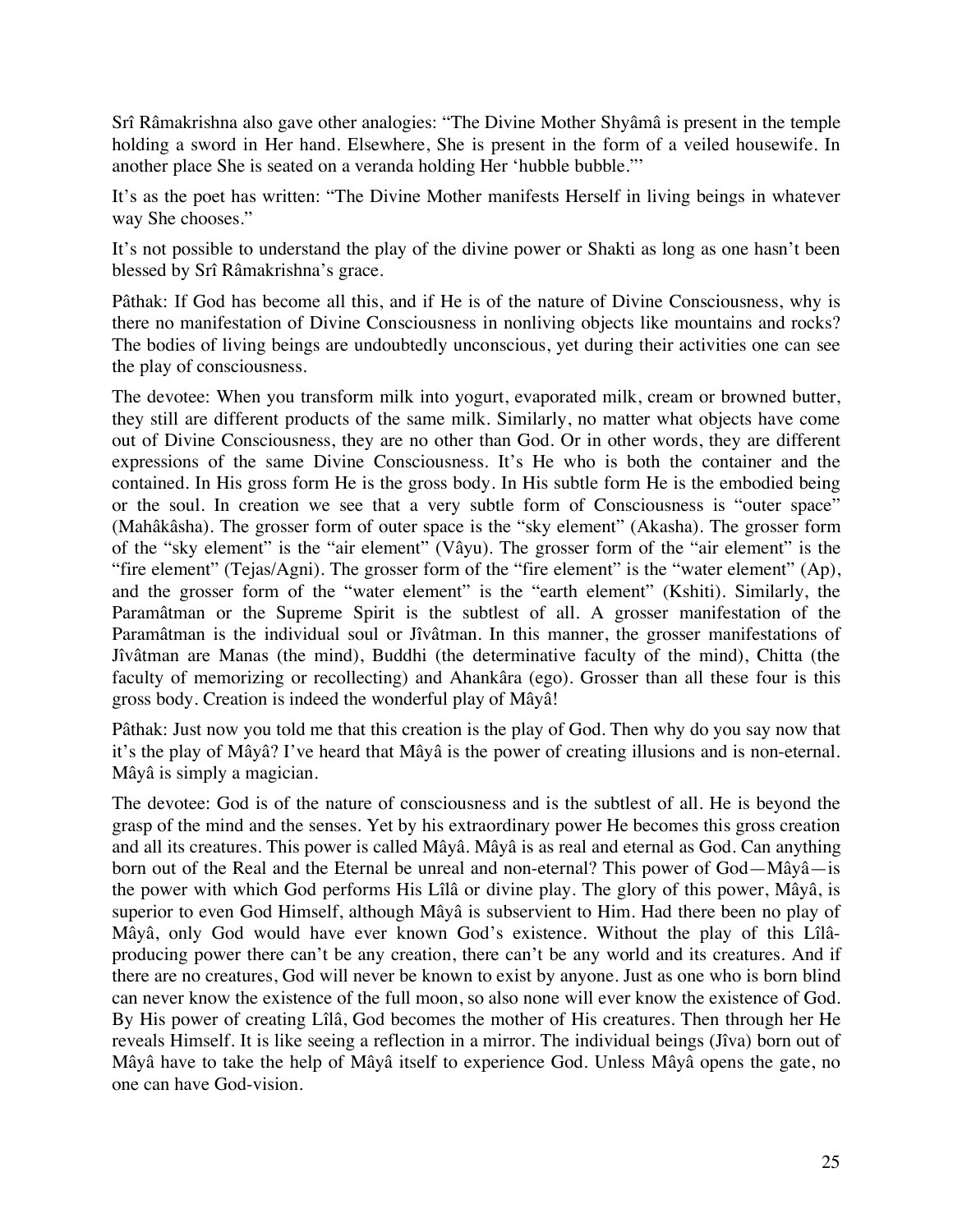The playful and ever-wistful Mâyâ, although one, becomes two while playing. One is Vidyâshakti and the other is called Avidyâshakti. You want to know how the same Power can have these two different modes? In this context Srî Râmakrishna gave an apt analogy. He used to say that the mother cat uses her teeth to hold her kitten by the scruff of its neck while carrying it to a safe place. The kitten's neck isn't hurt at all by her teeth. But when she catches a mouse with those same teeth, there is no end of distress for the poor mouse. Similarly, when Mâyâ grabs anyone by her Vidyâshakti she takes that person directly to God. But when she grabs anyone by her Avidyâshakti, she casts a spell on that person, ties his hands and feet, and puts him in worldly bondage.

I've just told you how Srî Râmakrishna by his power of Lîlâ has become the creation and its creatures, and has assumed his Virat form (cosmic form). He used to say that it's impossible to describe his formless mode. In that mode there are neither creatures nor creation; everything has disappeared into nothingness. Just as you've been told, it all happens due to the illusory and magical power of Mâyâ.

Mâyâ is real in spite of being unreal. It's also unreal in spite of being real. The Paramahamsa gave a solution to this paradox. He used to say, "When I'm seeing this world and its living beings, how can I say that they are unreal? However, in the view of Shankara (the great philosopher and saint Shankarâchârya), the creation and its creatures do not really exist. The solution is that both these positions are equally valid as well as invalid. God has infinite modes. If we say that God is 'this' or God can't be 'that,' then we are actually limiting the limitless, infinite God. God can become everything. About Him everything is possible."—This is the solution given by Srî Râmakrishna.

Pâthak: The Paramahamsa is indeed wonderful! You said that it's he who was Râma and Krishna. Then why haven't I seen him dressed up like Râma or Krishna or perform miracles like they did? I haven't heard anybody say that they've seen it either. But then, it's true that people talk about the Paramahamsa in many places nowadays.

The devotee: You asked this same question at the very beginning of our conversation. Now you are asking it again. You still have doubts about Srî Râmakrishna. Pray to him. Then he will show you everything and help you to understand him.

Let me tell you something. Every divine incarnation has His own individual form. When God incarnated as Râma He took the form of Râma. When He incarnated as Krishna He took the form of Krishna. In this incarnation He has assumed the form of Râmakrishna. God does not put on the same attire in every incarnation, nor does He do the same things every time. There are two categories of divine incarnations. Those belonging to the first category remove the worldly burdens of people, liberate the holy, and subdue the wicked. Incarnations belonging to the second category are called model incarnations. The functions of these model incarnations are to establish righteousness in the world, educate mankind, and liberate the fallen and the downtrodden. Model incarnations have all the powers and glories that are naturally present in all divine incarnations, but they don't display them in the grandeur of their clothes and in other ways. They only display their extraordinary sweetness. Model incarnations are glorious and powerful, although they don't demonstrate their powers. They are extremely beautiful even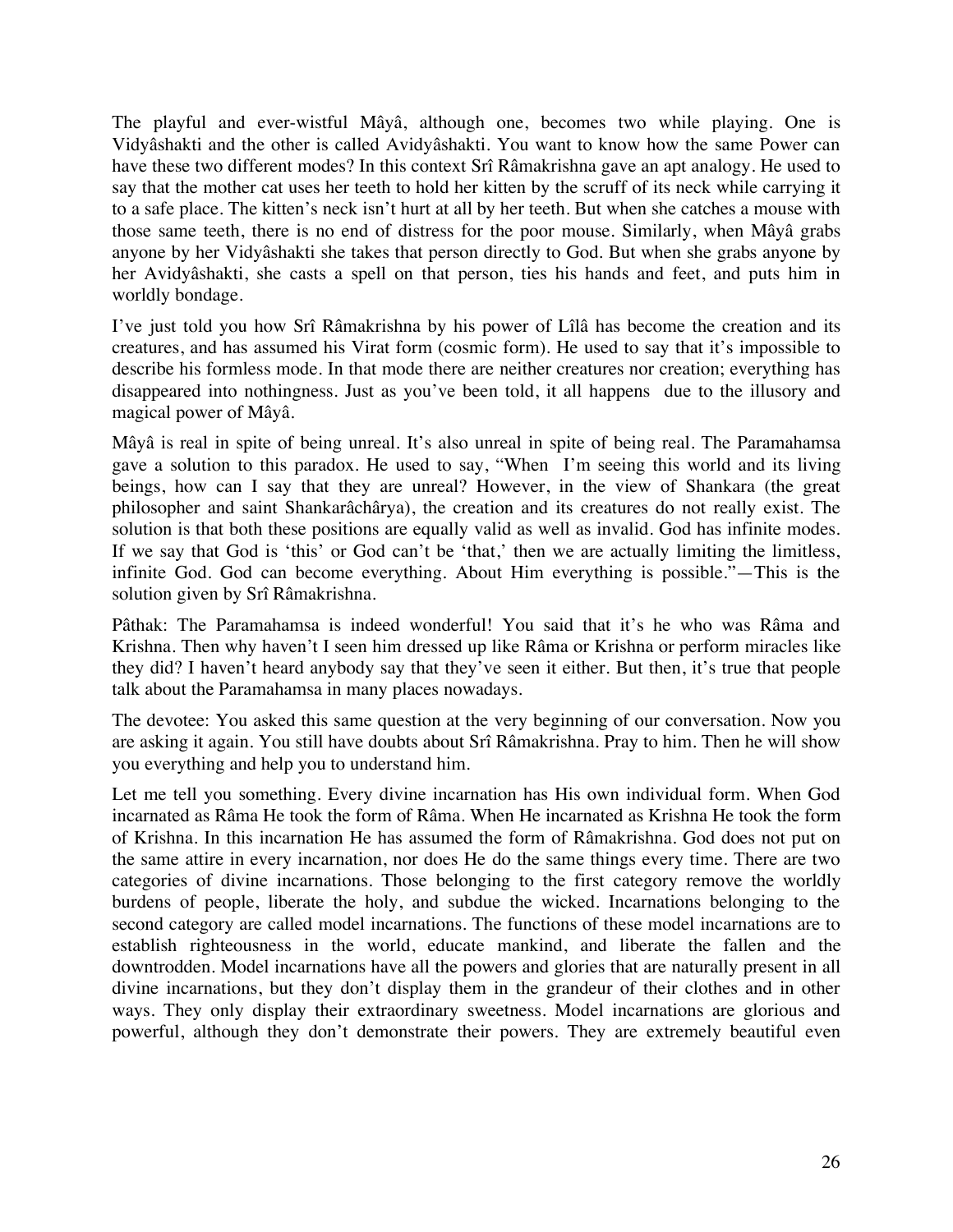though they don't display their physical beauty. In this context let me quote from *Srî Srî Râmakrishna Punthi*. *14*

O doubting mind, what will I say to you? You're always wallowing in the mire of doubt and suspicion. I don't care if you have faith or not! I know that my master is the Lord of the entire universe. He dwells in my heart and is my liberator, guide and protector. He's the boatman who will ferry me across The ocean of this terrible Samsâra (phenomenal world). He is my most precious gem, My life, intellect and strength. He's my friend and companion Both in prosperity and distress. May I not be assailed by doubts like you, my friend, By foolishly trying to judge him by glories and powers. Although he's a simple priest Having no home of his own, And depending on others for his daily food, I adore and worship him with all my heart and soul. He may lack education, beauty and other good qualities, And he may be considered mad by others, Still I adore and worship him with all my heart and soul. Acquiring a human form, He is wearing the garb of a poor and lowly brahmin, Childlike, devoid of fancy clothes and jewelry, Lean and thin, and suffering from Cancer of the throat, I won't judge him by any of these things. I only want to adore and worship him with all my heart and soul. But you, my friend, Are only eager to see his glory and powers. You expect him to be like Râma Whose charming complexion Was the color of fresh new grass And who had earrings made of gems, And a crown adorned with jewels. Râma had horses, elephants and beautiful chariots, And he carried his bow and a quiver full of arrows. On his left side sat his consort—the golden-complexioned Sîtâ, Whom he won by breaking Lord Shiva's bow. Alas, your foolish mind has been deceived By Râmakrishna's non-display of powers! Know that it's the same Râma Who is hidden behind the form of Râmakrishna.

<sup>&</sup>lt;sup>14</sup> A book on Srî Râmakrishna written in poetry by Akshay Kumar Sen.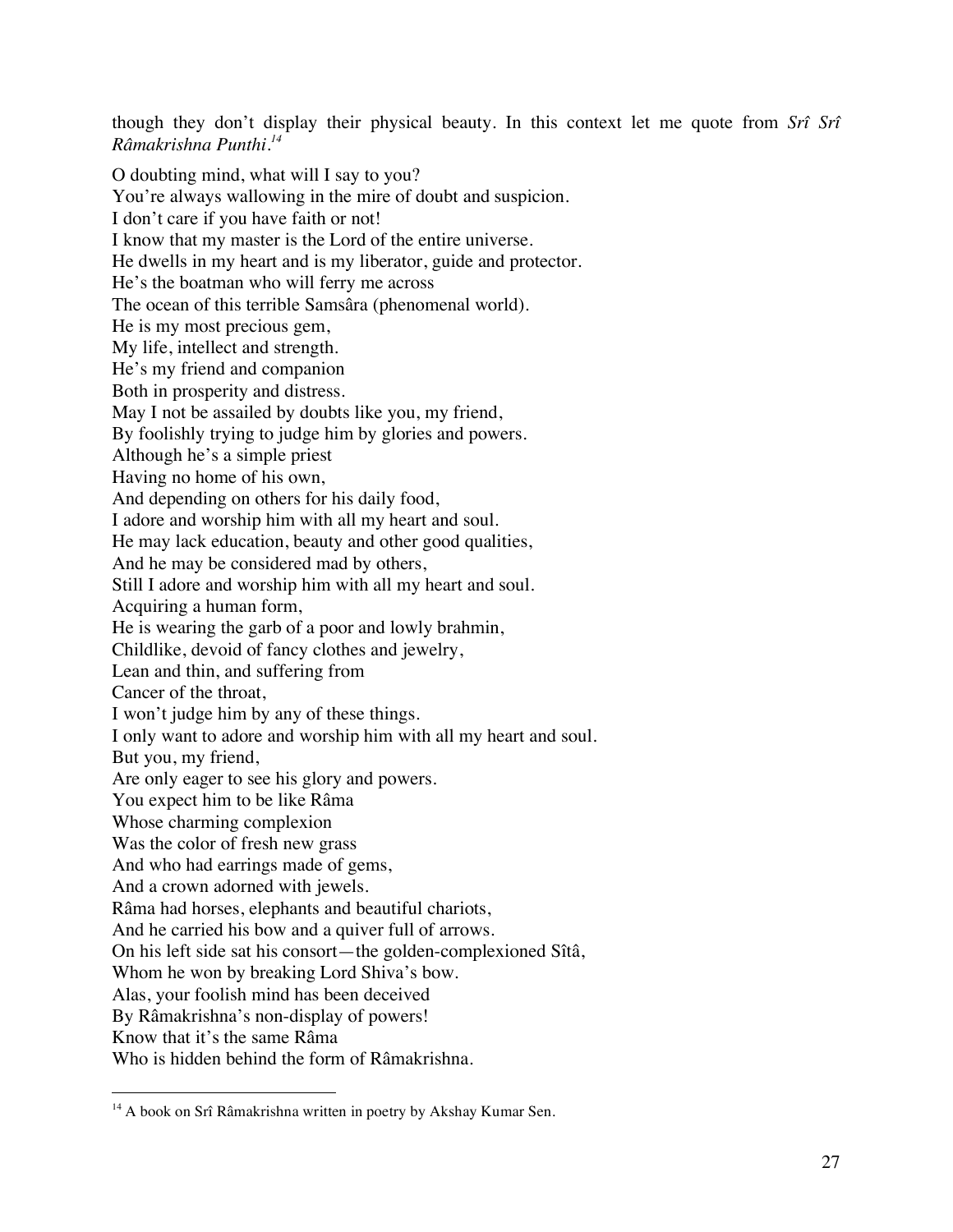You want to see Krishna With his headdress decorated with peacocks' plumes, And forehead beautified by his forelocks And the Tilaka<sup>15</sup> of sandalwood paste, You want to see his beautiful nose Decorated with a precious Gajamoti pearl And the Kaustubha gem hanging from his necklace Outshining even moonlight. You want to see his large beautiful eyes, And blue-complexioned body Made fragrant with sandalwood paste. You want to see his yellow garment That appears to be made of lightening And his world-bewitching flute held in his hand. You want to see his body That's bent in three places in response to Srî Râdhâ's ecstatic love. You want to see Krishna, The charmer of the milkmaids of Vrindâban, Around whose neck hang garlands of wild flowers Reaching down to his feet. You want to see Krishna Who wears a yellow wrapper And whose golden ankle bells ring sweetly. You want to see Krishna Whose feet are more beautiful than red lotuses, And whose every footstep makes a lotus bloom With bees rushing to it for honey. Let your mind know that it has been fooled By Râmakrishna's lack of display of powers! It's that same Krishna who is hidden Behind the form of Râmakrishna! Râmakrishna is none other than Râma and Krishna. God has started a new Lîlâ By assuming this different form. Although forms may change The characteristic qualities of the divine incarnations Remain the same. The wonderful Lîlâ performed by Srî Râmakrishna Is its proof. According to the need of the age The divine incarnations put on different garb And come down to earth. The same power is used by the divine incarnations to do their work Whether they externally display that power or not.

<sup>&</sup>lt;sup>15</sup>Holy marking with sandalwood paste put on the forehead.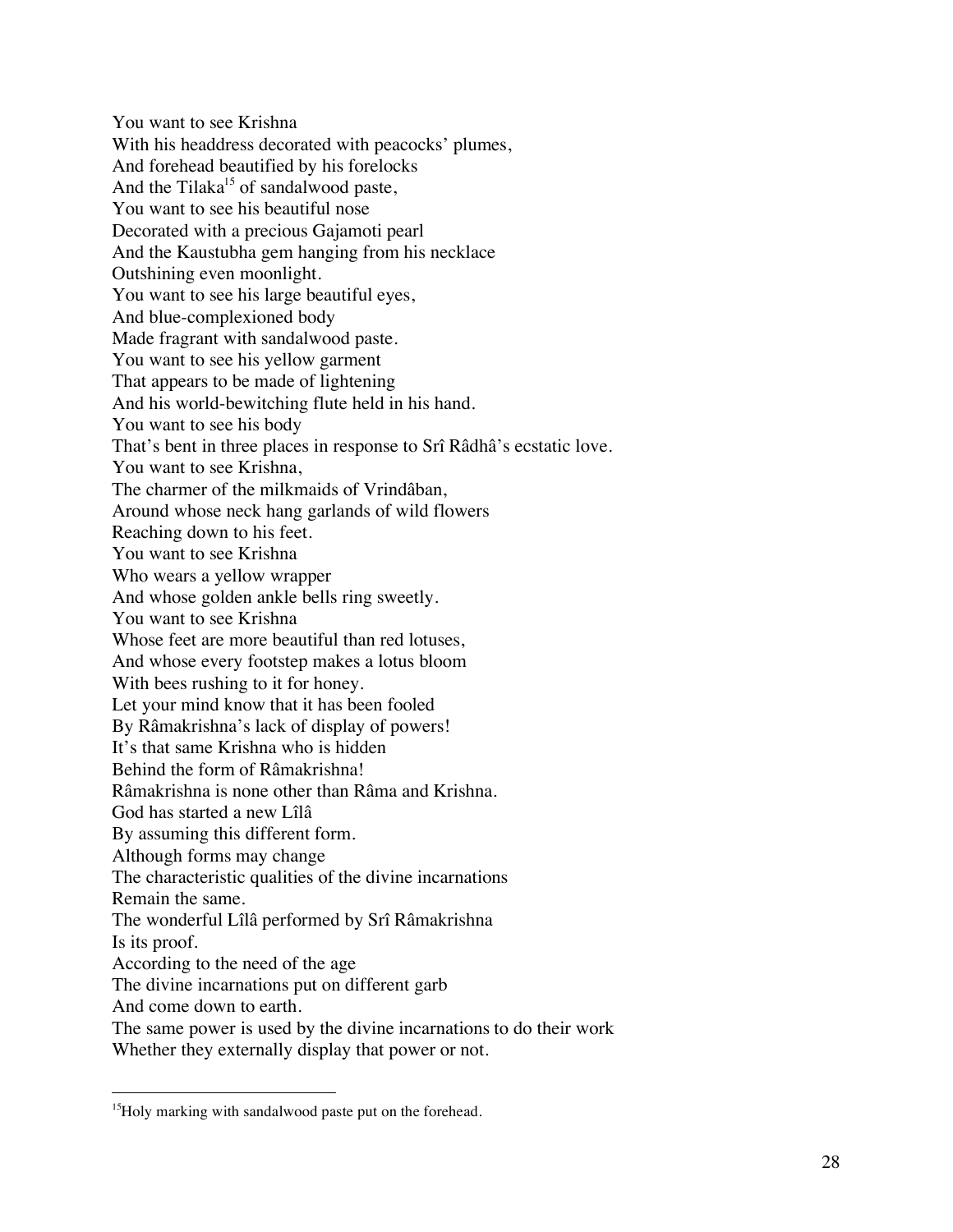No matter which form God assumes all His other forms remain in it. When God appeared before Dâtâkarna<sup>16</sup> taking the form of a very old brahmin, did He not have His Krishna form inside Him? When God incarnated as Krishna He had to show His Râma-form to Mahâvîra. Srî Râmakrishna also showed many divine forms to his devotees. All these things have been mentioned in *Srî Srî Râmakrishna Punthi*. But one who is a devotee of Srî Râmakrishna does not want to see any form other than that of Srî Râmakrishna.

Once Srî Râmakrishna asked Girish Bâbu, "Do you want to have some spiritual vision?"

In reply Girish Bâbu said, "Will I be able to see you in that vision?"

Srî Râmakrishna responded, "Why should I be in that vision?"

Thereupon Girish Bâbu said, "In that case, I don't want to have that vision."

A person who wants to test God by expecting Him to show other divine forms, only reveals his own lack of faith in God. Yet, in order to generate faith in the hearts of some faithless people, Srî Râmakrishna showed them his other divine forms. He also allowed them to test him the way they wanted.

Seeing Srî Râmakrishna is as good as seeing all the other divine incarnations. If a person really understands Srî Râmakrishna, he can understand the essence of the Vedas, Vedânta, Purânas, and the scriptures of all the other religions in this world. The body of Srî Râmakrishna includes this world—this entire creation. Let me recite a poem that I've written about him.

When absorbed in Samâdhi, O how comely are his looks! Beautiful like the moon is his face That shines and playfully spawns ripples of light. Beholding his handsome moonlike face And viewing the ocean of his love All mental darkness disappears in an instant. Whoever is there on the shore of this ocean Is swept by its waves far and away. Not even Brahmâ (the creator) knows, Where and how far the waves of his love travel. See how marvelous is the play of Mâyâ—the wonderful power of God That lies concealed in the Lîlâ of God! Look, the yonder sun Drinks the briny water of the sea Then spits water—crystal-clear and fresh To satiate the Châtaka bird's thirst!

The earthly oceans play their games in the sky Becoming heavily-laden clouds. Alas, it's hard to understand What's what and what causes what in Mâyâ. There is but one primal power

 <sup>16</sup> Karna was a great hero in the Hindu epic *Mahabharata*. He was renowned for his extreme generosity. Thus he acquired the name Dâtâkarna meaning "Karna, the generous one."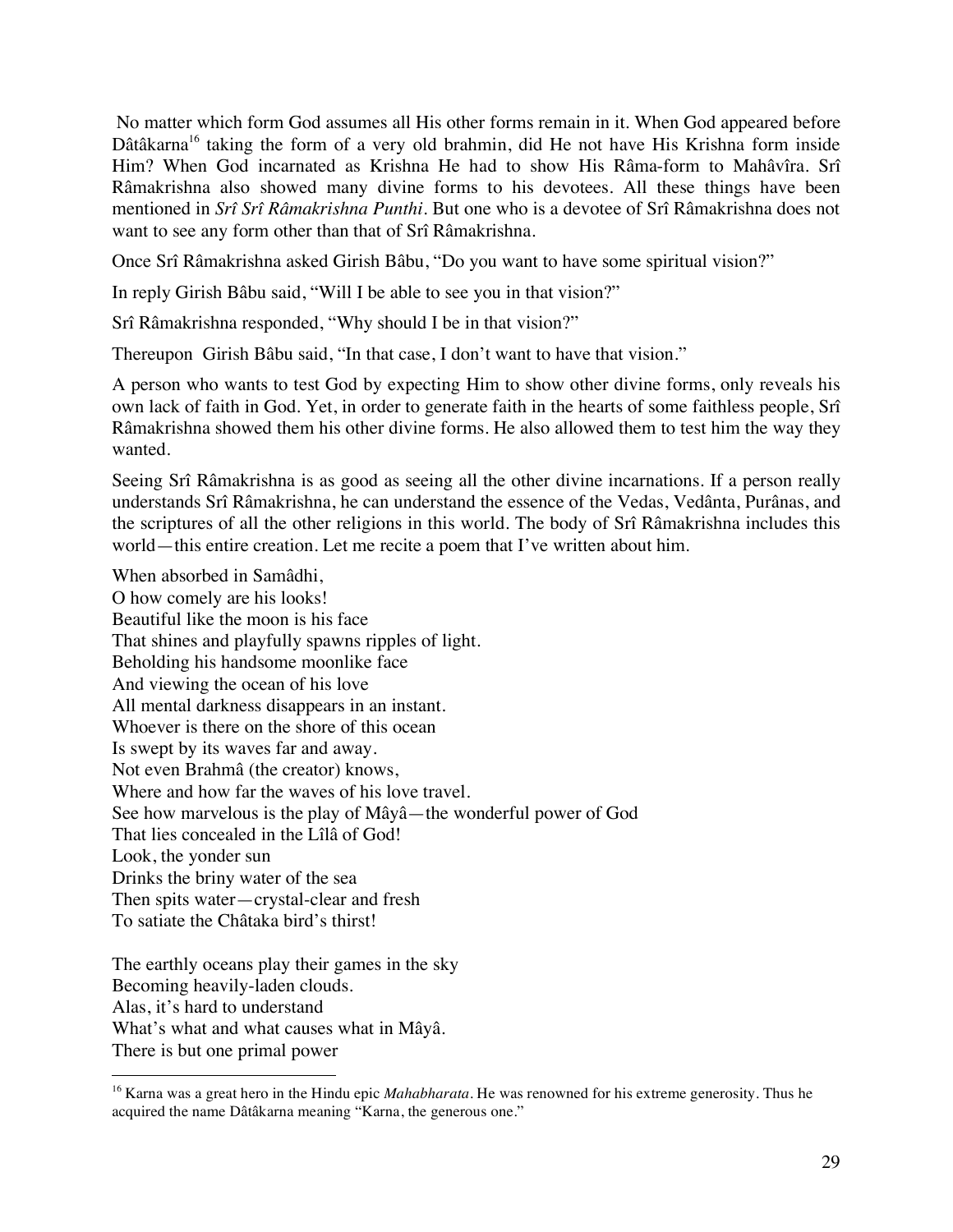That, acting, has given rise to billions of worlds. Such is Mâyâ's wonder that you can't find Two objects made exactly the same. All objects are forever, none is lowly or high. Though differing in form, They remain essentially the same. Subservient to this power are Brahmâ, Vishnu and Maheshwara. In Mâyâ they come and go. Yet, in the domain of God's Lîlâ, This power, Mâyâ, is Srî Râmakrishna's humble maidservant. She serves him day and night With her hands folded in salutation. Such is the Lord of the universe that it's impossible to know The way of His Lîlâ. The domain of the Lord's Lîlâ is great and wonderful. It has no beginning, no end. It is indescribable! All the divine incarnations reside safely in Srî Râmakrishna Who is the King of all kings. His justice satisfies all. He reconciles all conflicts Caused by mutual hatred and divisiveness. He takes equal care of all Without infringing on anyone's rights and privileges. Holding dear to his heart the various religious views Such as those of Vedanta and others,

He is the supporter and sustainer of all the religions in the world.

Everything is miraculous about Srî Râmakrishna. His entire life is full of miracles. There is nothing ordinary about him. Till now very little has been said or known about him. When I tell you the story of his Lîlâ, I'll prove to you that Srî Râmakrishna has not only done all that was done by the divine incarnations who came before him, but also a little bit more. Now I shall quote to you some of his sayings that are as good as the teachings of the *Gîtâ.*

These sayings of Srî Râmakrishna are great mantras. Srî Râmakrishna has made available to us the essence of a universal religion through these sayings. Just as the gentle dewdrops of the month of Mâgha $17$  gradually penetrate the rocks and make them crumble away, so also the teachings of Srî Râmakrishna given in his unique, simple language can penetrate the hearts, bones, bone marrow, and arteries of even the most stone-hearted worldly souls!

You can't know something well unless you've handled it. The reason why the people of this country haven't yet recognized the spiritual glory of the Paramahamsa is that they haven't seen him. Staying inside the glow of his spiritual glory and claiming that one hasn't known it, is like a person standing on the top of the highest Himalayan peak and saying that he isn't feeling cold. Those who say that they don't feel cold even in that extreme weather, must have something wrong with their bodies.

<sup>&</sup>lt;sup>17</sup> A month according to Indian calendar that corresponds to the period from mid-January to mid-February.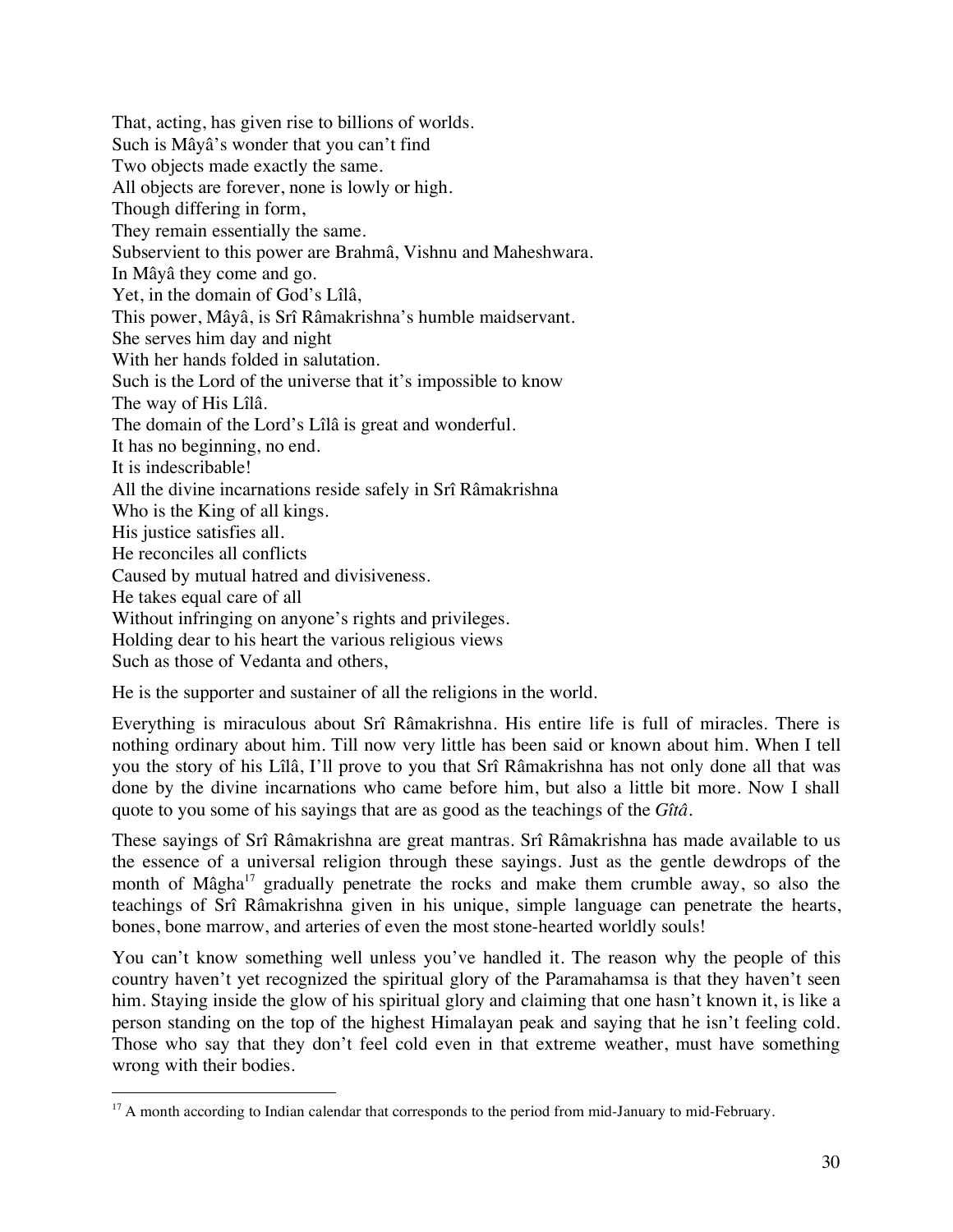Some well-known scholars, scientists and religionists of a few progressive countries in the world have become charmed by the life and teachings of Srî Râmakrishna, who was a poor brahmin's son and an uneducated, ordinary priest in a temple owned by a Kaibarta<sup>18</sup> woman. From faraway lands, with much love and devotion, some are coming to India to visit the people and places associated with Srî Râmakrishna. A great many people now collect dirt and fallen leaves from the holy ground near the tree under which he sat and attained illumination. They take these holy relics to their homes and preserve in glass cases.

Isn't it a miracle that cultured and spiritually-interested people from countries, which for many years sent Christian missionaries to India to bring Hindus from darkness to light (!) with the notion that the Hindus were weak, idolatrous, and no better than animals, now adore and worship Srî Râmakrishna with great love and devotion?

The very fact that some foreign scholars have recognized Srî Râmakrishna as a saintly and adorable soul makes it obvious that they must have seen some new light in him. Even a blind fool will be able to accept Srî Râmakrishna as a world teacher because he shines his spiritual light equally on aspirants of all countries and all faith traditions.

Srî Râmakrishna is the "Uncle Moon" I talked about before. I shall try to tell you as best I can about the wonderful teachings that he has given. His greatest spiritual glory, however, is that he is both Râma and Krishna. If people cannot understand this, then their eyes and ears are not working properly and their thinking has become confused.

It may sound like I'm talking too big if I say that all these thousands of people have defective eyes and ears and confused intellects. Nevertheless, I think that I've the right to say that those who want to judge Srî Râmakrishna, should judge him only with a pure and untarnished mind. Unfortunately, most people have a high opinion of themselves while, in reality, they are faithless, impure, mean, crooked, untruthful, deceitful, envious, jealous of others, slaves of lust and greed, and devoid of all human decency. How can they ever judge Srî Râmakrishna, who is more honest than honesty itself, and purer than the purest? In these people's estimation Srî Râmakrishna was just a crazy priest in the temple of a low caste Kaibarta woman, and the guru of a bunch of spoilt brats and worthless riff-raff of society. Then at the end he died of throat cancer!

I have just talked about people with defective eyesight and hearing. Now I'm going to tell you something that will let you know what obstructs these people's vision, hearing, and faculty of judgement—what doesn't allow them to recognize a divine incarnation.

During one hot summer day, Srî Râmakrishna was seated with a few devotees in the cool shade of the Panchavatî grove at the Dakshineswar Temple. They were all talking about God. Then the topic changed to the behavior of the people of Ariadaha, Dakshineswar and Baranagore. These people would speak against Srî Râmakrishna, just as the two critics Jatilâ and Kutilâ would do against Srî Krishna. One devotee said to Srî Râmakrishna, "Sir, from so many distant places people come to you and find peace in your company. I wonder why the people of Baranagore, Dakshineswar and Ariadaha don't come to you!" In response, Srî Râmakrishna pointed to a cow tethered to a post on the bank of the river Ganga, and kept quiet. On that hot day, the cow appeared to be very thirsty. It frequently looked wistfully at the water. The devotees, however, couldn't understand why Srî Râmakrishna had drawn their attention to the cow. Just then four or five cows that were roaming freely on the bank of the river went down to the water and started

 $18$  One belonging to the fisherman's caste.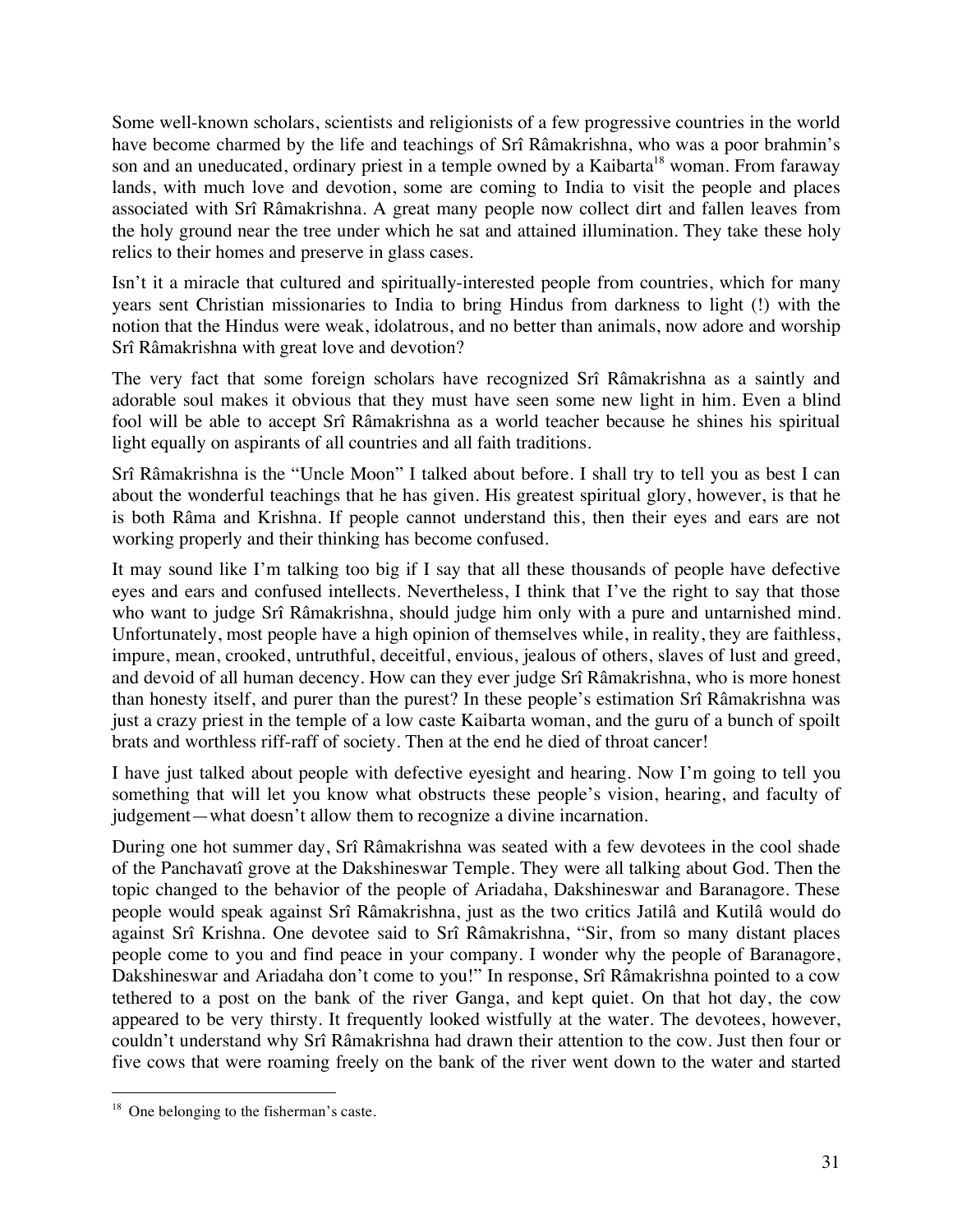drinking happily. After satisfying their thirst, they climbed back up the bank. But the tethered cow, even though equally thirsty, wasn't able to drink any water. As it was tied to the post it couldn't satisfy its thirst. Through that example Srî Râmakrishna wanted to say that the people of Dakshineswar, Ariadaha and Baranagore were also similarly tied up. They were tied to their worldly desires. That's why they wouldn't come to him to find peace.

In this connection Srî Râmakrishna also used to say, "A lantern casts a dark shadow under it, but it lights objects that are away from it." Similarly, a saint is not recognized by those who live close by. He is recognized by those who live far from him.

Srî Râmakrishna used another analogy. He used to say, "Vajrabântul seeds don't drop under the tree. They scatter at a distance and strike roots wherever they fall." Similarly, the teachings of saints are appreciated by people who live away from them.

Human beings belong to four categories—Nityamukta (the ever-free), Mukta (those who have become free in this life), Mumukshu (those who want to be liberated), and Baddha (those who are in spiritual bondage). Those who are Mukta escape from their bondage by cutting through the net. The Mumukshus are trying to cut through the net to become free. Those who are Baddha feel comfortable inside the net and don't make any effort to become free. The other sign of Baddha human beings is that they are not aware of anything other than objects of lust and greed. Earning money, eating, drinking, and creating progeny—they consider these the only goals of life.

Just as a ghost can't stand hearing the holy name of Râma, so also a Baddha human being won't listen to any talk about God. He'll say, "What's the use of hearing all this? Let me go and chitchat with my friends." Someone else may say, "Later, when I become old, I'll hear talk about God. Now let me take care of my household matters." Those who talk like this aren't really that bad. But there are some who say such terrible things that if you even hear them once, you've got to atone for the sin of listening to them! They say, "When Krishna does something bad you say that it's His Lîlâ—divine play, but when we do such things you call that bad, and condemn us!" If Krishna, along with Srî Râdhâ, appears before them holding a flute in His hand, they will say, "Hello, folks! Which theater do you work for? Those are sure fancy costumes you're wearing!"

It isn't easy to develop faith in a divine incarnation. Dr. Sarkar was such a famous man. Yet, he said to Srî Râmakrishna, "I can't call that Râma who hid behind a tree and shot and killed Bali, God. He also sent his wife, who was five months pregnant, away to the forest."

Let me tell you about another obstacle that stands in the way of recognizing a divine incarnation. Nowadays all go for higher education. All seem to be pundits. They are full of vanity about their scholarship. Those who acquire humility through their studies are indeed genuine scholars. Their studies help them to undo the bondage of avidyâ (ignorance of God). The purpose of education is just that. Vidyâ (education) leads to Mahâvidyâ (the knowledge of God). But wherever there's the vanity of scholarship, the bondage of avidyâ becomes all the more intense. This avidyâ doesn't allow the pundit to realize that his vanity has caused him tremendous harm. False vanity is the main obstacle in the path to God. This false vanity itself is the personification of avidyâ.

There are many kinds of vanity. The vanity of scholarship belongs to the domain of Mother Saraswatî, who is the giver of both spiritual and mundane knowledge. Scholastic vanity is acquired by Her grace. Mother Lakshmî is the giver of wealth and prosperity. Only by her grace can one develop the vanity of wealth. There are also the vanities of honor and aristocratic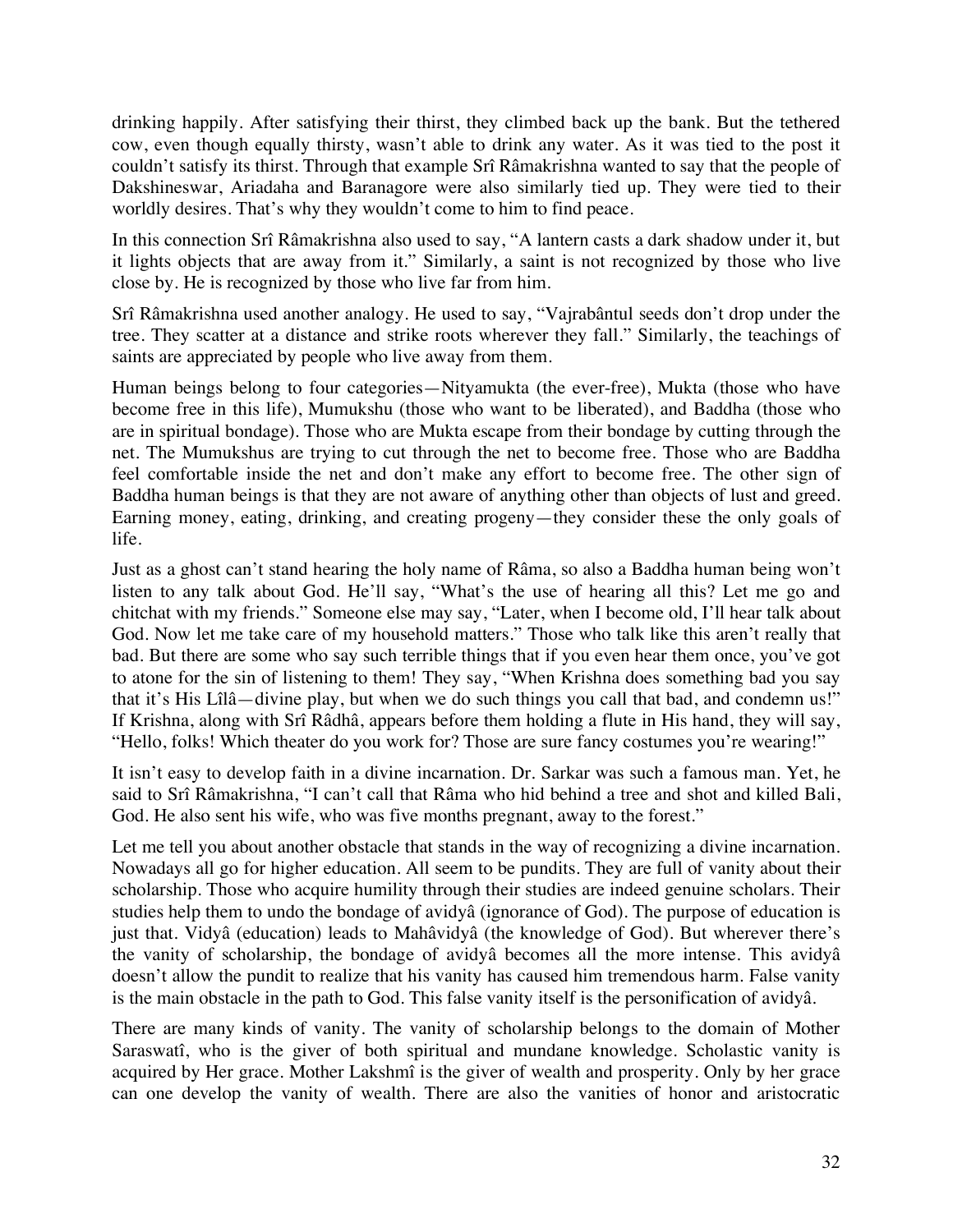ancestry. Avidyâmâyâ has ropes of many colors. Using different color ropes She has tied people and brought them under Her control.

Pâthak: You mentioned earlier that Srî Râmakrishna allowed some devotees to test him. What kind of tests did he undergo?

The devotee: That's a long story! Nevertheless, let me tell you something about him. At the insistence of Rânî Râsmani, the elder brother of the Paramahamsa accepted the position of the chief priest at the temple of the Divine Mother Bhavatârinî in Dakshineswar. Sometimes the Paramahamsa would come and stay with his elder brother in Dakshineswar. One day Mathur Bâbu, the son-in-law of Rânî Râsmani, saw the Paramahamsa walking in the temple compound. The Paramahamsa at that time was charmingly handsome. He was broad-shouldered, brighteyed, long-armed, and as pleasant-looking as the "sun at dawn." Seeing the Paramahamsa, Mathur Bâbu was greatly attracted to him. Becoming curious, he wanted to know who he was. On inquiry he came to know that he was the younger brother of the chief priest of the temple. Mathur Bâbu then fervently requested Paramhamsa's elder brother to ask the Paramhamsa to come and see Mathur Bâbu and also to accept the responsibility of performing the worship of the Divine Mother Kâlî in the temple. When the chief priest gave that message to his younger brother, he said, "I don't want to go and see a rich man, nor am I willing to do the worship!" Mathur Bâbu tried hard to persuade him, but failed. So he remained quiet for awhile.

From his boyhood Srî Râmakrishna could make beautiful images of gods and goddesses out of clay. He could paint the eyes of the deities perfectly. As a result, the images looked like they were alive. In his native village whenever other clay modelers would construct images of deities for worship, they would invariably show them to Gadai (Srî Râmakrishna's nickname) for his approval, He would point out the defects, if any, in the images. Besides that, he would be requested to paint the eyes of the deities. Otherwise, they wouldn't be satisfied.

He once made images of Lord Shiva and His bull with clay collected from the bed of the river Ganga. Then he put them in his elder brother's quarters at the Dakshineswar temple complex. Somehow Mathur Bâbu got to see those images. The images appeared to be almost living to him. On inquiry he came to know who had made them. He also showed them to Rânî Râsmani. Mathur said to her, "If we can appoint the person who made these images to do the worship of Mother Kâlî in our temple, I'm sure he will be able to 'awaken' the Mother in no time."

Thinking this way, he again requested Srî Râmakrishna's elder brother to persuade Srî Râmakrishna to accept the offer. At the insistence of his elder brother, Srî Râmakrishna agreed; he couldn't say, "No." But he said to his brother, "If our nephew, Hriday, is also appointed to assist me, I'll accept the position." Getting that news Mathur Bâbu became very happy. After finalizing their salaries, he appointed both of them.

Sometimes Srî Râmakrishna would sing devotional songs in his beautiful, melodious voice, and talk about God. Mathur Bâbu heard him talk and sing that way a few times. In this manner time passed.

At first Srî Râmakrishna took the responsibility of decorating the image of Mother Kâlî. Every day he would decorate the Mother differently. Mathur Bâbu and Rânî Râsmani were charmed by his decorations. Then Srî Râmakrishna started performing the worship of the Mother every day. As a result, he would become overwhelmed with different spiritual moods. Sometimes he would lose consciousness of the outside world. Sometimes he would lose the awareness that he had a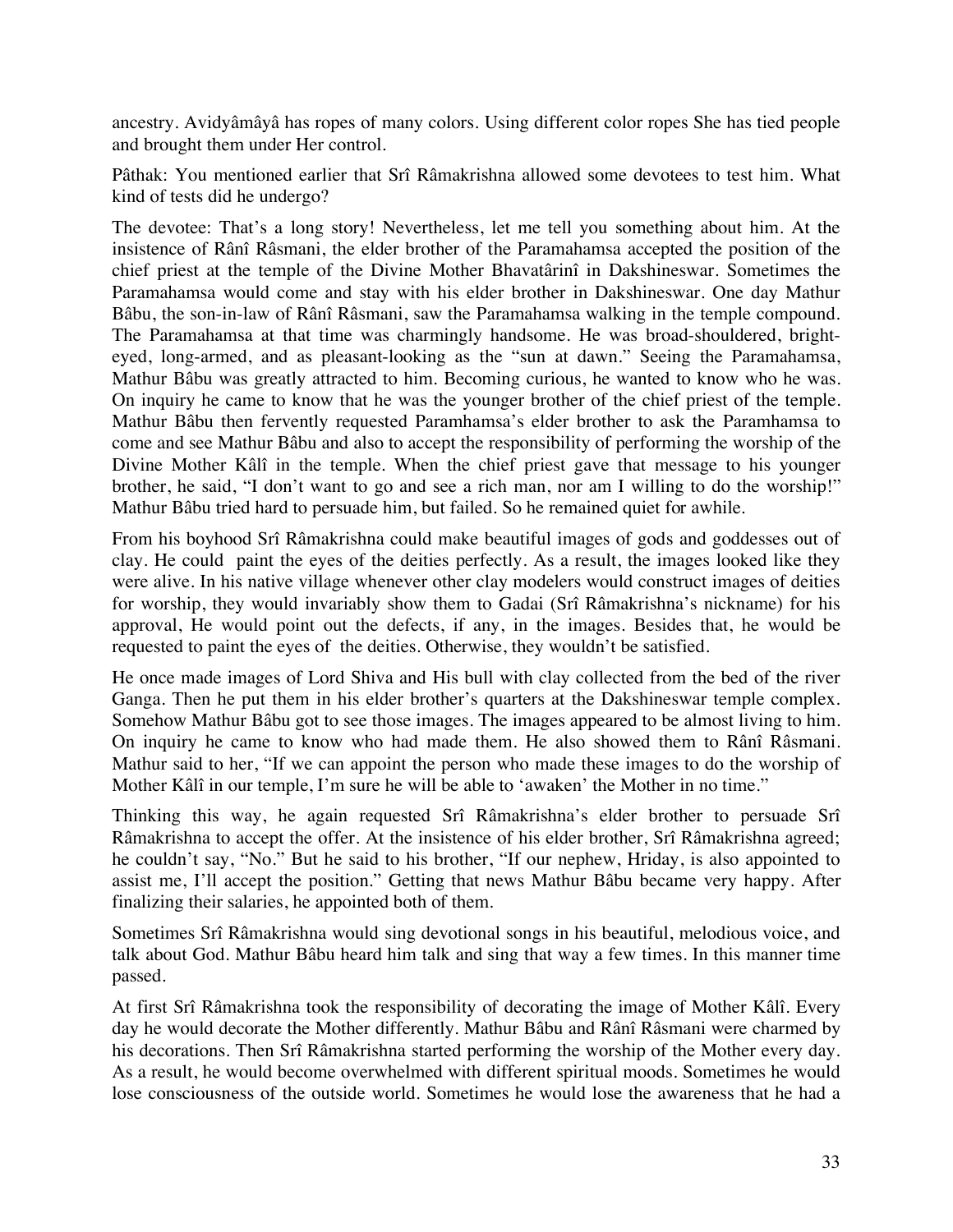body. His mind would always be absorbed in the thought of the Mother, and with great yearning to see Her he would call out, "Mother! Mother!" Sometimes he would weep so profusely for the vision of the Mother that his tears would fall to the floor. Sometimes he would fan Her with the Châmara (yak tail fan) for a long time. He would also offer the Mother butter and rock candy saying, "Mother, please eat!" Other times during the worship of the Mother he would put flowers on top of his own head and lose all outer consciousness. Sometimes he would hold cotton wool in front of the Mother's nose to see if She was breathing or not! On some days, after the music of the bells, gongs, and the evening melodies played by the Sehnai players at the Nahabat (music tower inside the temple premises) had stopped he would still be waving lights in front of the deity. He went on and on not wanting to stop! Sometimes he would lose outer consciousness from intense spiritual ecstasy and Hriday had to support his body to prevent it from slumping to the floor. The brahmin employees of the Kâlî temple thought that he suffered from fainting fits, and that he had become insane! Strange that people readily consider anyone who is different from them crazy.

Gradually his spiritual ecstasy became more and more intense and he started having many different spiritual moods every day. Unable to understand these spiritual moods of Srî Râmakrishna, the brahmin employees of the Kâlî temple finally concluded that he was suffering from insanity as well as fainting fits. They complained to Mathur Bâbu that Srî Râmakrishna had become useless and totally unfit for work. As a result, Mathur Bâbu had some disturbing thoughts about Srî Râmakrishna, but didn't dare say anything to him.

Think of the glory of Srî Râmakrishna! Just around this time a brahmin lady suddenly arrived at the Kâlî temple in Dakshineswar. She was extraordinary. She had great mastery over the scriptures of the Bhakti cult, the Purânas, and the Tantras, and she could quote them from memory without the slightest difficulty. She knew all the spiritual disciplines of Tantra. Later, Srî Râmakrishna said about her that she was the very personification of the four Vedas.

The brahmin lady recognized Srî Râmakrishna as God, seeing that he had the same kind of spiritual ecstasy (Mahâbhâva) that divine incarnations have. She started talking about it to others at the Kâlî temple. At first no one would believe her. When she tried to prove her point by quoting from the scriptures, Mathur Bâbu became amazed at her deep scriptural knowledge. He then invited some famous pundits of Bengal to come and argue with her to see if she was right about Srî Râmakrishna. When the pundits came, it was as though Mother Saraswatî, the goddess of learning, descended on her tongue. No pundit could refute her arguments. She proved that Srî Râmakrishna was God by pointing out the physical signs and symptoms that appeared in Srî Râmakrishna during his Mahâbhâva (spiritual ecstasy). She supported her view by quoting from the scriptures. The pundits had to admit that all the signs and symptoms of a divine incarnation mentioned in the scriptures were present in Srî Râmakrishna. Still they wouldn't wholeheartedly accept him as God.<sup>19</sup> Nevertheless, as a result of their defeat by the brahmin lady, Mathur Bâbu developed great faith in her words. His respect for Srî Râmakrishna also increased greatly. He then relieved Srî Râmakrishna of the duty of worshipping Mother Kâlî daily in the temple. He also made some permanent arrangements for his free board and lodging at the temple and accommodated him in a room on the second floor just above his drawing room.

 $19$  The obvious reason for it was that Srî Râmakrishna was almost an illiterate person.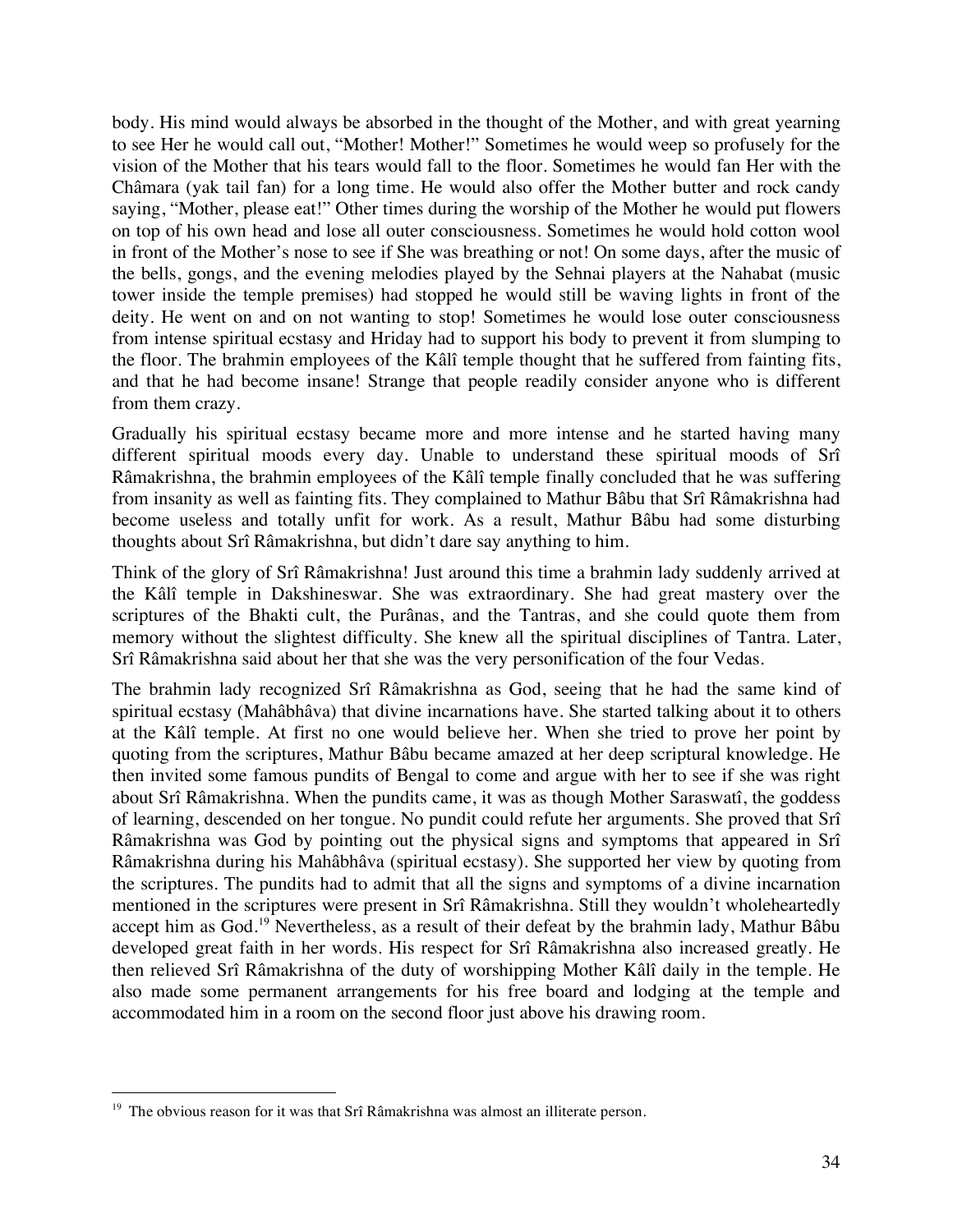Nevertheless, Mathur's mind was not too different from the minds of other people. Occasionally doubts arose in his mind. In order to test Srî Râmakrishna, one night he sent some very beautiful prostitutes to Srî Râmakrishna's room.

Pâthak: How did Srî Râmakrishna behave when he saw the prostitutes?

The devotee: Just as a little child would get extremely scared seeing a female monster and would run to its mother for protection, so also Srî Râmakrishna got extremely frightened and cried out for the Divine Mother. Then he lost outer consciousness.

Pâthak: Then what happened to the prostitutes?

The devotee: Some ran away screaming. Others stood there and started crying.

Another time Mathur Bâbu tested Srî Râmakrishna again with some other prostitutes. There was a prostitute named Lachhmîbâi. Her beauty could even lure ascetics. Not only was she exceedingly beautiful, but her house, furniture, clothes, and everything else were in extremely fine taste. Mathur Bâbu said to her, "I'll set a day. In the evening of that day, please be present in your home with fifteen other nicely dressed prostitutes. Make sure that they are just as beautiful as you are. I'll come to you accompanied by the younger priest (Srî Râmakrishna). So far no woman has been able to tempt him. If you succeed, I'll give you a special reward."

Lachhmîbâi said, "No problem. I've turned the heads of so many big ones! This is a simple case."

On the appointed day Lachhmîbâi and the other prostitutes put on their fanciest clothes and set a trap for Srî Râmakrishna. They waited for him like a tigress lies in wait for her kill.

In the late afternoon Mathur Bâbu had his phaeton readied and said to Srî Râmakrishna, "Let's go to Calcutta for a ride in the esplanade." Srî Râmakrishna agreed to go. After their ride in the esplanade, the phaeton stopped at Lachhmîbâi's house around evening-time. Mathur Bâbu first made sure that everything had been arranged as planned. Then he took Srî Râmakrishna inside the house, and making an excuse, left him there alone with the women.

Pâthak: What did Srî Râmakrishna do then?

The devotee: As soon he entered the house he started singing a song on the Divine Mother and immediately entered into Samâdhi. He completely lost body consciousness. His dhoti became loose and dropped to the floor. Having lost all consciousness of the outside world, he stood there stark naked!

Pâthak: What did the prostitutes do?

The devotee: They had no idea what to do. Some of them became completely confused and stood there like zombies with their mouths wide open. Some sprinkled water on Srî Râmakrishna's face. Others got alarmed and started calling for Mathur Bâbu. Hearing the commotion Mathur Bâbu realized that something must have gone seriously wrong. He came and saw that Srî Râmakrishna was in Samâdhi. The prostitutes started scolding Mathur Bâbu saying, "You shouldn't have done this to him, he is like a child!" Mathur Bâbu somehow pacified them, and as soon as Srî Râmakrishna's mind started coming down to awareness of the world, he quickly took him to the phaeton and rushed back to Dakshineswar.

After that incident Mathur Bâbu was so embarrassed that he couldn't face Srî Râmakrishna for some days.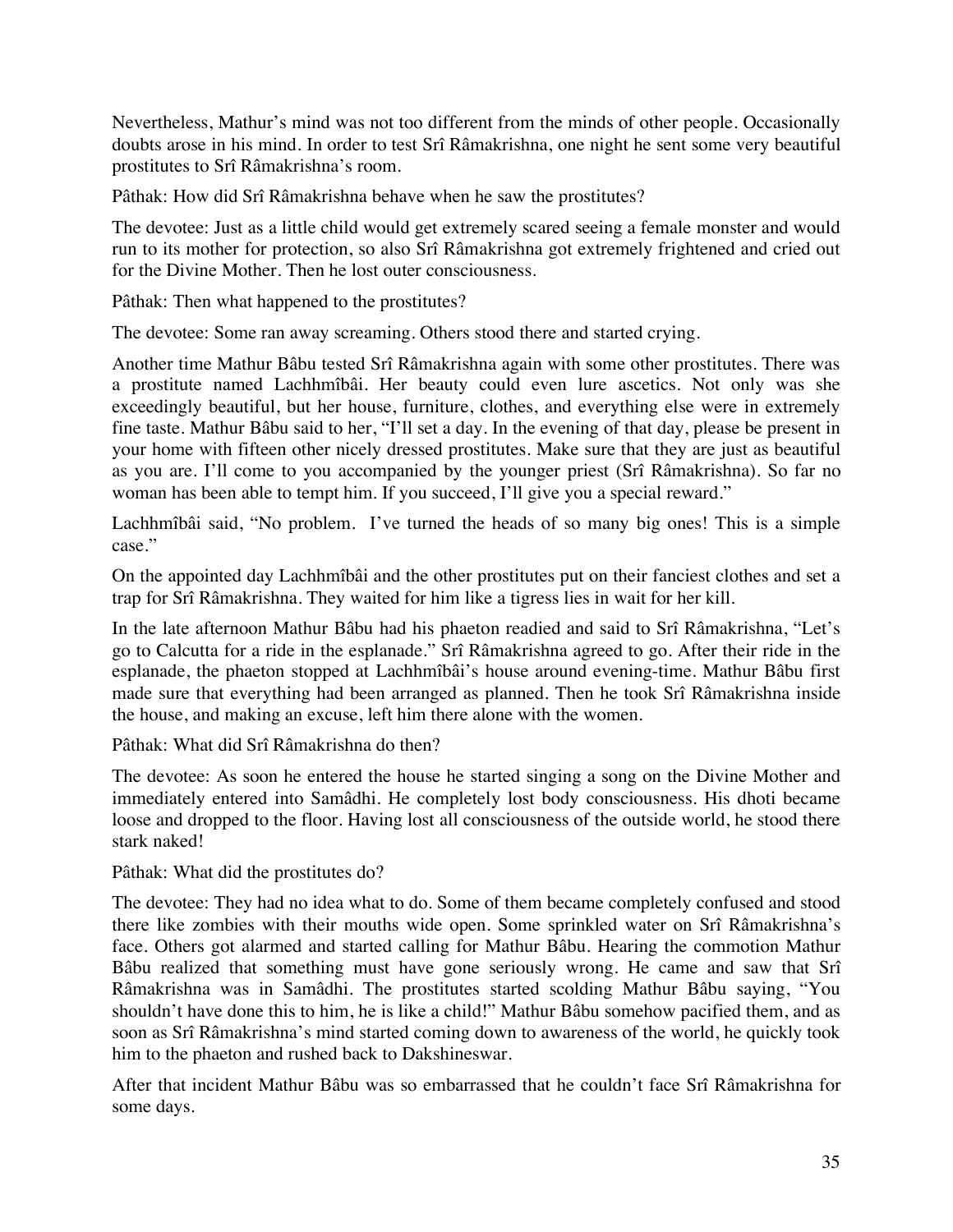Pâthak: How strange! If an ordinary man becomes attracted to even one beautiful young woman, he can easily give up his family image, good name, and sense of modesty for her. But what to speak of sixteen beautiful women! Hearing this incident about him, I think that only God could have behaved the way he did! We are theater people; we know how to judge people in this area.

By the way, did anyone test Srî Râmakrishna to see if money attracted him?

The devotee: Once Mathur Bâbu offered 50,000 rupees to Srî Râmakrishna, but he refused. Then Mathur Bâbu said, "If you don't want to accept this money, I can buy company stocks for that amount in the name of your nephew, Hriday." Hearing this, Srî Râmakrishna became very displeased and said, "I can't allow that either. Although the stocks will be in Hriday's name, I may have the thought that they're actually mine; they will only nominally belong to Hriday."

Brother, see Srî Râmakrishna's wonderful renunciation! He renounced verbally, bodily and mentally. His mouth would say, "I won't accept it." His body and mind would also say the same thing. I've seen how he would renounce things physically. As soon as anyone would put money into his hand it would immediately become bent, twisted and numb for a long time! Have you ever heard of such renunciation anywhere else?

Another time Lakshmî Mârhowâri pressured Srî Râmakrishna to accept some money. Having failed to persuade him, he arrived one day with a large bag full of money. At the very sight of the bag, Srî Râmakrishna cried out in terror like a little boy and lost all consciousness! At this Lakshmî Mârhowâri hurriedly left with his bag of money. Through many such incidents Mathur Bâbu eventually became convinced that Srî Râmakrishna was completely unattached to both women and money. Having seen Srî Râmakrishna's nonattachment to money, Mathur Bâbu became quite generous. I'll tell you about this later.

Pâthak: If a person has the vision of God all his doubts are dispelled. Mathur Bâbu lived so close to Srî Râmakrishna, yet why did he have all those doubts?

The devotee: Mathur Bâbu was a great devotee of Mother Kâlî. He had always been a devotee, even in his past incarnations. He came this time to play his appointed role in the Lîlâ of Srî Râmakrishna. He didn't really have any doubts. Srî Râmakrishna made him play that role in order to teach human beings. He tried to show the weakness of human beings and how their minds worked. Then by his own example he tried to teach mankind what God is like, and how God conducts His divine play. Brother, the human mind is indeed troublesome. But when it's brought under control it turns out to be so beautiful!

Pâthak: What's this mind? We talk about the mind all the time but we never hear or know what it actually is.

The devotee: Sometimes you raise very difficult topics. I'm an uneducated man. How can I tell you what the mind is! Nevertheless, I'll tell you what Srî Râmakrishna has revealed to me.

Wilson is a very famous magician in Europe. He knows all the tricks of magic. For his show, however, he has to teach those tricks to some of his assistants. One or two of those who learn from him become just as good as Wilson is. Similarly, Srî Râmakrishna has the power to perform magic in this world. The mind is the chief among the assistants that Srî Râmakrishna uses for his show. The mind is also the chief player in Srî Râmakrishna's grand magic show. If you understand the games that the mind plays, you'll be able to understand the play of the world as well.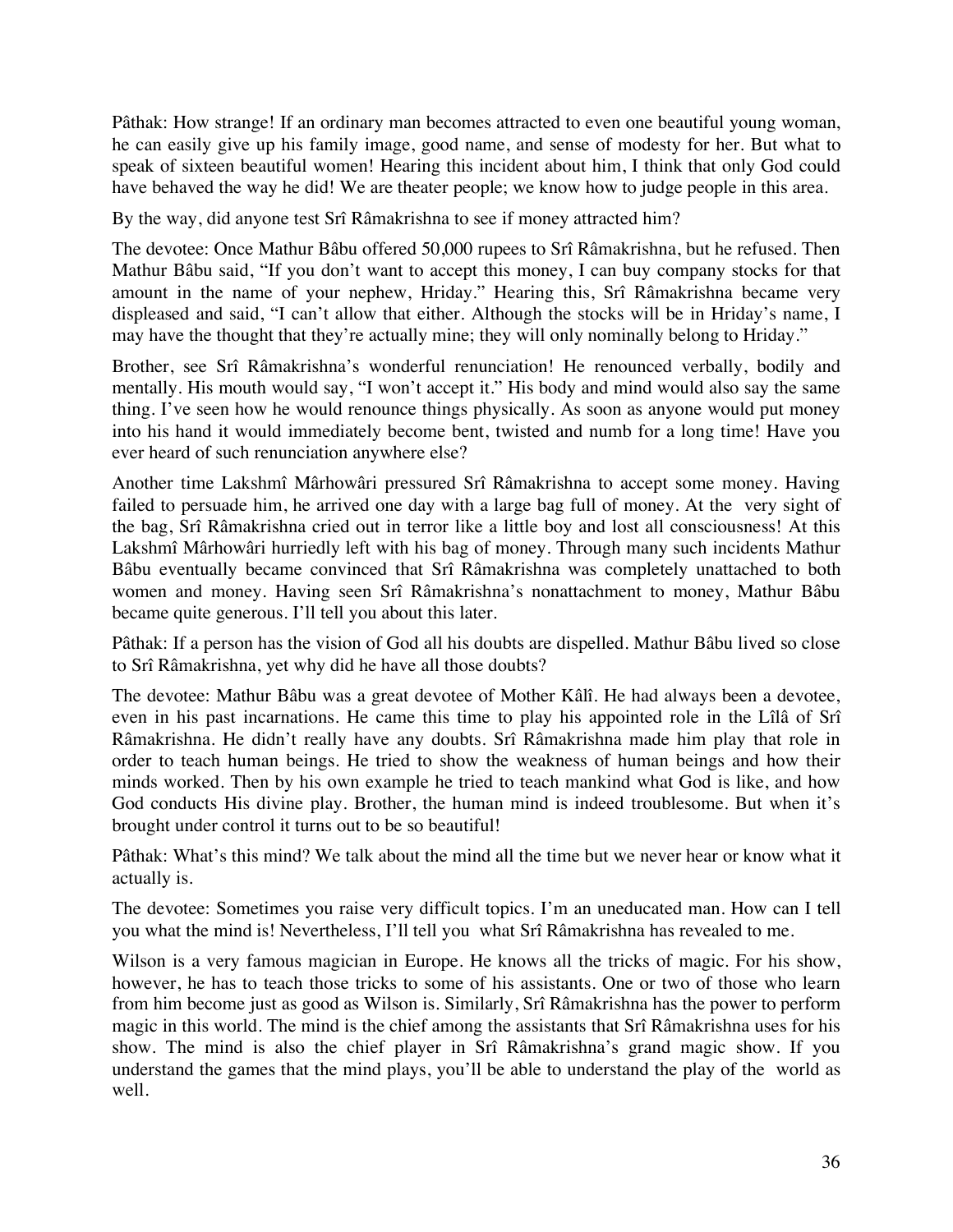Pâthak: What you're saying sounds like a riddle. Would you please explain it to me?

The devotee: This mind is very funny. One of its activities is playing games. It always wants to play. It plays games inside every man and in all living beings. Its games are of many kinds. It's not easy to understand them. Actually, they are only played by one mind. For the sake of playing games, that one mind becomes many. Its game continues through various incarnations. It plays its games using the body. When the body is destroyed it enters into another body and starts playing again. This mind also has a bed to rest and sleep. Until it goes there and has its deepest dreamless sleep (Sushupti), the game continues.

The mind doesn't have any special form or character. It adopts the form and character of the body through which it plays its games. If you understand all these things you'll know what the mind is. If you want to see the mind or catch it when it's playing, it will immediately disappear and hide from you. You won't be able to see or touch it, even if you search the whole world! This hiding is also one of its games.

The mind exists all over the body. Do you want to know how? It's like the oil in a sesame seed. The oil is everywhere inside the seed. There is no place where it's not. If the mind leaves the body or any of its parts, the body or that part becomes unconscious.

You must have seen the performance of the horses in Wilson's circus. The mind also puts on similar shows with horses. The horses owned by the mind are extremely well-trained. They do whatever they are commanded to do. The mind is the soul of those horses. When the horses rest in the stable they seem to be almost lifeless. But as soon as the mind sits in the saddle and grabs the reins, they run at lightening speed, or at the speed of "Uchchaishravâ" (a mythical horse).

The mind has five horses. Do you know what they are? They are the five senses—eyes, ears, nose, tongue, and skin. If mind doesn't ride them they can't work. The eyes cannot see, the ears cannot hear, the nose cannot smell, and the skin cannot feel. The performances of the horses are no other than the play of the mind. The mind plays other complicated games as well. Let me tell you about them.

Just as the sea contains many pearls, so also the sea of the mind contains many objects in it. These objects are "sense-knowledge." Whatever the mind learns by riding its horses is senseknowledge. This sense-knowledge gets accumulated at the bottom of the mind. Whenever such knowledge is needed, the mind dives down to its bottom and brings it to the surface. When the mind acts that way, it is called "recollection" (Smriti). When the mind determines what is good and what is bad, then that determinative faculty of the mind is called "intellect" (Buddhi). When the mind becomes a painter and paints mental pictures on itself, it is called "Chitta." When the mind says "I," it is called "ego" (Ahankâra).

The mind owns many costumes. You are actors, you know very well that the same actor can play different roles wearing different costumes. The mind also plays different roles using its different costumes. When it wears the costumes of lust, anger, greed, delusion, false pride, and envy it plays the roles of demonic personalities. When the mind gives up playing those roles and worships God, it acquires a godlike personality. When it plays demonic roles it becomes man's enemy. When it plays the role of a godlike character, it becomes man's greatest friend. When the mind wears an unholy demonic costume, it puts man in bondage. When it wears a holy costume, it liberates man.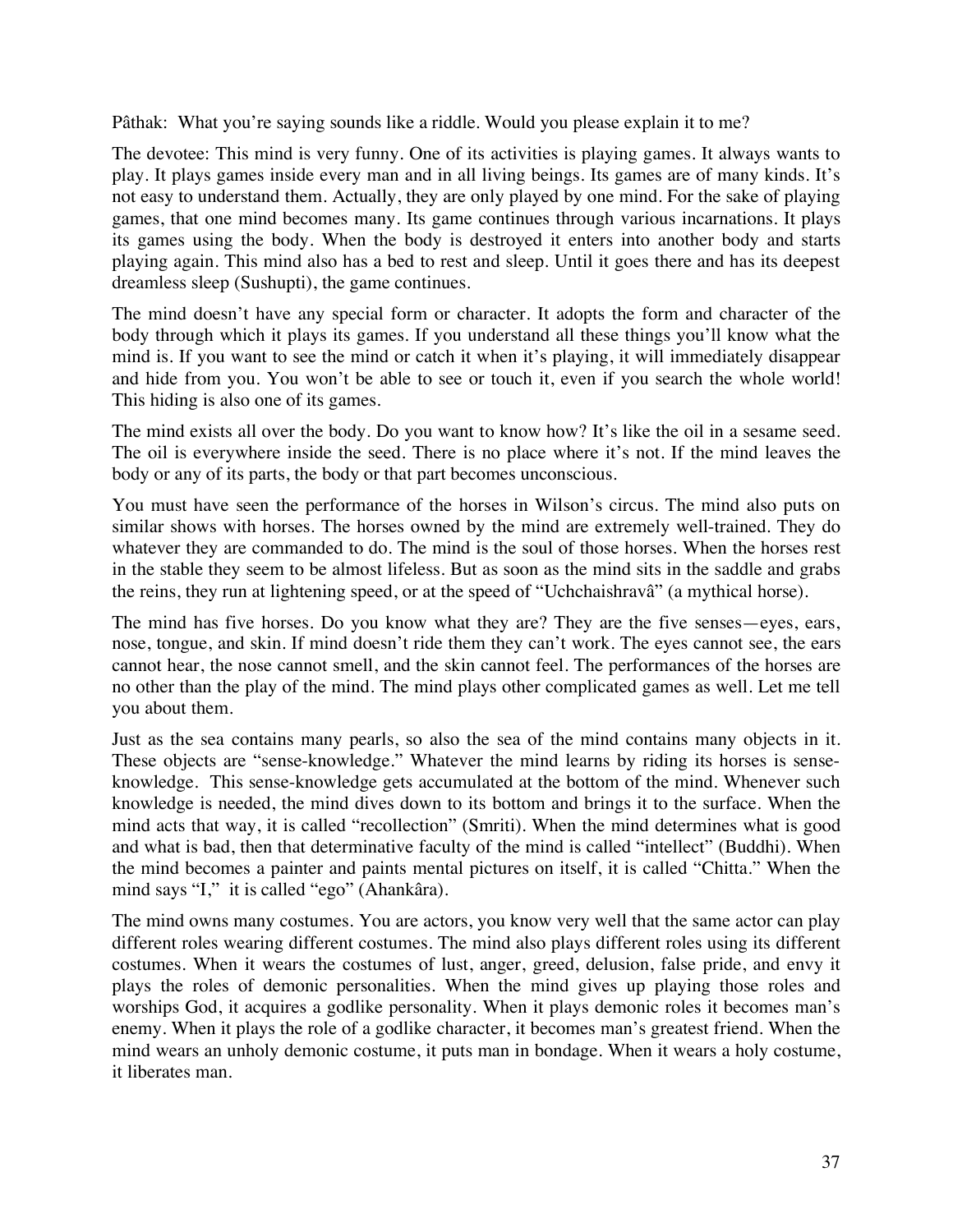Do you know how the mind behaves when it wears an unclean costume? Srî Râmakrishna used to say, "It behaves exactly like the curly tail of a dog." When you pull it, it becomes straight. As soon as you stop pulling, it becomes curly again. The mind has two states—pure and impure. You can't trust an impure mind. The pure mind remains all right as long as you fasten it to the lotus feet of God. But if you release it into the world, it may easily become unclean. Srî Râmakrishna used to say that if an elephant is kept tied in its shed after it has been given a bath, it remains clean. But if it's allowed to go outside it becomes dirty again. When the mind is pure and holy it can no longer be called "mind." It's then called "consciousness." This mind can no longer play dirty roles, because having become "consciousness," it has experienced "Divine-Consciousness"—the consciousness of which permeates the entire world and makes it conscious.

The average mind has another characteristic. It acquires the character of the company it keeps. If you keep it in the company of the unconscious, it becomes unconscious. If you keep it in the company of the conscious, it becomes conscious. It's like charcoal. If a piece of charcoal be inside clay, it behaves like clay. If it's inside fire, it burns like fire.

Just as many notes can be played using a single string of a musical instrument, so also can the same mind produce many melodies. The human body is the Veena (a stringed instrument) of the mind. There are four kinds of bodies—gross (sthûla), subtle (sûkshma), causal (kârana) and supra-causal (mahâkârana). When the mind uses the gross body as its musical instrument it (the musical instrument) produces the music of lustfulness. Then the mind enjoys only "lust and gold." It's not aware of anything other the pleasures of eating, sleeping, and sensuality.

When it uses the subtle body as its musical instrument, the individual soul then can see the games played by the mind. The individual soul can then fight with the mind. In that fight it sometimes wins, and sometimes loses.

When the mind uses the causal body as its musical instrument, it (the musical instrument) produces a soothing and becalming sound. Then the mind enables man to enjoy the bliss of Godexperience.

When the mind uses the supra-causal body as its musical instrument, it (the musical instrument) produces such sublime music that by that music the mind first lulls its owner (man) to sleep and then it itself falls asleep. In this sleep the mind loses all its qualities and characteristics and transports its owner (man) to the abode of Supreme Peace.

Let me explain a little bit more. The Sitar, a musical instrument, has sixteen frets. Similarly this human body is like a Sitar with seven frets (or levels of consciousness). Using these frets, the mind creates many melodies. Srî Râmakrishna used to say that the first three frets form a group. Using these three frets, the melodies that the mind creates makes man lose his judgement. Then man considers eating, sleeping, and other sense pleasures as the only goal of human life. Considering "lust and gold" dearest to his heart, he enters into a deep sleep.

When his mind rises to the fourth level, he is no longer in deep sleep. He now sleeps fitfully, waking up every now and then. In that state he realizes that there are many more enjoyable things in the world than "lust and gold."

This fourth level is the domain of divine consciousness. Being in it, man gets a faint idea about divinity. In the beginning that idea is very feeble. It's as fleeting and short-lived as lightening. After staying at this level for a while, his body experiences a kind of heat. He then sees that the feeble idea of divinity that he had before has turned into a kind of light. But this light is also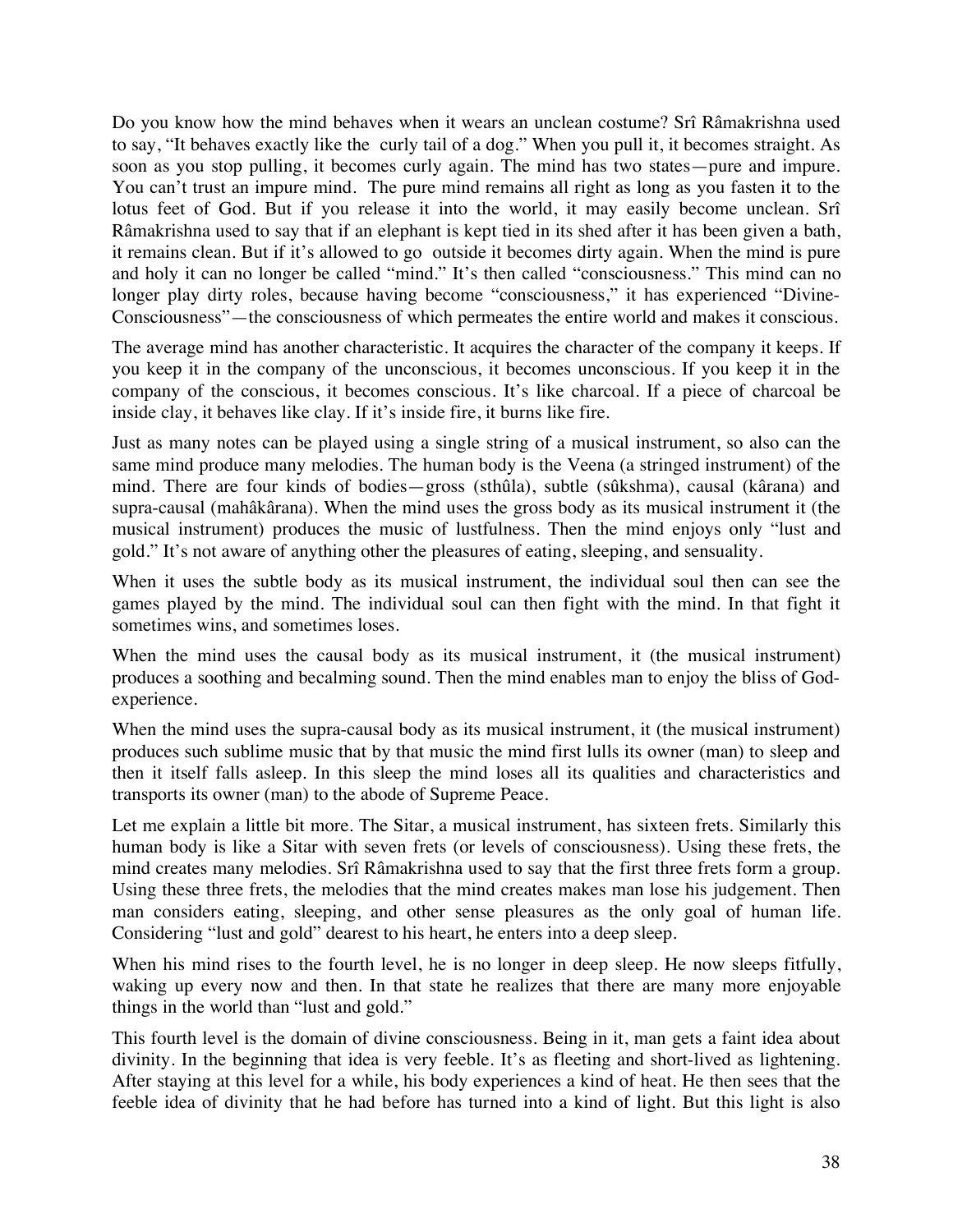short-lived and restless. That's why he cannot concentrate his mind on God for a long time. Like a fly his mind sometimes sits on Sandesh (a delicious sweetmeat made of sugar and fresh cheese), and sometimes on filth.

When a man's mind rises to the fifth level his nature becomes almost completely transformed. Those who have known him won't recognize him as the same old person. He is no longer interested in "lust and gold." Just as an alcoholic is addicted to drinking, he is now deeply interested in talking about God or listening to spiritual discourses, He has at last acquired a mind that he likes. He has seen the ugly form of Avidyâ (ignorance that obstructs God-vision) and has found out how the mind plays its games. He has learnt to fight with the mind and make it obedient and subdued. He has come to know its mischievousness and how it performs its puppetshow.

When the mind rises to the sixth level, man gets the vision of God but can't touch Him. Srî Râmakrishna used to say, "At that level you can see the flame of the lantern, but can't touch it because of the barrier of glass between you and the flame." Similarly, at that level man can see God, but can't touch Him because of a barrier between him and God. Nevertheless, this is a highly covetable mental state for a human being to attain.

Srî Râmakrishna used to say that there is great fun in ferrying across the fifth and sixth levels of consciousness.

Do you understand what Srî Râmakrishna meant by "ferrying across the two levels?" It's like a rowing contest between two boats on the river Ganga. The contestants row their boats back and forth between the two banks to win the race.

So also the mind of the spiritual aspirant, as it were, rows back and forth between the fifth and sixth levels. While at the sixth level it enjoys the vision of God. Then it comes down to the fifth level and sings the glory of God or talks about God. There is no fun, however, at the fourth level, because at that level the spiritual aspirant is sometimes overpowered by Avidyâ Mâyâ.

When the mind ascends to the seventh level, the spiritual aspirant loses the ability to enjoy sense pleasures. At this level the mind loses itself and the aspirant attains Samâdhi. This is "Laya" or dissolution of the mind. Do you want to know what Laya is like? It's like a drop of water getting lost in the river Ganga after losing its identity (form and qualities). The mind, like a salt doll, enters the river and melts away. This is how all the games of the mind end.

Pâthak: People say that you are uneducated and haven't read the scriptures. How have you come to know all these things?

The devotee: I've told you at the very outset that seeing Srî Râmakrishna is as good as seeing all the other divine incarnations. If you can understand him, you'll be able to comprehend the deeper meaning of all the scriptures. Understanding him, you can easily get the fruits of all your spiritual practices. Seeing him is so beneficial that a senseless, worldly-bound person regains his senses; a sleeping person becomes awake; an illiterate fool becomes a scholar; a blind man gains sight; a cripple jumps across the ocean; and a mute becomes eloquent. His spoken words are like great Mantras. They're extremely powerful. Even if chanted in the darkest of places, it lights up that place instantly. Srî Râmakrishna used to say, "If you light a matchstick in a room that has always been dark, it becomes lit up immediately. Similarly, God's words and His grace can instantly dispel the darkness of people's hearts."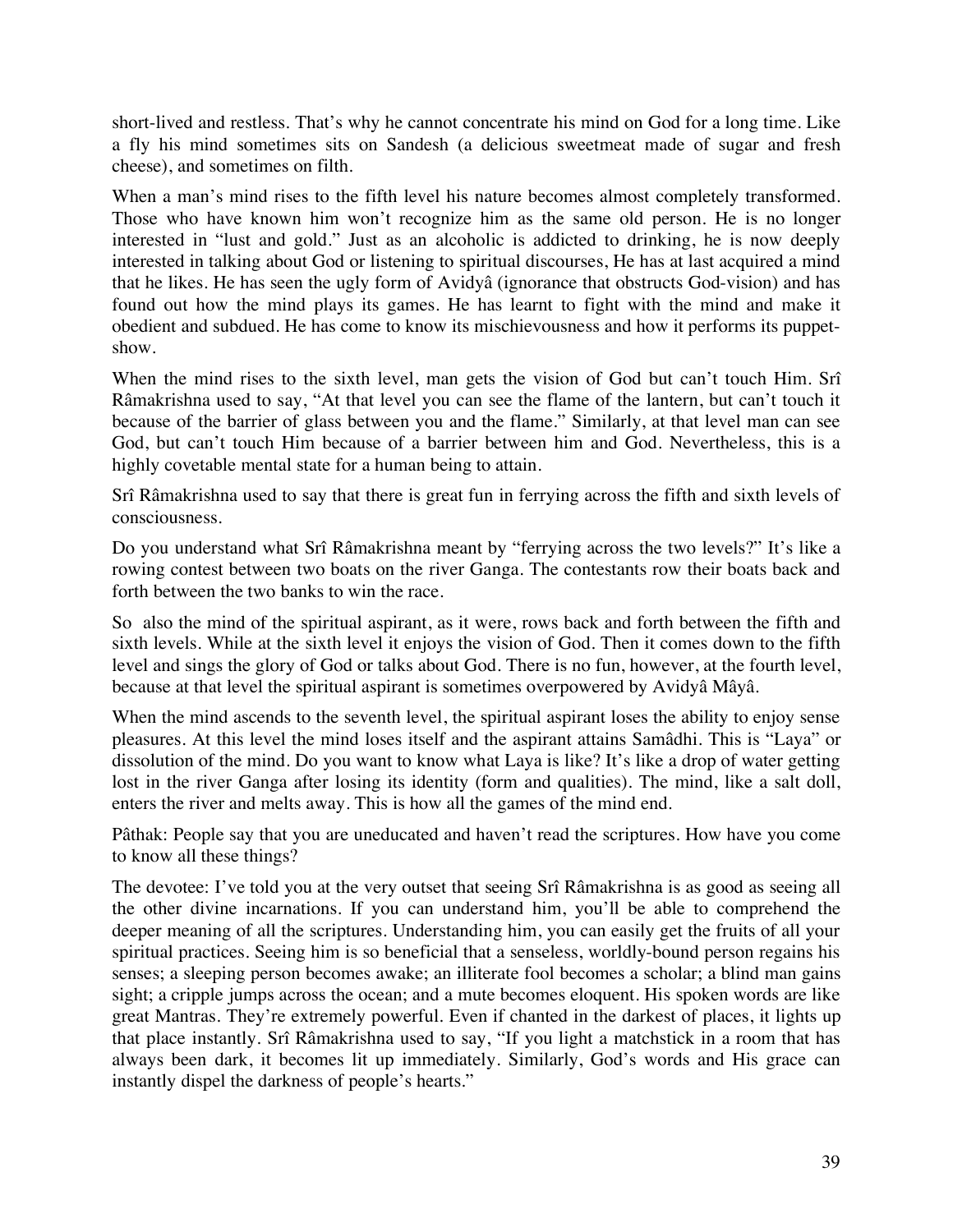Just as cannon powered by fire and gunpowder can shoot balls of lead and make a mountain collapse, so also Srî Râmakrishna's words, charged with spiritual power, can demolish the thick covering of Mâyâ that hides God and the spiritual truths. Srî Râmakrishna's words indeed are as powerful as those cannon balls.

Let me tell you about another wonderful aspect of Srî Râmakrishna's words. When ordinary people talk, their words are just some vibrations generated in air that produce no enduring effect. They create some temporary commotion in the air, then die down and disappear. Srî Râmakrishna's words are different. When he speaks, his words enter through the ears into the listener's heart and produce pictures of the ideas contained in the words. It's like taking pictures with a camera. The listener hears the words, sees the pictures, and understands the meaning of the words perfectly. Then he stores that knowledge forever inside his heart. What other people say are only sounds produced in the atmosphere. They enter one ear and go out the other without leaving any trace whatsoever. It's like a ship cruising through water. When the ship moves, it leaves behind a trail in water, but the trail disappears as soon as it's produced. While cruising, the ship appears to divide the surface of the water into two parts. But no trace of it remains when the ship is gone. Similarly, when ordinary people talk their words create a temporary commotion, but no trace of their words remains. Their words don't enter the listeners' hearts. Even if they do, they find no accommodation there. It's like young boys playfully throwing potsherds into lakes. The potsherds skid over the water; they don't enter the water.

Let me tell you about another wonderful power of Srî Râmakrishna's words. The pictures of the ideas of Srî Râmakrishna that I just mentioned have the ability to become alive. Once alive, they sing beautifully of Srî Râmakrishna's glories. That singing is extremely sweet. That soothing music makes even the heat of a forest fire feel cooler. Do you know when they sing these songs? They sing them at those difficult times when you're grief-stricken, or when Avidyâ Mâyâ is trying to kindle a fire inside your heart.

Do you want to know what else they (the living ideas of Srî Râmakrishna) do? If you are attacked by robbers, like your best friends, even before you've asked for help they come out armed and ready to fight. Then they roar and threaten the robbers in such a way that they get scared and run away helter-skelter in all directions. There's no dearth of robbers in the domain of Avidyâ. Truly speaking, that's the territory of rogues and robbers. They peek at you from all the nooks and corners. Unless you've the help of those living ideas of Srî Râmakrishna, you can't escape from them. Do you know who these rogues and robbers are? They are lust, anger, greed, delusion, false pride, and envy, as well as their offspring!

To a person who has seen Srî Râmakrishna and has had his grace, the unmanifest God becomes fully manifest, the faraway God becomes very near, "that" God becomes "this" God, and the gods and goddesses appear to become members of his own family. Therefore, please try to understand who Srî Râmakrishna is! You've been very fortunate to see him in person, and to have taken refuge in him. In time you'll surely be able to understand him.

Pâthak: You were talking about the mind. Mind is so powerful! It appears that the mind is the all in all. Doesn't Srî Râmakrishna have any authority over it?

The devotee: Mind is not the all in all. It's Srî Râmakrishna who is the all in all. Just as the mind rides the sense organs like so many horses, so also Srî Râmakrishna rides the mind like a horse. The mind obediently does what Srî Râmakrishna asks it to do. It's the will and strength of Srî Râmakrishna that enable the mind to jump, romp, dance, act arrogantly, and do all its evil tricks.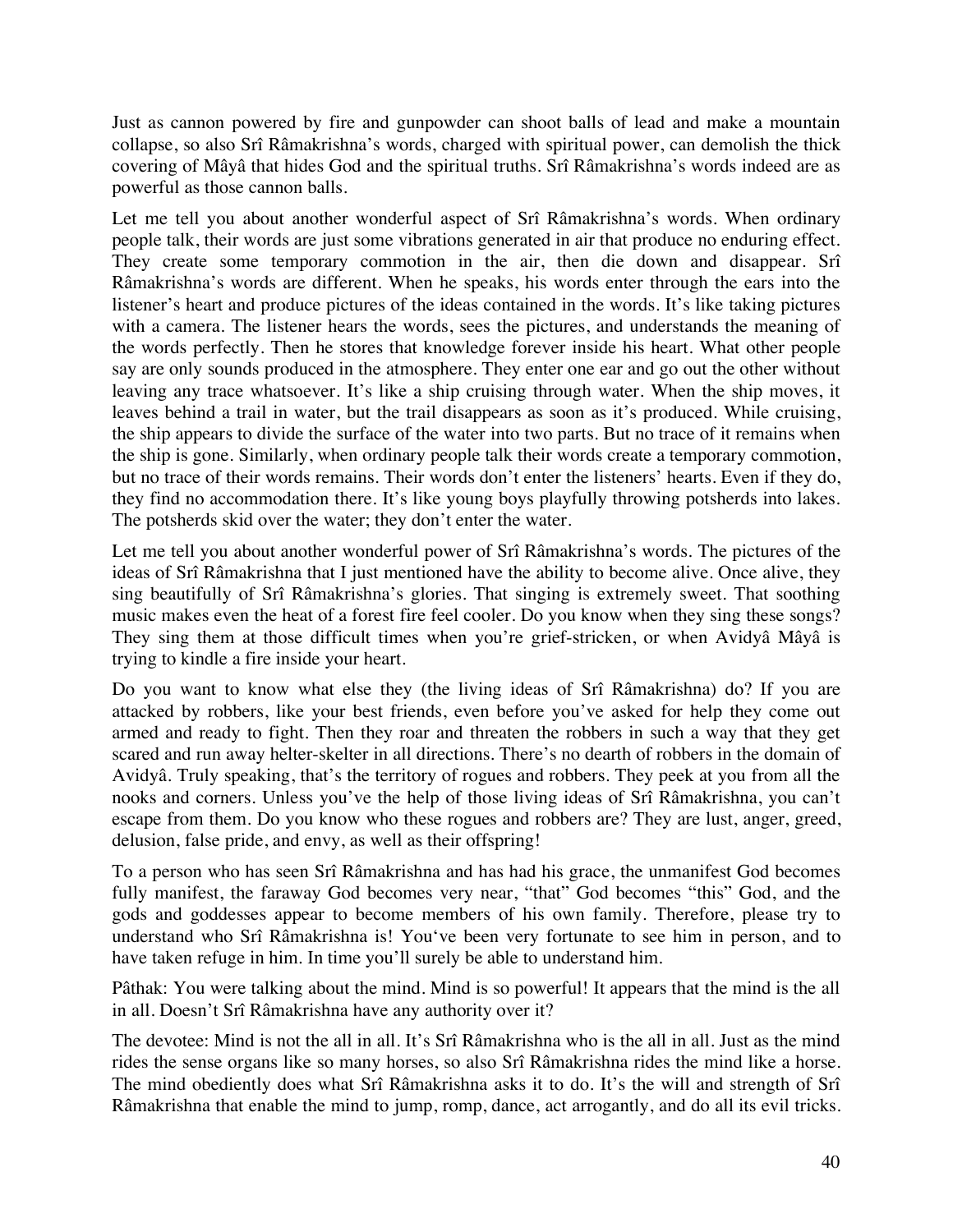You want to know what it's like? When you put rice and lentils in water in a cooking pot and let it boil, you'll see the rice and lentils jumping up and down inside the pot. They can't, however, jump by their own strength. It's the fire under the pot that enables them to do so. Similarly, inside the cooking pot of the human body the mind and intellect jump around by the strength of Srî Râmakrishna, not by their own strength. Srî Râmakrishna himself has given this simile.

Pâthak: When Srî Râmakrishna used that simile did he say that the mind and intellect inside a human body jump around by the power given by him, and not by the power of Mother Kâlî? Anyway, he knew Mother Kâlî to be his all in all.

The devotee: He said, "They jump around by Mother Kâlî's strength."

Just as the God incarnate Jesus used to refer to his Father's power, Father's will, Father's glory, etc., for everything, so also Srî Râmakrishna always referred to his Mother's power, Mother's will, and Mother's glory, even though he himself was the Divine Mother, Srî Râma and Srî Krishna. Sometimes he would also refer to Srî Krishna's power, Srî Krishna's will or Srî Râma's power and Srî Râma's will. Although he referred to those deities, he has shown me that he is no other than them. That's why I don't know Mother Kâlî, Srî Râma or Srî Krishna; I only know the one and only Srî Râmakrishna. Again through him alone, I've come to know Mother Kâlî, Srî Râma and Srî Krishna.

Srî Râmakrishna is my only thought and realization. At one time I saw him as the Self-existent Lord, as a god, now I see him as Virât—the cosmic Being. I see him permeating this universe and all living beings. Well, you know very well that I'm an uneducated fool. I haven't studied the *Râmâyana* and the *Mahâbhârata*. Nor have I done any spiritual practice or any great thing in my life. My only resource is Srî Râmakrishna. No matter which name of God you mention to me, in that name I see only Srî Râmakrishna. Therefore, how can I say that Srî Râmakrishna and his power are different from each other?

Pâthak: As nothing can be done unless the mischievousness of the mind is destroyed, how can I understand my mind or control it? I feel a great desire now to know the mind.

The devotee: Just think of the wonders of Srî Râmakrishna! Think of the benefit of seeing him in person! See the glory of hearing and talking about him. He's indeed a wonder, he's no other than glory personified!

Among the thousands of people in this world there're hundreds of people who are great scholars, great linguists, famous lawyers, scientists, highly respected officials, fabulously wealthy people, and greatly revered religious leaders of various faiths and denominations. And you're just an ordinary stage actor. Yet, the yearning that you've expressed to know high spiritual truths is very rare among all those people! You're extremely fortunate. You're indeed blessed. And blessed also is the glory of Srî Râmakrishna! The grace of Srî Râmakrishna that has created such yearning in your heart will also let you know all about your mind. Srî Râmakrishna is most compassionate. If you take refuge in him, all the mischievousness of your mind will be destroyed. Just hold onto him.

Pâthak: How to hold onto him?

The devotee: Mentally visualize his form and pray for love and devotion. Also talk and hear about his Lîlâ.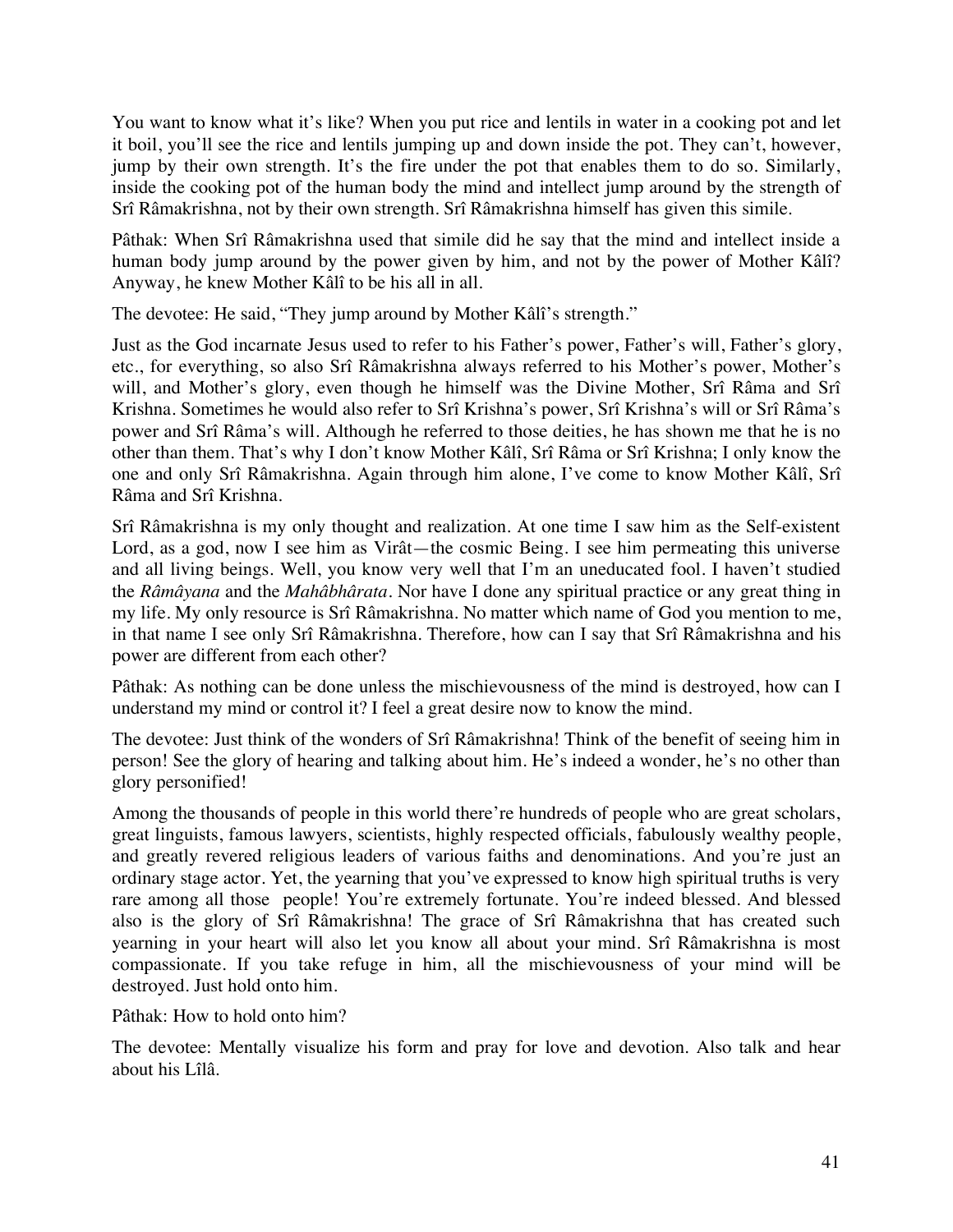Pâthak: Will that alone do? Don't I have to do anything else? I've heard that one has to go through a lot of spiritual practice to achieve something worthwhile in spiritual life.

The devotee: Brother, you haven't yet realized the wonderful effect of seeing Srî Râmakrishna in person. You haven't yet been able to realize what a great spiritual practice it is to talk and hear about the Lîlâ of Srî Râmakrishna! I don't know any higher spiritual practice than the way you decorate the picture of Srî Râmakrishna with flowers and garlands. I know that nothing is achieved in spiritual life without intense spiritual practice. Besides that, Srî Râmakrishna won't liberate you unless you've done some spiritual practice. But the spiritual practice that he inspires you to do can be great fun. In that kind of spiritual practice no human effort is necessary, and there's great fun and joy in it. It's like a man who has developed a wish to go to Vrindaban. He has an intense desire to have the vision of Râdhâ and Krishna. But he doesn't have any money to travel. Nor does he have any other way of going there. All that he has is the wish to visit Vrindaban. So he starts wandering and accidentally meets a wealthy gentleman. Hearing of his desire, that gentleman says, "Please come with me." Then he takes the man to the Howrah railroad station and buys a ticket for him for Vrindaban. That gentleman also buys him enough food for the trip. He arranges for a bed as well. Then he tells the man, "Go and enjoy your visit to Vrindaban!" In the same way Srî Râmakrishna provides the devotees with whatever they need to have the vision of their chosen deities. By Srî Râmakrishna's grace one gets such miraculous help.

Srî Râmakrishna used to say, "When the natural breeze blows there is no more necessity for fans. Now that the natural breeze is blowing, there's no more need for the fan of spiritual practice." Do you understand what's meant by natural breeze? It's the grace of Srî Râmakrishna. He has said, "I'm now present in this body. There's no need for you to labor. You'll get your harvest without any effort." One day Harish (an attendant of Srî Râmakrishna) was meditating, sitting in the Panchavatî (a grove of trees close to Srî Râmakrishna's room on the grounds of the Dakshineswar Kâlî temple). Srî Râmakrishna came to know about it while he was in the Kâlî temple. He immediately went to the Panchavatî and touched Harish's chest with his hand to break his meditation. Then he said to Harish, "On whom have you been meditating? Come with me and eat the ripe mangoes!"

Tell me who else has given such courage and hope to the devotees! It's only Srî Râmakrishna who has done so. How can I praise enough the glory of a guru who effortlessly shows the devotee his chosen deity (Ishta)! To talk about him my lips become sealed.

Pratâp Hâzrâ lived at the Kâlî Temple when Srî Râmakrishna was there. Hâzrâ was quite an austere person. He was very fond of doing Japa (chanting the holy name of God) with his rosary. He would perform Japa all the time. Srî Râmakrishna snatched away his rosary many times to discourage him and would say, "You've come here. By the Mother's grace, you'll get everything. Just by snapping your fingers three times you'll achieve everything. What's the use of so much effort?" But Hâzrâ wouldn't believe Srî Râmakrishna. He would take back his rosary from Srî Râmakrishna and start doing Japa again. Hâzrâ lived with Srî Râmakrishna for a long time. It was when Srî Râmakrishna went to Sihar and lived in Hriday's home for three or four months, that Hâzrâ got to know Srî Râmakrishna, and then came with him to Dakshineswar.

Hâzrâ is a very interesting character in the Lîlâ of Srî Râmakrishna. Srî Râmakrishna has given some glowing teachings for skeptics as well as provided a lot of fun to his devotees through his interesting playacting with Hâzrâ. Hâzrâ couldn't believe that by Srî Râmakrishna's grace alone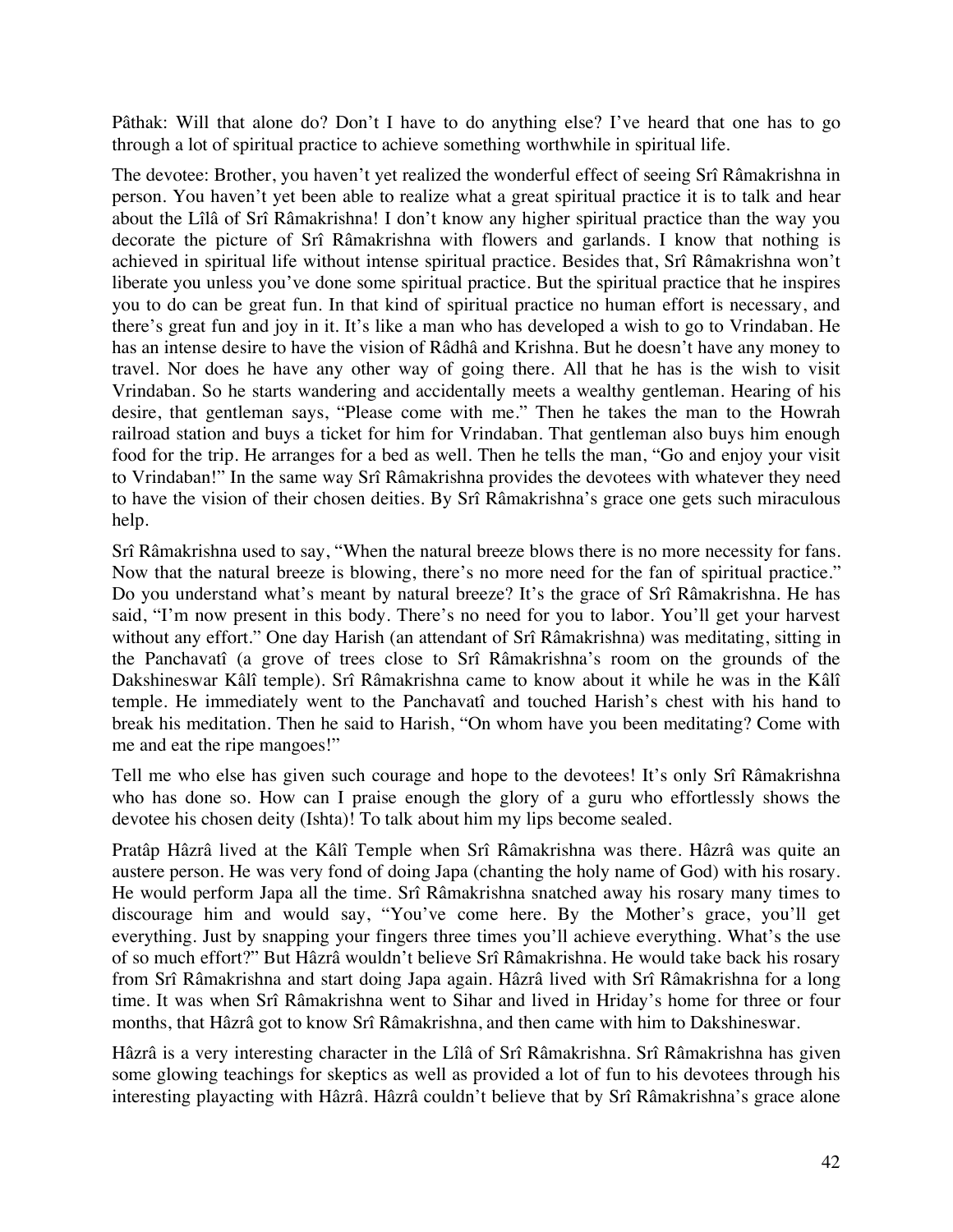one could have a full harvest even without doing any farming. Srî Râmakrishna's glory becomes obvious to those who have heard about the game he played with Hâzrâ, Hearing about it, even the most skeptical heart develops devotion for the lotus feet of Srî Râmakrishna. One also clearly realizes that the words of the guru are deeper, more potent, and more fruitful than the teachings of the Vedas. Another important point that should be mentioned here is that one won't ever doubt again that one can effortlessly experience God by taking refuge in Srî Râmakrishna.

To fulfill the desire of those who wanted to do spiritual practice, Srî Râmakrishna would tell some of them, "Sit inside the temple of Mother Kâlî for three days and do Japa (chanting of the holy name of God)." To some he would say, "Perform Japa for just one day if you can't do it for three days." He would say to someone else, "If you can't meditate or perform Japa just think of here (Srî Râmakrishna himself)." He would also tell some people, "It'll be enough if you come here off and on. You've come here today; come just two more times." Sometimes he would tell someone, "Come here once either on a Saturday or a Tuesday. That should be enough." Sometimes in spiritual ecstasy he would say, "If anybody comes here and says honestly, 'O God, how shall I know you?' he'll surely see God! He'll surely see God! He'll surely see God!"

Had he given that assurance only once that would have been enough. Why then did he give that assurance three times? There's a reason for it. People nowadays are faithless, without devotion, senseless under Avidyâ's spell, and stricken by the poison of worldliness. Still Srî Râmakrishna gave the assurance thrice hoping that it might generate faith in them. Srî Râmakrishna used to say, "If the people of the Kali era (the "iron" age) be asked to develop sixteen measures of faith, they may at the most develop one measure." That's why Srî Râmakrishna demonstrated through his teachings and actions how to develop sixteen measures of faith in God.

Is there any limit to the kindness and compassion of Srî Râmakrishna whose words are so wonderful? In spite of all this, people haven't accepted him, nor have they listened to his teachings. Yet these people are called human beings! O Srî Râmakrishna! Give me whatever you wish, place me wherever you want, but please don't let me think the way these people think. Please don't put me in their company. These people are so eager for just a little wealth, honor, fame, and position. They never talk about where you are, or how to see you. Such is their intelligence! They prize worthless glass, not gold! They throw away diamond necklaces and put poisonous snakes around their necks! I shudder when I think of such people.

Brother Pâthak, let's say with all our heart, "Victory to Srî Râmakrishna!" Please listen to the comforting words of Srî Râmakrishna. Hear about his wonderful treasures, his compassion, his words that give hope and optimism, and his wonderful glory. One day while in spiritual ecstasy he said, "One who will come and salute me only once won't have to be afraid of anything! One who has taken refuge in me won't have to do anything else. I've created a mould inside me by doing spiritual austerities for many years. I'll put you all in that mould and you'll be transformed instantly." The analogy of the mould has reference to the minting machine that manufactures coins. At one end of the machine you put in a lump of silver, and a shiny silver coin with the queen's face embossed on it rolls out of the other end! The mould that Srî Râmakrishna talked about is like that. Just try to understand how wonderful Srî Râmakrishna is! Isn't he a real wonder? Please try to realize whom you've seen in person and whose sanctified left-over food (Mahâprasâd) you got to eat! There's no other spiritual practice for you to do. In your previous incarnations while doing your spiritual practices you must have sacrificed your life many times to have God-vision. That's why you've been able to see Srî Râmakrishna in person. You wandered here and there for a while under the addictive spell of Avidyâ. You got rid of that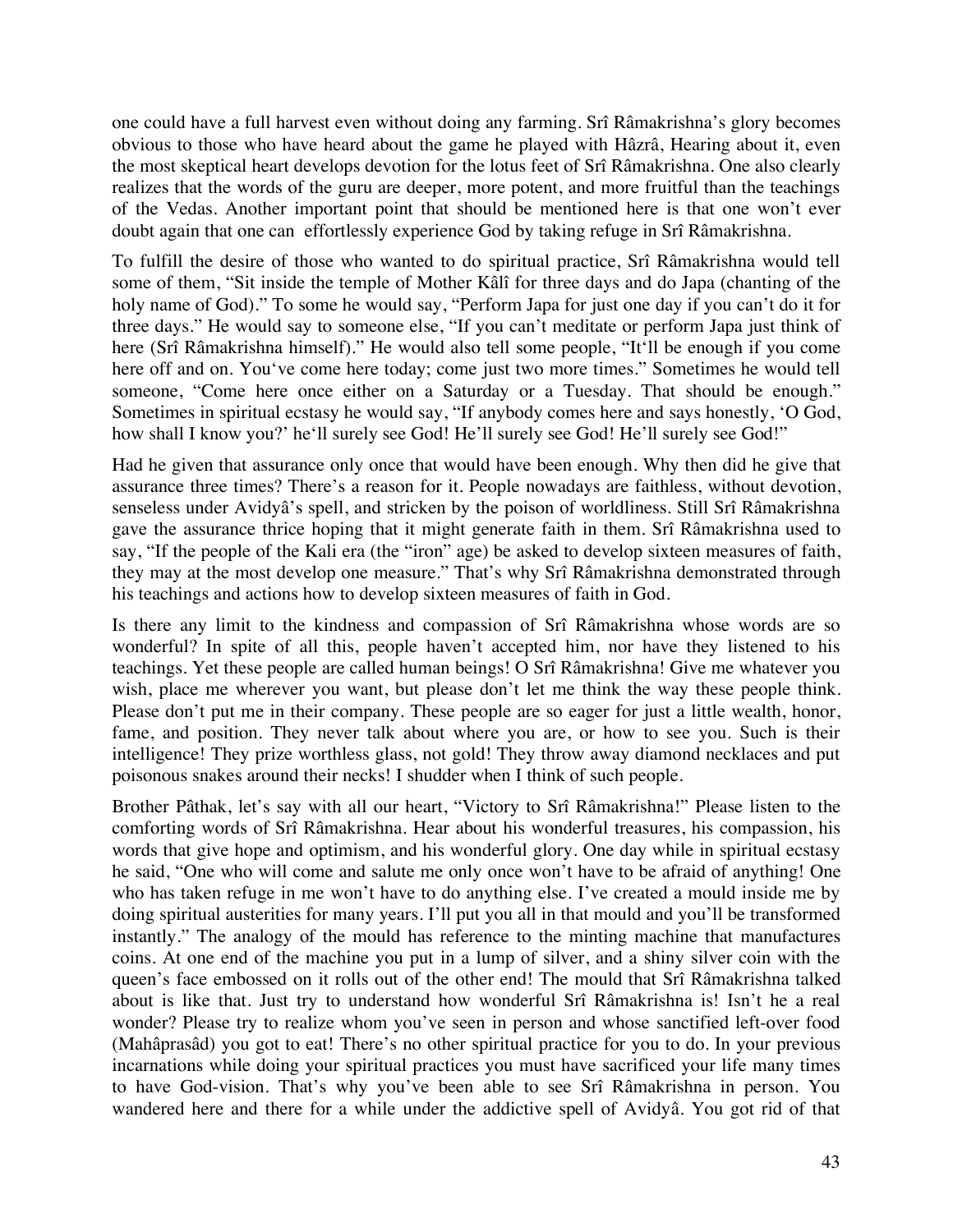addiction when you saw Srî Râmakrishna. What you're suffering from now is a hang-over. Now talk about Srî Râmakrishna, decorate his picture with flowers, offer food to him to you heart's content, and joyfully dance and clap your hands chanting loudly, "Victory to Srî Râmakrishna!" You're indeed liberated souls now.

Pâthak: How can we be liberated? We're just as we were before—suffering as usual from diseases and bereavements and laboring hard in the world. In addition, we're still wandering aimlessly.

The devotee: You feel this way because your hang-over is still there. It's as though you were riding a fast horse and decided that you would stop it at a certain spot. So you went on pulling the reins and the horse gradually slowed down. But it stopped ten arm-lengths ahead of the place you wanted it to stop. Something similar has happened to you. You've stopped ten arm-lengths ahead of your goal. When you get rid of your hang-over you'll realize that you're liberated.

Also you've said that you still have to labor hard in the world. Please listen to what Srî Râmakrishna says in this context. He used to say, "When a clerk is released from prison what should he do? Should he look for a clerical position or start dancing around?" The people in the world who've become liberated by God's grace must go on living their life in the world. Is this world (Samsâra) outside God? This world belongs to Him.

In regard to diseases and bereavements it can be said that if you're close to a hot stove you'll feel its heat. This world (Samsâra) is like a hot stove. And you're living in it. Won't you feel the heat? Won't you have scars? In spite of all this, people become liberated by God's grace. You yourself have to understand your own condition.

Pâthak: Even though liberated, I'm still wandering aimlessly. And you tried to explain something using that horse-riding analogy. But I couldn't understand it clearly. What does it mean?

The devotee: Let me explain it in a different way. A potter makes his wheel spin with a treadle. After the wheel starts spinning very fast, the potter sometimes stops working the treadle. Still the wheel goes on spinning for a while due to inertia. You're like that potters wheel. The moment you saw Srî Râmakrishna he released the treadle. In spite of that you've been spinning for a little while more. This will serve a purpose. While you spin Srî Râmakrishna will use you to make a new and different batch of pots. You'll see that for yourself later.

Pâthak: When will this spinning stop? And how shall I know that it has stopped?

The devotee: As Srî Râmakrishna gradually draws your mind toward him this spinning will start to slow down. By the time he has drawn your whole mind to him something strange will have happened. Although the problems of the world—bereavements, diseases, fear, etc—may still remain, they won't affect you anymore. You'll attain peace.

I won't be able to make you understand now how these problems may remain and yet not affect you. You'll understand this when it happens to you. Your own mind will show you everything and let you understand. Now your mind is saying, "I'm still in bondage. How can I be free?" But later your mind will say, "Where's my bondage? I'm ever-free." That's why Srî Râmakrishna used to say, "People's bondage is because of their minds. Their freedom is also because of their minds." A liberated soul never enters into bondage, no matter how much work he has to do.

Pâthak: The mind that creates bondage also sets me free! So the mind seems to be the all in all. Yet you said earlier that Srî Râmakrishna was the king of the mind.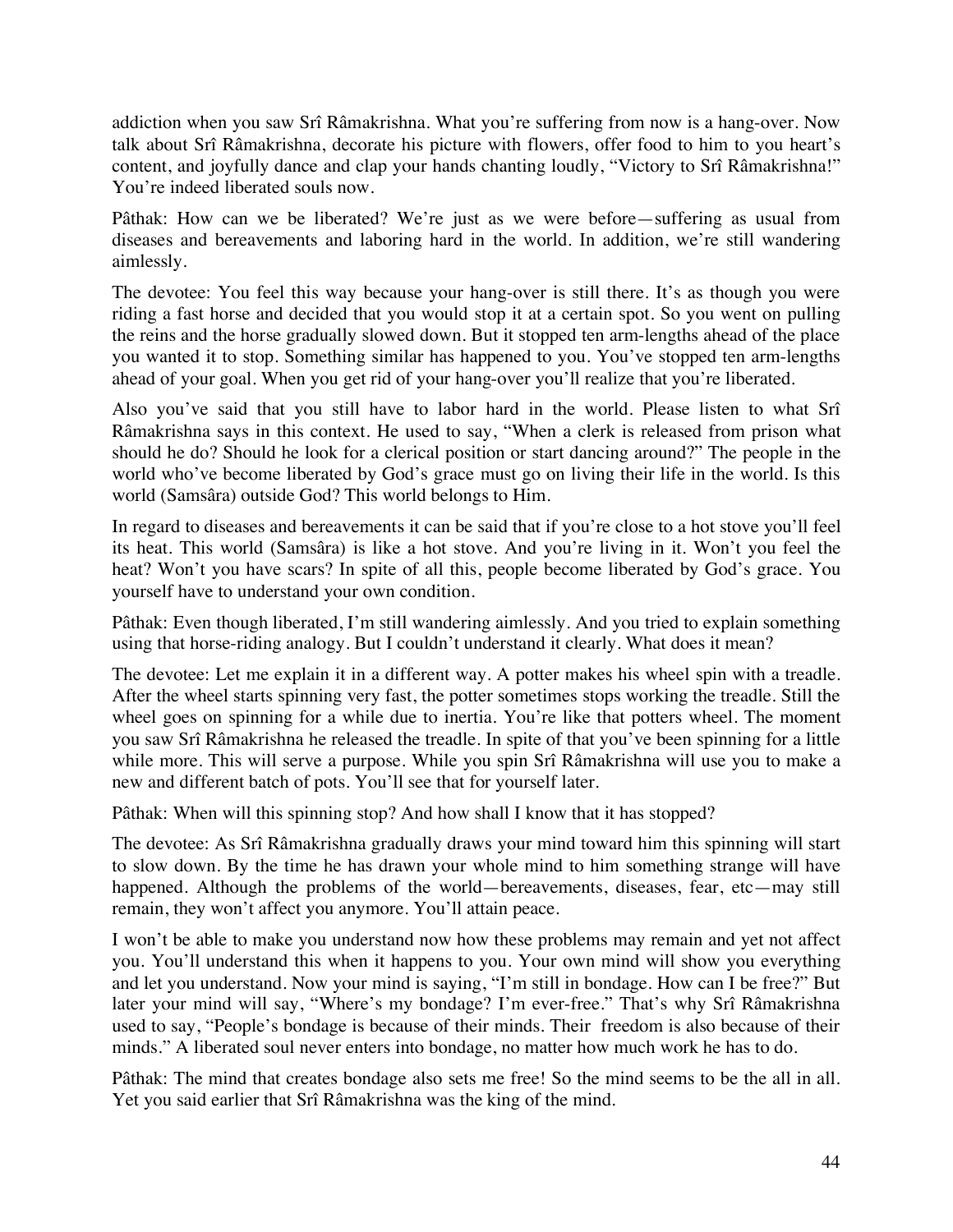The devotee: By the grace of the Master (Srî Râmakrishna) you've been able to see and understand his Lîlâ. Now you should understand the difference between Srî Râmakrishna and the mind. I told you earlier about God's Self-existent Îshwara aspect as well as the Virât (cosmic) aspect. I also told you about the divine play (Lîlâ). I also told you to the best of my ability about God's play in the subjective as well as the objective worlds. But now I'm talking about His play inside our minds. Please remember that in this creation there's only "one" who is playing games. That "one" is none other than Srî Râmakrishna. Other than him there's nothing else. In God's Lîlâ it's this "one" who has become the countless billions of beings. When there's only one existing, there can't be any conversation. Conversation is possible only when there's Lîlâ, when there're countless billions of beings. While discussing Lîlâ, whenever I talk about the soul (Âtman), the Supreme Soul (Paramâtman), God, the Divine Mother (Shakti), Mâyâ (God's illusive power), the mind, intellect, etc. you should understand that they're all no other than Srî Râmakrishna. In the divine play (Lîlâ) this "one" has become "many" assuming innumerable forms depending on situation, appearance, form, qualities, names and propensities. Therefore, within the domain of Lîlâ this "one" has to be called by different names. Do you know why in this world everything is a variation of only this "one?" To use an analogy, consider a large furniture factory. The main material used in the factory is wood. Using the same material many different things are made there, such as beams, boards, doors, chests of drawers (almirahs), beds, wooden chests, boxes, caskets, and toys. But where there's nothing else except wood—you won't hear any talk about anything else. There one could only talk about "wood." In a furniture factory there is a great variety of products, each with a different name. Depending on their individual shapes, sizes, colors, etc. they all look different from one another. But essentially they are made of the same material—wood. It's the same wood that as different products has assumed different names. Similarly, the same Srî Râmakrishna has acquired many different subtle and gross forms in the factory of God's Lîlâ. Thus he has also assumed different names. In this creation Srî Râmakrishna exists in everything and every being. All that exists is made of the same material—Srî Râmakrishna. Now listen to a song.

## Song

O my mind, chant "Harey Râmakrishna" again and again!

Râmakrishna is my moon; he has lit up the entire world.

One who is Râma and also Krishna

Has become this Râmakrishna.

I've clearly read the signs on his body

And have come to know him as the guru

And the adorable Self-existent Lord of the world.

If you find him you'll know that he has form,

And also that he is formless. He is present as the soul of all.

He is the essence of all that's conscious and unconscious.

He is the Kârana (Cause) of the Mahâkârana (the Great Cause).

You needn't try to know who Râmakrishna is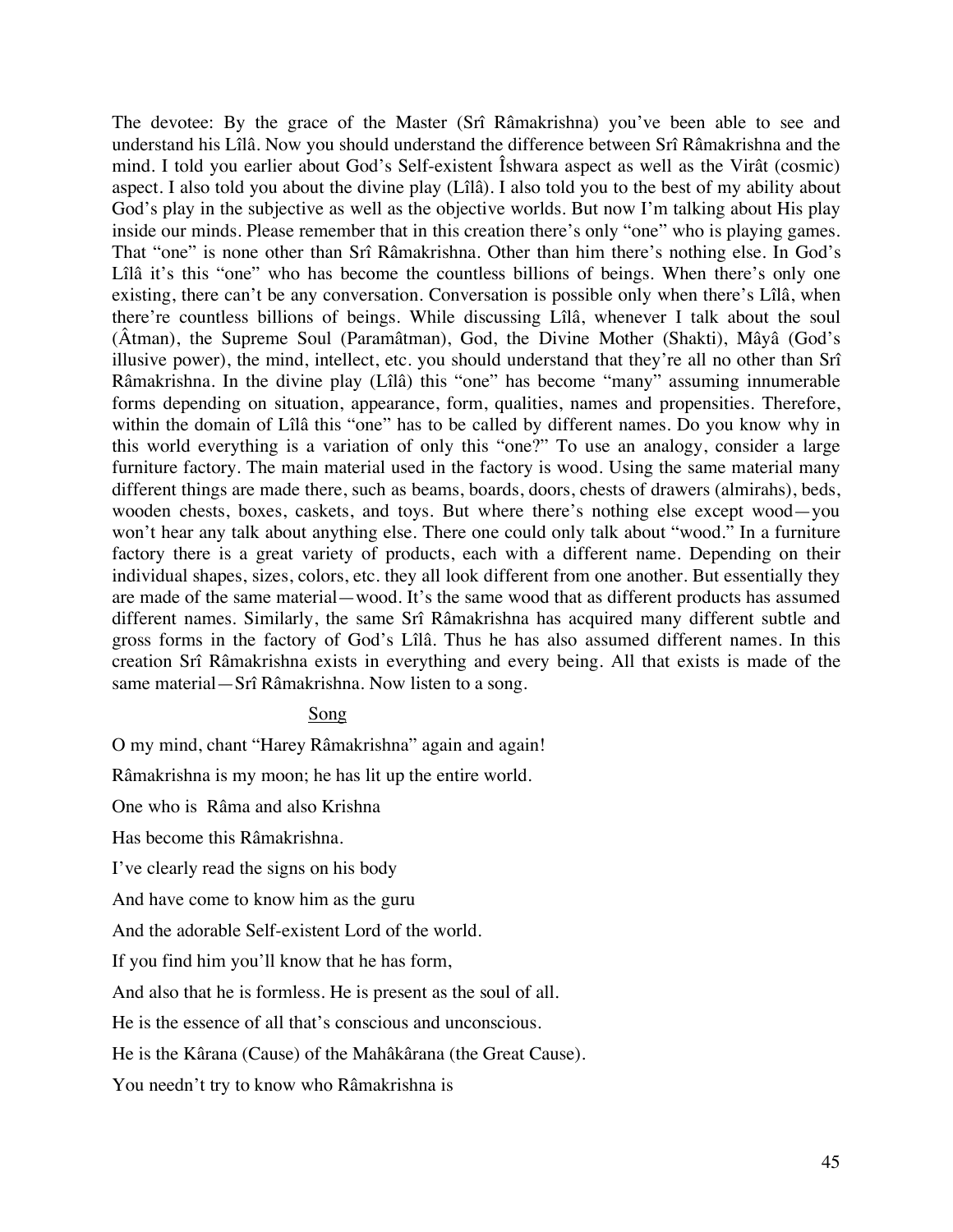And where he comes from.

You're just a drop of water.

How can you contain him who is the limitless ocean?

If you want to cross the ocean of this world,

Worship his holy feet, and all your fears will disappear.

It's the one Paramâtman (the Supreme Spirit) who has taken the cosmic form of the Virât and has become multiform. This multiform Paramâtman appears to be various due to different shapes, colors, qualities, and properties. It's beyond the capacity of anyone to know how He has become innumerable and infinite. How can anyone understand that it's that one and only Paramâtman who has been playing this game of multiplicity? It's this "One" whom we call by various names. He Himself is the Paramâtman (supreme spirit/cosmic soul), Jîvâtman (the individual soul), mind, etc. It's He who plays the role of the horse as well as the rider. Some actors play the roles of ghosts in the play "Daksha-yajna" at your theater. It's the human actors who play the roles of ghosts by smearing their bodies with black soot and other paint. Similarly, smearing itself with dirt, the Âtman (the soul) becomes all the individual minds and plays its various roles. Then it's called the Jîvâtman (individual soul). Well, keeping himself hidden, these are the roles that Srî Râmakrishna plays. Unless he reveals himself, no one can see him.

Even though all the roles are played by just one person, people only see those different roles played by him. He plays the role of an embodied soul (Dehî or Jîvâtman). At the same time he plays the role of that embodied soul's mind. Another time, he becomes the viewer and sees both of them as distinct from himself. Such playacting is indeed wonderful!

Pâthak: In what manner does the mind exist in relation to an embodied soul? And who is that person who sees the mind and the embodied soul as distinct from himself?

The devotee: You want to know how the mind exists in relation to the embodied soul? It exists like either water or cream in milk.

One who sees the embodied soul and the mind as distinct from oneself is none other than the embodied soul (Dehî). It's the embodied soul that sees itself. At one time it smeared dirt over the mind and was playing with it. Now it has stopped playing, and has washed its mind clean of all dirt. Through that pure mind it is now seeing itself. This also is one of its games.

When it sees itself, saints call it "Âtma-Darshanam" (seeing or realizing the Divine Self). This realization happens when the mind is still there. At that time the "sense-horses" of the mind are gone. Besides that, another funny thing happens. That "ego" (Ahankâra), which was always howling, roaring and ceaselessly saying, "I," "I," disappears without leaving any trace! Even if you search the entire creation you'll never find it.

Pâthak: As you have said, the realization of the Divine Self (Âtma-Darshanam) is seeing one's real nature (Swa-Swarupa-Darshanam). Is this "seeing" done with the help of these eyes?

The devotee: No, It's done through experience (Bodha).

Pâthak: Does one experience the Self as formless or with form?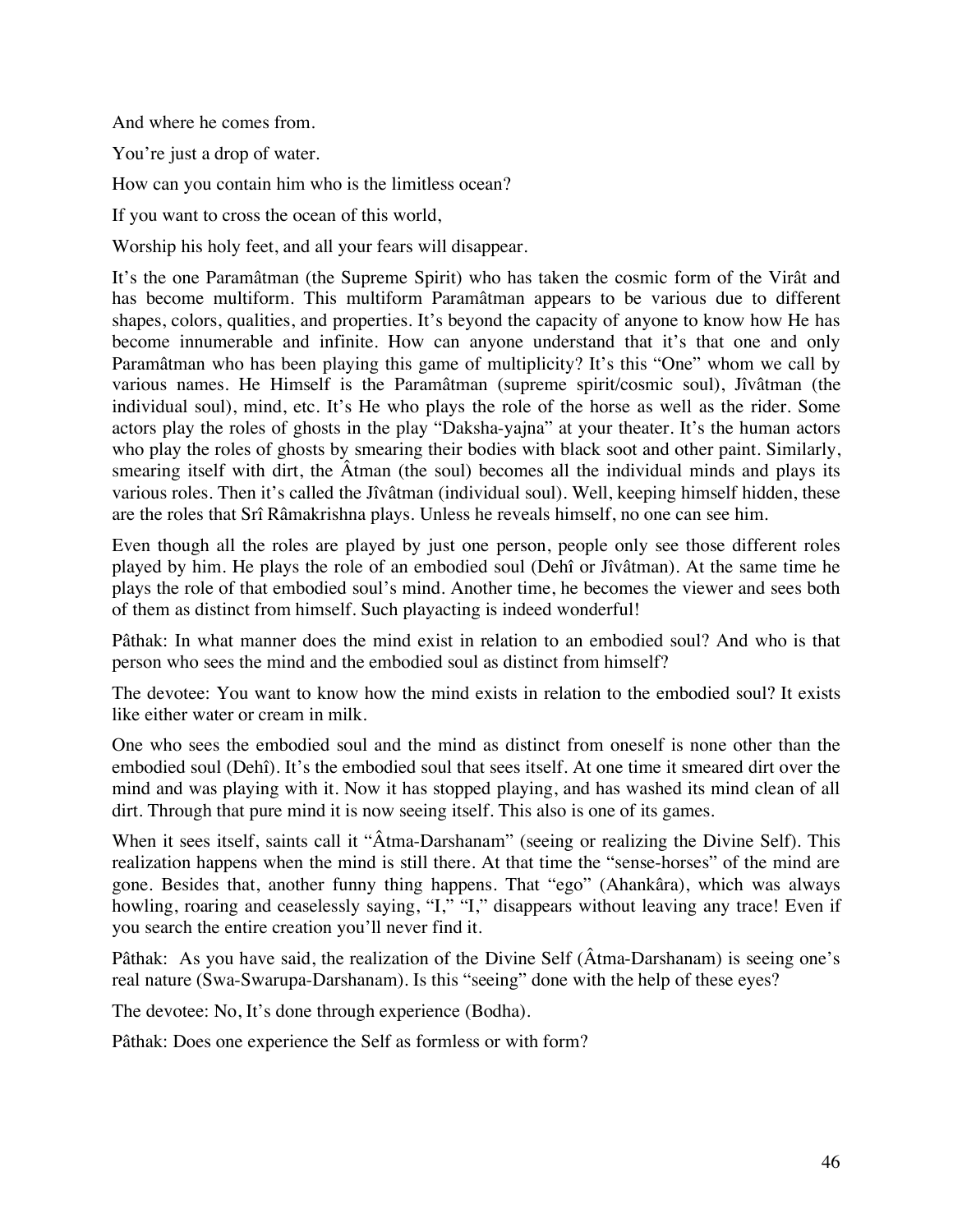The devotee: It's hard to describe through words what's it like. I can at the most give you some hints about that experience. You know what is the condition of a person who has had that experience? It's like a person enjoying a high after smoking hemp. His mind has stopped riding its "sense-horses." It appears that such riding had never even happened. Now there's no happiness or sorrow. Nor is there anything good or bad. No matter how long this condition lasts, it's a state of perfect peace!

Pâthak: How is God experienced in this state?

The devotee: The Master (Srî Râmakrishna) used to say, "Once Lord Râma asked Hanumân, 'How do you look upon me?' Hanumân replied, 'O Râma, sometimes I think that you're a huge fire of which I'm only a spark. Sometimes I think that you're my master and I'm your servant. At another time I see no difference between you and me.'" At that time God appears to be a huge fire.

Pâthak: How does a person behave in this world when he becomes liberated?

The devotee: He floats above this world. The water of this world can't wet him anymore. He is no longer disturbed by the happiness and misery of this Samsâra (world). He never loses sight of God, his polestar. No matter how his body sways, his mind, like the needle of a compass, always remains glued to the lotus feet of God. This is a state of supreme peace. Man cannot achieve this state without the infinite grace of God. In this liberated state (Jîvanmukti) the ego doesn't completely disappear, still a little of it is left. And what's left remains as the "dead ego."

Pâthak: If all problems are resolved when the entire mind enters into Srî Râmakrishna, then I would like to know how my mind can go toward him. How to do it? At the present state my mind is just like a fly. Sometimes it sits on honey, sometimes on filth.

The devotee: Previously your mind never cared to go toward honey, it would only seek filth and dirt. The one whose grace has enabled you to taste honey will eventually help you acquire the nature of a bee, and you will be always attracted to honey. Now you should only cling to him. That will take care of everything. The Master used to sing a song.

Song

Brother, hold onto Hari (God).

Thus striving, some day you may attain Him.

By His grace, Ankâ and Bonkâ have been liberated,

So also the butcher named Sujan.

Teaching her parrot how to chant the name of God

The prostitute became liberated.

Also liberated was Meerabâi.

Owning wealth, land and worldly treasures

The merchant drives his bullocks proudly.

But he may suddenly drop dead,

And no one will know his whereabouts.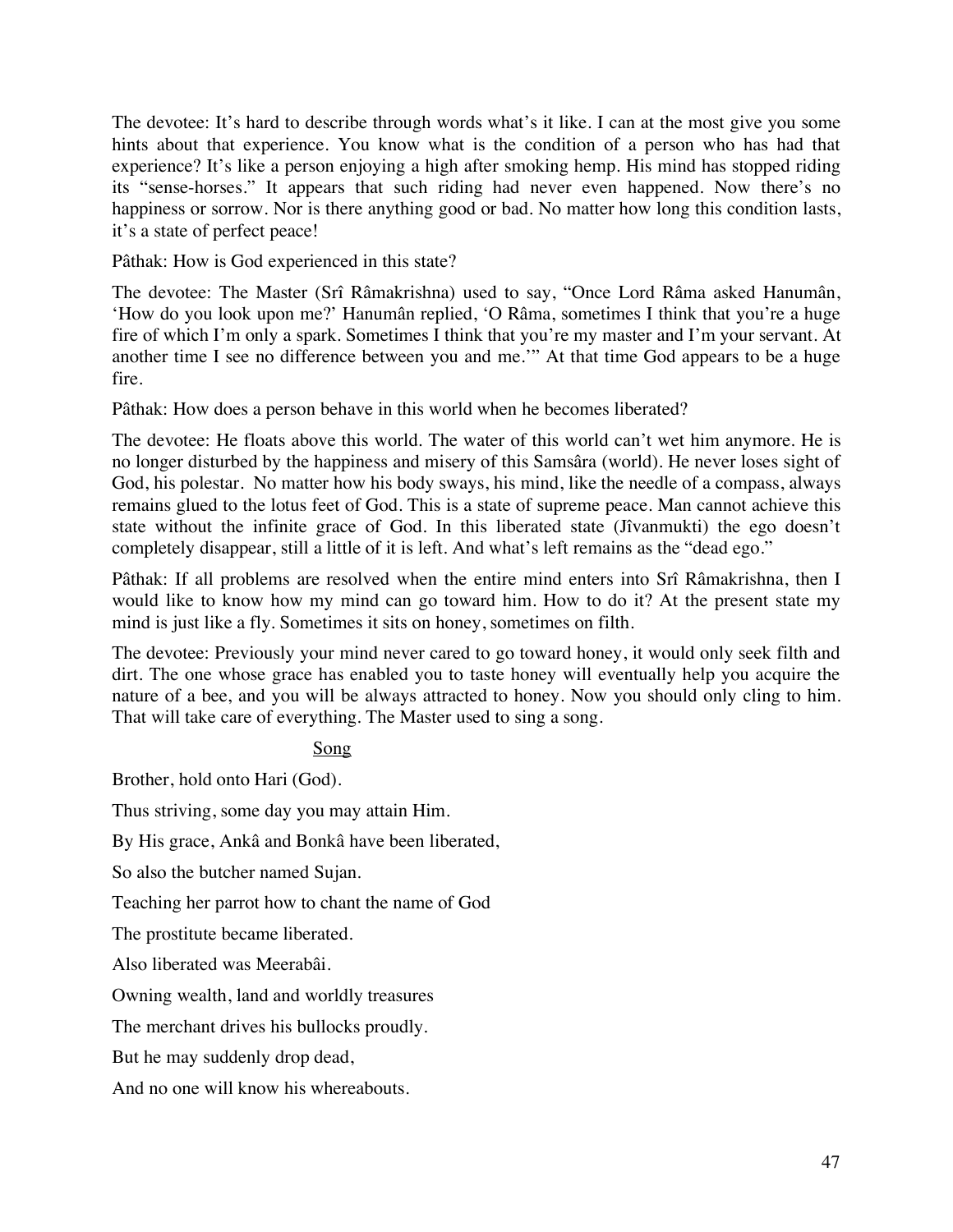Give up hypocrisy and cleverness

And take recourse to devotion.

Through service, worship and self-surrender

You'll easily find Lord Râma.

The Master used the following beautiful analogy. When the farmland becomes submerged under water during the rainy season, one can't even see the land; it seems to have become transformed into a large lake. What does the farmland do then? It waits in silence and goes on looking at the sky. Later it sees that the rainwater that covered it has dried up and disappeared.

You should also wait and keep on looking at the face of Srî Râmakrishna. In course of time you will see that the "juice" of "lust and gold" that has drowned your mind will disappear.

The Master also used to say, "O human beings, you all have two hands. Place one hand on the lotus feet of God and the other in the world (Samsâra). Whichever is more powerful between the two will draw you eventually."

Pâthak: The Paramahamsa's words are so beautiful! I forget everything else when I hear his words. My mind seems to become absorbed in his words. Until now I've heard many things in my life, but none as charming as his words. The more I hear, the more I'm eager to hear them. But I don't understand what I've been gaining from hearing all this. Nor do I know how much of the meaning of his words I've understood.

Now let me ask one thing, "While talking about Jîvanmukti you mentioned that the 'ego' dies, or if a trace of it remains, it remains as the 'dead' ego. Will you please explain it further?

The devotee: It's even more difficult than to explain what you wanted to know about the mind. But by the grace of the Master, what little I've seen and understood about it I'll tell you.

From his very childhood man starts generating the noise "I," "I." This noise is extremely alarming. Children become scared when you talk about the *bogeyman*. But the *bogeyman* is not real. So also man goes on saying "I", "I," but there's really no "I." When a child grows up he understands that the word *bogeyman* means something that doesn't exist. Similarly, when man grows in intelligence he understands that the word "I" means Ahankâra (ego). This "I" doesn't really exist. It's as unreal and false as the word *bogeyman*.

Srî Râmakrishna used to say that the "I" is like an onion. If you go on peeling it there won't be any onion left at the end. Similarly, if you try to find the "I" in you, you'll end up finding it nowhere.

Man considers the nonexistent "I" to be real, and so he suffers unnecessarily. He feels like he's drowning under twenty fathoms of water, or having lost all direction he has entered into a labyrinth. Standing on dry, firm land, he thinks that he's floating on an endless sea! If he can realize that this false idea of "I" is rooted in his ignorance and the bondage of Avidyâ, then he can get rid of all his illusions, including the riddle of virtue and vice. He can realize that there's no difference between the holy and the unholy. He can know that the necklace he thought he had lost has always been around his neck. He then goes beyond the need of all worship rituals. He experiences God everywhere. Only those who're in that state can know what more is experienced at that time. Others can never know.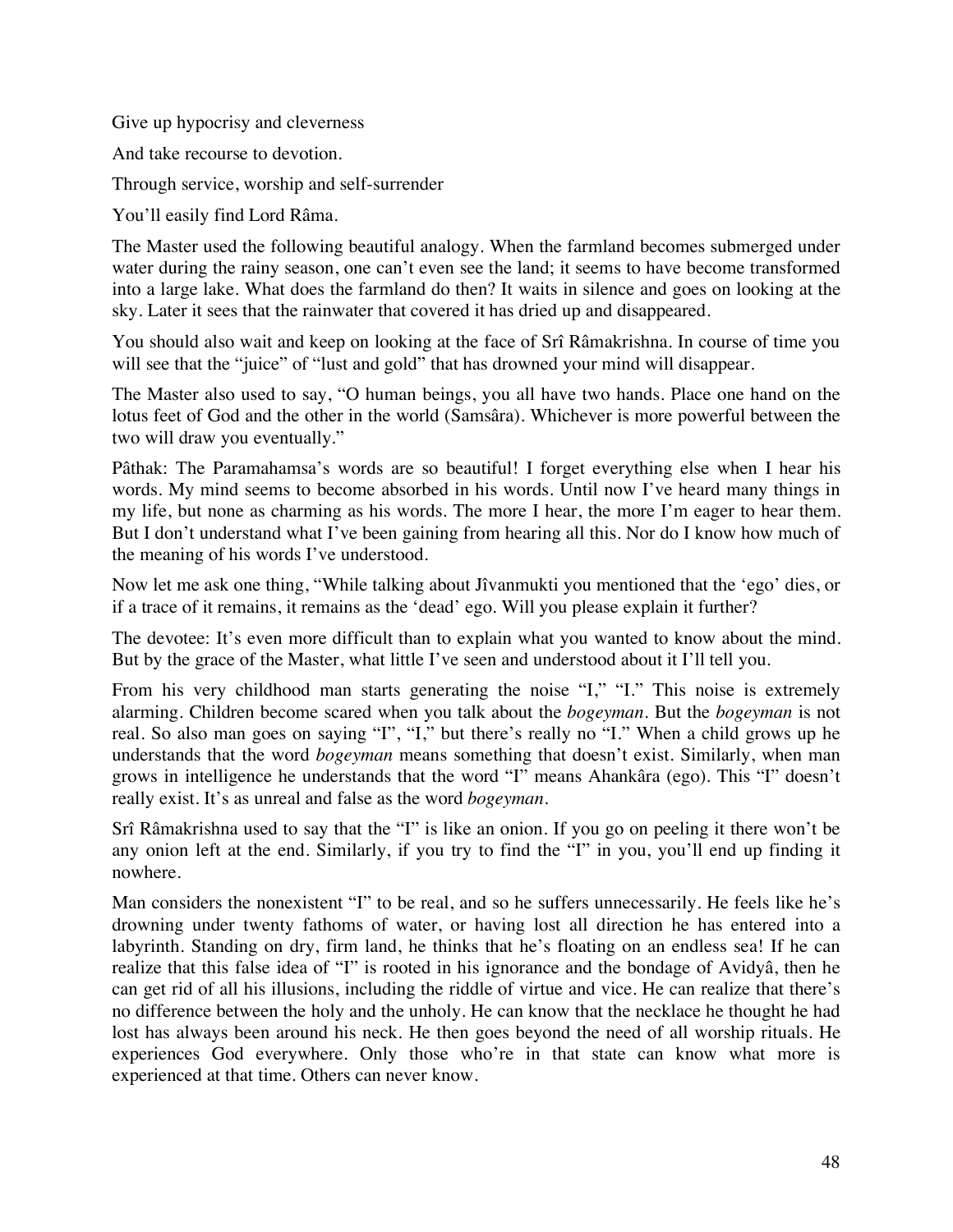That "I," which out of vanity proclaims, "I'm so and so, don't you know who I am?" doesn't seem to be quite false. Do you want to know what it really is? That "I" is no other than "He." It's not possible to understand this with the help of intellect or speculation. Even if explained one thousand times, one may not understand it. But if God makes a person understand, he realizes what it is, and gets rid of that "I" completely. In this creation there is not "many," there's only "one." Whatever you see in this world is "He." People say, "I" "I," as they're in Mâyâ's tricky bondage. So bewitching is this spell of Mâyâ that it's impossible to know that this "I" is no other than He. All the living beings are enchanted by Mâyâ's spell. Mâyâ never allows the living beings to discover her tricks. There are two kinds of Mâyâ—Vidyâ Mâyâ and Avidyâ Mâyâ. Those who are under the spell of Avidyâ Mâyâ don't have any spiritual guides. Becoming entangled in "lust and gold," they're completely engrossed in playing their own games. They're totally incapable of seeing through any of Mâyâ's tricks. They pass their days and nights doing the same things over and over. On the other hand, by God's grace, those who are under the spell of Vidyâ Mâyâ, are gradually taken home by Vidyâ Mâyâ. On the way she lets them play and also shows them how she plays her own games. But you may find only one in a million who belongs to this latter group. If you find one, you should know that he must be a blessed child of the Divine Mother. Yet you should know that although he's a blessed child of the Divine Mother, he is not free from the play of joys and sorrows. As long as one plays these games one is still within the domain of Mâyâ. Everyone—from Brahmâ, Vishnu and Maheshwara down to the tiny worm and insect—is spinning inside the whirlpool of Mâyâ. Do you know what Mâyâ's bondage is like? It's like a highly elastic cord made of special rubber. No matter how large and wide the object, the cord can stretch and tie it up. On the other hand, no matter how narrow and small the object is, the cord can shrink and tie it up. It doesn't matter how narrow and subtle the object is, still it's in the bondage of Mâyâ. What lies beyond this bondage, I don't know. I don't have the faintest idea. A person may be a blessed child of the Divine Mother, still he is not free from Vidyâ Mâyâ's bondage. But this bondage is desirable to even the gods. Because there is only happiness in this bondage, no misery. Those who are the blessed children of the Divine Mother watch and enjoy the games played by Mâyâ. Even in this state there are joys and sorrows just as there are joys and sorrows within the bondage of Avidyâ Mâyâ. But these joys and sorrows are of a different kind. They don't overwhelm people and make them lose consciousness. Besides, there's great fun in experiencing them. All this is the play of Vidyâ Mâyâ. By Mâyâ's grace alone one can watch these wonderful games played by her. They can only to be watched, they can't be heard or talked about.

We were talking about the "I." Mâyâ doesn't allow anyone to know this "I." Nor does this "I" totally disappear. Srî Râmakrishna went through a lot of Sâdhanâ (spiritual practice) to let people know about all these things. Sometimes he used to say, "Not I, not I, it's all Thou, it's all Thou!" I'll use an analogy of Srî Râmakrishna to explain to you when people stop saying, "I, I," and start saying, "Thou, Thou."

Cows are dumb animals. When they are born, they start saying "Hâmbâ, hâmbâ"( the Hindi counterpart of the English "Moo, moo"). It means "I", "I." When the male calves grow up, they are used either to till the soil or pull carts. They are made to work day and night. Still they don't give up saying, "Hâmbâ, hâmbâ!" Even when they get very old and emaciated, they don't stop saying, "Hâmbâ." Eventually they die. Their skin is tanned and processed and used in making drums. When the drums are beaten the skin still says, "Hâmbâ, hâmbâ." At last, their guts are dried in the sun and made into strings. The carding tools are fitted with these strings. When the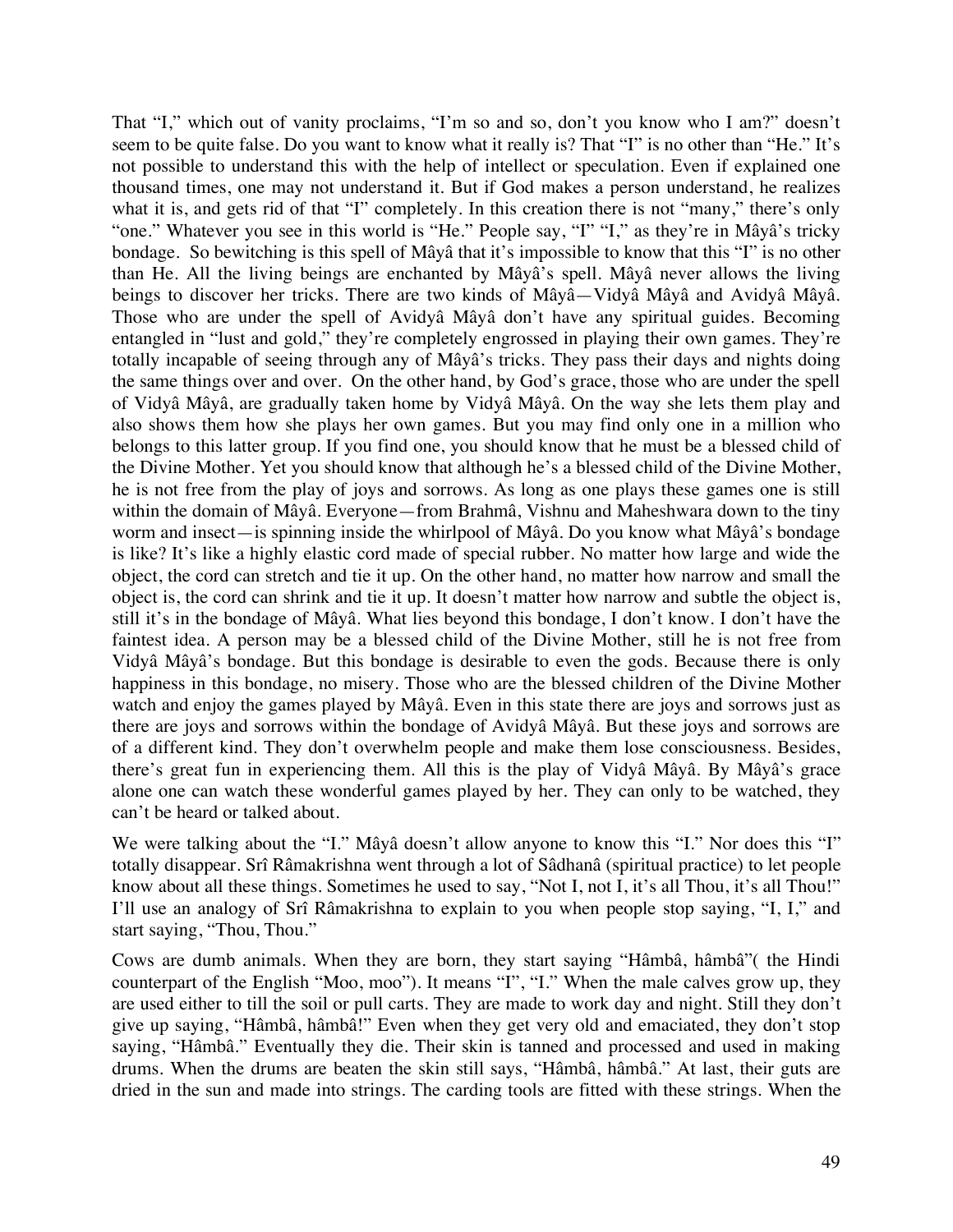carders hit the strings to card cotton, the strings say, "Tuhum, tuhum" ("Thou, Thou" in Hindi). They no longer say, "Humbâ, hâmbâ." Similarly, when people are forced to carry heavy loads in this world, and made to labour so hard that blood comes out of their throats, they stop saying, "I, I." When they are stripped of their wealth and honour; when they are made to lose their near and dear ones and are devastated by all kinds of suffering and bereavement, they no longer say, "I, I." Then they say, "O Lord, Thou, Thou!" This wicked "I" never leaves a person unless he has gone through this kind of terrible suffering. This wicked "I" is Mâyâ personified.

Pâthak: You told me earlier that the "I" is not me, it's "He." Then again, you're calling that "I" the wicked "I." How has that "I" become the wicked "I?"

The devotee: Mâyâ's games are indeed terrible. As long as you haven't experienced God, the dualities, such as virtue and vice, goodness and badness, honesty and dishonesty, etc. will remain. Once God is realized, it's no longer possible to say who is good and who is bad. Do you know how long the wicked "I" remains? It remains as long as you haven't realized the ripe "I" (i.e., as long as you haven't realized God as the "I" ). Once you see Him, the wicked "I" disappears. As long as the "I" exists it remains full of ego (Ahankâra). This ego or Ahankâra is Mâyâ. When Ahankâra is destroyed this wicked "I" becomes transformed into "Thou." As soon as "I" becomes "Thou," Mâyâ disappears instantly. When you recognize the true nature of "I," Mâyâ escapes so fast that you can't find her even if you search all the three worlds (Tribhuvana). Srî Râmakrishna used to say occasionally, "I tried to discover my 'I,' but couldn't find it anywhere."

That "one and only" almighty God, along with Mâyâ, has created this world and His creatures. Although He is one, He has become countless billions of "I" and is playing His games. He is the only Reality. But having entered into countless containers He exists as countless "I"s. It's He who exists through each and every state of all these containers. When this knowledge is acquired, the wicked "I" ceases to exist. What remains is God.

When the Jnânayogîs (those who follow the path of knowledge or philosophy) can recognize this "I," they say, "I am He." And the devotees (Bhaktas) call this "I," "Thou" or "He." Srî Râmakrishna was internally a Jnânî, but outwardly he displayed devotion (Bhakti) to teach others. Srî Râmakrishna's personality is composed of Jnâna, but it is wrapped by a covering of Bhakti. The Master (Srî Râmakrishna) knows that in the Kali era it's extremely difficult to follow Jnânayoga. The path of Bhakti or devotion is relatively easier. That's why he always covered himself with the wrapper of Bhakti. In other words, he advised everybody to follow the path of Bhakti.

Seeing the "I" is called Âtmadarshananam (experiencing the Self). The wicked "I" disappears after Âtmadarshananam. It is gone. One has Âtmadarshananam when one attains Supreme Knowledge. Or, one attains Supreme Knowledge through Âtmadarshananam.

Do you know how the wicked "I" disappears when one attains Supreme Knowledge? You know that during the day every object casts a shadow as long as the sun is not high over our heads at noon. When the sun reaches its zenith, the shadows cast by all these objects disappear. Similarly, the wicked "I" disappears when the sun of Knowledge shines forth in its full splendor. Then one comes to understand that all this time the wicked "I" existed only as a shadow. A shadow doesn't have any real existence, so also the wicked "I" doesn't have any real existence. As long as ignorance of the Reality lasts, the wicked "I" exists as a shadow. When one acquires Supreme Knowledge, the shadow or the wicked "I" disappears. Who then exists? Only that one who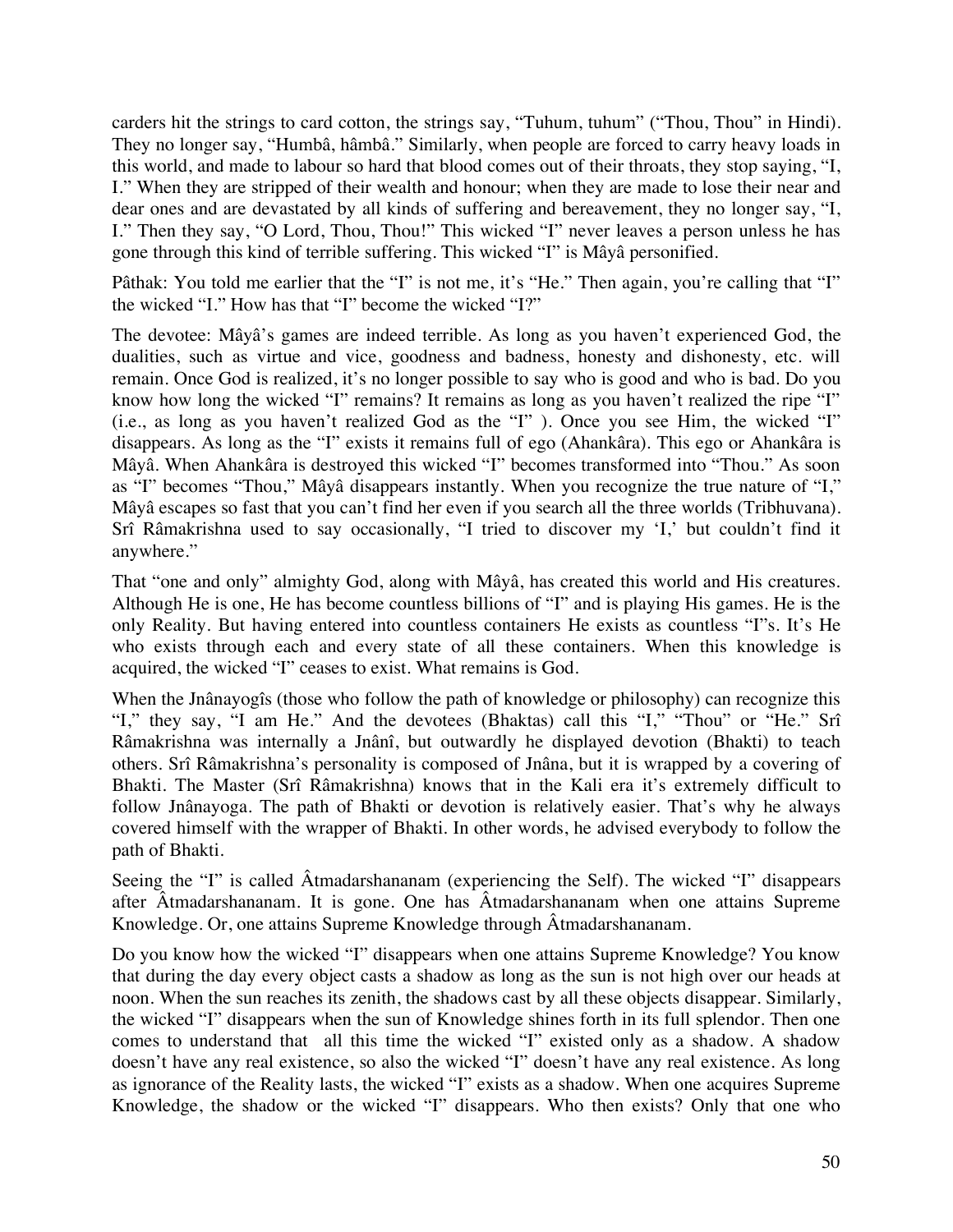created the shadow exists then. But the experience of Supreme Knowledge doesn't continue forever. When the mind descends to the worldly level that "I" appears again. But it can't fool the mind with its wicked tricks anymore.

After Âtmadarshanam (Self-realization) one can see that "the one and only" God through His divine play has become the "many" in His creation. This Darshanam (vision) is called Virâtdarshanam (seeing the cosmic form of God).

Please try to remember what I told you earlier. I told you that Srî Râmakrishna has his Virât form (cosmic form). Him whom I saw in his human form, is being seen by me now in everything. This world is permeated by Srî Râmakrishna. He has his human form as well as his cosmic form. After Âtmadarshanam one can clearly see the ignorance of those people who condemn the use of images in worship and declare it to be false.

When Keshab Sen first started coming to Srî Râmakrisna, he noticed that Srî Râmakrishna had great love and devotion for Mother Kâlî. Keshab asked him, "Sir, how large is your Mother Kâlî?"

Srî Râmakrishna replied, "Keshab, you visited England. You must have seen the sea during your trip. My Mother Kâlî is even larger than the sea."

Another time, accompanied by Srî Râmakrishna, Keshab Sen was going somewhere with some of his disciples. At they were walking a man was seen cutting the branch of a roadside tree. At that Srî Râmakrishna started crying pitifully, saying, "This man is cutting my Mother!" Through this behavior Srî Râmakrishna taught Keshab that Mother Kâlî was both the creator and Brahman. She was not just that familiar form depicted by her image. Also Srî Râmakrishna proved so many other times that Mother Kâlî in the image was just as real. He held cotton wool in front of the Mother's nostrils and could clearly see that She was breathing. Let me tell you one incident. Srî Râmakrishna was seated on the small couch in his room in the presence of some devotees. Suddenly he bolted out of the room through the eastside door and ran to the courtyard of the temple. From there one can have a view of the entire temple of Mother Kâlî. Extremely alarmed, Srî Râmakrishna looked at the dome of the temple and raising his arms started shouting, "Mother, be careful. Otherwise you'll fall down!" After this he almost lost outer consciousness. Supporting his body the devotees carefully brought him back to his room. After a while when his mind came down to the awareness of the world, the devotees asked him why he had run out to the courtyard. He said, "I saw the Mother walking on the cornice around the dome. She appeared to be drunk and looked like She might fall at any time. That's why I got alarmed and behaved that way."

Those who believe in God with form enjoy all these stories about Srî Râmakrishna. They think that the Mother is endowed with form. But in Her formless aspect She is Brahman and the Cosmic Being. One person asked Srî Râmakrishna, "What's the difference between Hinduism and the Brâhmo religion?"

Srî Râmakrishna replied, "Have you heard Sehnâi music? One musician plays the Sehnâi and creates beautiful melodies using various notes, while a second musician playing the Sehnâi produces just one note. Similarly, the Hindus use many different notes while the Brâhmos hold onto just one note."

Using various notes means that the Hindus enjoy God in many different ways. They adore and worship God as the Self-existent Îshwara and Virât (the Cosmic Being). Both God with form and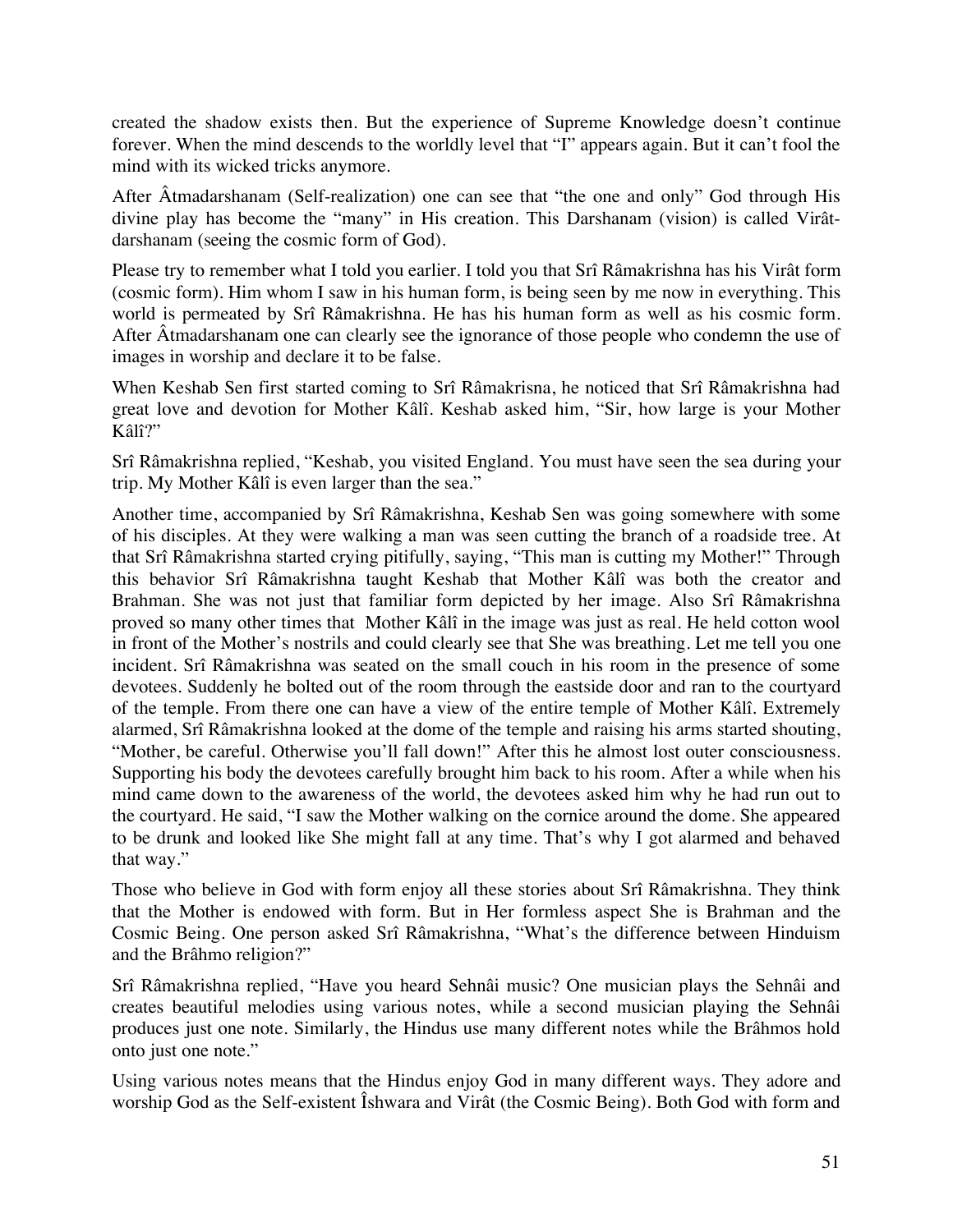God without form are worshipped by them. Srî Râmakrishna went through various kinds of Sâdhanâ (spiritual disciplines) and enjoyed God in so many different ways. He has taught the world that everything is possible for God. He *can* be everything and He *does become* everything. Srî Râmakrishna also said many times, "Do not limit God by claiming that God is this and God isn't that, or God can be this and God can't be that. When you express any definite opinion about God you limit God's infinite nature and interfere with His omnipotence.

Nowadays some preachers who use religion as a business say, "Our religion and our view alone are true, what others say or do is false." I offer my salutations to these ignorant preachers for their wonderful way of thinking!

When the "I" dies man becomes free. Srî Râmakrishna used to say, "When the 'I' will disappear man's bondage will also disappear." Do you know what helps you to understand these two states—bondage and freedom? It's the mind that helps you. When the mind makes you feel that you're bound, you're bound. When the mind makes you feel that you're free, you're free. Everything is the play of the mind. The instrument that the mind uses is no other than the mind. As long as the mind is in bondage, it's always infested with doubts. In this state the name of the mind is "doubts." When the mind is free, its name is "consciousness." The mind and the intellect are different from each other. But when they're pure they become one, and acquire the name "consciousness." Although God is beyond the reach of the mind and the intellect, He is knowable by the pure mind and the intellect. It means that God can't be known by a doubting mind. On the other hand, God can be known by the pure mind, the pure intellect, or by "consciousness" (which is another name of the pure mind and the pure intellect). The Divine Consciousness that makes this world conscious can be experienced by the pure mind and pure intellect (or consciousness). During this experience the pure psycho-intellectual consciousness (Khanda-Chaitanya) may melt away in Divine Consciousness and become one with it. Let me quote a few lines of a beautiful song. Srî Râmakrishna used to sing this song occasionally.

# Song

The bumble-bee of my mind has become one

With the blue lotus feet of Mother Shyâmâ.

Her feet are dark, so also dark is the bumble-bee.

The dark color of one has blended with the dark color of the other.

When the mind becomes one with the blue lotus feet of Mother Shyâmâ (Mother Kâlî) that mind acquires the state of Divine Consciousness. Then it can no longer be called "mind." It's then called the "pure mind" or Consciousness. Losing its own color it acquires the color of Mother Shyâmâ's feet. The Mother is Divine Consciousness. Being the same, the Mind-Consciousness and Mother-Consciousness blend with each other. This is what's meant by darkness blending with darkness. Through this union, all problems are resolved and the two Realities are proved to be one.

After becoming purified the mind becomes Consciousness. The Divine Consciousness blends with it. It means that psychic Consciousness and Divine Consciousness are of the same kind. As they're of the same kind, their union is inevitable. No two things can blend unless they're of the same kind. Milk mixes well with milk. But if you put clarified butter in milk it won't mix. It'll float. Yet if you transform milk into clarified butter there won't be any difference between the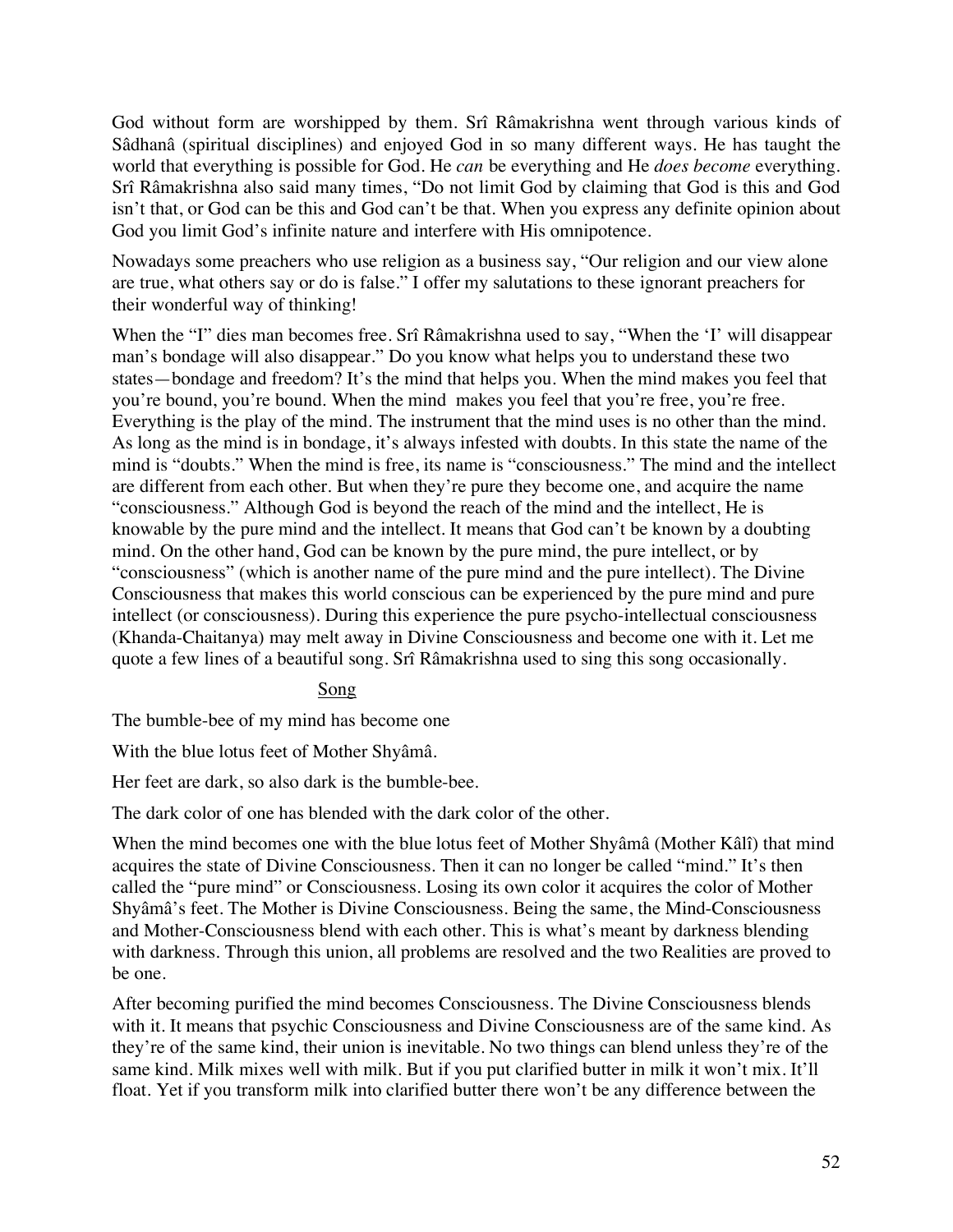two. Having lost their difference, they mix and become one. This world and its creatures are the products of the mixing of Divine Consciousness and Mâyâ. When the world and the creatures become free from Mâyâ, they become Divine Consciousness. In this state the multi-form becomes mono-form. What this state is, is known only to Divine Consciousness.

This Divine Consciousness has become this world and its creatures by associating with Mâyâ or using Mâyâ as its limiting adjunct (Upâdhi). Is there anything other than this Divine Consciousness that has become all these countless billions of beings in this world? This world is only the play of the "one" (Divine Consciousness). Mind (Manas), intellect (Buddhi), Chitta, ego (Ahankâra), the soul (Âtman), and the individual soul (Jîvâtman)—these are different names of that one and only Reality.

Pâthak: What are the Âtman (soul) and the Jîvâtman (individual soul)?

The devotee: All the "play" in this world concerns these two—the Âtman and the Jîvâtman. The Âtman is also called the Paramâtman. "Brahman" as experienced by a knower of Brahman, "Âtman" as experienced by a Yogî, and "Bhagavân" (God endowed with a personality) as experienced by a devotee—are one and the same. These are only three different names of the same Reality. Just as from a big fire innumerable sparks are produced, similarly, Jîvâtmans are produced from the Âtman or the Paramâtman. With the help of His Mâyâ the one and only Paramâtman becomes the billions of Jîvâtmans of different races, appearances, qualities and colors. The Paramâtman is their creator. The Jîvâtmans move around in the Paramâtman. They are created in the Paramâtman and eventually merge in the Paramâtman. I'll tell you with the help of an analogy how the Jîvâtmans exist in the Paramâtman. The Paramâtman is like an endless ocean. This ocean has no beginning nor end. The Jîvâtmans are like billions of pots immersed in the ocean. Each water-filled pot is a Jîvâtman. All these billions of Jîvâtmans with their different bodies and appearances have originated from that ocean water. I told you earlier that what is subtle becomes the gross. For example, water vapor is extremely subtle. That vapor becomes clouds; from clouds originate raindrops; raindrops become water; and water becomes ice. Similarly, the subtle Paramâtman becoming gross has become the pots. Paramâtman is also the water contained in the pots. The Jîvâtman doesn't have any birth or death. It comes out of the ocean of Paramâtman, thereafter it exists in that ocean, and finally merges in the same ocean. The Jîvâtman that is like the water in the pot, becomes one with the water of the ocean when the pot is broken. In the same manner, the "gross" pot that was produced from the water of the ocean eventually becomes the "subtle" water. Do you know what death is? When the pot breaks, the water that was contained in it becomes one with the ocean water and then enters into another pot. This is called death. Just as the subtle becomes the gross, the gross can also become the subtle. For instance, ice melts into water, and water becomes water vapor.

I compared the Paramâtman to the ocean. But He can be compared to "outer space" (Mahâkâsha) as well. I've heard that the Paramâtman has been mentioned in the Vedas as Mahâkâsha.

Clouds are the gross state of water vapor. Just as raindrops, water and ice are the gross states of water vapor, all the five gross elements (Pancha-mahâbhûta) are the gross states of Mahâkâsha. The five gross elements undergo a process called Panchîkaranam and become this manifold universe. The subtle (Sûkshma) becomes the gross (Sthûla) and the gross becomes the subtle. Similarly, the Nitya (the Absolute/ the noumenon) becomes the Lîlâ (the phenomenal world) and the Lîlâ becomes the Nitya. From the first (Nitya) you can go to the second (Lîlâ), and from the second you can come back to the first. Srî Râmakrishna called this kind of coming and going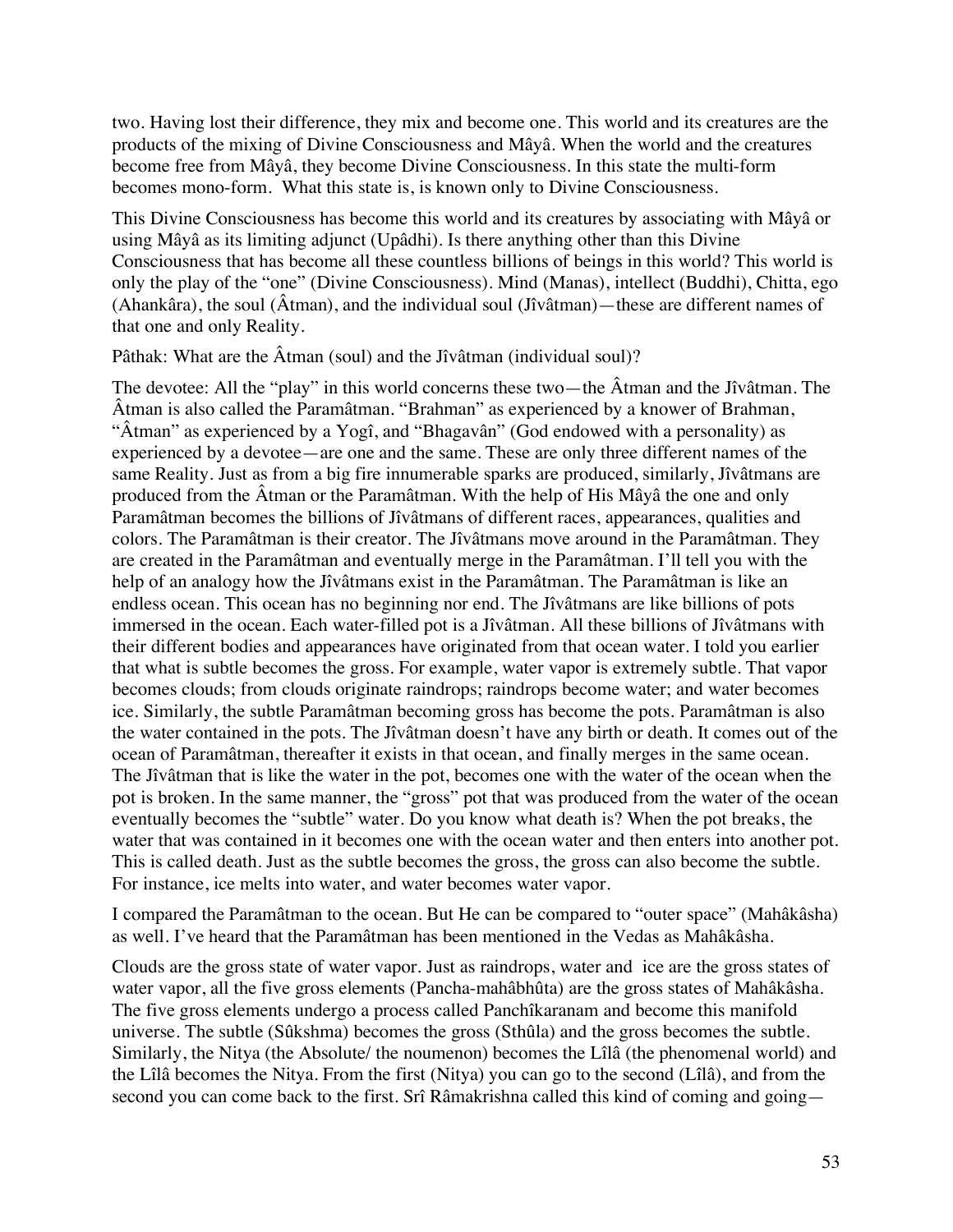Anulom and Vilom. He also used to say something very beautiful. He used to say, "It is the same Reality that plays the roles of both the Nitya and the Lîlâ." That's why unlike Shankara he wouldn't declare this world to be false. Yet, he didn't totally dismiss Shankara's view.

Let me tell you how Srî Râmakrishna explains the Jîvâtman. The Jîvâtman is no other than the Paramâtman The only difference between the two is that there is no Mâyâ in the Paramâtman, while Mâyâ exists in the Jîvâtman. It's the Paramâtman who has become the Jîvâtman, using Mâyâ as His Upâdhi (limiting adjunct). Mâyâ is there in the Paramâtman, yet it can't be said that she really exists there. Mâyâ is not an "illusive power" in regard to the Paramâtman; Mâyâ can't deceive Him. She can't touch Him. There's venom in the snake's mouth, but it can't harm the snake. Similarly, Mâyâ exists in the Paramâtman but cannot delude Him. But Mâyâ deludes the Jîvâtman. The Paramâtman is unattached, while the Jîvâtman is attached. The Paramâtman is like a witness—noninvolved. The Jîvâtman is the taster of fruits ( sense experiences). The Jîvâtman experiences happiness, misery, virtue and vice. These are experienced by the Jîvâtman, but the Paramâtman is not touched by them. The smoke can soil a wall, but it cannot leave any mark on the sky. The Paramâtman is Shiva (God), free from the influence of Mâyâ. It's He who is the Jîvâtman, entangled in Mâyâ. Giving up Mâyâ, the Jîvâtman regains its true identity as Shiva (God). Becoming Shiva the Jîvâtman or Jîva transcends the fear of repeated births and deaths.

Pâthak: Would you please explain to me more clearly how the Paramâtman is the witness and the Jîvâtman is the taster of fruits?

The devotee: I can only tell you what I heard from Srî Râmakrishna. Once he said, "During the period of my Sâdhanâ I was one day sitting in the Panchavatî grove. When I looked at a tree I saw two birds sitting on a branch. One of the birds was calm, quiet and not moving at all. It appeared to be like one of those birds made of cork. The other one was moving, playing, and jumping up and down. It was chirping as well. A little later the bird that was sitting quietly opened its mouth The frisky bird entered into its mouth and was immediately swallowed up by the quiet bird." Seeing that spiritual vision Srî Râmakrishna understood that the quiet bird represented the Paramâtman—the witness. The other bird represented the Jîvâtman. The Jîvâtman dances, laughs, cries, and tastes the fruits of happiness and misery. But in course of time it merges in the Paramâtman.

Pâthak: As the Paramâtman has become the Jîvâtman, why is there any difference between the two? Besides, why should the Jîvâtman merge in the Paramâtman?

The devotee: I told you a little earlier that the Paramâtman is without beginning and end, infinite, immutable, formless, unknowable by the mind, intellect and the senses, nameless, all-pervading, and the origin of everything. But he same Paramâtman while playing ( performing His Lîlâ) has become these manifold forms, colors, qualities, tastes, smells, sounds and tactile sensations. Using the different products of Mâyâ as limiting adjuncts (Upâdhis), the Paramâtman exists as one thing or the other. Take for example Girish Ghosh, His name is Girish, and judging by his caste he is Kulîn Kâyastha. He is a playwright, a scholar, a great poet, the manager of a theatre, a teacher, etc. Each one of these is a limiting adjunct or Upâdhi. In reality, however, he is free from all these Upâdhis. But he has become a Jîvâtman because he is entangled with these Upâdhis. The moment he will know his real nature and free himself from the bondage of the Upâdhis he will merge in the Paramâtman. Have you seen large tracts of farmland? Sometimes a very large tract of agricultural land is partitioned into hundreds of smaller plots by building narrow ridges of mud on their boundaries. When the partitions separating these small plots are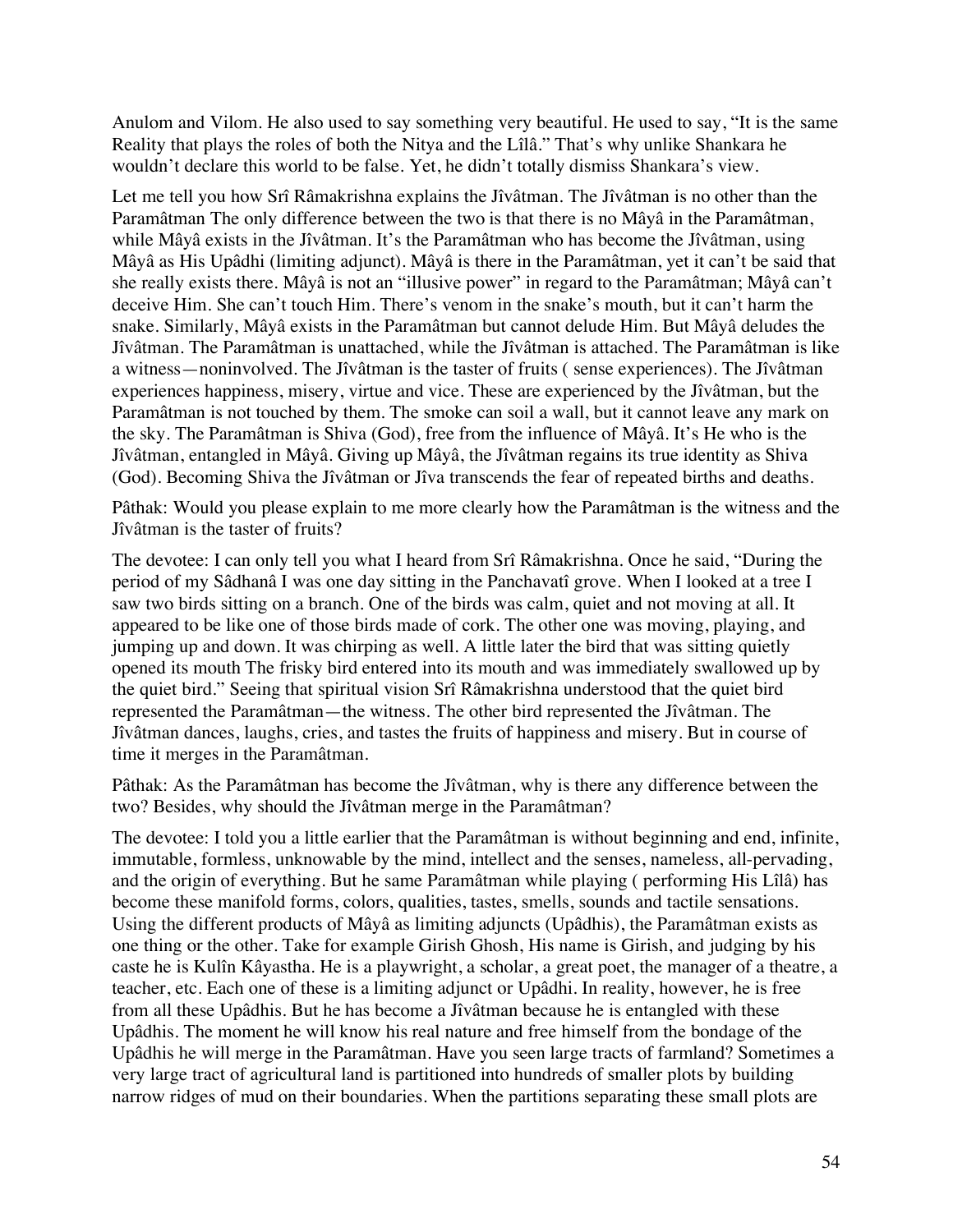demolished, there remains one vast tract of agricultural land. The small plots are like so many Jîvâtmans and the mud partitions are their Upâdhis. The vast tract of agricultural land free from partitions is the Paramâtman. When the Jîvâtmans become free from their Upâdhis they merge in the infinite and limitless Paramâtman. This merging is called Laya or dissolution of the Jîvâtman.

Pâthak: Is it true according to your view that the Paramâtman is formless and beyond the reach of mind and intellect?

The devotee: The Paramâtman is both with form and without form. Although space and air are both formless, they seem to assume the forms of the containers in which they are enclosed. Similarly, the formless Paramâtman seems to assume the forms of His containers. When His container is a human being, He takes the human form. When His container is a cow, He takes the form of that cow. When His container is a tree, He takes the form of that tree. It's also like water. Water doesn't have any specific form. If you put it in a round dish, it takes the shape of that round dish. If you put it in a pitcher, it takes the shape of that pitcher. If you put it in a jar, it takes the shape of that jar.

The Paramâtman can be both known and unknown to the mind (Manas) and intellect (Buddhi). He is not known by the impure mind and intellect. On the other hand, He is known by the mind and intellect that are pure. Due to the Upâdhi of Mâyâ the infinite Paramâtman appears to be finite. Even though immutable, He appears to be mutable. Although beyond names, He appears to assume names. In other words, it's the same Paramâtman who appears to be the Jîvâtman. That's why the world teacher, Srî Râmakrishna, used to say with a chuckle, "This is true, that is true, and what is left out is also true!" In this manner Srî Râmakrishna resolved all doubts and disputes. He established the harmony of all religions, and laid the foundation of a universal religion. He turned out to be a successful arbiter having resolved the longstanding intolerance and hatred among the religions of the world. Everything that Srî Râmakrishna said or did conform to the teachings of the scriptures. Yet there is some novelty in what he did and said. The novelty is that he didn't ignore or discard any religious teaching. To teach humankind he said, "All religions are true and essential. There's no need for quarreling. Whichever path you choose, go along that path with true spiritual yearning and guilelessness. Sooner or later you will all certainly experience God." People of all religions used to come to him. And he would satisfy everybody. Anyone who accepted Srî Râmakrishna as an aid to experiencing God, was able to have that experience. In Srî Râmakrishna's pantry spiritual knowledge was as abundantly available as popcorn. Whoever would ask for it would get a basketful. While in spiritual ecstasy, he would say, "If you're asking for wealth and progeny go to the temple of Târaknâth, but if you're seeking God come here."

Pâthak: What do you pray to Srî Râmakrishna for? What do you ask him to give you?

The devotee: I pray to Srî Râmakrishna saying, "O Lord, may I never develop any dislike toward you. May I never have the wish to stop worshipping and serving you." These are my two prayers to him.

Pâthak: I hear people talk about God. I've also heard that people can realize God. They see Him, talk with Him, play with Him—I've heard all this. Others say, "God is formless and beyond the reach of the mind and intellect." Then the Yogîs say, "God can be realized through Yoga." If all this is true, then what's God like?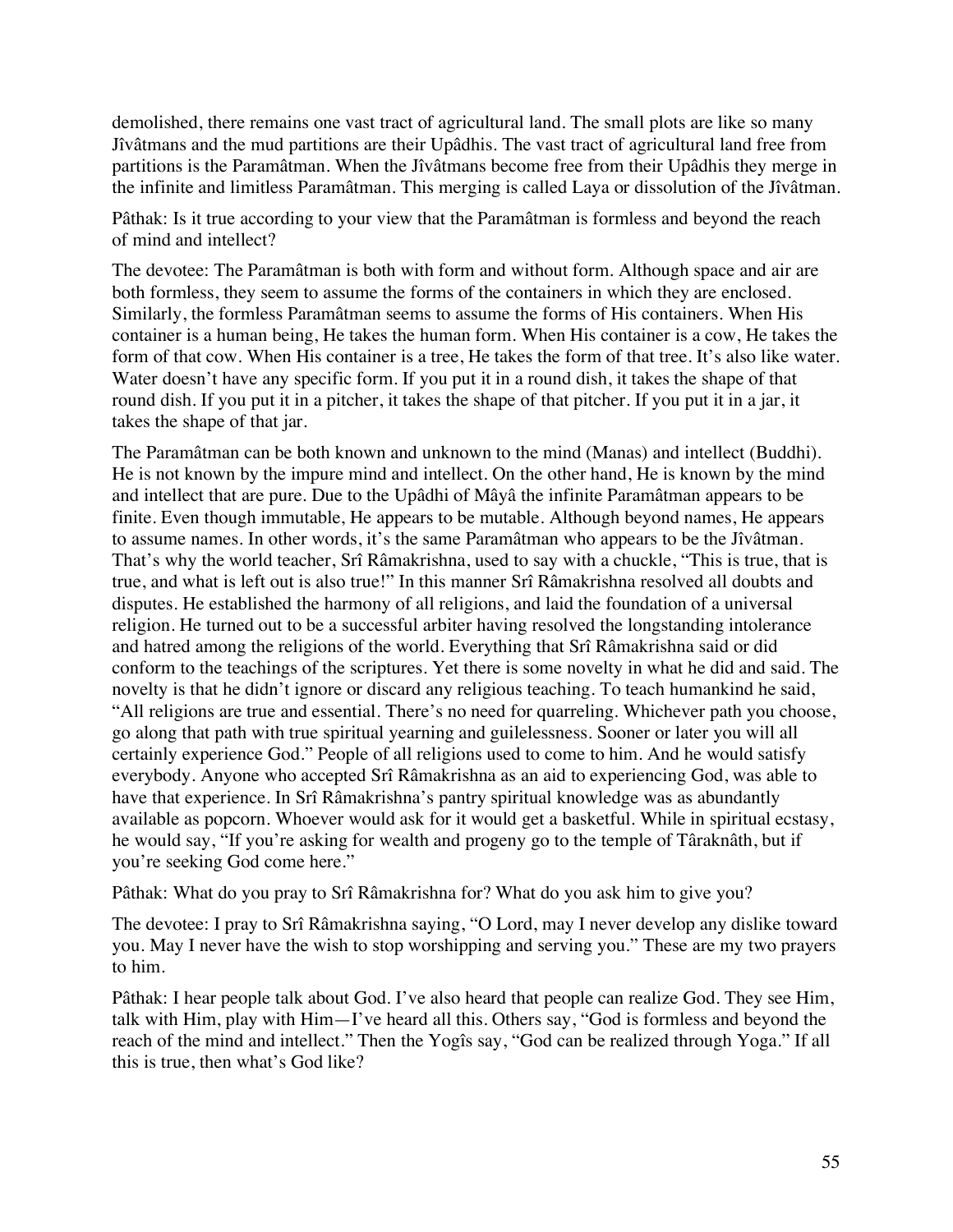The devotee: Your question contains the answer. The way you think of Him so He is. I've heard from Srî Râmakrishna that a sincere devotee wanted to know from his guru what kind of Sâdhanâ he should do. The guru asked, "Whom or what do you love most?"

The disciple replied, "I love this black buffalo the most." The guru then asked his disciple to meditate on the buffalo. The disciple obediently followed his guru's instruction and experienced God in the form of that buffalo.

For ages hermits, sages, ascetics and Yogîs have engaged themselves in various austerities, meditation, etc. Through their meditation they have come to know God as so limitless and great that they realize that it's impossible to limit His greatness in no matter what small measure. God is limitless and infinite in one place. In another place He is with form. You've heard of divine incarnations such as Varâha, Vâmana, etc. When God incarnated as Srî Krishna He became the child of Yashodâ and also the friend of the cowherd boys. When incarnated as Srî Râma, He went to the forest as a result of His stepmother's conspiracy. One who is present inside the lotus of the devotee's heart as a tiny point, is also the Lord of this entire creation. In a single pore of His skin rest billions of Brahmândas (universes). He is beyond the reach of all senses objects, such as form, taste, smell, sound and touch (Rûpa, Rasa, Gandha, Shavda and Sparsha). Yet, it's He who has become those same five sense objects, as well as their enjoyer. He is harder than the thunderbolt and softer than the petal of a newly-bloomed lotus. The way a person thinks of Him or looks upon Him, God reveals Himself to him that same way. From all this try to understand what God is like.

Pâthak: What's the condition of one who has experienced God?

The devotee: The condition of a person who has experienced God is like that of boiled potatoes and eggplants. After the realization of God animal tendencies disappear. The nature of a person who has experienced God becomes totally transformed. He doesn't have the characteristics of a human being anymore. When worldly-bound souls or ordinary human beings see such a person they think he is crazy. Most people are of a certain kind. He is completely different from them. A person is considered crazy if he is not like all other people. I mentioned this to you quite a while ago. A very small number of people appreciate a God-realized soul. Those who belong to that small group are spiritual aspirants. They are attracted to God. These aspirants seek God. They haven't found Him yet. Only one out of a hundred thousand spiritual aspirants can experience God. That's why the saint Râmprasâd said through a song composed by him, "O Divine Mother, You clap Your hands when only one out of a hundred thousand kites is cut loose." From this try to understand how many are "real" human beings and how many are not!

Pâthak: We were talking about the Âtman. That topic interests me. Therefore, I can't help asking one or two questions.

My first question is: "If the Jîvâtman is no other than the Paramâtman, how has the Paramâtman become all these innumerable Jîvâtmans of varying natures and forms?

The devotee: Undoubtedly what you've asked about is very serious, complicated, and difficult to understand. It's like a riddle. Once I told you something about it, now I'm telling you more. When it rains, innumerable water bubbles are produced in a lake, isn't that so? Let us now find out what these water bubbles are, what are they made of, and what's inside them. Through observation and analysis you can know that the bubbles are created out of water, and inside them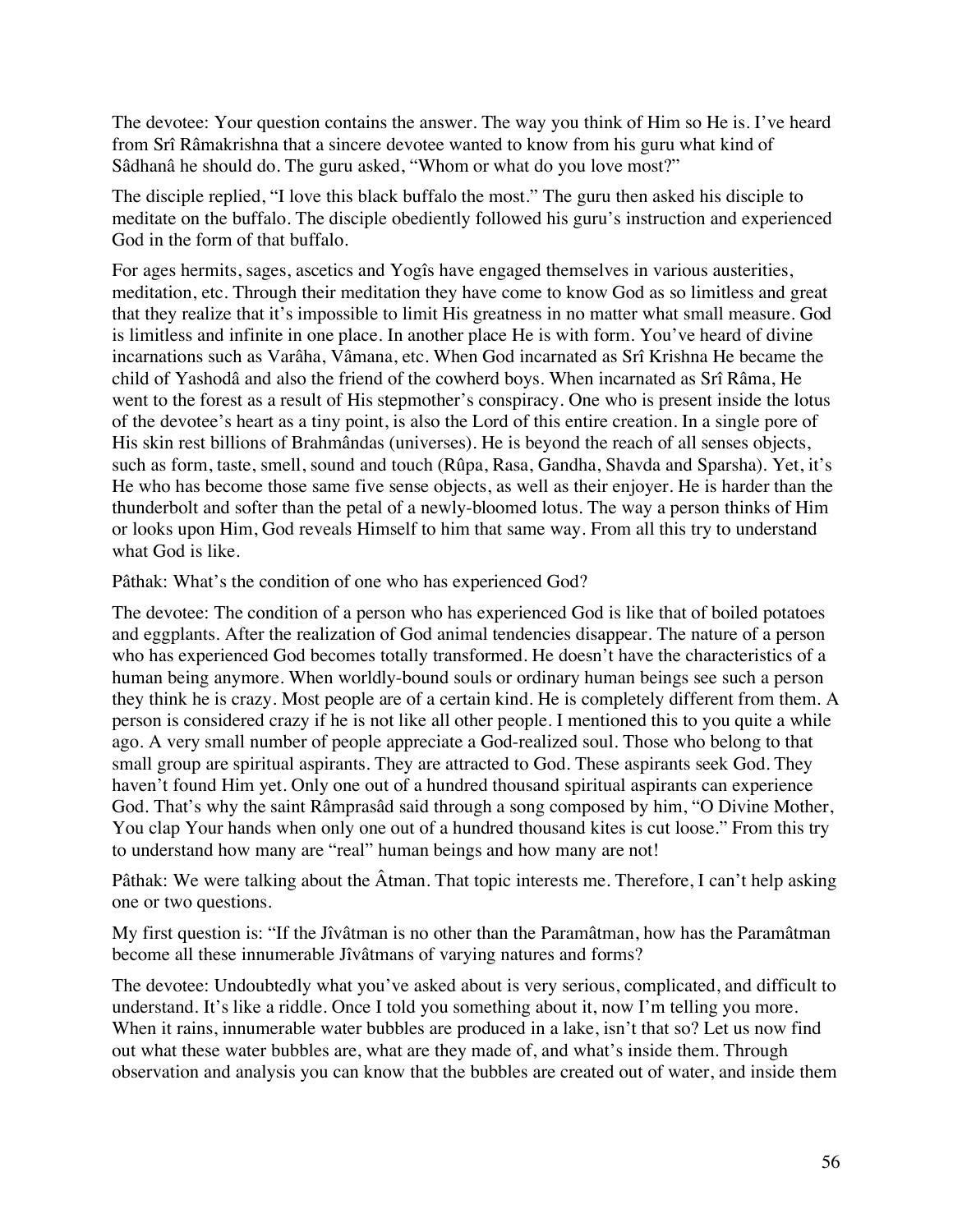there's water. Similarly, the Jîvâtmans are created by the Paramâtman, and inside them there is the Paramâtman.

You should understand clearly that the bubbles are created out of the water of the lake. But a bubble is not the entire lake. Similarly, billions of Jîvâtmans have come out of the Paramâtman. But none of the Jîvâtmans is the Paramâtman. In other words, the difference that exists between the bubbles and the lake is similar to the difference between the Jîvâtmans and Paramâtman. In this analogy I should have used the word "ocean" instead of "lake," but I used that word because that's something you've seen. The self-existent Paramâtman exists through eternity without undergoing any change, just as the unchanging ocean exists through time without beginning or end. The creation, preservation and dissolution of the world are a play similar to the rise and fall of waves in the ocean. Similarly, there is an eternal play of transient, created objects in the Paramâtman.

You may ask, "It's the raindrops that caused the creation of innumerable bubbles in the ocean. What caused the creation of this transient world in Paramâtman?" The answer is that the raindrops are no other than ocean water. Clouds, generated from the ocean water, remain for a while in the sky. Then they come down to the ocean as raindrops. Becoming waves and bubbles they become the same ocean water that they were before. Similarly the creative power or Shakti comes out of Paramâtman. That Shakti falls on Paramâtman. As a result, creation takes place. Since both are water, there is no difference between the raindrops and ocean water. So also there is no difference between Shakti and Paramâtman. But depending on the situation and circumstances the same Reality assumes different names, such as Brahman, Paramâtman, Bhagavân, Mahâmâyâ, Kâlî, Krishna, Râma, Jesus, Allah, etc. People of different spiritual paths call the same Reality by different names. The devotees and spiritual aspirants seem to be different depending upon their mental attitudes and beliefs, but eventually there won't be any difference between them. They will all unite.

There's nothing other than the "one." It's the "one" that has become the "many" through Lîlâ. Those who are the "many" exist in the "one." Eventually they will merge in the "one." Objects are created in eternity, exist for a while in eternity, and then disappear in eternity. Nothing in creation is really destroyed. Only sometimes they undergo changes in quality, color and form, and go from one plane of existence to another. That's why creation is said to be ever-changing.

By God's grace, those who have acquired this wisdom aren't happy or sad at the thought of either birth or death. This wisdom is the raft that carries them across the ocean of this world. This wisdom is the amulet to protect them from worldly afflictions. This wisdom helps a person become liberated and transcend happiness and misery. This wisdom, if achieved, severs worldly bondage and one is never born again. Srî Râmakrishna would compare this state to a pot of baked clay. An unbaked clay pot, if broken, can again be shaped into a pot by the potter. But if a pot of baked clay breaks it can't be given the shape of a pot again. Similarly, the fire of wisdom so transforms a person that he isn't reborn after death. Srî Râmakrishna used another analogy to describe liberated souls. This is the analogy of boiled rice. Boiled rice cannot germinate. Similarly, those pious ones who have been "boiled" in the fire of wisdom are never reborn. Even if a person who has acquired this wisdom kills himself, the terrible sin of committing suicide won't touch him.

It's only known to the Divine Mother—the Lîlâ-Shakti (the Creative Power of God)—how the "one" assumes so many forms and also how the soft sperm and ovum get transformed into hard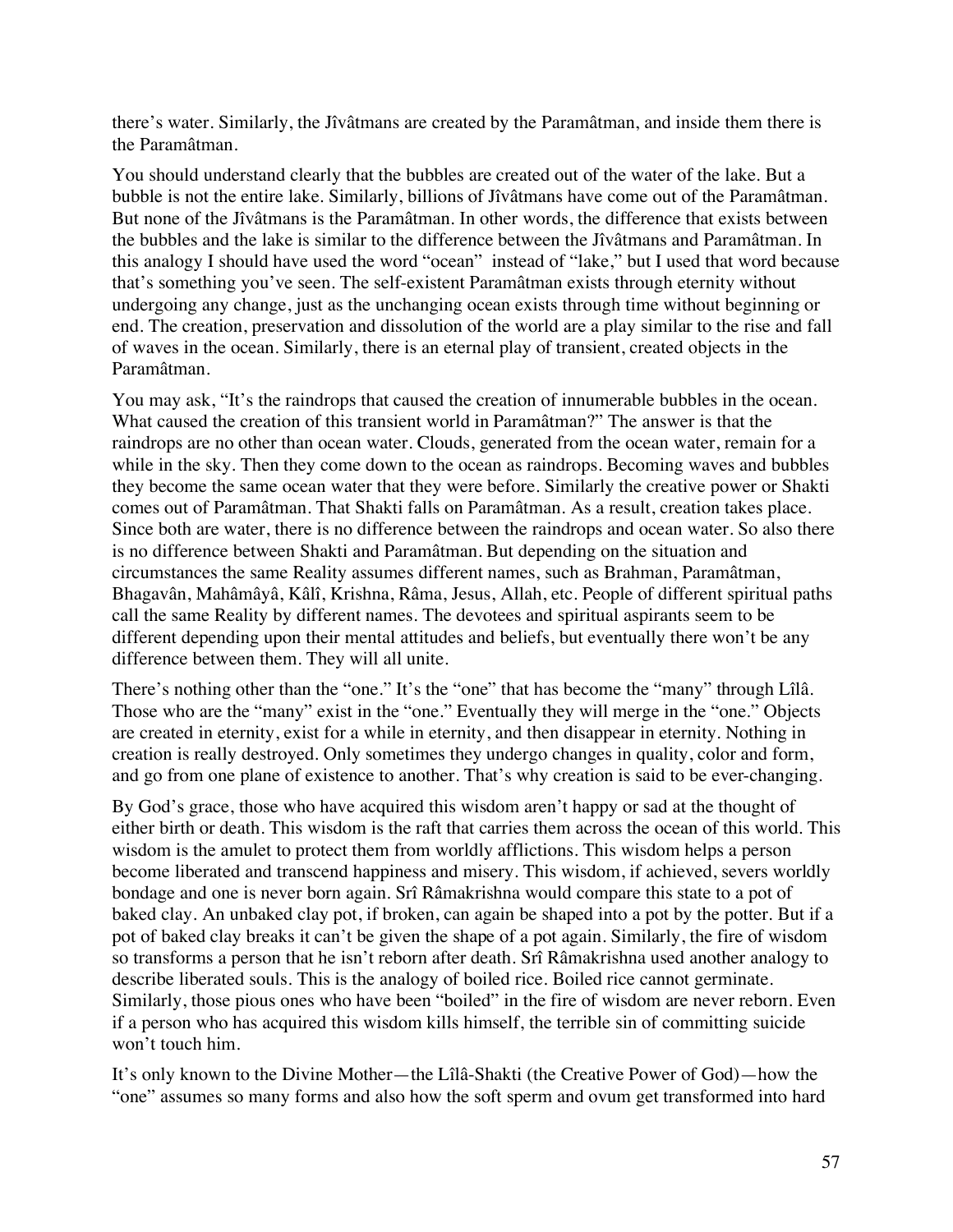bones. In every form there is the existence of the same Reality. Objects appear to be small or big—less or more—depending on the difference in the manifestation of Power (Lîlâ Shakti) in them. Where there is more manifestation of Power, there is more manifestation of the Reality. On the other hand, where there is less manifestation of Power, there is less manifestation of the Reality.

Now I have to tell you a great riddle. Where there is a greater manifestation of Shakti (Creative Power), the Reality is just as infinite and limitless as the Shakti Herself. On the other hand, where there is the least manifestation of Shakti, there also the Reality is just as infinite and limitless. Whichever way you go, the Reality is infinite and limitless. Whether anything is big or small makes no difference in the Reality. The Reality is the "indivisible whole"—Akhanda. It doesn't have any part (Khanda). In the Lîlâ the indivisible whole may "appear" to have parts but they are essentially Akhanda, infinite, and limitless. That's why Srî Râmakrishna used to say, "You won't be able to comprehend either the finite or the infinite aspect of God."

Pâthak: How does the Paramâtman exist as the indivisible whole (Akhanda) when due to Lîlâ-Shakti He has become reduced to parts (Khanda)?

The devotee: Srî Râmakrishna used to say that the Paramâtman exists as the piston rod in a syringe. It's aloof (it doesn't touch the wall of the cylinder). Similarly, the Paramâtman is aloof. In this state the "whole" and the indivisible Paramâtman is actionless. He remains as the witness. On the other hand, the Jîvâtman —the part—enjoys happiness and misery.

Pâthak: According to you, the Paramâtman is the only Reality, and it's the same Paramâtman who has become the innumerable Jîvâtmans with various qualities and forms. Then what are mind, intellect, etc.?

The devotee: To let the Jîvâtman enjoy the pleasures and sweetness of His creation, the Paramâtman has created instruments like the mind, intellect, and sense organs. These instruments enable the Jîvâtman to enjoy pleasures.

The Jîvâtman differs from the Paramâtman due to the influence of Mâyâ. Mâyâ doesn't allow the Jîvâtman to know itself as the Paramâtman. Under the influence of Mâyâ, the Jîvâtman goes on saying "I," "I," again and again. After placing the pleasurable world in front of the Jîvâtman, the creator hides behind it. The Jîvâtmans have got the world of enjoyments as well as the instruments to enjoy it. Who can stop them now? Thinking of the world as the only source of happiness they keep busy playing. The creator hasn't, however, left His creation. In course of time if someone gets any hint of His existence he will be able to experience Him with the help of those instruments (the mind, intellect, etc.). One property of the instruments is that in whichever direction you lead, they take you there. If you lead them towards pleasures, they will take you to pleasures; if you lead them towards the Paramâtman they will show you the Paramâtman. But if you get attracted to pleasures it's very difficult to wean yourself away from them and go elsewhere. You should remember that under the influence of Mâyâ the Jîvâtmans think that they are free and independent but they are not really so. The Master (the Paramâtman) is holding their reins in His hand. Whenever He wants He will give other instruments from His storehouse to the pleasure-seeking Jîvâtmans to change the direction of their minds and the senses. These new instruments are discrimination (Viveka), renunciation (Vairâgya), spiritual knowledge (Jnânam), and devotion (Bhakti). The same mind, intellect and senses that have pushed the Jîvâtmans into the whirlpool of the Vishâlâkshmi River will rescue them. From this try to understand how the mind, intellect and the senses exist in the Jîvâtmans, and what they are.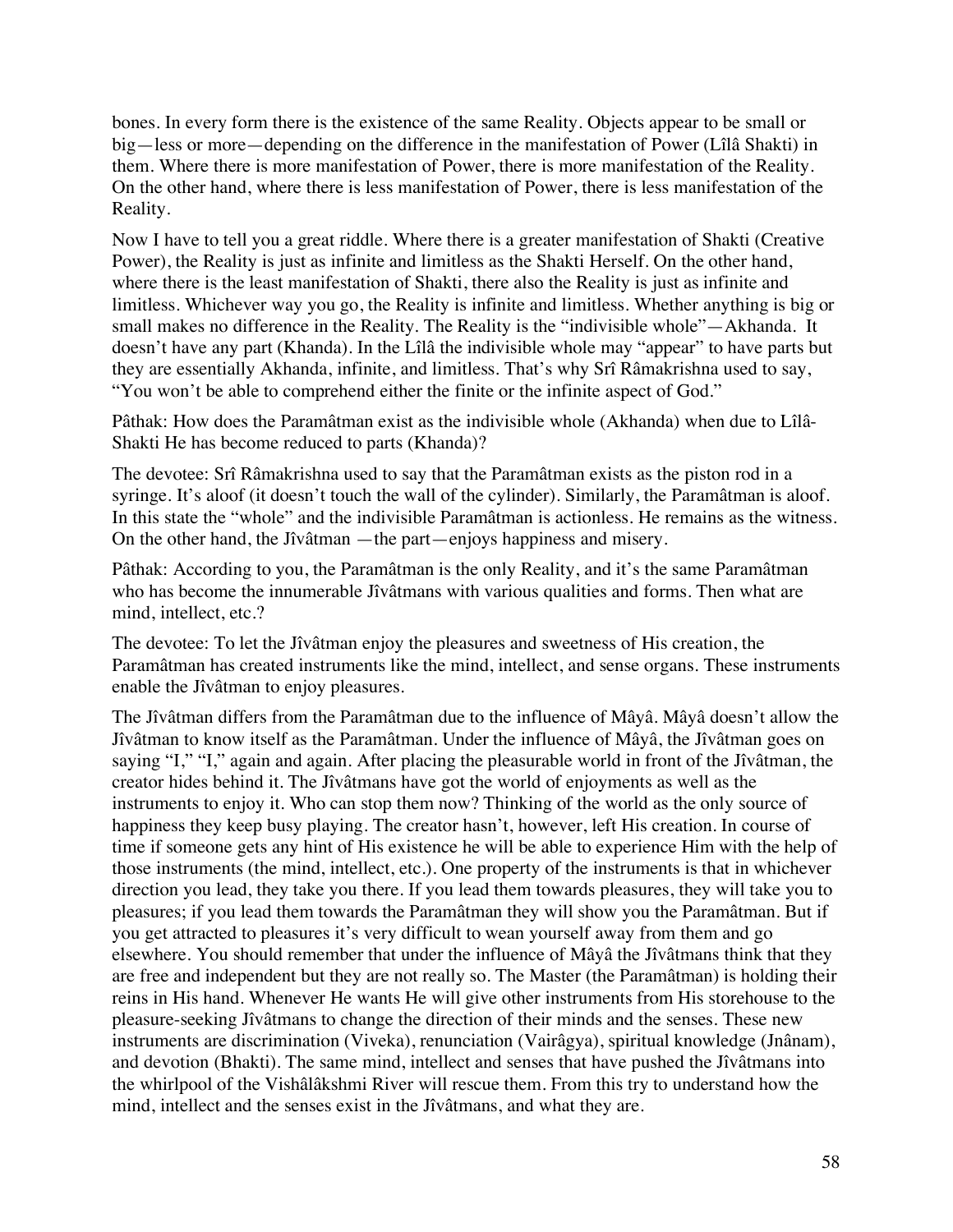Pâthak: What are Jnâna (knowledge of God acquired through reasoning and discrimination), and Bhakti (devotion to God)?

The devotee: It's hard to describe through words what devotion or Bhakti is. But Bhakti expresses itself as a mental wave. We can at the most talk a little about this wave. Do you know what this wave is? It's the most intense yearning to see God and serve Him unselfishly. That source from which this yearning originates is called Bhakti or devotion. That source is the only "emerald" (the most precious gem) in God's treasury. That's why it is extremely dear to God. Not only that, the container in which He keeps it is also dear to Him. There's no way of acquiring devotion or Bhakti except through the grace of God. In other words, getting His grace is acquiring Bhakti. He gives it away to people according to His own whim. God has the nature of a little child. Let us suppose a father gives a candy to his little son who clutches it tightly in his fist. Then his father or another relative playfully tries to get the candy from him. The boy is extremely reluctant to part with his candy. He tries to hide it. Being upset, he says, "No, I won't give you my candy!" Then he suddenly sees a man walking by, and as little children sometimes do, he calls the man and gives him the candy even without his asking for it. God is childlike and He gives Bhakti to people in the same way. God makes people His own by giving them Bhakti. By giving Bhakti first, He makes Bhaktas (devotees). Srî Râmakrishna used Bhakti as jewelers use touchstones to test the purity of gold. After testing, when he found a person whom he liked he would accept him. Otherwise, he would reject that person. Just as a merchant appreciates gold no matter who brings it to him, Srî Râmakrishna appreciated those who had Bhakti in their hearts. It didn't matter whether they were Hindus, Muslims, Brahmins or Christians. Nor did it matter whether they were prostitutes, debauchees or drunkards.

Srî Râmakrishna's love of this Bhakti (devotion to God) is a proof that he is God. Srî Râmakrishna considered any person endowed with devotion to be his very own, irrespective of that person's condition, nature, country or religion. Have you noticed another characteristic of Srî Râmakrishna? Anyone who has seen that characteristic can easily realize that Srî Râmakrishna himself is a devotion-loving God. Srî Râmakrishna exists in every heart that has devotion. If a person who had never seen Srî Râmakrishna had great devotion in his heart, Srî Râmakrishna would rush to him and within a short time make him his own. Just as the telegraph offices scattered all over this country are connected to the main telegraph office, so also it's clear to me that anyone anywhere endowed with devotion has some connection with Srî Râmakrishna. I submit evidence for this by quoting from page 210 of the article "Sâddhwî Shavarî" (Shavarî the Saint) in the fourth issue of the  $20<sup>th</sup>$  volume of *Navya Bharat*. The quotation is as follows:

"Reading what Mr. Digby, Member of the Parliament, wrote about Srî Râmakrishna that day, it is hard to find a single Indian whose heart won't be filled with pride and optimism. Mr. Digby said, "Robert Browning and John Ruskin are the two most famous men of England today. But compared to the illiterate Srî Râmakrishna even they are groping in darkness."

Brother, see the wonderful power of devotion (Bhakti) and the spiritual greatness of Srî Râmakrishna. What's Srî Râmakrishna compared to the honorable Mr. Digby? But, Srî Râmakrishna did something to Mr. Digby's mind that made him think that those two great scholars of his own country were much smaller than Srî Râmakrishna. Blessed indeed is Srî Râmakrishna and blessed is his devotion to God (Bhakti)! It is when we compare darkness to light that we are able to appreciate the importance of light. Similarly, it is when we compare nondevotees with devotees that we can appreciate the greatness of the devotees.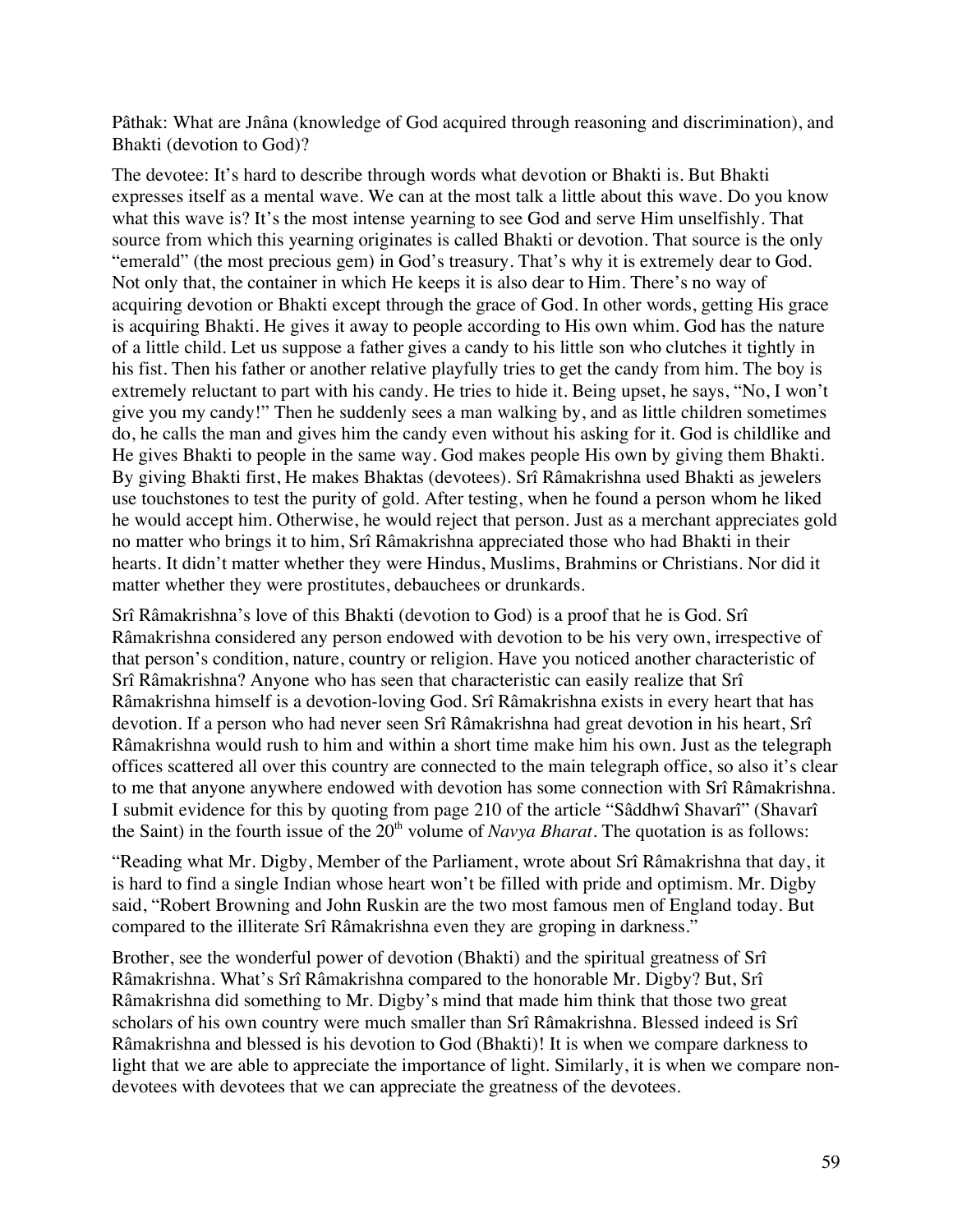In that faraway land across the seven seas (England), Mr. Digby had only heard Srî Râmakrishna's name and a little bit of his teachings, sayings, and life. Through that he understood the spiritual greatness of Srî Râmakrishna. He wrote several articles about Srî Râmakrishna's greatness and unselfishly publicized him..

On the other hand, our own countrymen who lived so close to Srî Râmakrishna and heard about his miraculous life, concluded that Srî Râmakrishna was crazy and insane. Not only that, at the same time they formed a firm opinion about themselves. They thought that they were very clever, shrewd, intelligent, virtuous, meritorious, dignified, spirited, etc. In other words, they were paragons of all the virtues!

Why did the people of the West appreciate Srî Râmakrishna's greatness while my own countrymen didn't? It's because the Europeans had devotion in their hearts, while my countrymen lacked it.

 Our Master (Srî Râmakrishna) was more clever than the cleverest! On one hand, he was extremely compassionate. Had he seen anyone go without food he would shed tears so profusely that even the ground in front of him would become soaked with his tears. On the other hand, he was more miserly than the most miserly person in regard to bestowing devotion on anybody. No one could fool him and steal away anything from him! His generosity in bestowing Bhakti wouldn't be exercised anywhere and everywhere. In high spiritual ecstasy he would sometimes say, "If I wish I can transform hog-plums into delicious mangoes. But why should I do it?" When anyone prayed to him for devotion (Bhakti) he would sing the following song:

# Song

Though  $I^{20}$  am never loath to grant salvation,

I hesitate indeed to grant pure love (Bhakti),

Whoever wins pure love surpasses all;

He is adored by men;

He triumphs over the three worlds.

Alone in Vrindâban can pure love be found;

Its secret none but the gopas (dairymen) and gopis (milkmaids) know.

For pure love's sake I dwelt in Nanda's house;

Taking him as My father,

I carried his burdens on My head.

Listen Chandrâvali!<sup>21</sup> I shall tell you of love;

Mukti (liberation) a man can gain, but rare indeed is Bhakti.

Solely for pure love's sake did I become

King Bali's door-keeper

 $20$  The song represent Srî Krishna's own words.

<sup>&</sup>lt;sup>21</sup> One of the milkmaids (gopis) of Vrindâban.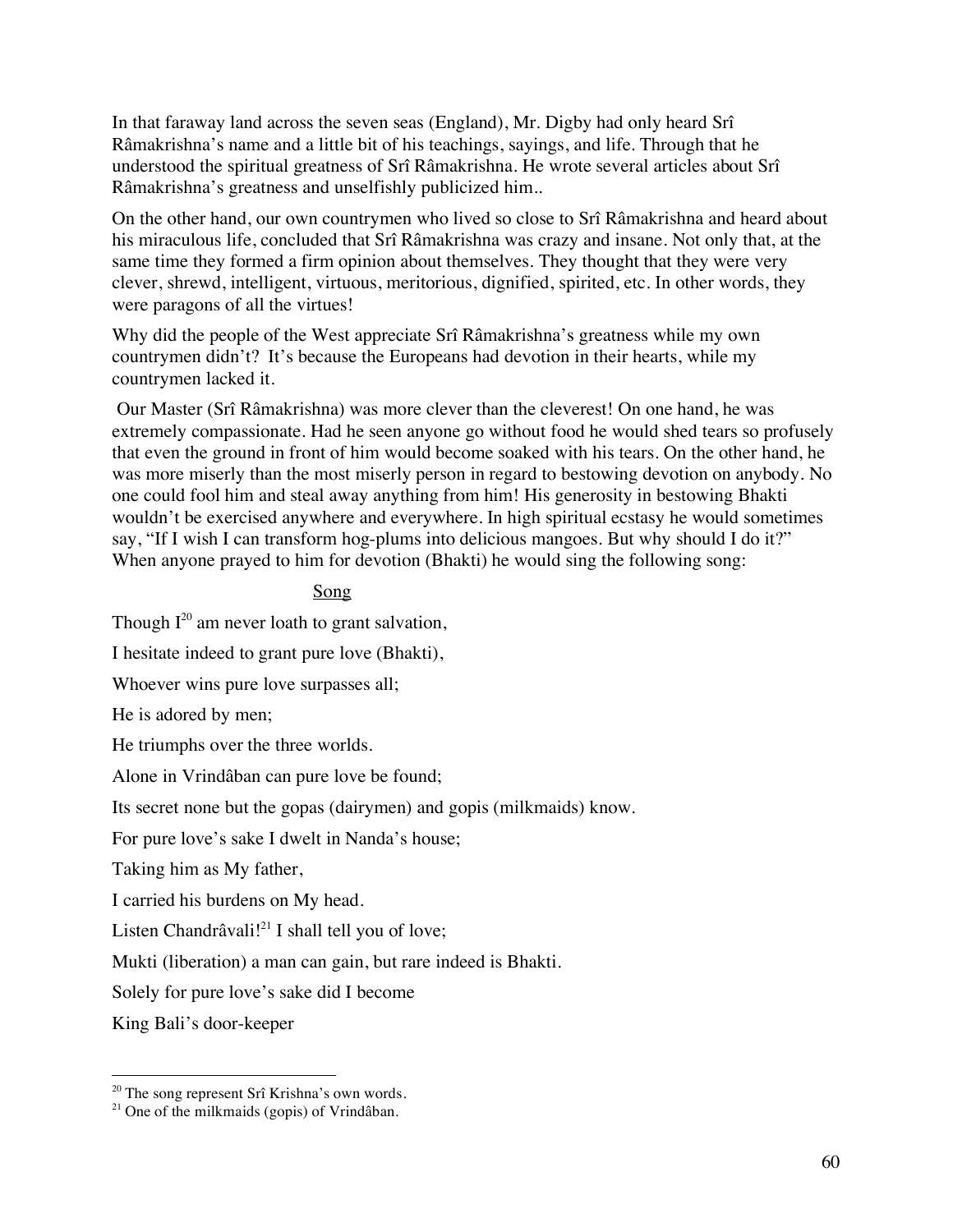Down in the realm of the nether world.<sup>22</sup>

The milkmen and milkmaids of Vrindâban are the best examples of devotees or Bhaktas. From this try to understand what Bhakti is!

Bhakti (pure love of God) and Jnâna (knowledge of God arrived at through reasoning and discrimination) are one and the same. But there is some difference between the two in their "taste." Let me explain this with the help of an analogy. You must have eaten the sweetmeat called Kânchâgolla (balls of sweetened fresh cheese) and also rock-candy. Both are sweet but they differ in how they taste. So also is the difference between Bhakti and Jnâna. If Bhakti is Kânchâgolla, then Jnâna is rock-candy.

The difference between these two can be shown by another analogy. You've seen the Hooghly bridge across the Ganga. There are sidewalks on both sides of the bridge. And each sidewalk is guarded by a high and sturdy fence on the river side. The purpose of putting the fence is to prevent pedestrians from inadvertently falling into the river. In this analogy Bhakti is the sidewalk and Jnâna is the fence. If somebody slips carelessly while walking the path of Bhakti, the fence of Jnâna saves him. Wherever Bhakti exists, Jnâna exists also. It's like fire. Wherever there is fire, there is air. When Bhakti and Jnâna coexist the combination is called "Bhakti mixed with Jnâna." When Jnâna exists alone as rock-candy, it is pure, severe, and unfeeling. Srî Râmakrishna used to compare Jnâna to a man and Bhakti to a woman.

One can experience God by both Jnâna and Bhakti. But there is a little difference between the two. Srî Râmakrishna used to say, "Wealthy people have their houses divided into outer and inner quarters. Anyone can go to the outer quarters, but only women are allowed to enter the inner quarters. Men can only go to the outer quarters. If God is present in the outer quarters, Jnâna (who is like a man) can see Him there. But when God is in the inner quarters, Jnâna must wait for Him in the outer quarters. But Bhakti being a woman can straightway go to the inner quarters and find God. Bhakti can go to both the inner and outer quarters of the house. But Jnâna can't enter the inner quarters. As long as the Jîvâtman hasn't had God-realization through either Jnâna or Bhakti, it has to again and again enter different bodies and die repeatedly. In other words, the door to repeated births and deaths doesn't close.

Pâthak: It's great fun to hear all these things. It appears that all this is no other than the play of God. Now my question is: "How does the Jîvâtman enter the body and how does it depart from it?"

The devotee: You must have seen a solar or lunar eclipse. The entering of the body and the leaving of it by the Jîvâtman are very similar. When Râhu<sup>23</sup> (the head of the mythological demon Sainhikeya) swallows the moon or sun nobody can see him. But by seeing the moon or sun disappear and then reappear, one can know if they are inside Râhu or if they have come out. Similarly, the activity of the body or the lack of it shows if the Jîvâtman has entered the body or has left it. Judging by some general signs it can be known if the Jîvâtman is in the body or has given it up. It is said that the Jîvâtman comes to the body at the time of birth and leaves it at the

 $22$  An allusion to the story of Vali, narrated in the Purâna. He was punished by the Lord for his excessive charity and was condemned to rule over the nether world. But he succeeded in extracting from the Lord the boon that He would be his door-keeper.

<sup>&</sup>lt;sup>23</sup> Râhu is the severed and yet living head of the mythological demon Samhikeya. The head of the demon swallows the sun and the moon, but after passing through the throat of the severed head they come out.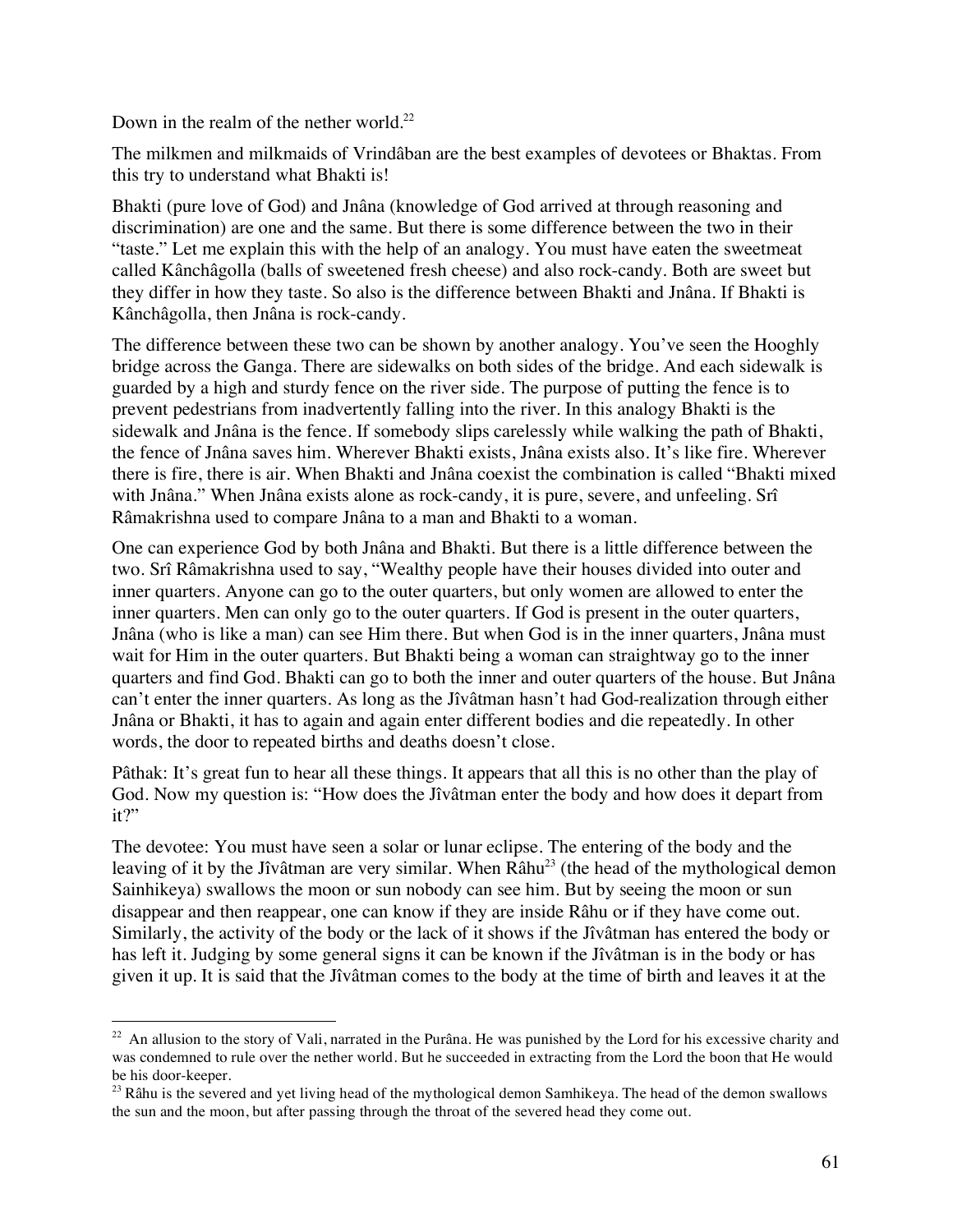time of death. This I can understand. When someone dies it can be clearly understood that the Jîvâtman has left the body. But how the Jîvâtman enters the body at the time of birth cannot be understood. The Jîvâtman is a puppet in the hand of the Paramâtman. The Jîvâtman too can't understand the mystery of birth and death. There are many tricks in Mâyâ's play. Mâyâ will never let you know that she has entered you and has been making you dance like a Gypsy's monkey. Until Mâyâ leaves, there's no chance of your entering the room (That is, experiencing the Divine Reality.).

Pâthak: How does Mâyâ leave?

The devotee: Mâyâ escapes as soon as she is recognized. You want to know how? Let's suppose a burglar has entered a man's home. Once the owner discovers him the burglar immediately escapes. Similarly, Mâyâ leaves as soon as one recognizes her.

Srî Râmakrishna has a beautiful story about it. One Goswâmî brahmin—who was in the guru business—was going to a disciple's home. But he didn't have a porter to carry his baggage. He searched for a porter here and there, and finally met a cobbler. The brahmin asked the cobbler, "I need a porter. Will you carry my baggage?"

The cobbler replied with hesitation, "But, sir, I belong to the very low cobbler caste!"

The brahmin was desperate to have a porter. So he said to the cobbler, "Come along. I won't tell anybody that you are a cobbler."

The cobbler agreed to accept the job but told the brahmin, "If anyone recognizes me, I'll immediately run away." The brahmin agreed. Then with his baggage carried by the cobbler the brahmin arrived at the home of a brahmin disciple. The porter sat in one corner of the home for fear of being discovered as a low caste cobbler.

Then one day someone in the brahmin disciple's family requested the porter, "Would you please bring me the water pot? I want to rinse my mouth." Since he belonged to a very low caste, the porter was afraid to touch the brahmin's water pot. The more he hesitated, the more the brahmin kept on asking him to bring the water pot. At last the brahmin became angry and exclaimed, "What, you don't respect a brahmin! What kind of a fellow are you! Are you a cobbler or something?"

Trembling with fear the porter ran to the brahmin who had hired him and said, "Sir, I'm leaving, they've found me out." So saying he ran away as fast as he could. Similarly, Mâyâ runs away as soon as she is recognized. But that Mâyâ who allures man with "lust and gold" is Avidyâ Mâyâ. When Avidyâ Mâyâ leaves, one enters the domain of Vidyâ Mâyâ. There is no end to the domain of Vidyâ Mâyâ. No matter how far you go, her domain continues. I've heard that one transcends Vidyâ Mâyâ when one experiences Samâdhi. But that's a far cry; I have no experience of that yet. Now I see that everything is the play of Shakti (the creative power of God). This entire universe (Brahmânda) is the domain of the Divine Mother. This creation has come from the primordial Paramâ Prakriti (Shakti). Brahmâ, Vishnu and Maheshwara are subordinate to Her. When the one and only Ishwara (God) descends on earth as a divine incarnation He has to manifest Himself through Paramâ Prakriti (Shakti). He playacts using the power of Paramâ Prakriti, and later returns to His own abode through Her. It's just as the Vaishnava scriptures say, "It's impossible to describe the endless Mâyâ of Srî Râdhâ (Paramâ Prakriti/Shakti). Billions and billions of Krishna appear and disappear inside it."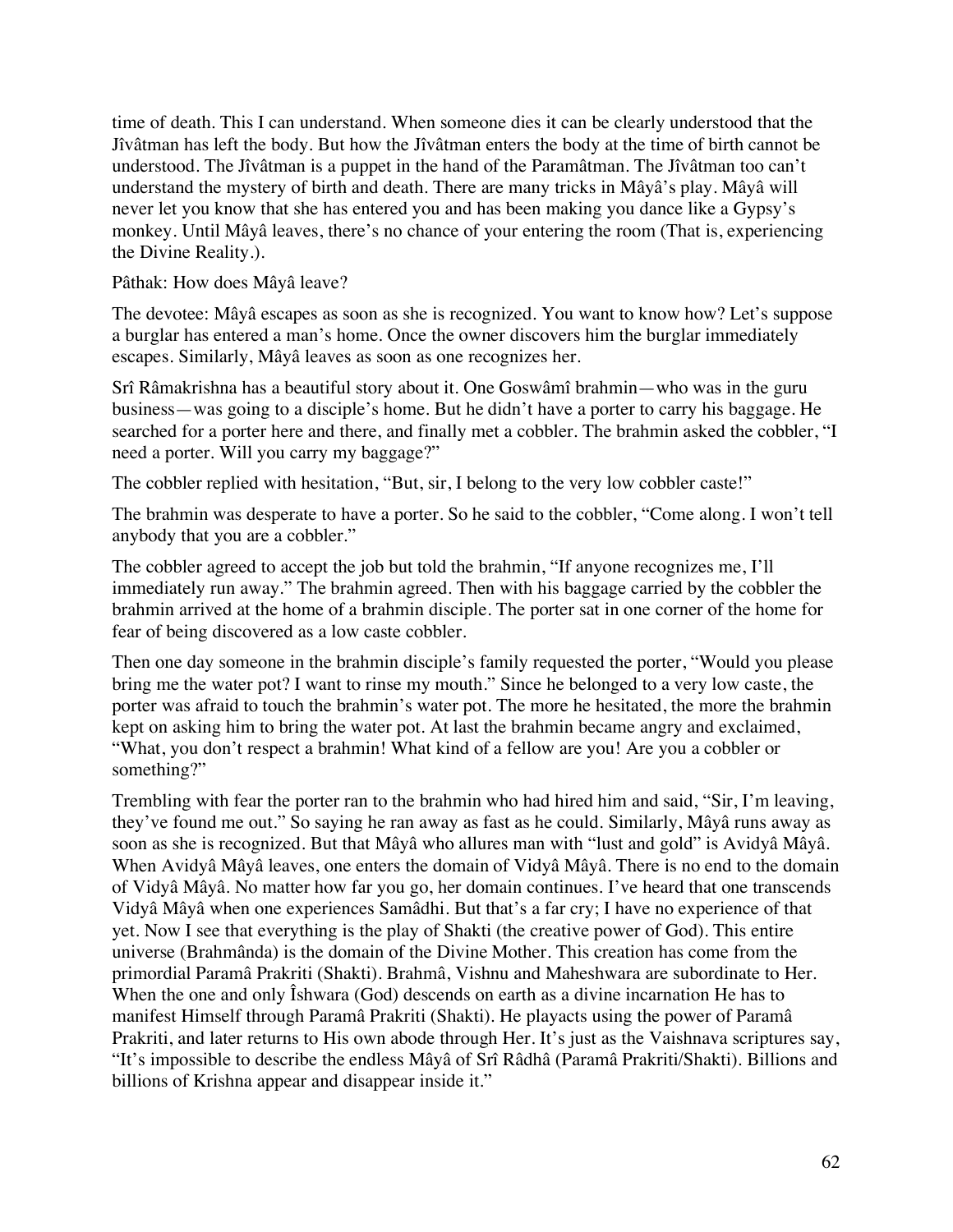Srî Râmakrishna used to say, "Each divine incarnation is a bubble in the ocean of Mahâshakti (Paramâ Prakriti)."

 Everything that you see, hear, feel or imagine is created in Paramâ Prakriti and She is immanent in it. It's She who is the body and the owner of the body. She is the instrument and the engineer. She is the chariot and the charioteer. She is both Purusha and Prakriti. She is Sharva (Shiva) and Sharvânî (Shiva's consort).

Prabodh: Sir, your words are very confusing, they are like a riddle. Sometime earlier you declared the Âtman to be supreme. Now you are saying that Shakti is supreme. One whose Shakti She is, you've shoved Him under a cover, and made Her supreme! Another thing, if Prakriti-Shakti is the contained, container, and all the created objects, then where has Purusha gone?

The devotee: Srî Râmakrishna said that it is extremely difficult to understand these complicated spiritual truths (Tattwa) until one has experienced God and had Self-realization by the grace of guru. Unless one has experienced God all this screaming, shouting and running won't stop. One gets rid of all doubts and acquires direct knowledge of the internal world and all its spiritual truths when one gets the vision of God and realizes the Self.

No matter by which names the beginningless, all-pervading, one and only God is called, the Reality is only one. He has two states—Nitya (the Absolute) and Lîlâ (the Relative). What He is like in the Nitya state is known only to Him. But in the Lîlâ state that one Reality has become so varied and diverse that in whatever way you think of Him that's what He is. Besides, in regard to that state of the Reality there is so much to see, speak about, and hear, that if you go on seeing, talking, and hearing throughout the ages you'll never reach an end.

One who is the Purusha is also the Prakriti. Two are present in one, yet there is no separation between them. Both of them constitute one. Do you want to know how "two" have come out of "one" for the sake of Lîlâ or creation? It's like Bengal gram (a kind of legume). When soaked in water it swells and becomes split into two cotyledons (parts). From inside the cotyledons appears the sprout. Similarly, the One Reality has been transformed into two modes—Purusha and Prakriti—and has become the cause of creation. No matter how the Paramâtman or the Brahman is in His true state, in order to create or perform His Lîlâ, He needs Shakti (Prakriti/Mâyâ/the Divine Mother/Mâyâ-Shakti). Dry clay can't be used to model clay images. To make clay images you've got to mix water with clay. Similarly, for Lîlâ or creation, Brahman alone is not adequate, you need Shakti. In Lîlâ, Purusha and Prakriti are two modes of the same Reality. There's no essential difference between the two, but apparent difference is created by Lîlâ. It's like a handoperated flour mill. What is the mill made of? There are two circular, flat stones placed one on top of the other. The lower stone has a wooden peg firmly installed at its center, while the upper one has a hole at its center. The peg passes through the hole of the upper stone. When they are operated, together they grind wheat into flour. In other words, the product of their grinding process is flour. Similarly, the same Reality becoming two (Purusha and Prakriti) has created this world. You may call that Reality either Purusha or Prakriti, or Purusha-Prakriti (the combination of both).

When the two modes of the Reality—Purusha and Prakriti—are engaged in their play (creation), the Reality is said to be performing Lîlâ. One can see more play of Shakti than that of Purusha in Lîlâ. Do you want to know what analogy Srî Râmakrishna uses in this context? He uses the analogy of the boss of a home. He is elderly and has the habit of smoking a hookah. He spends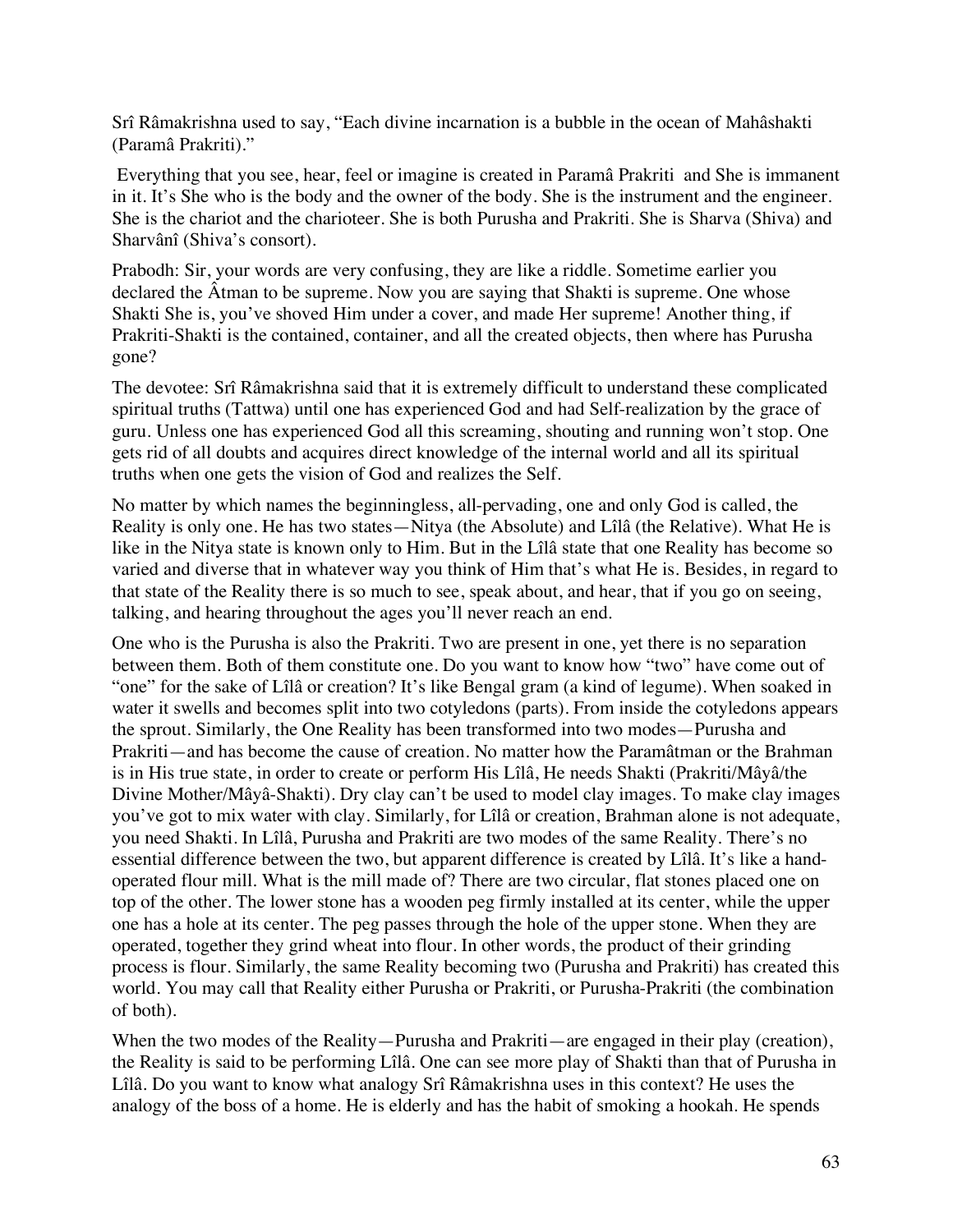the whole day and night smoking his hookah. Besides that, he is reticent, and talks very little. If at all he has to speak, he just says, "O.K." His wife takes care of all the household chores and responsibilities. She is very capable, knows all about housekeeping, and makes all the decisions. But every time she does something, she asks her husband once for his approval. Although she is extremely capable she doesn't do anything without her husband's concurrence. She goes to him and gives a detailed report of her work. After listening to her, the husband gives his "OK." The wife then returns to her work and starts ordering people around. Those who have a working relationship with her think that she is the boss. They aren't aware of the existence of the real boss. Similarly, in the realm of Lîlâ you only see the play of Shakti. You see her preponderance only. The realm of Lîlâ is the territory and workshop of the Divine Mother's Shakti (power). In the analogy of the flour mill the bottom stone doesn't do anything. It's the stone at the top that does all the work. Similarly, in the case of Lîlâ, the Purusha does nothing. All the work and play is the activity of Shakti (Prakriti). As long as the mind iremains, as long as the "I" exists, one belongs to Her territory. Beyond that territory, when my the mind and ego are dissolved, what happens and where one exists I can't say.

Pâthak: When is He the husband, and when is He the wife?

The devotee: In the attributeless or Nirguna aspect He is the husband. And when He is with attributes He is the wife. These are the two states of the one and the same thing. One who is the attributeless (Nirguna) is also the one with attributes (Saguna). One can't "taste" the attributeless God. But God with attributes can be "tasted."

Pâthak: Do you believe in the Jîvâtman's assumption of another body after death? In other words, do you believe in reincarnation?

The devotee: Surely I do. Not only do I believe in reincarnation, but I also believe that the Jîvâtman carries with it like a shadow its Karmaphala (effects of its actions) and tendencies to its next incarnation. To explain this deep mystery Srî Râmakrishna told a story. A king had four sons. They live in the palace and often play there. One day the four princes and a few sons of their servants got together to play. The eldest prince said, "I'll play the role of the king." The second son of the king said, "Then I'll be the minister." The king's third son said, "I'll be the commander-in-chief." The king sat on a high seat. The minister stood in front of him with folded hands. The commander-in-chief made the other boys his soldiers. The youngest prince saw everything and announced, "I'm not going to play this game!" His eldest brother asked him, "What game would you like to play then?" The youngest prince replied, "You lie on your stomach and I'll wash clothes by thrashing them on your back." After telling this story Srî Râmakrishna said, "The youngest prince had been a washerman in his previous incarnation. Due to his good karma he has been born this time as a prince. But the tendencies (Samskâra) of his past incarnation are still strongly present in him."

Have you seen oils perfumed by extracts of fragrant flowers? Take for example, jasmine oil. This oil is made fragrant by chemically mixing the fragrant substance contained in jasmine flowers. The body of the jasmine flower isn't present in jasmine oil, but in a subtle form it does exist in it. The fragrant substance contained in a jasmine flower is its most vital part or essence. Before being mixed with oil this essence is present in the flower. After mixing, it is present in the oil. Just as in jasmine oil the fragrant essence of the jasmine flower is present, so also the Jîvâtman retains the tendencies of its previous body when it enters a new one.

Pâthak: Who is the cause of karma and the tendencies?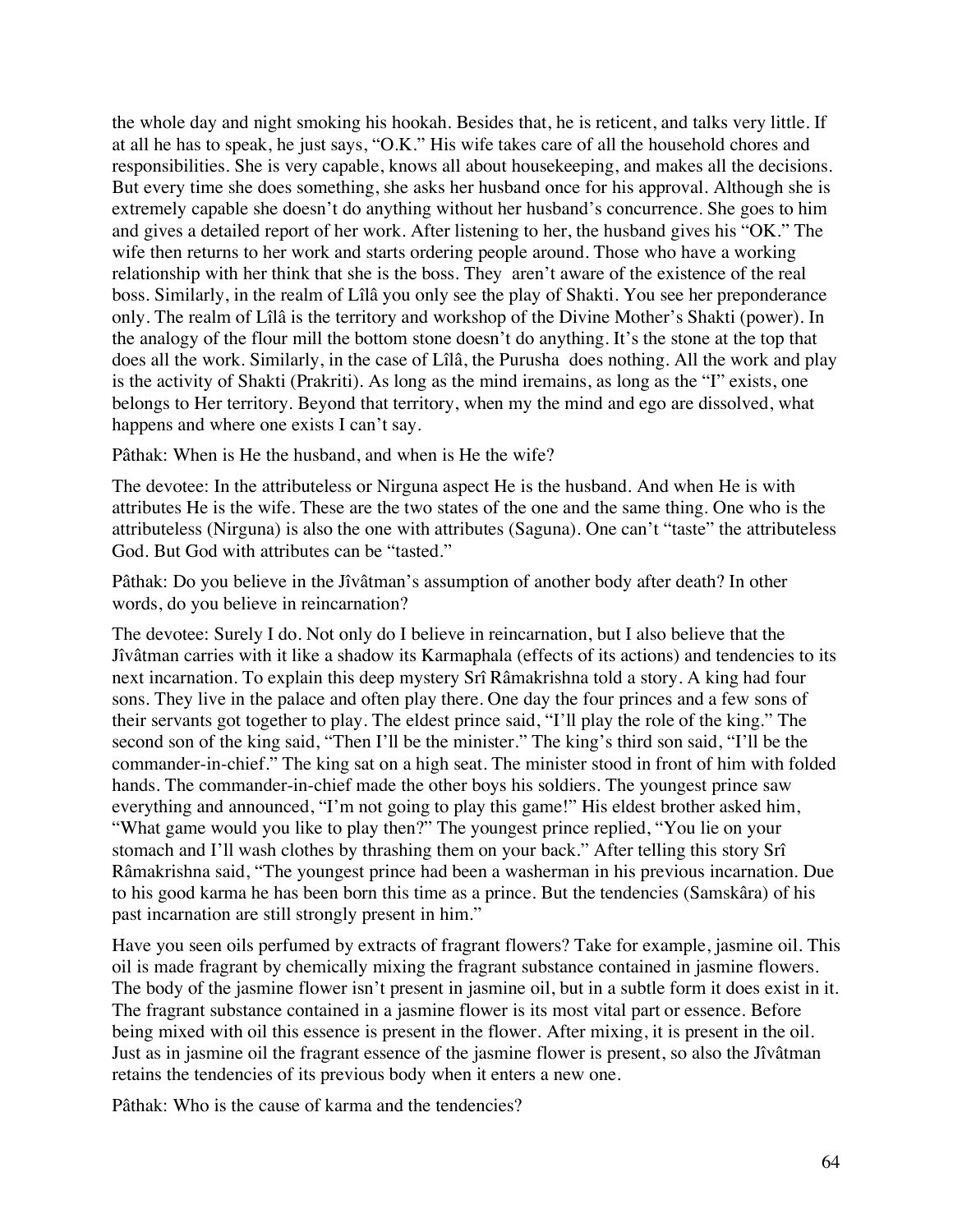The devotee: Lust is the desire for pleasure and sense enjoyment. You must have heard some people say, "What's the use of all this spiritual practice? What's most important is to learn how to die properly." This statement means that if a person dies with unfulfilled worldly desires, he has to be born again to fulfill them. But if he dies remembering God, or chanting the holy name of God, he won't have to be born again. Spiritual practice or Sâdhanâ means incessantly chanting the holy name of God either orally or mentally, or the constant remembrance of God. The purpose of spiritual practice (Sâdhanâ) is to make sure that God is remembered at the time of death. I told you earlier that the mind entangled in Avidyâ, because of erroneous thinking constantly imagines all the pleasures of the world, such as the acquisition of wealth, honour, progeny, home and property. These imaginings don't stop even during sleep. When you consider this subject carefully you'll realize that the wheel of imagination is turning day and night like the potter's wheel. This rotation has to be halted. This stopping is called the cessation of worldly desires (Nivritti). There are two ways to attain this. The first and foremost way is to chant the holy name of God, offer service to Him, keep holy company, take part in spiritual discussion, occasionally live in solitude, and pray to God.

Pâthak: What should one say during prayer? How should one pray?

The devotee: One should say, "O God, There is no one else other than You to call my own. Those whom I have, and whatever I own, last only for two days!" One should also say, "Please grant me devotion. I crave nothing other than devotion. May I be able to fix my mind at Your lotus feet with the help of devotion."

Pâthak: What's the second way of getting rid of worldly desires or of attaining Nivritti?

The devotee: It's discriminating between what is eternal and what is not, or what is real and what is not. In this context Srî Râmakrishna's advice is this: "Satisfy the smaller worldly desires and expel the bigger ones from your mind using discrimination." In the words of Srî Râmakrishna, the cessation of all these worldly tendencies is "turning the mind in another direction." It's like the mind that was going towards Metiaburuj (a locality in the north of greater Calcutta) being diverted toward Dakshineswar (a neighborhood in the south of greater Calcutta). To cause this kind of change, the company that the mind was keeping has to be given up and new companions have to be acquired. The imagination of worldly pleasures in which the mind was indulging has to be switched to an opposite kind of imagination. The activities that the mind was engaged in have to be exchanged for better ones. Let me tell you here that the mind is the root cause of everything. If you can turn the mind around everything will be all right. In every activity it's only the mind that's making the body dance like the Gypsy's pet monkey. Whatever the mind dictates the body has to do. Tell your mind, "Brother, don't go in that direction. Don't wish to have that thing. Don't crave to own that thing. Don't stay with them. Please come here, think of this, and stay here."—This is called turning the mind around. On both the paths of Pravritti (worldly desires) and Nivritti (cessation of worldly desires) there are Samkalpa (rosy imagination), company (Sanga), and activity. But the nature of Samkalpa, Sanga, and activity on the path of Nivritti is very different from that on the path of Pravritti. This is the only difference.

While talking about the mind I told you that one of its characteristics is to get 100% absorbed in whatever it's interested in. Just as water is for fish, so also is a sense object for the mind. It can't survive without sense objects. But if you can somehow turn it around and direct it toward God it won't want to go back to the sense objects. If you can turn it away from the path of intense Pravritti and place it on the path of Nivritti, it won't go toward Pravritti anymore. If from the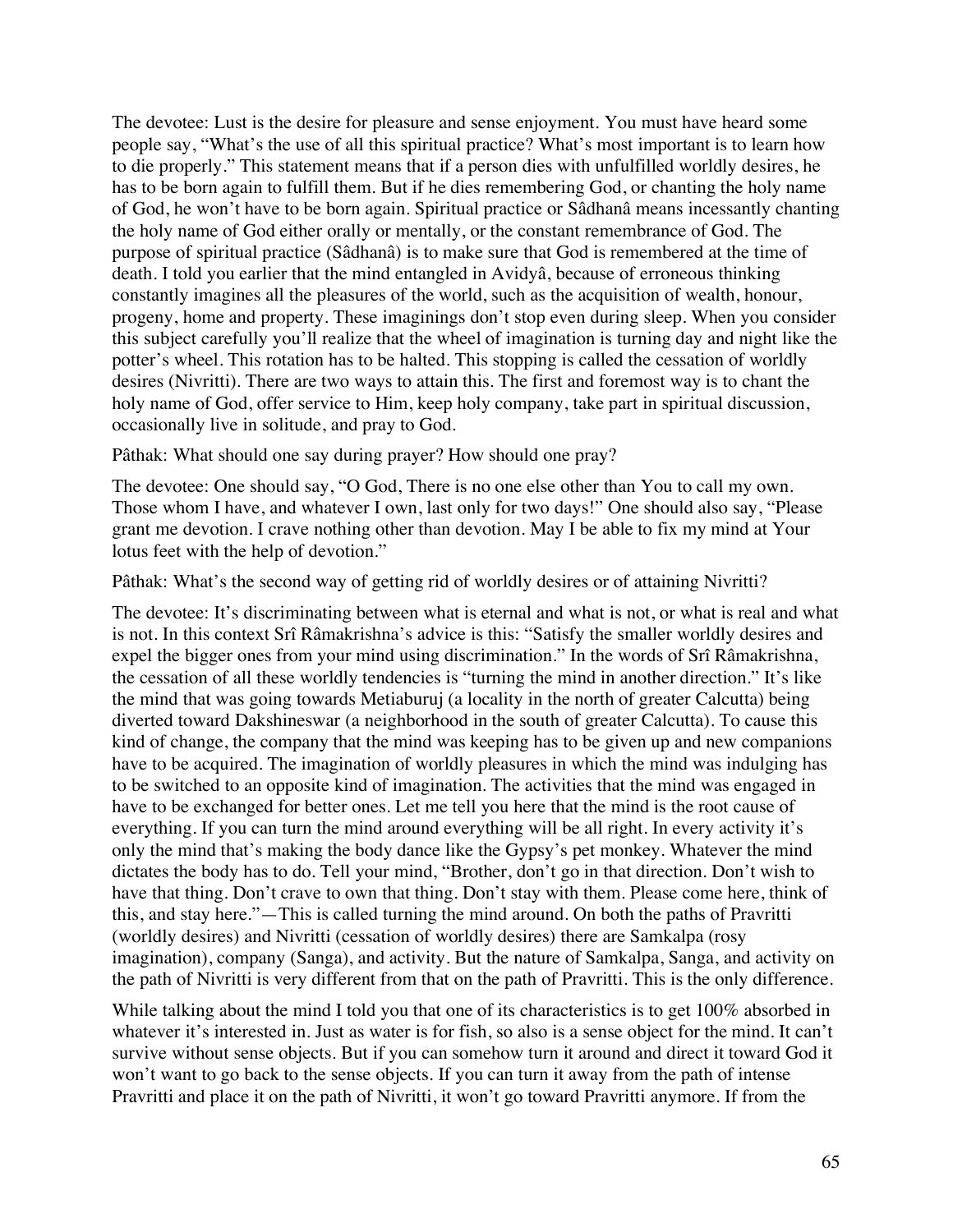momentum of past habit it once in a while goes toward Pravritti, it will immediately return to the path of Nivritti and will proceed along that path with threefold strength. It will appear as though it went that one time toward Pravritti just to enhance its strength.

Pâthak: I couldn't understand what you meant by enhancing the strength of the mind. Would you please explain? Besides, the path that makes the strong lose their strength, how can one gain strength walking on that path?

The devotee: Haven't you seen anybody jump across an open drain or ditch? If somebody has to jump across a ditch he has to run a little before jumping. He first backs away from the ditch a little and then runs very fast to increase the strength of his legs and then leaps across the ditch. But the whole difference lies in whether he willingly backs away or backs away because of a blunder committed by him. One can understand all these things automatically when one gets engaged in activities. These truths can't be realized unless one has gone through certain experiences. Work is extremely necessary. It's through our actions that we go toward Pravritti. Again, it's through our actions that we can return to Nivritti. Just as Pravritti is the outcome of activities directed to Pravritti, so also Nivritti is the outcome of activities directed to Nivritti. But it has to be admitted that there is more difficulty and hard labour in following the path of Nivritti than that of Pravritti. Do you want to know what kind of difficulty and labour those are? Suppose I live in Pathuriaghata in the city of Calcutta. Dakshineswar is six miles to the north of Pathuriaghata and Metiaburuj is six miles down to the south. Let us suppose the way to Metiaburuj is the path of Pravritti, and the way to Dakshineswar is the path of Nivritti. Let me suppose I have gone to Metiaburuj. Once there, I discover that it's a peaceless place. Then I inquire about finding a peaceful place and I come to realize that I've no alternative but to go to Dakshineswar. What should I do now? I've to leave Metiaburuj and return to Pathuriaghata. I have to go through a lot of difficulty, labour and toil on my way back. But as I proceed toward Dakshineswar I gradually feel more peaceful. The more I proceed, the more peace I feel. While walking my mind may occasionally think of Metiaburuj because of the mental impressions I gathered there, but it'll do me more good than bad. It is very difficult to unlearn the meaning of a word that has already been learnt, or to generate hunger by vomiting food. Similarly, it is very difficult to follow the path of Nivritti after following the path of Pravritti. Another thing, no matter what difficulties are encountered while walking the path of Nivritti, they only help one to progress farther. The difficulties, pain and labour gone through by the traveler act as an amulet to protect him from all future difficulties and pain. Only a traveler knows the difficulties of travel. Similarly, if one hasn't been busy in the field of activity one won't understand all these things. That's why Srî Râmakrishna used to say, "You won't find pearls unless you have dived deep into the ocean of Sâdhanâ or spiritual practice. Work hard. Action is needed. You can't be inebriated just by chanting, 'Hemp, hemp.' You have to procure hemp, make a paste of it, swallow it, then only will you have your inebriation!"

By performing Karmayoga on the path of Pravritti (sense pleasures) one arrives at the domain of Pravritti. Similarly, performing Karmayoga on the path of Nivritti one arrives at the domain of Nivritti. In both the domains there is action or Karma. Karma (action) is a generic word, but there are different kinds of Karma, and they produce different fruits. Mango, jack-fruit, custard apple, pineapple—all are fruits. Then there are fruits of Nux Vomica as well. Mango, custard apple, etc. are nutritious fruits, while Nux Vomica fruit is poisonous. It can cause death. Similarly, Karma (action) is of many kinds. Some action saves while other action kills. The actions performed on the path of Pravritti only increase the volume of work and put people in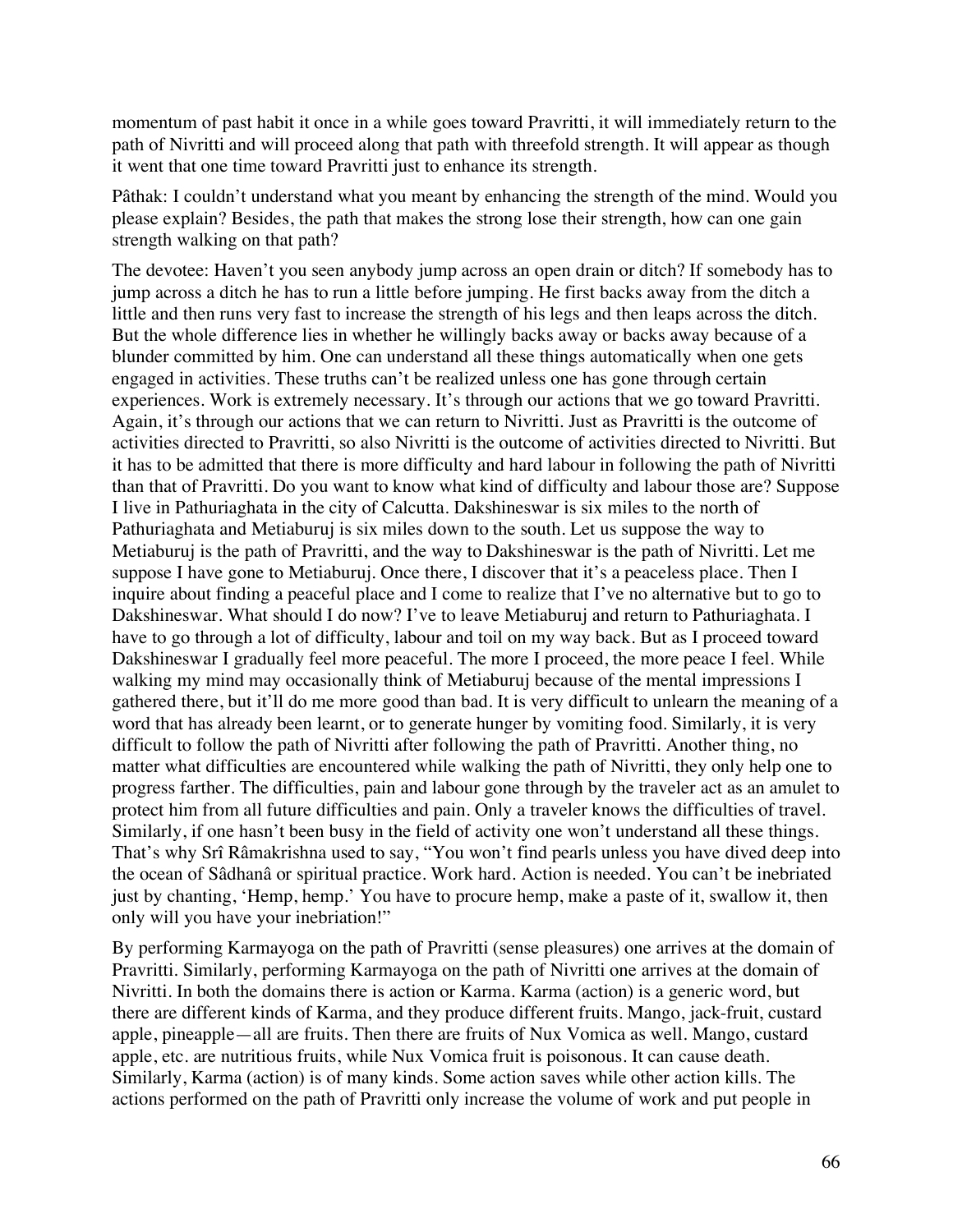unbreakable bondage. And the actions performed on the path of Nivritti reduce the volume of work and release people from bondage.

Pâthak: It's very difficult to perform the kinds of work that can bring one to Nivritti. In the worldly life there is so much attachment. Moreover, this attachment doesn't want to leave. How to get rid of it?

The devotee: Again and again you're asking the same question. Work hard to get rid of attachment. It may not leave immediately, but it's not the case that it won't leave gradually. A serious illness is not cured that fast, but gradually does get cured if medicine is taken regularly. Living under the tamarind tree you've eaten a lot of tamarinds. That's why you've become sick. Go to a margosa (Neem) tree, live under it, and eat margosa leaves, then you will be cured. You are still under the tamarind tree. If you go on crying, "I'm not getting cured! I'm not getting cured!" will it help?

Pâthak: What's an easy path to experience God?

The devotee: Srî Râmakrishna used to sing a song about this. Listen to it.

Song

Brother joyfully cling to Hari (God).

Thus striving, some day you may attain Him.

Ankâ and Bonkâ were liberated, so also the butcher Sujan.

Teaching her parrot how to chant the name of God,

The prostitute was liberated.

Meerâbâi was also liberated.

Give up hypocrisy and slyness

And take recourse to devotion.

Through service, worship

And self-surrender

You'll easily find Lord Râma.

Cling to God and give up the slyness of your sense-contaminated, impure mind. Then you will experience God.

Pâthak; How can I cling to Him unless I've I experienced Him first? I can't understand this, please explain.

The devotee: I've spent all these days talking with you about the spiritual glories of Srî Râmakrishna. From your words I've understood that you adore God with form, and also that you like Lord Krishna. I know that you have an image of Srî Krishna in your home. Decorate that image every day with sandal paste and flowers. You belong to the theatre, and know well how to decorate. Decorate the deity (Srî Krishna) in your home the same way you decorate Sri Krishna in the Vilwamangal play. Fan Him during the summer, cover Him with warm clothes in the winter, and make a fine bed for Him. When you find something very nice somewhere, bring that for Srî Krishna. Offer Him fresh cheese and cream to eat. At the time of offering cry and tell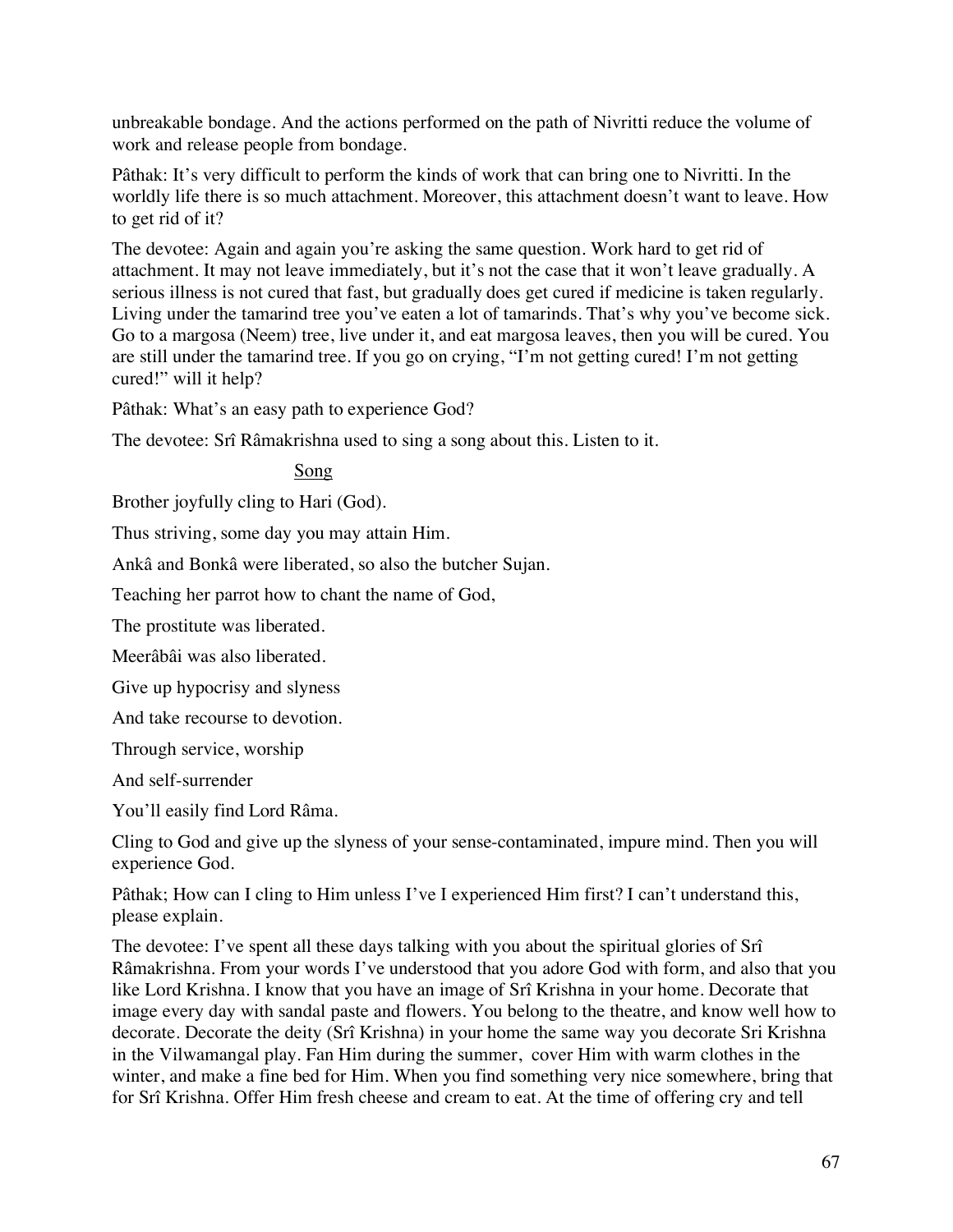Him with great love, "O Krishna, you must eat what I've offered." Sometimes read the story of Srî Krishna's life. And try to keep the company of those who love Him deeply or have had His vision. If you do all this, then it will be as good as clinging to Him.

Pâthak: Sir, I felt something inside my heart when you said, "Cry and tell Krishna, 'You must eat.'" But, will He really eat?

The devotee: He will certainly eat. Have no doubt about it. I myself have seen God eat.

Pâthak: Sir, what are you saying? Hearing you my body shudders, and I feel like crying. I'm a wretch, an impure soul, tarnished by all sorts of evil deeds. Will God touch the food offered by me?

The devotee: I also used to think that way. But by Srî Râmakrishna's grace that doubt is gone. It's not there anymore. Let me tell you one thing—just as you see in yourself impurity and the blemish of sin, so also if you could feel even a trace of God's compassion you would never be able to say all these things. God is the ocean of compassion and the repository of mercy. No matter how many sins I may commit, they are nothing to that ocean of compassion. If you pour the ink of an inkpot into a lake the ink disappears. By mixing with the lake water the ink becomes water. Can a dewdrop reach the sun in the sky? The sun makes it evaporate and disappear. For the sake of devotees God took birth inside a prison (as the divine incarnation Krishna), allowed himself to be tied by a rope, ate the leftovers of cowherd boys, carried a brahmin's footprint on His chest, and protects and sustains His creatures and creation with His heart's blood. Do you think He is keeping account of what little sin you've committed somewhere? Shame on you! Please don't put that stain on God who is the ocean of compassion.

Had people had any idea of God's compassion they would neither salute nor care for Him. There is no end to God's compassion, no limit. Consider parents. They don't mind even if their son has many, many defects. God is the Father and Mother of all creatures. His creation and creatures are very dear to Him. His parental affection for His creatures is like an endless and infinite ocean into which if even billions of oceans of sin be poured they will disappear without leaving a trace.

Coming to know of the infinite compassion of Srî Râmakrishna, Girish Ghosh said, "Had I known earlier that there was such a big ditch to dump my sins into, I would have indulged in many more sins. Now that I've seen him I can't sin anymore!"

Pâthak: Sir, is it not possible for anyone to commit sin after seeing Srî Râmakrishna?

The devotee: It's impossible. The effect of God-vision is indeed wonderful! Just as a dry leaf is burnt instantly by a big fire, so also the sins accumulated through billions of incarnations are destroyed in an instant by the vision of God. Something else also gets destroyed along with the sins—it's the germ of reincarnation. After God-vision there is no rebirth. Let me quote to you just four lines of a song.

# Song

Victory to God who is the Friend and Life of the world!

I've heard the Purânas say, "Seeing once

The beauteous moonlike face of God,

People go beyond repeated births and deaths."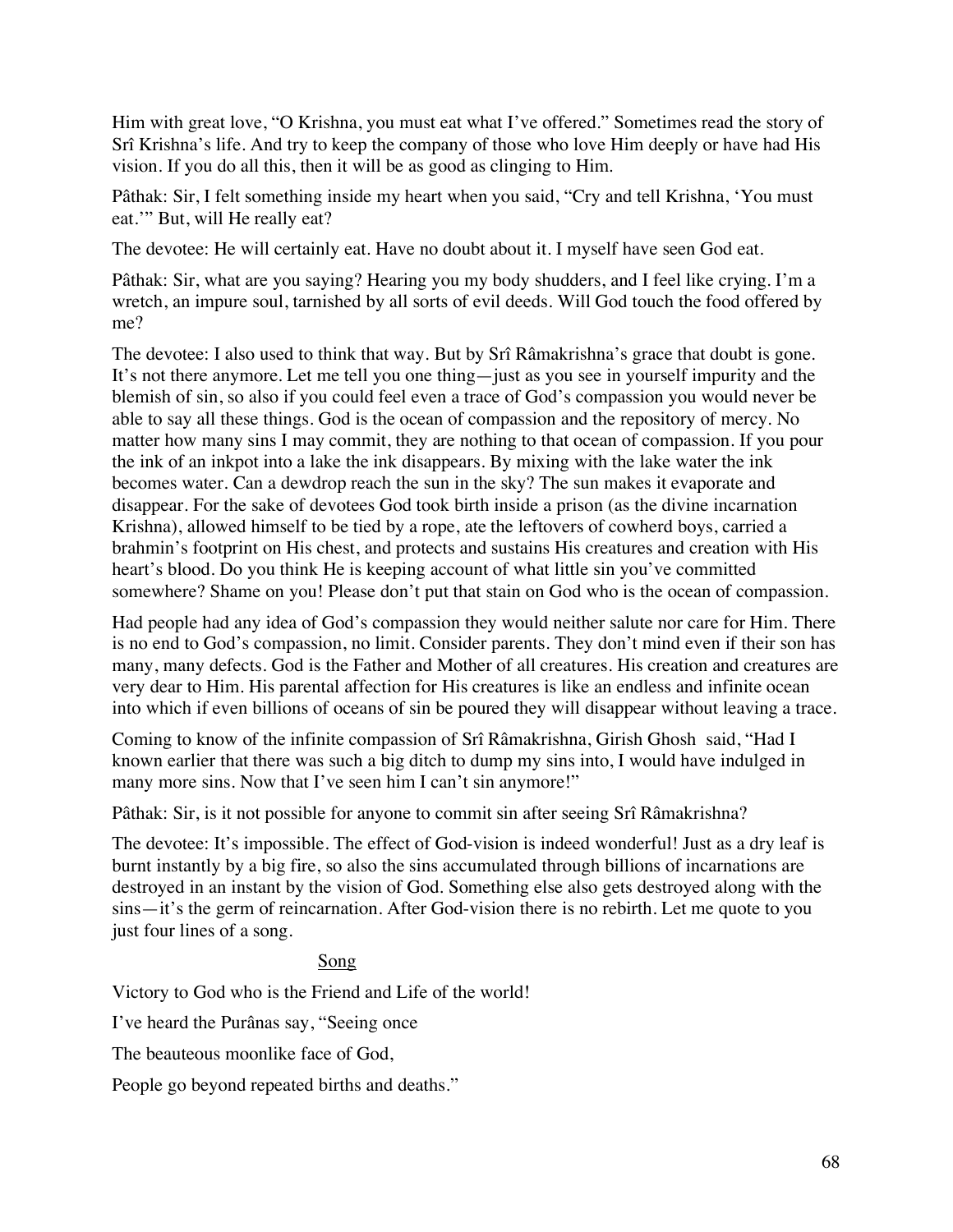After their release from their sins, when their hearts have become pure, people cannot commit sin anymore.

Pâthak: If God has so much compassion for His creatures why does He not relieve them of their immense suffering from disease, bereavement, and poverty?

The devotee: Is it God's fault if you dig a drain and let the flood water into your room? Every action or Karma produces some effect. Don't you agree that the doer has to suffer the effect of his own actions? Yet, you do exactly what God has forbidden you to do! He says, "Don't put your hand into fire." But you're doing just that. Will your hand burn or not? He is clearly showing as well as telling you what's right and what's wrong, yet willfully you refrain from doing what's good, and staunchly hold onto what's bad. It's not possible for you to escape from disease, bereavement, poverty, etc. If you keep the company of an animal you get from it only what it's capable of giving. If you live with a snake you will get its poison. If you live with a milk cow you'll get milk. The Avidyâ snake is the very embodiment of "lust and gold." You're constantly with her and meditating on her. So what else can you expect to get other than diseases, bereavement and sorrow? The divine Mother—the destroyer of all kinds of suffering is like the wish-fulfilling celestial cow, Kâmadhenu. If you stay close to Her and think of Her all the time, She will give you the "milk" of enduring peace.

Do you know what the scriptures such as the Vedas, the Vedânta, Tantra, the *Bhagavadgîtâ* and the Purânas are? They are the words of God. They have come out of the mouth of God. Through all of them God has said only one thing: "O my creatures, do what keeps you happy. Then I will also be happy."

God has spoken these words with His own mouth. Yet, by His creative skill He has produced such a tricky machine (the world) that whenever human beings strive for their own happiness or well-being, they are forced to realize that there's no chance of achieving their goals unless they take recourse to spiritual practices and adoration and worship of God. That's why they are obliged to do their spiritual practices and serve and worship God. There is no chance of finding peace and happiness in this world except through the grace of God.

But hapless human beings are so lost, blind, and deaf that they only rush toward that thinly-gilt package of "lust and gold." They don't get attracted to God who is pure and solid gold. They don't even want to see or listen to Him. When human beings get very much out of control, the Ocean of Compassion assumes a human form and descends on earth to bring them under control. But do they still open their eyes? (The meaning is: Do they realize that God has come down to earth to save them?) Yet, out of his infinite compassion the divine incarnation cannot rest. He goes from door to door trying to restrain human beings from pursuing evil ways. When they discover that the divine incarnation won't leave them alone, they make fun of him and call him insane! They would rather die than listen to anyone talk about the divine incarnation! My friend, such are human beings! Such is their intelligence! On the other hand, using their intelligence they fly through the air in airplanes. In three days they get to places that would have taken three years to reach before. They send messages from one country to another in only five minutes. They use the five powerful elements (Panchabhûtas) as their slaves. They give organs to those who have lost them. They also do many other wonderful things. The entire earth is being shaken by their intelligence! Yet, this intelligence collapses whenever the topic of God arises. The son of an illiterate village oilman (a merchant who sells edible oil) exhibits great stamina and strength working on the farm with ploughs, spades, and scythes, but if he is asked to study books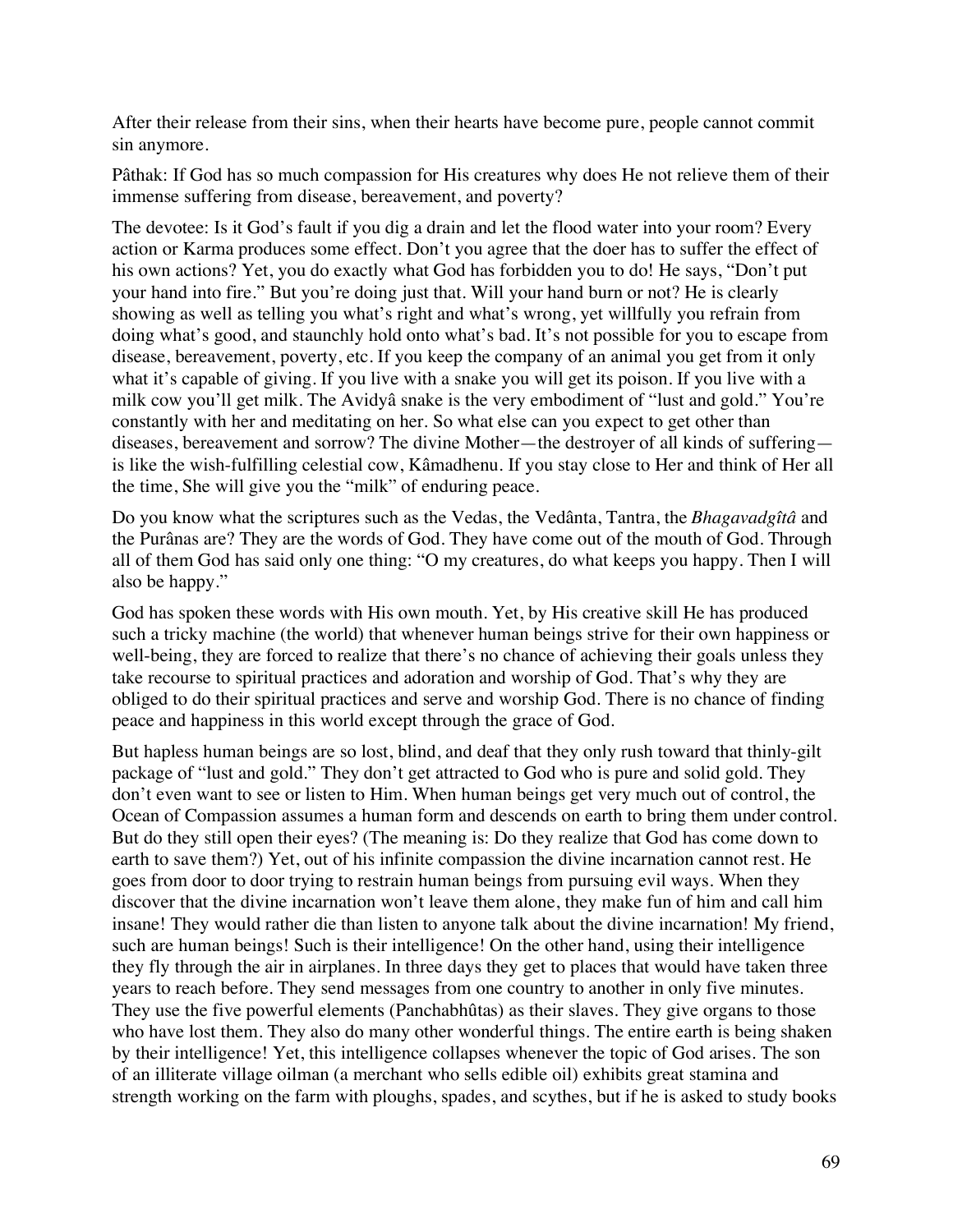his mind revolts against it. If at all he shows some interest it's like a barge of the Hoare & Miller Company. It needs a lot of pulling and pushing to move. The average human beings' interest in spiritual subjects or God is exactly like that.

Ordinary human beings don't know what the source of their happiness or well-being is. When they finally come to know, they try to take shelter in God leaving behind all worldly objects. Nobody ever gets happiness through worldly things. All our religious mythologies teach that. Those who take shelter in this Samsâra (the world) looking upon it as the only source of happiness lose everything. Do you know what Samsâra is like? It's like the grindstone that crushes Kalâi pulses into flour. If a single Kalâi grain somehow clings to the wooden peg that runs through the middle of the grindstone, it doesn't get crushed. The grains that are away from the peg are crushed. In relation to the world God is like that peg. If you can cling to God you won't be crushed by the world (Samsâra). If you move away from God, the world will crush you. Similarly, one becomes a victim of suffering and restlessness if one remains in the world (Samsâra) abandoning God. God has placed human beings (Jîvas) in the world after first teaching them the difference between a litter-bin and a gold-bin. If you choose the litter-bin what can He do? God is the wish-fulfilling tree, whatever you want from Him He will give you. When a thief worships Mother Kâlî and prays for some boon, does She say, "I won't grant you your boon."? She grants boons to both a thief and a holy man (Sâdhu) if they worship Her mentally with devotion. She has fastened every action to its fruit. The thief gets the fruit of his stealing, and the holy man gets the fruit of his spiritual practice. From this you must realize that God is kind and compassionate, but people must suffer from the consequences of their actions.

Pâthak: I've heard that human beings remain in the state of Yoga when they're in their mothers' wombs. At that time their minds are concentrated on God. Is this true?

The devotee: I haven't heard anything about this from Srî Râmakrishna's mouth, nor do I know anyone to whom he might have said anything about that. But what you've said seems to be true judging by what Srî Râmakrishna has been allowing me to understand. Besides, I heard this saying of some wise man: "I was a Yogî when I was in my mother's womb. Being born, I've tasted the dirt of this earth." The sayings of wise men are certainly reliable. In one's childhood one may sometimes show the signs of a spiritual aspirant (Sâdhaka). Many times God's words come out of a child's mouth. Srî Râmakrishna used to say that after spiritual enlightenment one acquires the nature of a child. Little children are just as guileless and artless as holy people. A child is not under the control of any of the three Gunas—Sattwa, Rajas and Tamas. The qualities such as guilelessness, etc. that are present in little children indicate that they must have been in a state of Yoga while they were in their mother's wombs.

Pâthak: Let's not talk about these things now. Sometime earlier you told me something that touched my heart. It's true that I love Srî Krishna very much and like to offer Him food. I feel that Srî Krishna is wonderful. Had I been able to see Him I would have enjoyed Him in so many ways. All these days I suppressed these feelings, but today I'm no longer able to do so. I'm extremely interested in Srî Krishna. All that I can do now is think only of Him. Would you please tell me how I can haveHis vision? You say that both Srî Râmakrishna and Srî Krishna are God. Yet I feel that I'm more attached to the form of Srî Krishna than that of Srî Râmakrishna. You're charmed by the form of Srî Râmakrishna so you may not like my words. You know Srî Râmakrishna to be the all in all, you talk about his life and activities, and you keep busy chanting his name and doing his worship.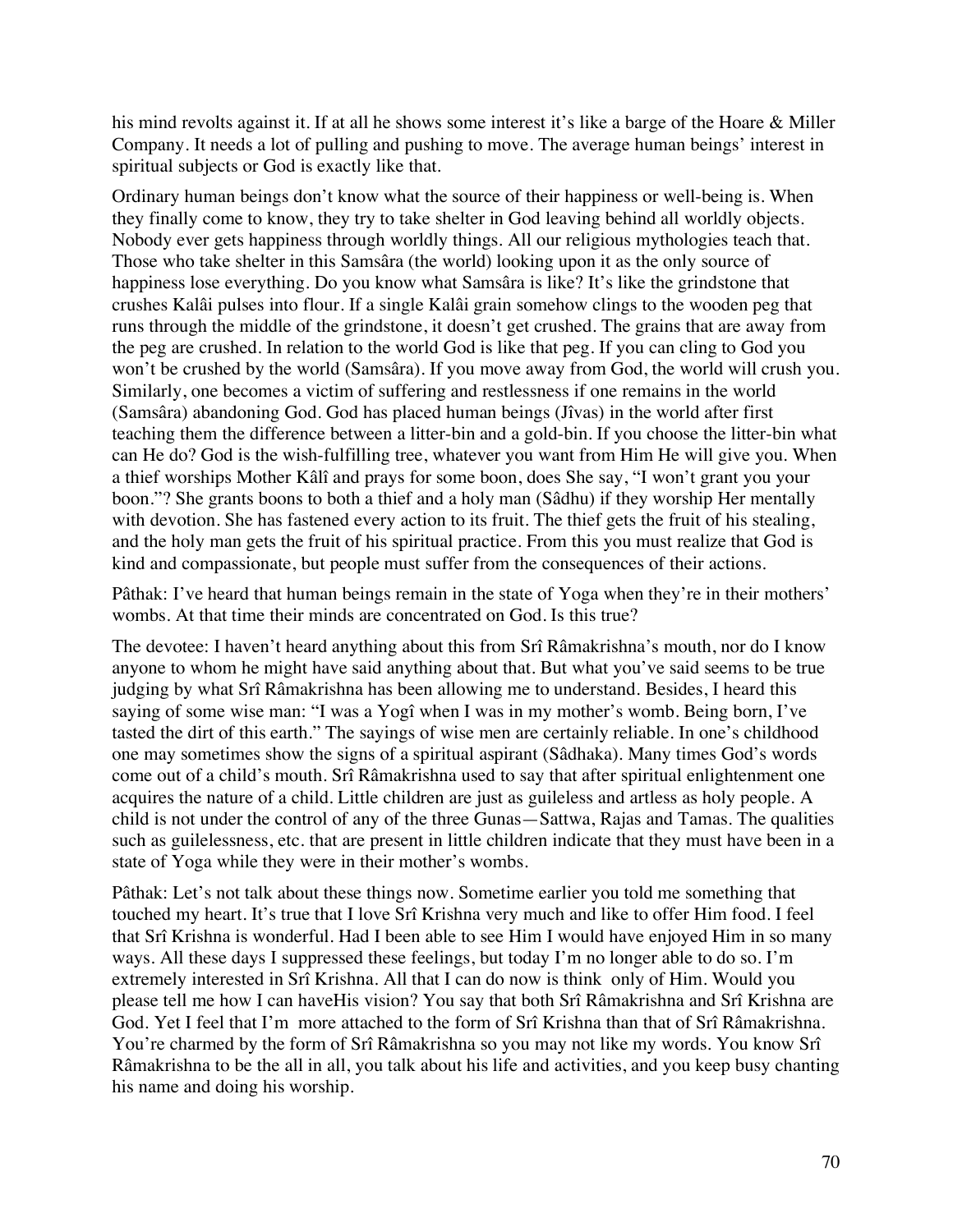The devotee: You mustn't say that I don't like Srî Krishna, His life-story, and His devotees. You're fond of Srî Krishna and are devoted to Him. That's why you're very dear to me. As you are a devotee of Srî Krishna, you've been able to see Srî Râmakrishna. The same Srî Krishna is Srî Râmakrishna. The difference is that this time His play is different and His outer looks have changed. But to whomever He has revealed His secret realizes that it's the same milk that sometimes becomes butter, sometimes curd, sometimes cream, sometimes Râbri (a kind of sweet, thickened milk), and sometimes clarified butter. The difference is only in their outer appearances and tastes. Similarly, no matter which form God assumes when He descends on earth, inside each form it's only He who exists.

Srî Râmakrishna is the Inner Controller. He resides in everybody's heart. Anyone who has thought of God even once with a guileless heart has to come, either now or in the future, to Srî Râmakrishna. During his spiritual ecstasy Srî Râmakrishna said many times that anyone who thought of him only once with a simple, guileless heart would have to come to him.

Pâthak: After attracting a devotee who loves some other divine incarnation what does Srî Râmakrishna do?

The devotee: First Srî Râmakrishna talks to the devotee both openly and in private about his cherished deity. He talks about the deity's wonderful qualities and Lîlâ (divine play). Do you know what purpose it serves? It enhances the devotee's love and devotion for his cherished deity. Then when Srî Râmakrishna notices that the devotee's attraction for God has greatly increased, he takes the devotee wherever he wants to go, and shows him whatever divine form he wants to see. At that time Srî Râmakrishna doesn't let the devotee know that his beloved deity is no other than Srî Râmakrishna himself, just in a different form. Do you know why Srî Râmakrishna plays this game? Srî Râmakrishna doesn't want to disturb anyone's spiritual attitude. To one who loves Srî Krishna he talks only about Srî Krishna, sings songs about Srî Krishna, and describes and shows Srî Krishna's beautiful Lîlâ. To one who loves Mother Kâlî he talks only of Mother Kâlî and sings songs about Her.

To one who is a believer in the formless God he talks about the highest Vedanta; to one who loves God with attributes, he talks about the divine attributes; and to one who believes in God without attributes, he talks about the attributelessness God. No matter which means, which path, and which attitudes are used, the devotee arrives at the same divinity. Attracted by Srî Râmakrishna's all-embracing, universal attitude, the followers of Yoga, Vedanta, Sufism, Christianity, etc. would come to him. Just as the earth provides nutrition to its numerous plants, trees and herbs so also Srî Râmakrishna provided spiritual food to aspirants of different spiritual paths and faiths. That's why Srî Râmakrishna is a world teacher and a reconciler of religious disputes. Anybody who has taken refuge in him has got his desire fulfilled and has achieved his spiritual goal. Some come to Srî Râmakrishna with the desire to see God in forms other than that of Srî Râmakrishna. Srî Râmakrishna shows them the paths to have their cherished visions of God. It's only after having God-vision by Srî Râmakrishna's grace that they can understand Srî Râmakrishna and know who he really is.

Pâthak: What does he come to know about him?

The devotee: He comes to know through direct experience that God whom Srî Râmakrishna helped him to see is essentially one and the same as Srî Râmakrishna. Only in form, temperament and taste is there a little difference. By difference "in taste" I mean difference in attitude. Do you know what it is like? Sometimes you will be aware of His divinity, at other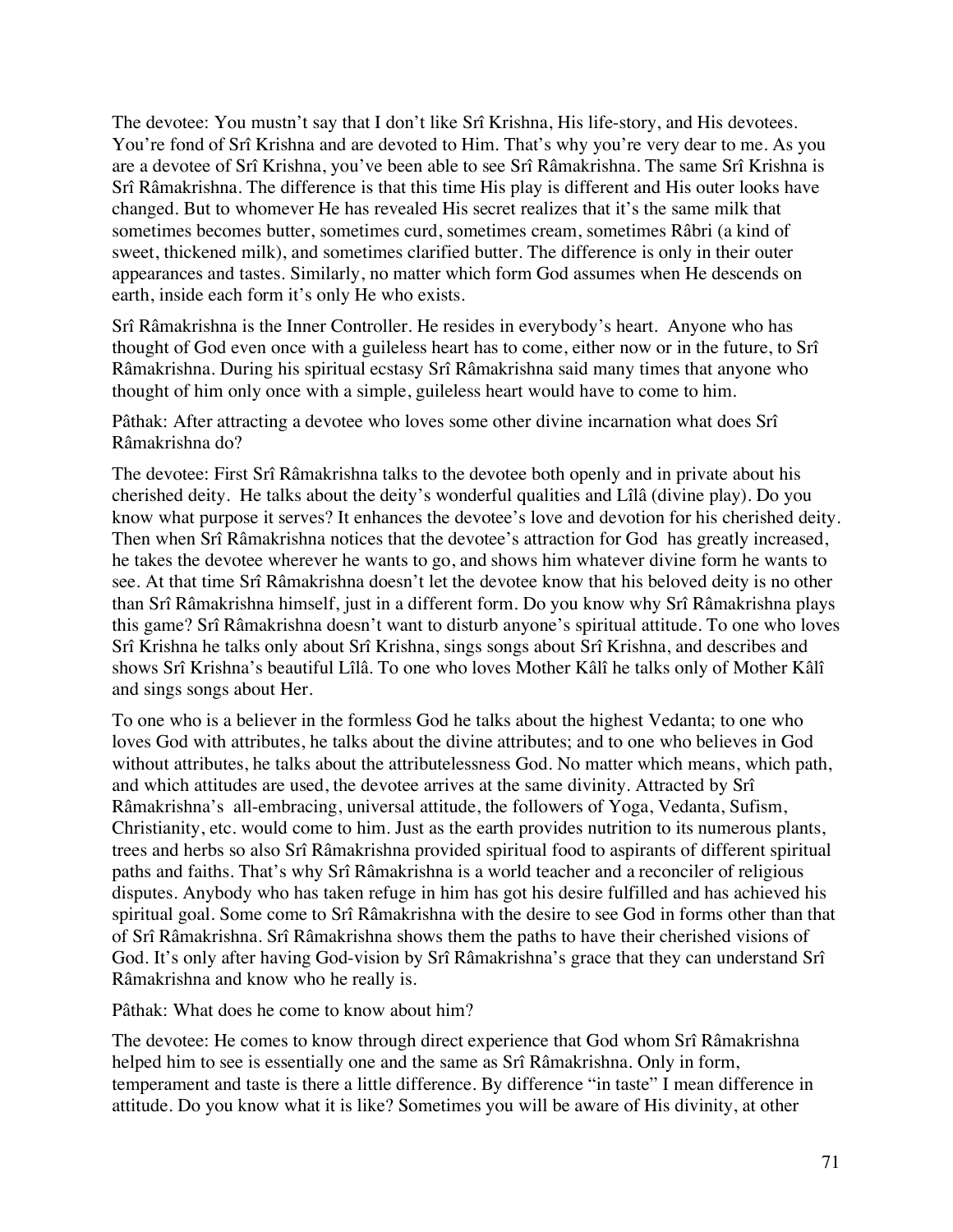times you won't. For example, you look upon Srî Krishna as your friend. You have a friendly attitude toward Srî Krishna. If you see Him, will you salute Him or sit at His feet respectfully with folded hands? Just as you sit and eat together with your chums, you will behave with Him. But you will not look upon Srî Râmakrishna as a chum, you will look upon him as Guru or God. Although you will know that Srî Krishna and Srî Râmakrishna are one and the same, still from your point of view there will be an attitudinal difference between the two.

Pâthak: Does the same God and Reality exist in all divine forms? Are the forms of Kâlî, Krishna, Râma, Shiva, Râdhâ, Sîtâ, etc. the forms of the one and the only God? Does the same Divine Reality exist in both Personal God and Impersonal God?

# The devotee: What else?

Pâthak: If it is true then how does the one and only God who eternally exists in all these multifarious forms and shapes fulfill the expectations of the different devotees? Let us suppose a certain actor of our theatre has to play two or three different roles. To play one role he has to put on the costume of a king. To play another role he has to put on the costume of a police chief. To play still another role he has to put on the costume of a prisoner. But in a particular scene if all the three—the king, the police chief and the prisoner—have to be present, is it possible for the same actor to play those three roles simultaneously? He can appear on the stage at different times to play different roles wearing different costumes, but it is impossible for him to play more than one role at a time.

The devotee: Yes, I've understood what you're saying. But if God can't always be equally present everywhere in many shapes and forms, how can He be called God? Do you know why God is infinite? Because God is not infinite in just one way, He is infinite in infinite ways. Everything is possible for God. Who other than God can ever know what He is? Who else has known or can know Him completely? You've talked about just a few forms of God, but I heard Srî Râmakrishna say that God is infinite in any one of His forms.

To give to his devotees the idea of the infinite Srî Râmakrishna once said something wonderful. He said that on both sides of a road there are rows of trees. From their branches, like so many bunches of grapes, Râmas and Krishnas are hanging in clusters. In each cluster there are an infinite number of Râmas or Krishnas. Then again, those clusters are also infinite in number. Only one Krishna from one of these clusters performed his Lîlâ in Vrindaban, while a Râma from another cluster took birth in Ayodhyâ. Each form (such as Râma or Krishna) is infinite in number, and each contains the Supreme Brahman (God). Just as God is infinite in one specific form He is infinite in His infinite forms. We are puny human beings, our capacities are extremely limited. That's why it's not possible for us to grasp the idea of infinity. Srî Râmakrishna used to say, "Can a one-seer<sup>24</sup> bottle contain five seers of milk?"

The final solution is that one who exists in "form" also exists in "the formless." Form and formlessness belong to the same Divine Reality. What lies beyond form and formlessness is also that Reality. Nothing exists other than that one Reality. Therefore, whatever variety you've heard of or seen is no other than that Reality. One who is the Container is also the Contained. That one Reality is both non-dual (Advaita) and the multiple (Dvaita). Dvaita and Advaita are only the sport of that "One and Only Reality."

 $24$  Seer is a measure of weight or a measure of volume (in case of a liquid).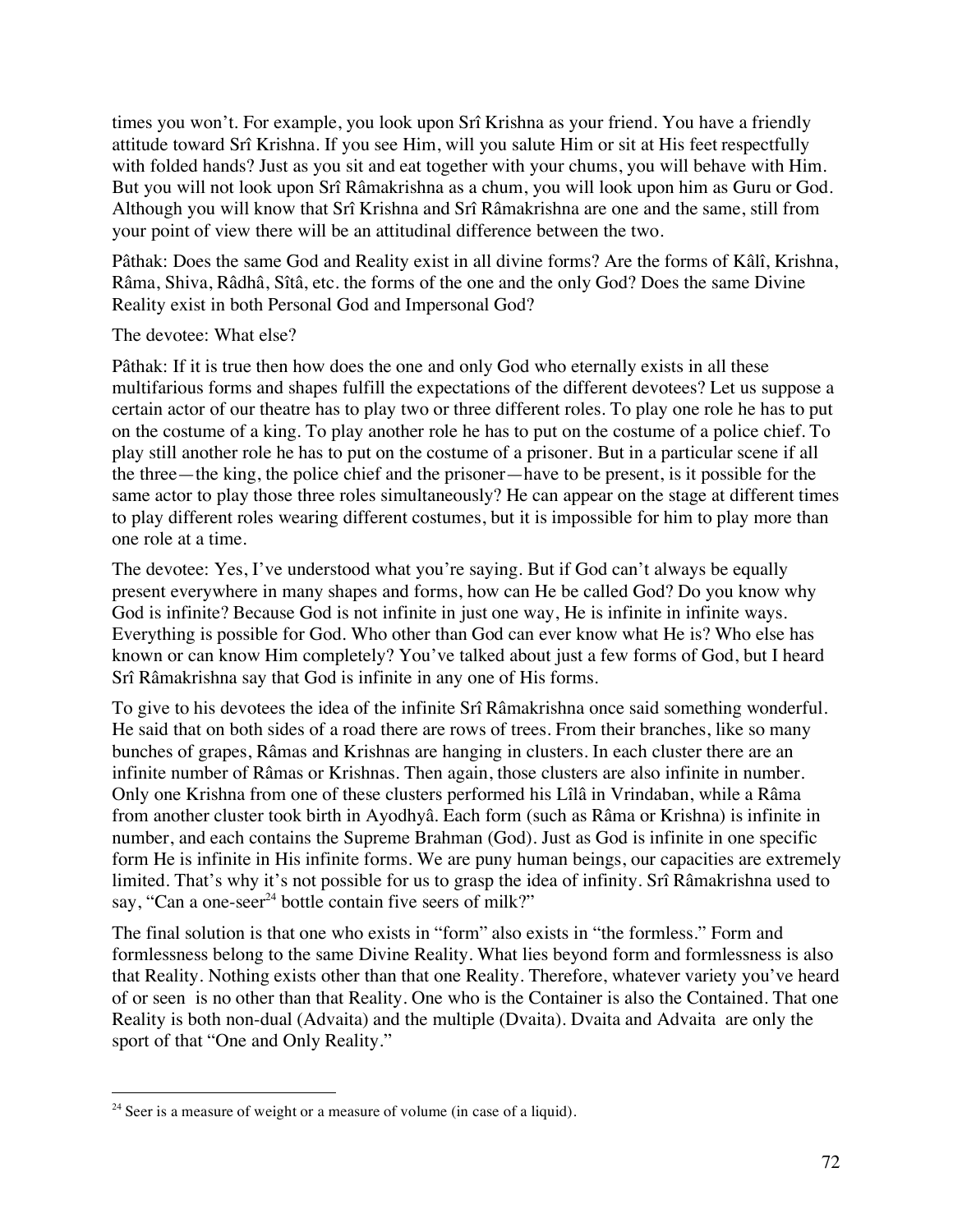That lucky person who is a *true* Dvaita-vâdin (believer in the multiple forms of Divinity) is also a *true* Advaita-vâdin (believer in the oneness of God, the soul and the universe). There is no difference between a true Dvaita-vâdin and a true Advaita-vâdin. One who has seen the sport of that one Reality in the Infinite, has acquired the true knowledge of Advaita (non-dualism). Experiencing the one existing in the many is called the knowledge of Advaita. Gaining this knowledge, one attains the Shiva state—a state not achievable even by the gods (Devas). That's why Srî Râmakrishna used to say, "First keep the knowledge of Advaita secure in your pocket, then do whatever you like."

The statement "do whatever you like" means that a person who has acquired the knowledge of Advaita cannot do anything bad. Whatever he performs is right and proper action since it's impossible for him to step out of line and do something that's harmful.

Wonderful is the play of God! Then again, that play is infinite. No matter how long you watch that play, it will still appear to be infinite. The farther you move away from the shoreline on the sea, the larger the sea appears to become (because the shoreline disappears from sight). Similarly, the more you watch God's play, the bigger and bigger it appears to become. Judging by the variety of the play it's infinite. Judging by its largeness also, it's infinite. The average human mind fails to comprehend infinity. A person who conceives only the most negligible fraction of it can at the most utter the first letter of the word "infinity." Then he becomes completely speechless and unconscious. Do you know what kind of unconsciousness it is? Let us suppose a liquor shop contains quite a few barrels of liquor. A person goes there and just by drinking a single bottle of liquor becomes dead drunk and loses consciousness. Similarly, one who has grasped only the faintest idea of infinity loses outer consciousness (having reached the limit of his power of comprehension).

Pâthak: There are some people who object to the doctrine of a divine incarnation or the idea of a Personal God. They say that the Infinite and the Indivisible God can never become finite and divisible (i.e. have parts).Therefore, attributing infinity and indivisibility to a divine incarnation or any other divine form is a mistake.

The devotee: One who says such a thing hasn't got the slightest idea of the infinite. He hasn't understood the meaning of the word "infinity" even superficially. When he calls God infinite, he does so with his lips, not with his heart. What I want to explain is that the one who is infinite is infinite in every possible way and under all conditions. He is infinite in size, infinite in form, infinite in moods, infinite in taste, infinite in smell, infinite in sound, and infinite in touch. He is both indivisible and divisible. No matter what form or what limitation the Infinite may choose to have, His infinity will continue in every state. Just as He is infinite in His infinity, so also He is infinite in His finite parts. The water of the river Ganga is an apt analogy. The holiness of Ganga water exists throughout the entire length of the river from the Himalayas to the Bay of Bengal. The same holiness is present in a single drop of water collected from anywhere in the Ganga. Even when God manifests Himself through a finite form, He still retains His infinity, indivisibility and omnipotence. The Divine Mother who inhabits the entire universe is also present in a little drop of water. She is the same whether She inhabits the universe or dwells in a single drop of water. She—the Divine Player (Lîlâmayî)—sometimes remains naked (like Mother Kâlî)), and sometimes wears clothes (like Mother Durgâ). In all conditions She alone exists. You are a stage actor. Regardless of the costumes you wear, your "you"-ness remains the same. These things can't be known through mere study of books or intricate reasoning. Only devotees can know them through direct experience. To say that God who is infinite and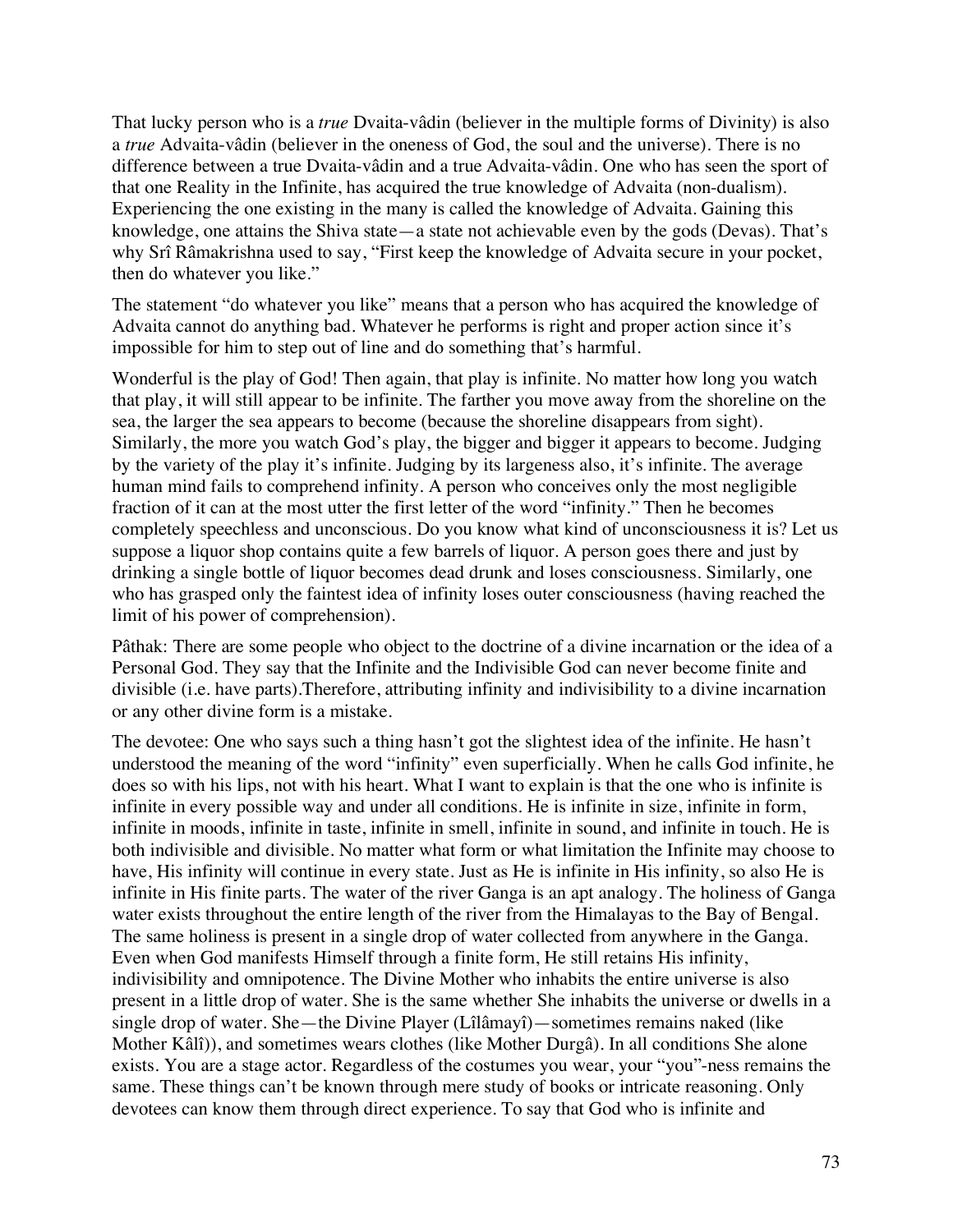indivisible cannot become finite or divisible is to question God's infinite power. If the infinite God doesn't have the power to become finite then how can He be considered infinite in His power? If we insist that "God is infinite and nothing else," then it is *we* who limit His limitlessness. God is not made finite by those who worship Personal God, or God endowed with form.

Saint Râmprasâd says through the following song that he composed:

### Song

He it is, says Râmprasâd, that I approach as Mother;

But must I give away the secret here in the market place?

From the hints I have given, O mind, guess what that Being is!

Through another song he says:

#### Song

Who is there that can understand what Mother Kâlî is?

Even the six Darshanas are powerless to reveal Her.

In the Mûladhâra and the Sahasrâra the Yogî meditates on Her.

Within the cluster of blooming lotuses

She sports beside Her mate, the Swan (Shiva, the Absolute).

She is the Inner Self of the Self-Satisfied God,

Just as Sîtâ, the beloved of Râma, was.

It's Mother Kâlî that of Her own sweet will inhabits every living thing.

The macrocosm and microcosm rest in the Mother's womb;

Now do you see how vast it is?

While my mind has understood, alas! My heart has not;

Though but a dwarf, it still strives to capture the moon.

Listen to another song by Râmprasâd:

### Song

"All creation is the sport of my mad Mother Kâlî.

Being hidden, She continues with Her sport.

Creating a conflict between the Personal and the Impersonal,

She breaks one stone with another.

Though She is willing to do everything else,

She won't do Her duties.

Keep your raft," says Râmprasâd, "afloat on the sea of the world,

Drifting up during the flood-tide, drifting down with the ebb."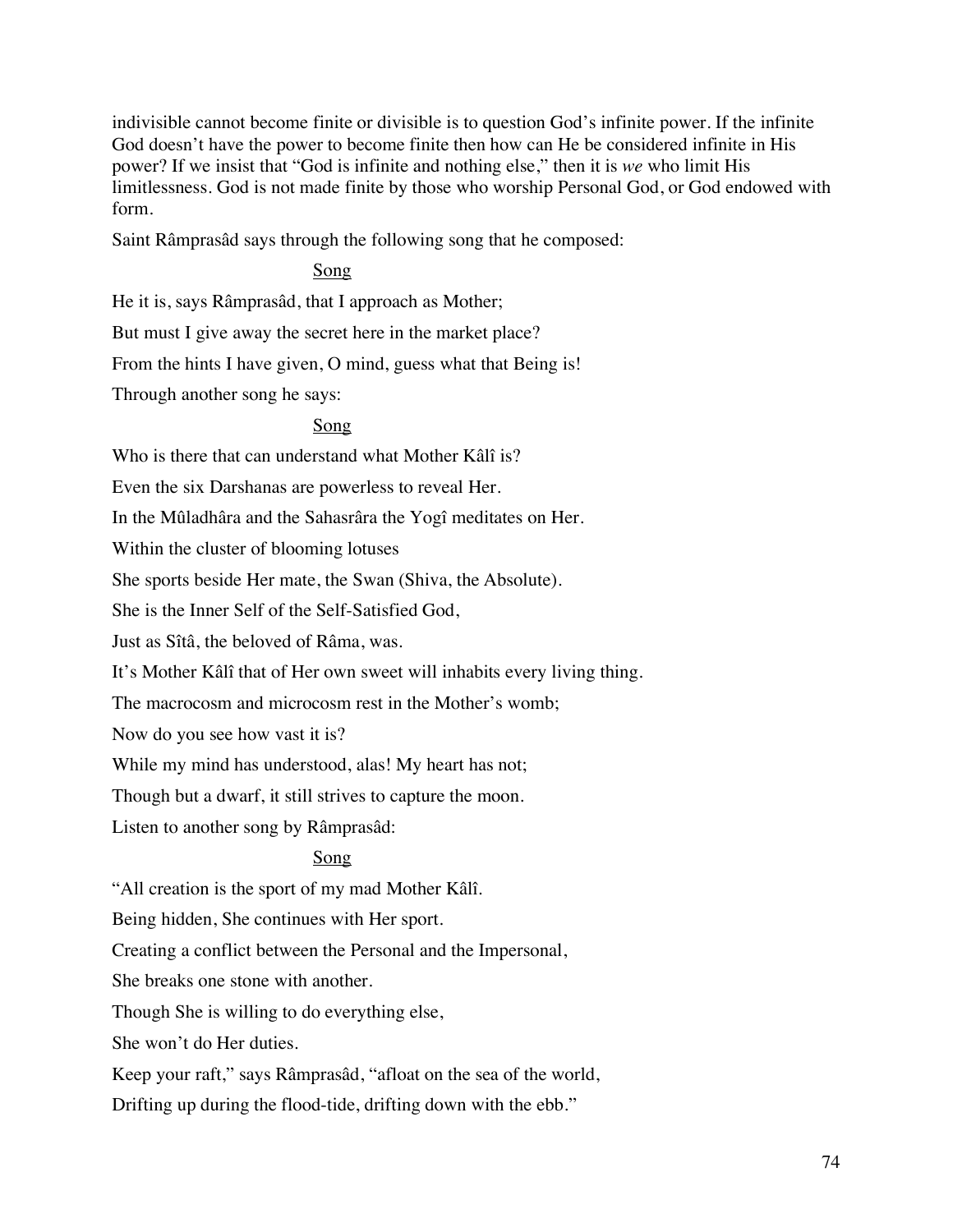The Mother Kâlî whom Râmprasâd saw as the Personal God is the same Mother Kâlî he experienced as the Impersonal Brahman. Vyâsa, the world-renowned author of the Purânas (books of Hindu mythology), is also the author of the *Vedânta Sûtras*. It is not possible to understand the works of Vyâsa without the grace of God and spiritual practices performed in one's past incarnations.

One should know a person intimately before expressing any opinion about him. Similarly, one should experience God before giving a public lecture on Him. After experiencing God, some become silent. Others will talk only on spiritual topics as long as they live. No one has the authority to speak about God unless one has experienced Him or has been commissioned by Him to preach. Those who condemn the worship of the Personal God are not true followers of any spiritual path. A genuine spiritual aspirant, no matter which path he follows, doesn't condemn or criticize the followers of other paths, because he clearly understands that other aspirants are worshipping the same Divine Reality according to their own partcular temperaments and spiritual attitudes. The second reason is that he is absorbed in his own spiritual thoughts. He has no time to notice anything else. The loud noise of the breakers can be heard on the seashore, but when you are at mid-sea you don't hear the noise. Similarly, you hear a lot of noise *outside* the path leading to God. When you're *on* that path, there is no noise. According to Srî Râmakrishna, it is extremely foolish to condemn the worship of the Personal God (or God with form). The advent of Srî Râmakrishna into this world is meant to resolve the disputes between the followers of different faiths. This is writ large and clear in every line and word in the story of his Lîlâ (divine sport).

It is futile to object to the idea of the Personal God using intricate logic and reasoning. This kind of thinking is called skepticism. If simple-hearted people have doubts, they should take refuge in a guru. Steadfastness in following the instructions of the guru is the axe to cut down the tree of doubts. Spiritual aspirants call these doubts the "disease of worldliness." Some say that these doubts are the terrible Tamoguna<sup>25</sup> that hides God from people. They also soil the mirror of the intellect in which God is reflected. A disciple's association with his guru and his guru's grace dispel Tamoguna from the disciple's mind, just as darkness is dispelled by the rising sun. I've directly experienced this from my guru Sri Râmakrishna.

From many places sometimes pundits well-versed in the scriptures would come to Sri Râmakrishna. Out of scholastic vanity they would start arguing with Sri Râmakrishna on spiritual subjects and dazzle him with their pedantic dialectics. He would become overwhelmed by all this, and wouldn't know what to do or say. People present there thought that Sri Râmakrishna had admitted defeat. But just at that moment he would say, "Excuse me, I've got to respond to nature's call." Then he would get up and go out of the room. A devotee would follow him carrying water in a pot. $26$ 

Pâthak: Why would Sri Râmakrishna admit defeat?

The devotee: Don't be in such a rush. First let me tell you the whole story. There was a reason for him to admit defeat. People proud of their learning rejoice when they get praise for winning a

<sup>&</sup>lt;sup>25</sup> According to the Sâmkhya philosophy, Prakriti (nature), in contrast with Purusha (soul/spirit), consists of three gunas (qualities or strands) known as Sattwaguna, Rajoguna, and Tamoguna. Tamoguna stands for inertia, or dullness; Rajoguna for activity or restlessness; and Sattwaguna for balance or wisdom.

 $26$  It is customary in Bengal (India) to rinse one's feet and hands after using the bathroom. That's why the devotee carried water in a pot.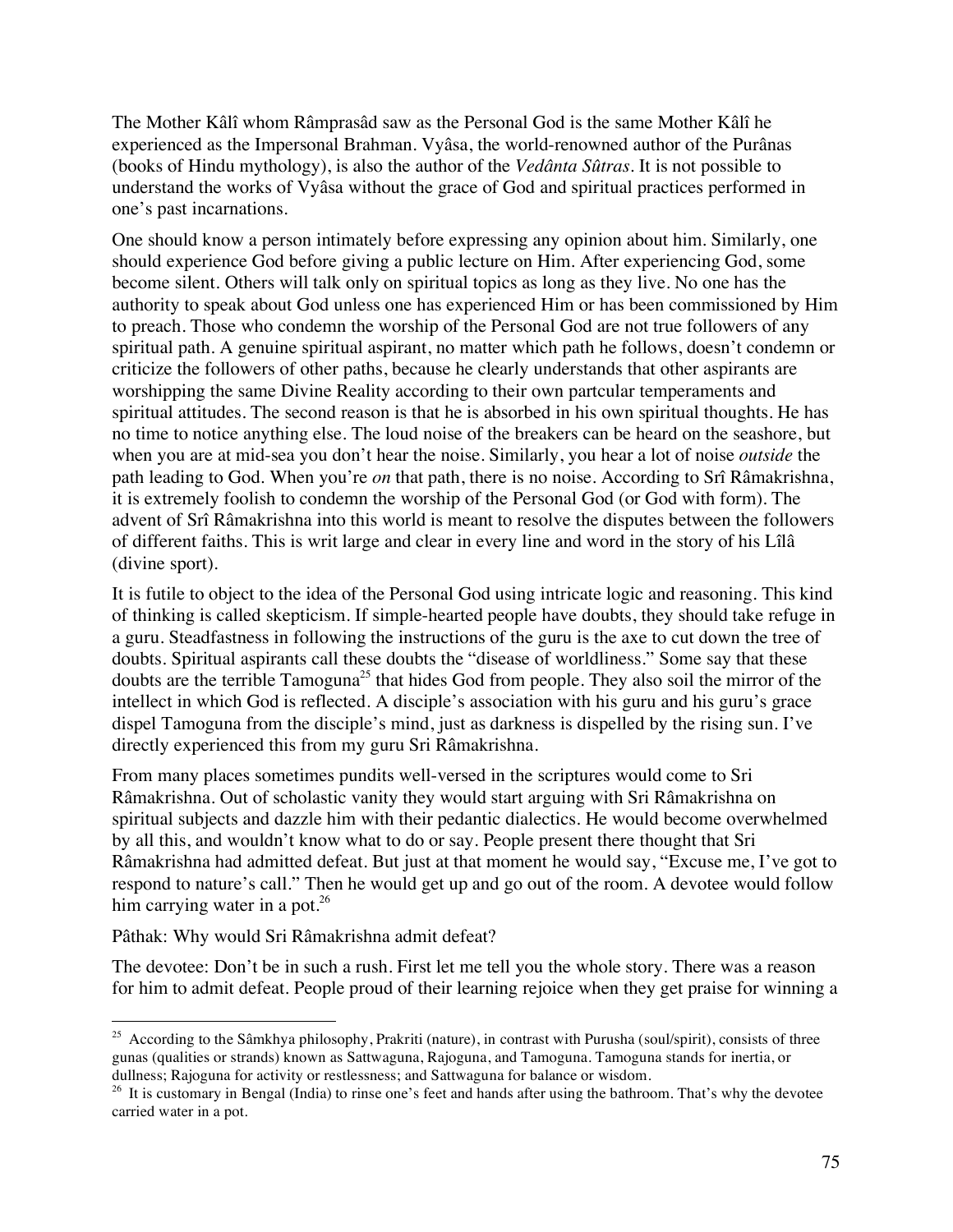debate. The very purpose of their education is to get such praise. Hearing Sri Râmakrishna's reputation, they came with the wish to defeat him. But Sri Râmakrishna is the wish-fulfilling tree (Kalpataru). He came to fulfill the wishes of everybody. I haven't heard of anyone as generous as Sri Râmakrishna in showering praise on even the least praiseworthy of people.

On the way to the bathroom he would enter into a deep spiritual ecstasy and would mutter words like a drunk person. Sometimes his words could be understood by others, sometimes not. Then quickly returning to his room he would touch the pundits and say, "Please tell me again what you were saying before." This touch was actually an expression of Sri Râmakrishna's infinite compassion. That magic touch would bring an instantaneous change in the pundits. Their condition was exactly like that of a cobra when it is touched by the snake charmer's wand. The scary, hooded cobra instantly becomes subdued. All its hissing stops; it becomes like an earthworm. The pundits would have a similar transformation. All their hissing and arguing would stop and they would just stare at Sri Râmakrishna without even blinking. Some of them would then kneel down, fold their hands, and chant hymns in adoration of Sri Râmakrishna. Others would pray, "Please grant us spiritual consciousness." Still others would roll on the ground in front of Srî Râmakrishna's feet and would wet the earth with their tears.

Now I've got to say something. What I want to say is that every event has a visual image. Just now you've heard an interesting event. Close your eyes and try to visualize it taking place in front of you. If you can visualize it, you'll realize how Sri Râmakrishna's grace could instantly remove Avidyâmâyâ's terrible covering of Tamoguna. What can't be achieved by spiritual austerities performed in many different incarnations would be achieved simply by seeing and touching Sri Râmakrishna. There is no end to Sri Râmakrishna's compassion. The proud pundits who came to see Srî Râmakrishna with heads held high were filled with scholastic vanity caused by the dark covering of their doubts (Tamoguna). Those doubts hindered their understanding of the spiritual Reality. Sri Râmakrishna's magic touch humbled them and made them bow down their heads. The spiritual Reality that was beyond the pundits' comprehension while they were debating with Sri Râmakrishna, came within their clear grasp as soon as Sri Râmakrishna touched them. Srî Râmakrishna—the compassionate, "wish-fulfilling tree"—removed the pundits' Tamoguna by granting them spiritual consciousness. Thus they acquired the power to directly experience the Reality.

Another thing. Just as bullocks with blinders over their eyes are made to go round and round and turn the wheel of the oil mill, so also these doubts force all living beings to go round and round in this working plane (Karmakshetra) called Samsâra (the world). The dark cloud of doubts can be dispelled by the performance of spiritual austerities, but it may need many many incarnations to succeed. On the other hand, just see the wonder of Sri Râmakrishna. Do you know the difference between getting rid of Tamoguna through self-effort and getting rid of Tamoguna by Sri Râmakrishna's grace? It's like the difference between going to Vrindaban on foot as a beggar and going there by train carrying food and everything needed for the road. Or it's like the difference between getting drinking water by digging a well and finding a lake with crystal clear water for drinking. Is it possible for ordinary human beings to understand him whose touch raises the spiritual consciousness of people? Brother, with an open heart shout, "Victory to Sri Râmakrishna!" One who has studied a lot of scriptures without gaining spiritual consciousness is at the most one step higher than animals. There is no difference between infusing spiritual consciousness into the spiritually unconscious and infusing life into rocks. When God incarnated as Râma, He gave life to a petrified woman. This time in His Râmakrishna form God out of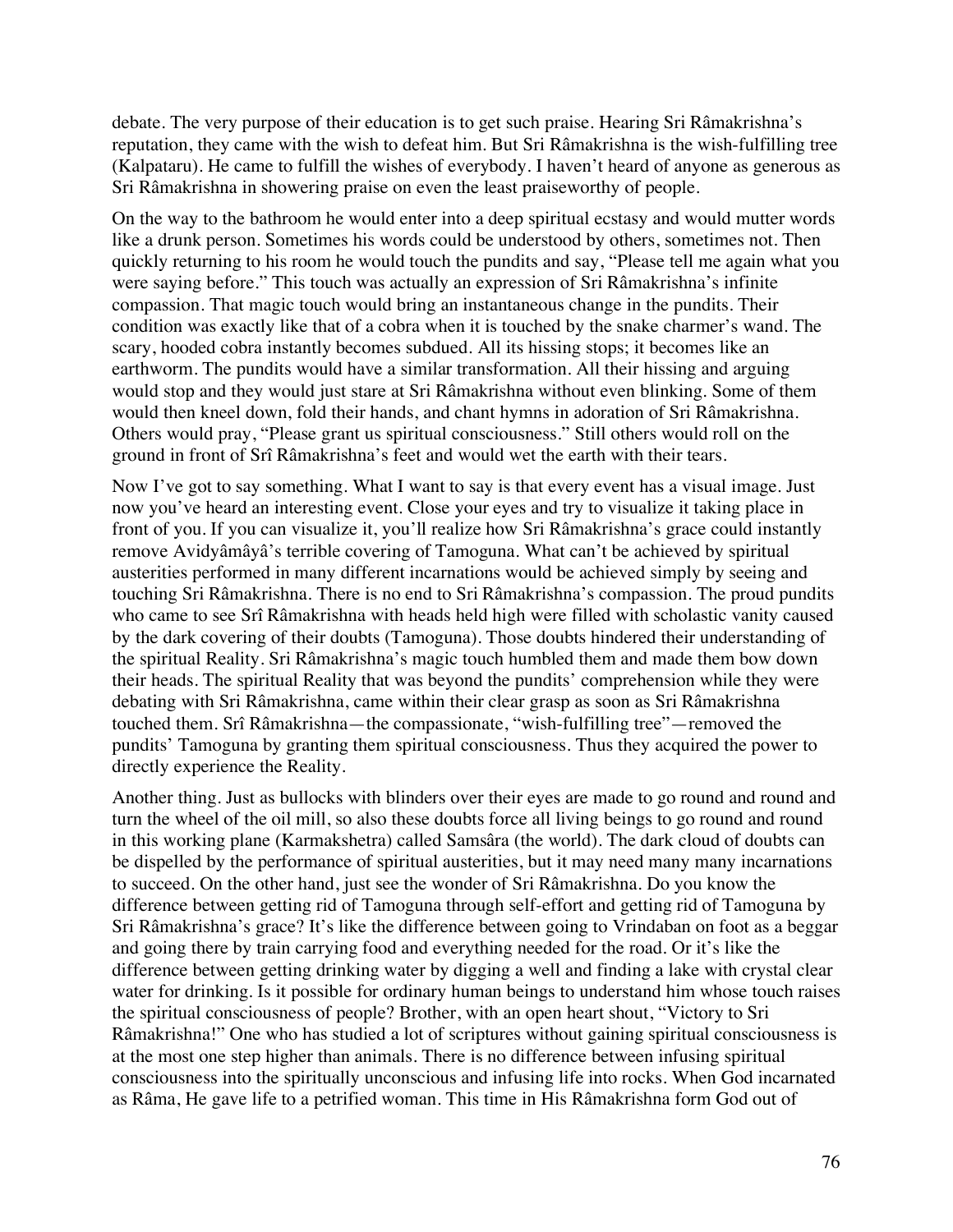compassion has infused consciousness into hundreds of petrified hearts. That is His glory. Words cannot describe the kind of transformation that a person undergoes after gaining spiritual consciousness. Sri Râmakrishna's Lîlâ cannot be described, nor can one hear about it. It can only be experienced.

Pâthak: Please tell me as much as you can about what happens after one gains spiritual consciousness.

The devotee: Gaining spiritual consciousness and getting the grace of the Divine Mother are one and the same thing. If an uncultured village bumpkin who has never been to a theatre, asks you, "Sir, what do they do in a theatre? What is there in a theatre?" you will be at a loss to know what to tell him. Similarly, it is difficult to tell what happens after one becomes spiritually conscious. This creation is the theatre of the Divine Mother. There is another world inside this visible world. This visible world is the external world and the world inside it is the mental world. The external world is like the index of the inner world. The Divine Mother is a great actress. The game She plays in both the worlds is called the "theatre of wonders." Just as a ticket or a free pass allows a person to enter a theatre and enjoy the show, so also to enter the internal mental world from outside one needs the grace of the Divine Mother or spiritual consciousness. Once you attain spiritual consciousness, the outer world will *appear* to be very different. The outer world before and after you gain spiritual consciousness remains the same. Yet, after gaining spiritual consciousness it will *appear* to be different in character, appearance and color. When you have spiritual consciousness, you see the outer world with your eyes closed, not with your eyes open. At that time you see it in both darkness and light. For this kind of seeing, the physical eyes are of no use, you need special eyes. With those eyes you can watch the Divine Mother's "theatre of wonders." Let me tell you a little about this "theatre." You own a body of flesh and blood that's three and half cubits long. You think of this body as "I." But in reality you and your body are different from each other. You have a mind inside your body. That mind is busy day and night imagining and cognizing things. That same mind sometimes becomes two, and quarrels with itself. Then the mind itself becomes the arbiter of the quarrel. The mind is there; Chitta (the memorizing faculty of the mind), Buddhi (the determinative faculty of the mind), Ahankâra (ego), Jîvâtman (the individual soul), Paramâtman (the supreme soul), and the six enemies of spiritual life<sup>27</sup> such as lustfulness, anger, etc. are also there. I talked about all these things earlier.

As the mind is there, there exist many indescribable things inside the body. You can neither see nor know them. The fun-loving Divine Mother has put all these things inside us and makes us dance like puppets. She plays Her game of creation using human beings. But such is Her skill that She doesn't let us know what She is doing. Only when She is gracious to somebody, does She grant spiritual consciousness to him and allows him to watch the games being played in Her theatre.

These are the wonders in Her theatre. Inside every human body there is an "I." Because of that ego everybody is shouting, "I, I." In reality, however, there are not millions of "I"s. Without the Mother's grace it's not possible to know the "one" who exists in place of these "I"s.

A person says that he knows many people intimately. But in reality he doesn't know anyone. He doesn't even know his own mother, wife, son, or relatives. He doesn't know even himself. Who

 $27$  The six enemies of spiritual life called Shadaripu in Sanskrit are lustfulness, anger, greed, delusion, false pride, and envy.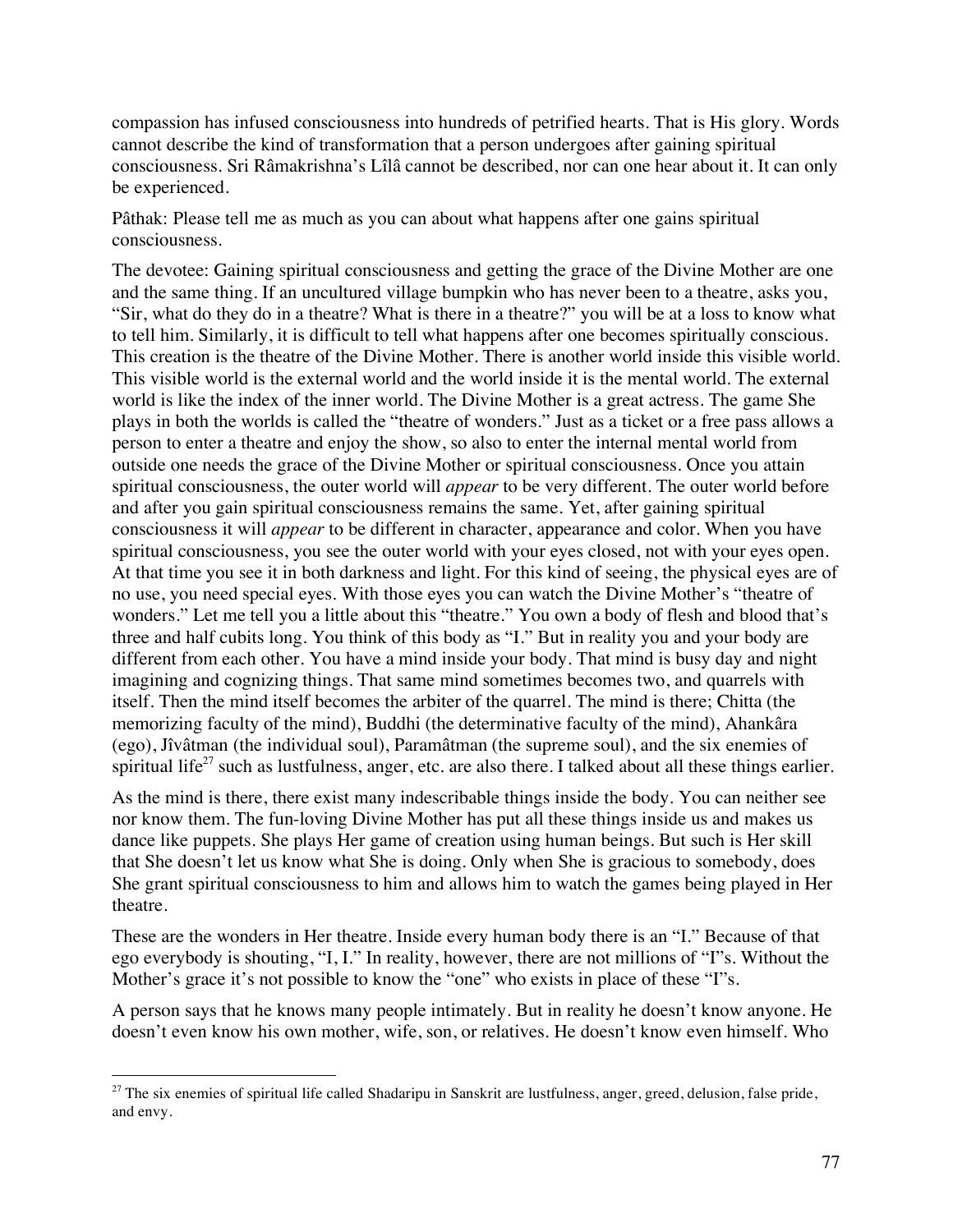he is, where he came from, where he is, where he is going, or what he will do—he doesn't know any of these things. Unless the Divine Mother graciously grants him spiritual consciousness it is impossible for him to know any of these things.

Whatever variety you see in the objects of the senses, such as sights, tastes, smells, tactile sensations, and sounds—all have been cooked together in the same cooking pot. Among them there is no big or small, good or bad, superior or inferior. Whatever exists in the universe also exists in every individual being. Nothing is destroyed; only the forms and qualities change. Only one who has spiritual consciousness can experience these things.

From all this try to understand what spiritual consciousness is. This consciousness, which is difficult even for the gods to have, would be transmitted to people by just a single compassionate glance of Srî Râmakrishna. This consciousness alone is the boat to cross the ocean of this world, and Srî Râmakrishna is its only helmsman.

To give a hint to blind and ignorant people about his great liberating power and infinite compassion, Srî Râmakrishna would sometimes say from a state of high spiritual ecstasy, "When a venomous snake catches one, one doesn't have to croak many times—only twice or thrice." Do you know what he meant by that? There are some extremely poisonous snakes, such as cobras, etc. Then there are non-venomous snakes, such as garter snakes and fresh water snakes. If a nonpoisonous snake catches a frog, the frog croaks for a long time before it dies. But if a poisonous snake catches a frog, it dies after croaking only two or three times because of the snake's venom.

Using the above analogy Srî Râmakrishna would say, "I belong to such a class that if I touch anybody he won't have to argue much. He will very soon achieve his (spiritual) goal."

Sometimes he would say, "When a green hornet catches a cockroach, the color of the cockroach changes into the color of the green hornet. It means that anyone I catch will get my color." He said to Girish Bâbu, "Have all your enjoyments now, later you won't be able to have any." (That is, before he is accepted by Srî Râmakrishna, let him have all kinds of sense enjoyment. Once Srî Râmakrishna accepts him, his nature will completely change and he won't be interested in such enjoyments.)

Some rich, highly qualified and respectable devotees of Srî Râmakrishna at first talked disrespectfully about him. When they heard that people called him Paramahamsa (Supreme Swan—a title given to the saints) one of them said by way of ridicule, "I've seen plenty of Hamsas (ducks) like him! Let me go and give him a good 'nose-twisting' (a mode of insult in Bengal)." Someone else said, "I'll go and prove that he is an utter fool in just a few words!"

After his first meeting with Srî Râmakrishna, Girish Bâbu said, "I've seen a lot of charlatanism in this nineteenth century, but Srî Râmakrishna is an exception. He has an extraordinary power to charm people!" Some self-conceited devotees surrendered themselves at the feet of Srî Râmakrishna after meeting him just once or twice. Their false pride and pedantic arguments disappeared without a trace in the sea of Srî Râmakrishna's spirituality. It was also difficult to resist the attraction of Srî Râmakrishna's wonderful spiritual beauty. It was hard to imagine that the Formless could take such a beautiful form. Not only was his appearance charming, but his qualities were also equally charming. He had such bright magnetic eyes that they could attract anybody. In this context let me quote for you a few lines from *Râmakrishna Punthi* (a book written in poetry on Srî Râmakrishna by Akshay Kumar Sen).

"However it may try, the bird of one's mind can't escape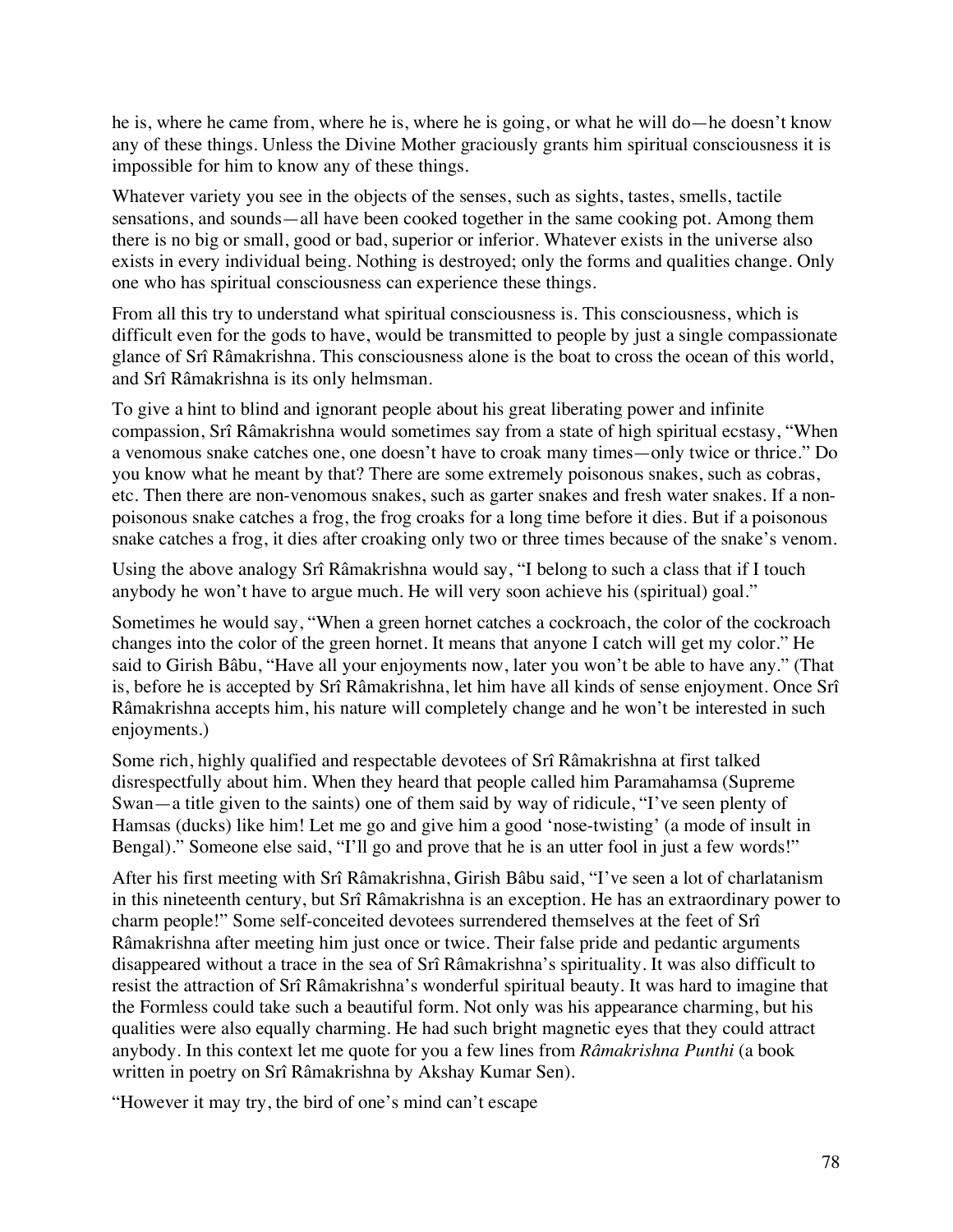That never-failing arrow.

When hit by an arrow, one surely gets killed.

But when hit by the arrow of his (Srî Râmakrishna's) quick glance,

One doesn't die but gets a new life.

Alas! How shall I paint the beauty of those eyes?"

His forehead was large; his well-chiseled lips were slightly reddish. His handsome face beamed a smile resembling the moon reflected on the clear water of the Yamunâ. His neck was wellproportioned. His voice was as sweet as the sound of a flute. His chest was broad. His long arms almost reached his knees. His feet were beautiful. The soles of his feet were softer than the lotus flower; and the touch of those feet could transform baser metal into gold. Besides, he was endowed with all the noble qualities. He was more than one hundred percent compassionate. He showered his compassion on all without reservation. Even if a person needed only one drop of compassion, Srî Râmakrishna inundated him with his infinite compassion. Those who saw all this were simply overwhelmed. That's why they were unable to know what other wonderful qualities Srî Râmakrishna had. His divine play (Lîlâ) was very deep; none could fathom its depth. He didn't display externally his divine grandeur or powers. But his infinite inner grandeur defies all description. His Lîlâ is not something to be talked about, it's only to be seen and experienced. And what's seen or experienced can't be described through words. Srî Râmakrishna is an Avatâra (a divine incarnation) who kept his divinity well-concealed. His Lîlâ is also hidden that way. Wonderful indeed is his divine play! Although revealed, he is also well-concealed. It's extremely hard to understand one who is simpler than the simplest. It's harder still to understand a combination of the simplest and the most complex. Similar is the combination of a revealed Avatâra and a concealed Avatâra. Unless one has experienced the Divine Reality, it is impossible to understand the play of these two opposites existing in one.

Pâthak: Yes sir, it's true. All that you've said sounds nice, but I can't understand anything. What are "external grandeur" and "internal grandeur"? Then again, what's meant by the statements "concealed yet revealed" and "a combination of the simplest and the most complex"?

The devotee: God's Lîlâ cannot be explained that clearly. You can make someone understand only by giving hints. Words can't express as much as can be expressed by body language, such as the gestures of the eyes, nose and face. I've been telling you all along that I lack education, language skill, knowledge of the scriptures, and spiritual practice. I've never even been on a pilgrimage. Srî Râmakrishna is my only strength, intellect, help, and refuge. I'm only trying to babble about whatever he has shown and allowed me to experience. Do you want to know what God's external grandeur is? This grandeur is the divine power that transformed a rock into a human being, turned a wooden boat into gold, broke the bow of Lord Shiva into two, killed the terrible female monster Tâdakâ, made rocks float in water, made a little finger support a mountain, made the water of the Yamunâ flow backward at the sound of a flute, turned Krishna into Kâlî, puzzled the Divinities Brahmâ and Shiva, enabled a bare hand to sever a head, made three footsteps cover the three worlds, and made teeth support the whole world, etc., etc. This external display of divine power is included in Srî Râmakrishna's Lîlâ as well. Nevertheless, there is some difference. In his Lîlâ there is the play of pure Sattwaguna. By the power of Sattwaguna a single word uttered by him awakens that sleeping serpent inside all(that is, awakens the Kundalinî or the dormant spiritual power in man), the door to the Divine Mother's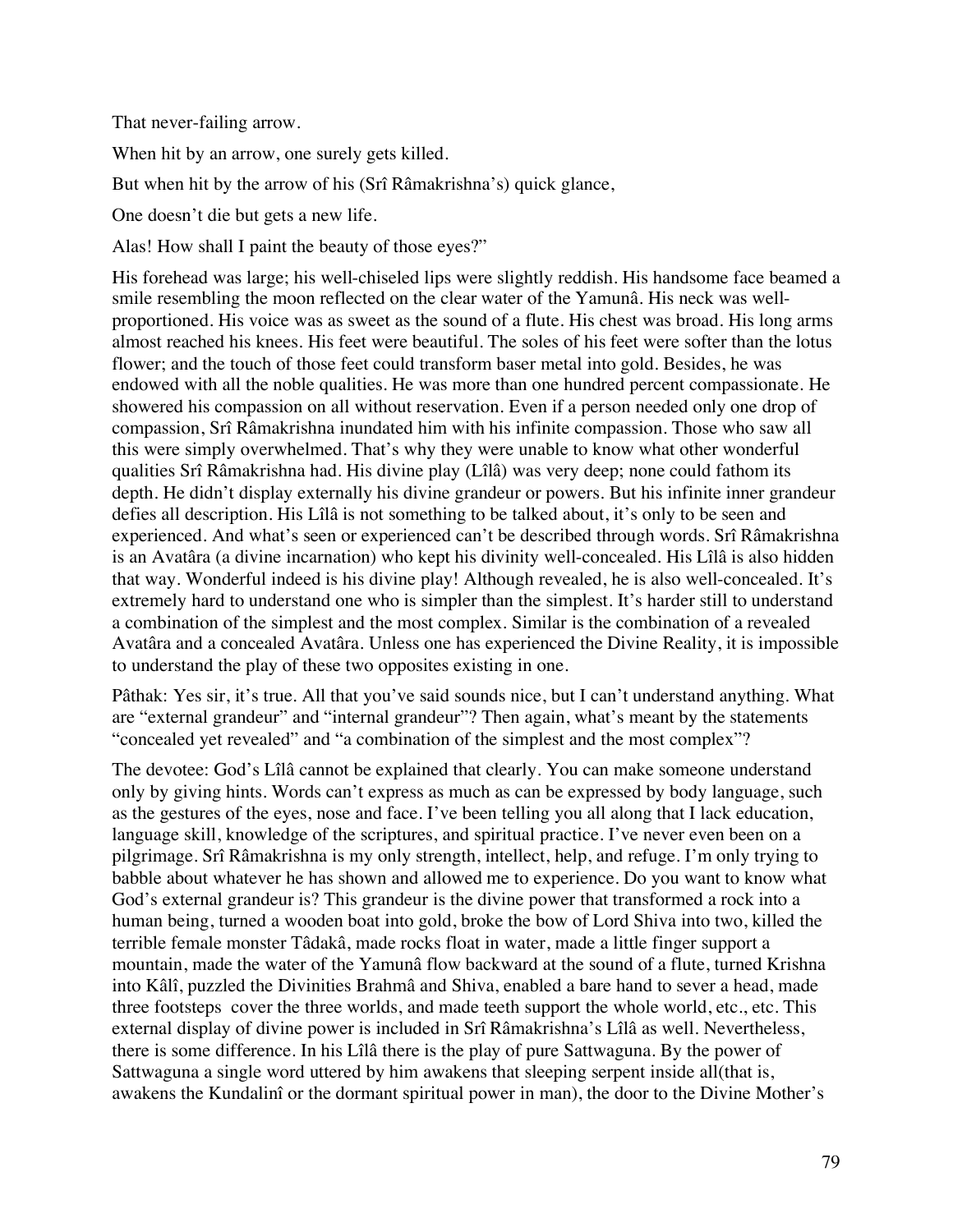"theatre of wonders" flings open, indifference is created toward the objects of extreme attachment, relatives are converted into strangers and strangers into relatives, the very nature of the mind is transformed, the long and arduous path of reincarnations is instantly ended, the sense organs find new wholesome food, the old world is renovated, the soul is separated from the body, the essence of the Vedas and the Purânas manifest in the hearts of people, billions and trillions of things become the One, the One becomes the Infinite having been transformed into the infinite varieties of beauty, color, smell, taste and sound. This power of Sattwaguna makes the opposites "good and bad" lie together in the same bed. It also makes God—in whose presence the divinities, Indra, Chandra, Vâyu, Varuna and Yama tremble out of fear—become dearer than one's own self. All these wonderful things happened during Srî Râmakrishna's Lîlâ. The activities of the external powers of God take place in the domain of sense perception. That's why they can be described through words. Although the activities of God's internal powers seem to be within sense perception, they are not really so. It's impossible to describe them. That is why I've been telling you repeatedly that the Lîlâ of Ramakrishna can be experienced, but it cannot be described. One who has experienced Srî Râmakrishna's Lîlâ slowly but steadily can never talk about it. It's like watching that "theatre of wonders." Can it be described through words, or is it possible to make anyone else understand it?

Please listen carefully as to how Srî Râmakrishna is revealed and concealed at the same time and how he is both very simple as well as complicated. His birthplace was in a place that was practically unknown to most people before his birth. His ancestral home is situated in a respectable neighborhood of the village. This neighborhood is at one end of the village, very close to where people belonging to some lowers castes, such as the Doms and Jolas, lived. Close to that was a cremation ground—a dirty patch of fallow land covered with various bushes that was the playground of carcass-loving vultures and foxes. Next to it was a canal. It was unsafe to go there at night. Srî Râmakrishna's father owned only a small piece of property measuring one and a half Bighâs. They were very poor—poor but respectable. Their modest house had walls made of bamboo. The family was too poor to use wooden walls. They had their family shrine in a small hut. They also had a kitchen, and a little hut where paddy would be husked by a footoperated husking machine. Due to lack of space in the residential part of the house Srî Râmakrishna was born in this hut. The woman who took care of him at the time of his birth was a young widow from a blacksmith family. There were wealthy neighbors who had large families with quite a few children. But Srî Râmakrishna wouldn't mix with those children. He would prefer to mix with the children of day-laborers. He would spend most of his time with them. He would play with them and join them in grazing cattle. He didn't show the slightest interest in studies. With much effort he learned to do simple arithmetic. He also learned the alphabet and could write the holy names of God on palm leaves (the substitute for paper in rural India at that time). And there ended his education! When he was a young man, he started working as a priest in a temple. The temple was owned by a person belonging to the Kaivarta caste. That being a lower caste, people belonging to the higher castes wouldn't openly eat the Prasâda (food sanctified by offering it to the deity) distributed by the temple. The owner of the temple was the famous Rânî Râsmani. She made excellent arrangements for the worship of Bhavatârinî and Râdhâkânta, the two deities she installed at the temple. I've heard that a lot of Prasâda had to be thrown into the river Gangâ because there were not enough people willing to eat it. As said earlier, Srî Râmakrishna was the priest at that temple. Unlike the other priests there, Srî Râmakrishna didn't observe the traditional rules of worship. He performed the worship of the deities out of pure love and devotion. He didn't care for ritualistic formalities. Srî Râmakrishna's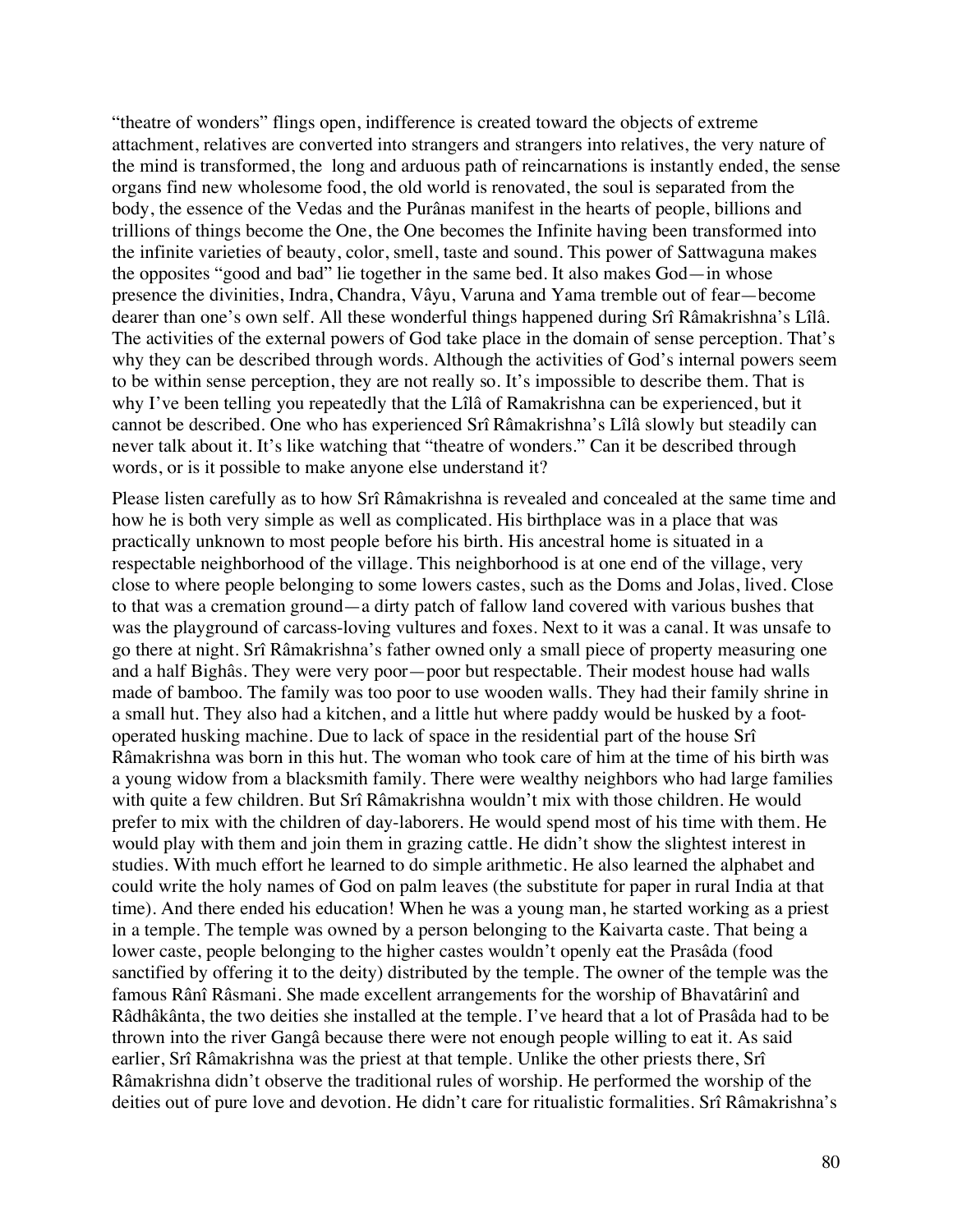nature was diametrically opposite to that of other people. That's why the ritualists determined that he was insane. Then his elder brother Râmkumâr took Srî Râmakrishna to their village home and arranged for his marriage. The gentleman whose daughter Srî Râmakrishna married was also a brahmin priest. He was very poor, had to support five or six family members, and lived in great financial difficulty. According to the local custom, Srî Râmakrishna had to pay a dowry of three hundred Rupees for his marriage—a fairly large sum in those days. Srî Râmakrishna's nature was like that of a boy. In him there was no trace of the three Gunas—Sattwa, Rajas and Tamas. He had no interest in "lust and gold." He hated anything associated with "lust and gold." Also, he would occasionally enter into states of high spiritual ecstasy. Oblivious of the external world, at times he wasn't even aware if he had clothes on or not. Moreover, he was fond of singing spiritual songs in his beautiful voice. His behavior was just the opposite of other people's. As a result, his in-laws also decided that he was mad. Srî Râmakrishna returned to Calcutta. While performing the daily worship of Mother Bhavatârinî in the temple, intense spiritual emotions arose like a storm in his heart. He started performing rigorous spiritual practices. Most of these practices were hidden from other people's eyes. During that period of intense spiritual practice his behavior became strange. Sometimes he behaved like a child, sometimes like a mad man, and sometimes like a ghoul. For example, he would sometimes lie in the bed of Mother Bhavatârinî, sometimes he would climb a tree and start urinating from it, and sometimes he would go beyond all abhorrence of dirt and filth. Everybody, from high class scholarly brahmins to lower class people, decided that Srî Râmakrishna had gone totally insane. When he finally became normal on completion of his Sâdhanâ (spiritual practices) he eagerly wanted to give to people Jnâna (spiritual knowledge), Bhakti (pure love of God), Chaitanya (spiritual consciousness), and Îshwara-tattwa (truths about God). But most people were attached to "lust and gold," scholastic vanity, honor and fame. They paid no heed to Srî Râmakrishna's words. He then started going from door-to-door to find those who would accept his teachings. He looked for pure souls, holy people, and scholars with scriptural knowledge. He went and met them in their homes or Ashramas. But not one appreciated him. Nobody even offered him food when he was hungry. Besides, his body was very soft, as though made of butter. To walk on foot was difficult for him because the soft soles of his feet would bleed. Once the sharp edge of a Luchi cut his hand (Luchi is a kind of flat bread deep -fried in butter. Such bread is usually very soft.)! This will give you some idea of the softness of his body. For this reason he needed a carriage to go even the shortest distance, and he had to depend on others to pay the carriage hire.

Please try to understand one thing here. Srî Râmakrishna was the crest jewel of renunciate monks. He renounced all sense objects with "body, mind and speech." His body literally recoiled from any physical contact with women and gold. He never craved worldly things. He got rid of all sense of want. Mother Kâlî was his life and soul. He talked with Mother Kâlî all the time. Whenever he wanted he would lose himself in thought of Her. Why would he go from door-todoor like a beggar? If you want to know the reason for this I ask you to look at the clouds in the sky. This is the rainy season, the clouds didn't have to be asked to come. They've come on their own and have been restlessly moving all over the sky. Why have they come? They have come to bring the rains and relieve the earth of heat and to help it grow food grains. Srî Râmakrishna, who is an infinite ocean of compassion and an Incarnation of mercy, was like these clouds. He was as restless as the clouds, but his restlessness was for a special reason. His love and compassion for humanity made him restless. He would eagerly go to people from door-to-door. His only purpose was to save and soothe humankind from all kinds of suffering by giving them spiritual teachings. His compassion knew no bounds. It's impossible for human beings to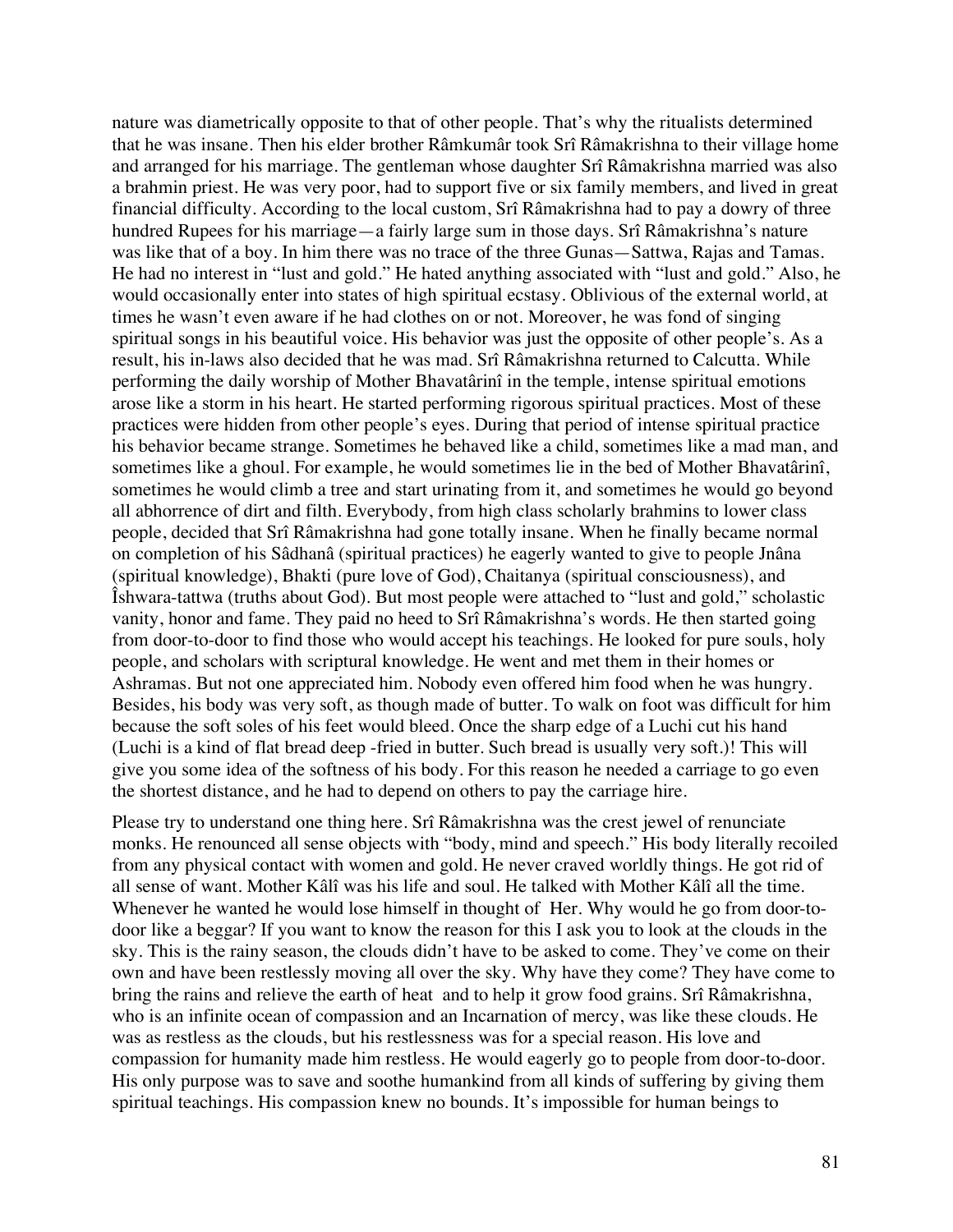understand even a tiny bit of his compassion. Let me tell you about it. He was the very embodiment of love and compassion. He also had great endurance. Mother Earth is a beautiful example of compassion and endurance. People dig into her with spades, ploughs, etc. but she never complains or becomes angry. She helps people and gives them so many good things. Similarly, many people said many bad things about Srî Râmakrishna. Some even made him suffer physically. Many misbehaved with him. Yet, he only thought of their well-being and did what was best for them. I've told you that he had a very soft and delicate body. Even the slightest irregularity or physical strain made him sick. Once he was suffering from severe stomach trouble. His only food was sago water that he would take once a day. Even in that condition he wouldn't stop visiting people and giving them his teachings. Another person lived with Srî Râmakrishna at the Dakshineswar Temple. His name was Hâzrâ and he practiced asceticism . One day Hâzrâ told Srî Râmakrishna, "You are spiritually enlightened and a liberated soul. You also have mastery over Samâdhi. Why don't you remain absorbed in God? Besides, you are not well. What's the use of running here and there?" Srî Râmakrishna was like a child. He trusted everybody. Hearing Hâzrâ's words he thought, "That's right. Why should I go here and there to give spiritual teachings to people?" Thinking in that way, he went to the Panchavatî (a grove of trees). There his mood suddenly changed. Overwhelmed by compassion he started weeping profusely. After returning to Hâzrâ he said, "I won't listen to you anymore. Even though I'm on a sago water diet, I'll still go from door to door to help people." From this try to understand the extent of his compassion! Is it possible for ordinary people to have such compassion? Human beings are extremely selfish. They won't do a single thing that isn't in their self-interest. So it's not possible for them to be compassionate, nor can they understand the greatness and glory of compassion.

In this age people don't care for a guru. Nowadays they don't even care to think of God, nor do they believe in God's existence. Out of millions of people a small number of those who have faith in God have decided that it's impossible to experience God. They think that it is a mere grandma's tale that in ancient times devotees and holy people experienced God. What happened to them isn't worth considering. Those days are gone forever! A few relatively noble people among millions have only understood the importance of philanthropy, nothing higher. This is the modern trend. This is the period during which Srî Râmakrishna has incarnated on earth. How has he incarnated? He has incarnated without any display of external power or grandeur. There is no external show to let people know that he is a divine incarnation. He is extremely simple, straightforward, and poorly-clad. The One who is Brahman to the seekers of knowledge, Bhagavân (God) to the devotees, consort of the Primal Power, Mahâdevî, and the Deity responsible for creation, preservation and dissolution of the universe, is now a poor, uneducated brahmin walking from door-to-door to people's homes. How can ordinary human beings understand all this? When God incarnates on earth in the garb of an Avatâra and performs His Lîlâ it's extremely difficult to recognize Him. Have you understood now what's meant by the expressions "revealed yet concealed" and "the simplest yet the most complicated"?

Among all aspects of God the most wonderful and incomprehensible is His assumption of a body and descent on earth—the plane of His Lîlâ. God is Divine Effulgence according to the Yogîs and the Jnânîs. The devotees look upon God as Personified Love. For this reason the attitude of a devotee is one thousand times better and much more desirable than the attitude of a Jnânî or a Yogî. The attitude of a Yogî or a Jnânî is monotonous. They enjoy God in only one way. But the devotee enjoys God in many different ways. Srî Râmakrishna has explained this with the analogy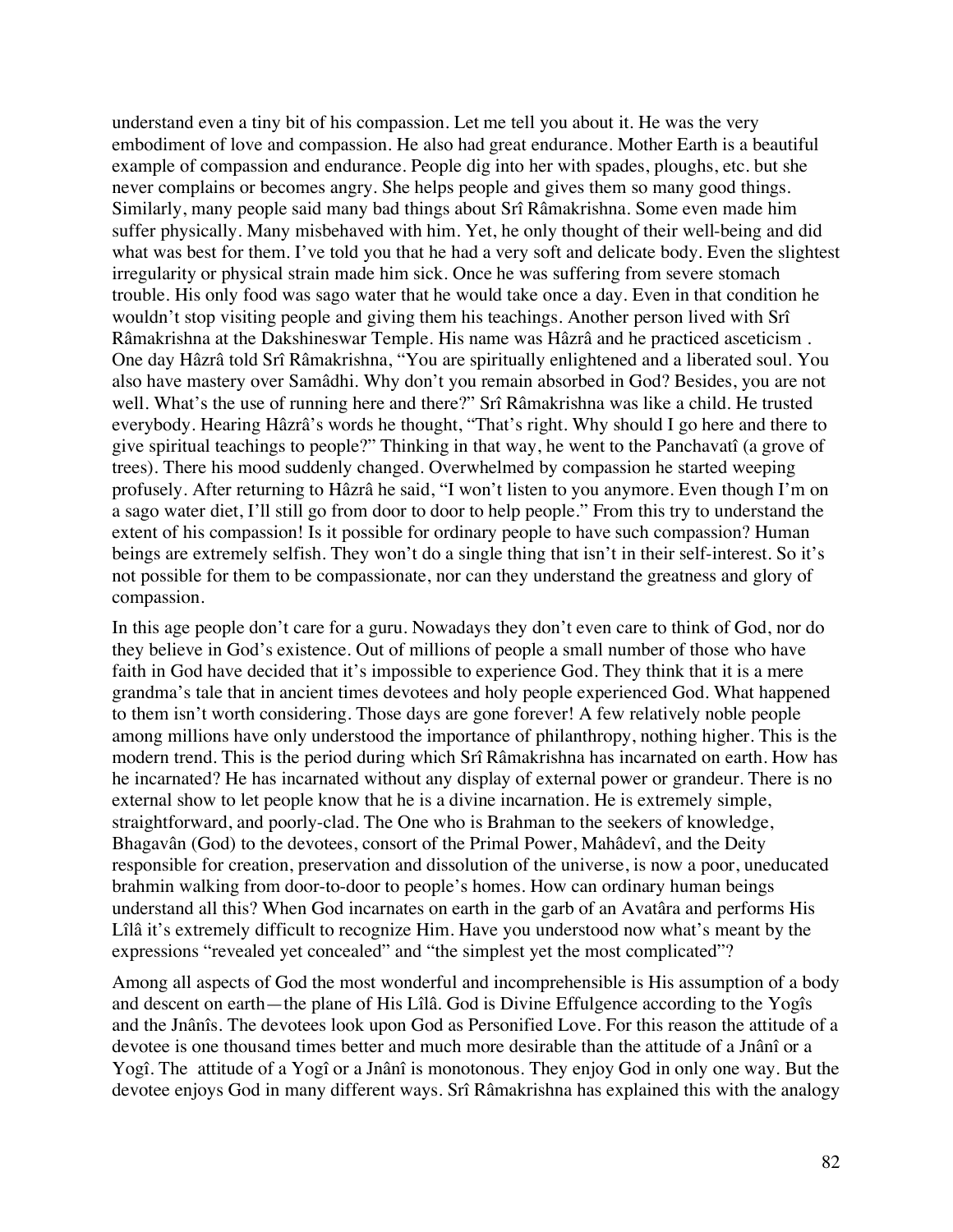of Sehnâi (a kind of flute) playing. There are usually two players. One of them plays a single note continuously, while the other one plays various melodies. Similarly, a Jnânî or Yogî tastes God in only one way, as though they like to taste only one dish. The devotees taste God in many different ways. It's like tasting various dishes—some hot, some bland, some sour. Don't think, however, that God shows only His divine form to the devotees. He also lets them know that He has become the world, its creatures, and the twenty-four cosmic principles mentioned in the Sâmkhya philosophy. He lets them know that He exists as the Âtman (Indwelling Self) in the universe and has a formless aspect as well. The Jnânîs and Yogîs have no inkling of the spiritual disposition of the devotees. God is fully aware of the different attitudes of devotees.

Srî Râmakrishna explained this by quoting a conversation between Srî Râma and his greatest devotee, Hanumân. One day Sri Râma asked Hanumân, "How do you look upon me?"

Hanumân replied, "O Râma, sometimes I see that you are my Master and I'm your servant. At another time, I see that you are a great fire and I'm a spark. Then again, I see that you and I are one."

Srî Râma revealed all his divine aspects to Hanumân. But Hanumân preferred to remain a devotee and held onto the attitude that Srî Râma was the Master and he was his servant. He ignored the other two attitudes. If one gets the taste of pure love of God one doesn't want any other attitude. The divine sage Nârada also had the attitude of a devotee. Compared to a Yogî or a Jnânî, devotees have to undergo a million times more suffering. But such is their nature that in order to attain pure love of God, they treat their sufferings as valuable ornaments.

Uddhava<sup>28</sup> talked to the Gopîs of Vrindaban about the disciplines of Yoga, but they paid no heed to his words because they were devotees of Krishna. The unbearable pain of separation from their beloved Lord, Krishna, turned their golden complexion black. They shed tears constantly to get the vision of Krishna. They wouldn't close their eyes lest they miss the sight of Krishna.

One who has tasted rock candy syrup won't eat molasses ever again. Similarly, those who have enjoyed seeing God even once with open eyes do not want to see Him with eyes closed (by meditating on God with eyes closed as prescribed by Yoga). Brother, the devotional attitude of the Gopîs is wonderful. Compared to that attitude the joy attained through Yoga or the bliss of Brahman attained by the Jnânîs is nothing.

Let me quote a few lines from *Srî Srî Râmakrishna Punthi*.

The great sages and ascetics are adored and venerated

By beings in all the three worlds.

Observing fasts throughout their lives,

Taking shelter under trees,

Performing many austerities,

They live a life of extreme renunciation.

All their striving, however, is for just a trifle.

Scared of the three types of affliction—

<sup>&</sup>lt;sup>28</sup> The name of a follower of Srî Krishna.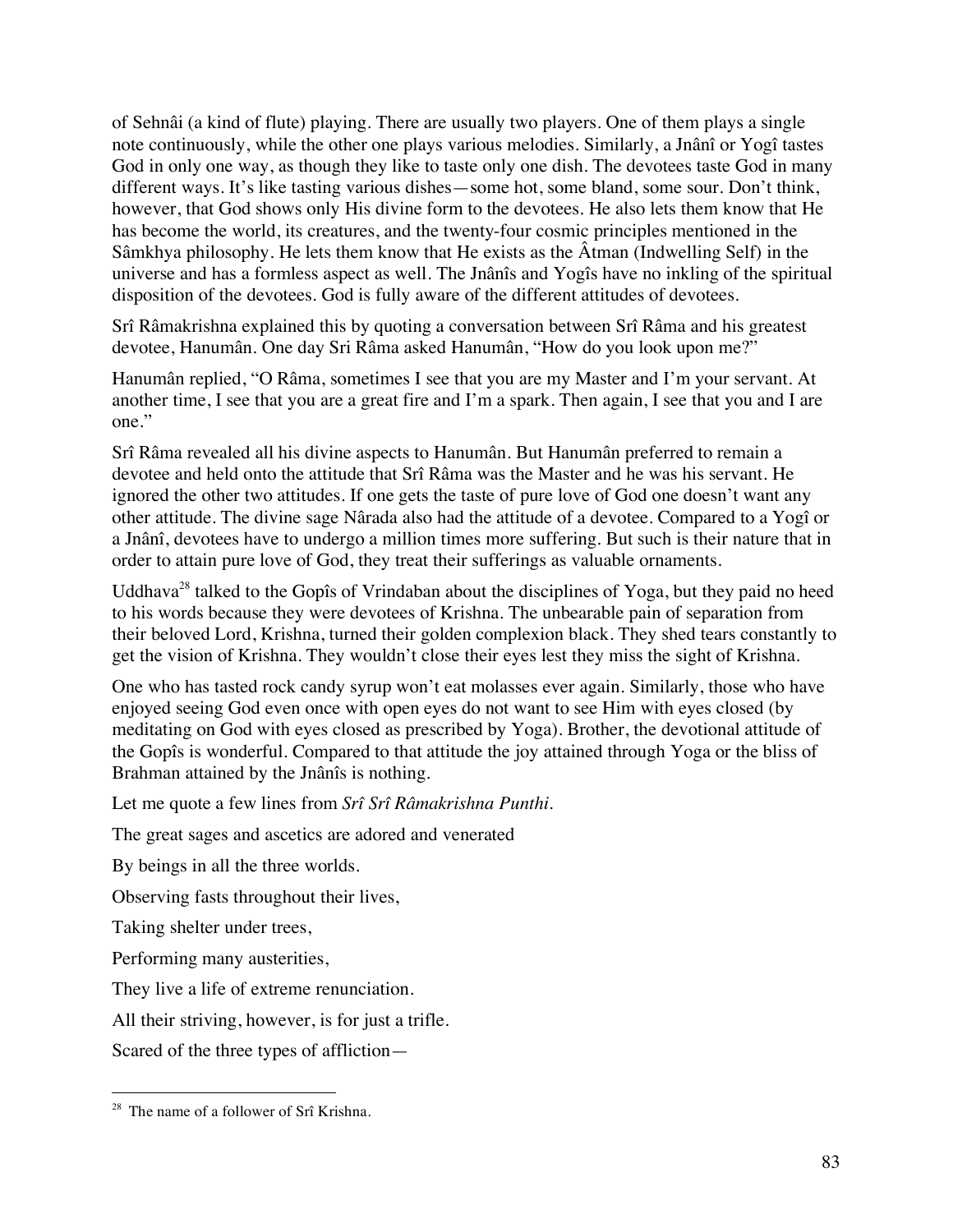Material, spiritual and divine—they yearn to go beyond, Attaining bliss through Yoga Or the bliss of Brahman. Alas, they have no interest in Braja's events. One drop of bliss enjoyed by the Gopîs of Braja Is far superior to the bliss attained through Yoga

Or the bliss of Brahman-consciousness.

It is extremely difficult to recognize God in human form. No matter in which form or in whatever manner God incarnates, it is impossible to recognize Him unless He gives us the power to do so. He can only be known by developing spiritual consciousness (Chaitanya).

I can see clearly that the body of Srî Râmakrishna is no other than solidified Divine Consciousness. In cold weather water freezes and becomes ice. Similarly, through devotion or Bhakti, Divine Consciousness has become Srî Râmakrishna's body. God-given spiritual consciousness is the only means to attain this personified Divine Consciousness. Only through spiritual consciousness can we recognize personified Divine Consciousness. I don't see much difference between pure love of God (Bhakti) and spiritual consciousness (Chaitanya). Both are the same. When the mind becomes pure, it is called spiritual consciousness.

It is seen in this world that people can recognize others who are similar to them in nature. That's why those endowed with spiritual consciousness can attain Personified Divine Consciousness. On the other hand, those lacking spiritual consciousness can only recognize and attain objects (sense objects) belonging to the domain of Avidyâ-Mâyâ. The Personified Divine Consciousness grants spiritual consciousness to devotees so that they can attain Him. Devendra Bâbu, a devotee of Srî Râmakrishna, once became overwhelmed with spiritual ecstasy when he recognized the divine nature of Srî Râmakrishna. Srî Râmakrishna immediately understood what had happened to Devendra Bâbu. He then smiled and started singing a song. This was the song:

O Kusha and Lava, why are you so proud of taking me as your prisoner? Had I not allowed myself to be taken prisoner, would you be able to capture me?"<sup>29</sup>

One with spiritual consciousness can recognize Personified God no matter how simply God is dressed. With the help of spiritual consciousness the devotees of Srî Râmakrishna see him as Omniscient God even though he used to wear the disguise of poverty and illiteracy. There is no outward demonstration of his divine power, yet the devotees see him as Omnipotent God. In spite of his finite human form they see him as limitless and infinite.

I would therefore ask you to develop faith in him, then all your wishes will be fulfilled. If you think that you'll be able to have faith in him if he takes the forms of different deities or displays superhuman powers, then that faith will be no better than faithlessness.

Let me explain a little more clearly. For example you may think, "If Srî Râmakrishna becomes transformed into Kâlî, Krishna or Râma then I shall accept him as God." That kind of thinking

 <sup>29</sup> This song refers to an episode in the Bengali version of the *Râmâyana* written by Krittivâsa. According to this episode, Lord Râma was once defeated by his young sons, Lava and Kusha, and taken prisoner. At that time Lord Rama said this to his sons.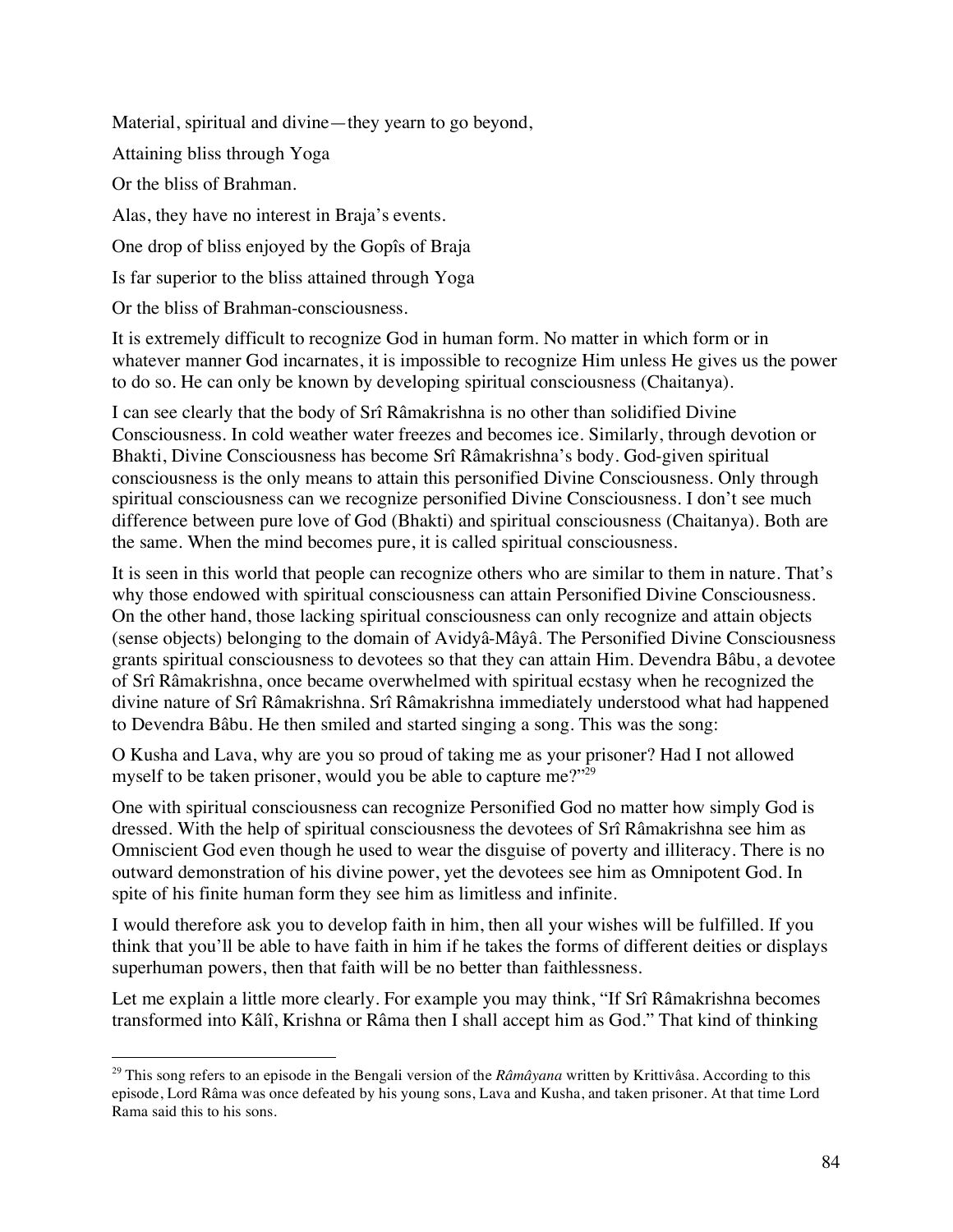only proves that you lack faith. If you lack faith in one form of God (such as the Râmakrishna form) you also lack faith in any other form of God.

See how intelligent people are! To cross the ocean they have enough faith to trust just a log! In this terrible world (Samsâra) they easily trust Avidyâ Mâyâ and surrender to her their lives and hearts. But they argue over whether they should trust Srî Râmakrishna or have faith in him!

Well, I've acquired the wisdom of knowing how far people's intelligence goes. From what I've learnt I'm telling you, "Brother, don't chew your food, swallow it." Do you know what is meant by chewing? The attempt to develop faith through arguments and reasoning is called chewing the food. Arguments and reasoning can't take you to your spiritual goal. God is beyond logic, arguments and reasoning. He is beyond the reach of the senses and the mind.

Your sole possession is the mind. Is it ever possible for your mind to reach Him? It may at the most go only a part of the way. How can arguments, logic and reasoning help you? The easy way to reach Him is "to swallow." That means, to surrender to Him saying, "O Lord, do whatever you think best!" If you can't get Him immediately, take recourse to chanting His holy name.

As long as the mind isn't clean it goes on shouting and roaring and doing its tricks. But when it gets rid of its dirt, it behaves like a dog obedient to its master. Have you heard of people becoming possessed by ghosts? When the mind is unclean, it's like a person possessed by a ghost. When it's clean and pure, it's like a person who has got rid of the ghost.

To purify a dirty mind is like exorcising a person possessed by a ghost. This purification can be easily accomplished by chanting the holy name of God. One's heart becomes pure when one incessantly chants the holy name of God with a simple heart. Srî Râmakrishna has talked many times about the wonderful power of the holy name. The holy name of God itself is the seed, the tree and the fruit. God exists in His holy name. But people don't easily accept these ideas. So to set an example to people, Srî Râmakrishna himself chanted the holy name every morning and evening while dancing rhythmically and clapping his hands. He would become intoxicated while chanting the holy name. That intoxication would lead him to deep Samâdhi.

To experience Samâdhi, one has to perform intense spiritual practice in many incarnations. But Srî Râmakrishna has taught by his own example that Samâdhi can be attained just by chanting the holy name of God. He has also explained how one has Samadhi by the power of the holy name. For example, a Vaishnava (one who looks upon God as Vishnu) holy man started singing, "My beloved Gourânga is like a God-intoxicated elephant." Gradually the singer became spiritually intoxicated and couldn't complete the sentence. He started saying, "God-intoxicated elephant." When he became even more intoxicated, he could only utter the word "elephant." Then at the peak of his spiritual intoxication he couldn't even utter that word. He completely lost outer consciousness and entered into a deep Samâdhi.

According to Srî Râmakrishna, Nâradîyâ Bhakti<sup>30</sup> means self-surrender to God, and hearing and chanting the holy name. Nâradîyâ Bhakti is most suitable for this Kâlî era (Iron Age). Srî Râmakrishna was internally 100% a Jnânî, but externally he always used a shawl (wrapper) of Bhakti And he did that for the education of people.

An elephant has two kinds of teeth. Its tusks are visible from outside, but people cannot see the teeth inside the elephant's mouth. The elephant uses these teeth to chew its food. Similarly, Srî

 $30$  Devotional practices as prescribed by the sage Nârada.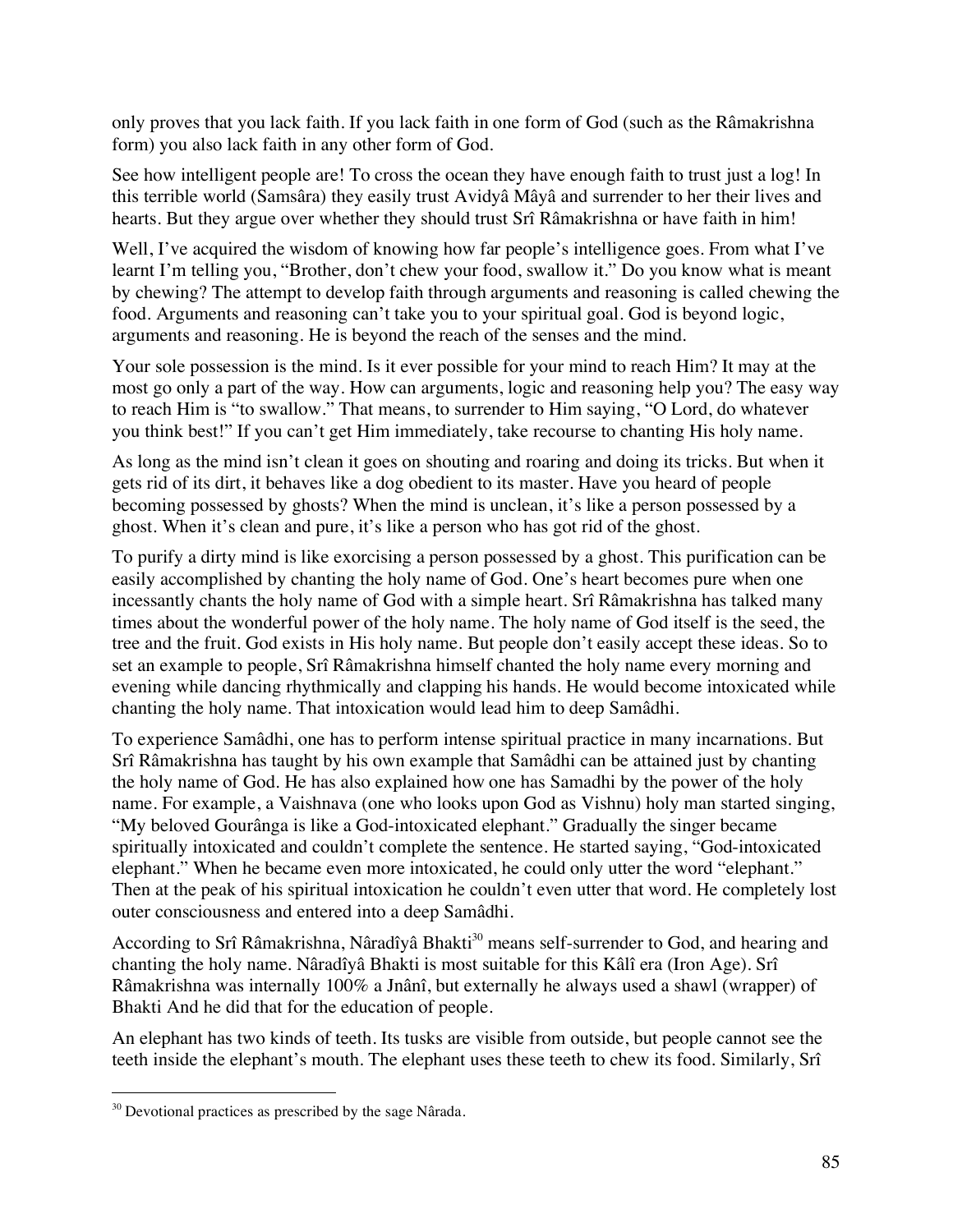Râmakrishna had Jnâna inside him. Others were not aware of it. His external mood of Bhakti (pure love of god) was meant to inspire others. Srî Râmakrishna used to sing these two songs in praise of the holy name of God:

## Song  $# 1$

O Shyâmâ, my only hope is in Thy hallowed name!

What need have I of Koshâ and Koshî? What need of smiles and conventions?

Thy name dissolves death's bonds, as Shiva has proclaimed,

And I myself am Shiva's servant; whom else should I obey?

O Mother, come what may, I shall repeat Thy name;

Why should I fret myself to death? To Shiva's words I cling.

## Song  $# 2$

If only I can pass away repeating Durgâ's name,

How canst Thou then, O Blessed One,

Withhold from me deliverance,

Wretched though I may be?

I may have stolen a drink of wine, or killed a child unborn,

Or slain a woman or a cow,

Or even caused a brahmin's death;

But, though it all be true,

Nothing of this can make me feel the least uneasiness;

For through the power of Thy sweet name

My wretched soul may still aspire

Even to Brahmanhood.

Srî Râmakrishna used to be completely absorbed in divine fervor while singing these songs. Those who have seen him in that state could understand the wonderful power of the holy name.

I know that as actors you sing this song composed by Girish Bâbu. The song talks about the glory of God's holy name.

### Song

So sweet is the holy name of Hari! Chant Hari's name!

On the path of your desire you could have bought Hari's name.

But, alas, why didn't you ever have that desire?

If you just chant Hari's name once,

You won't ever be judged a sinner.

Incomparable is His compassion.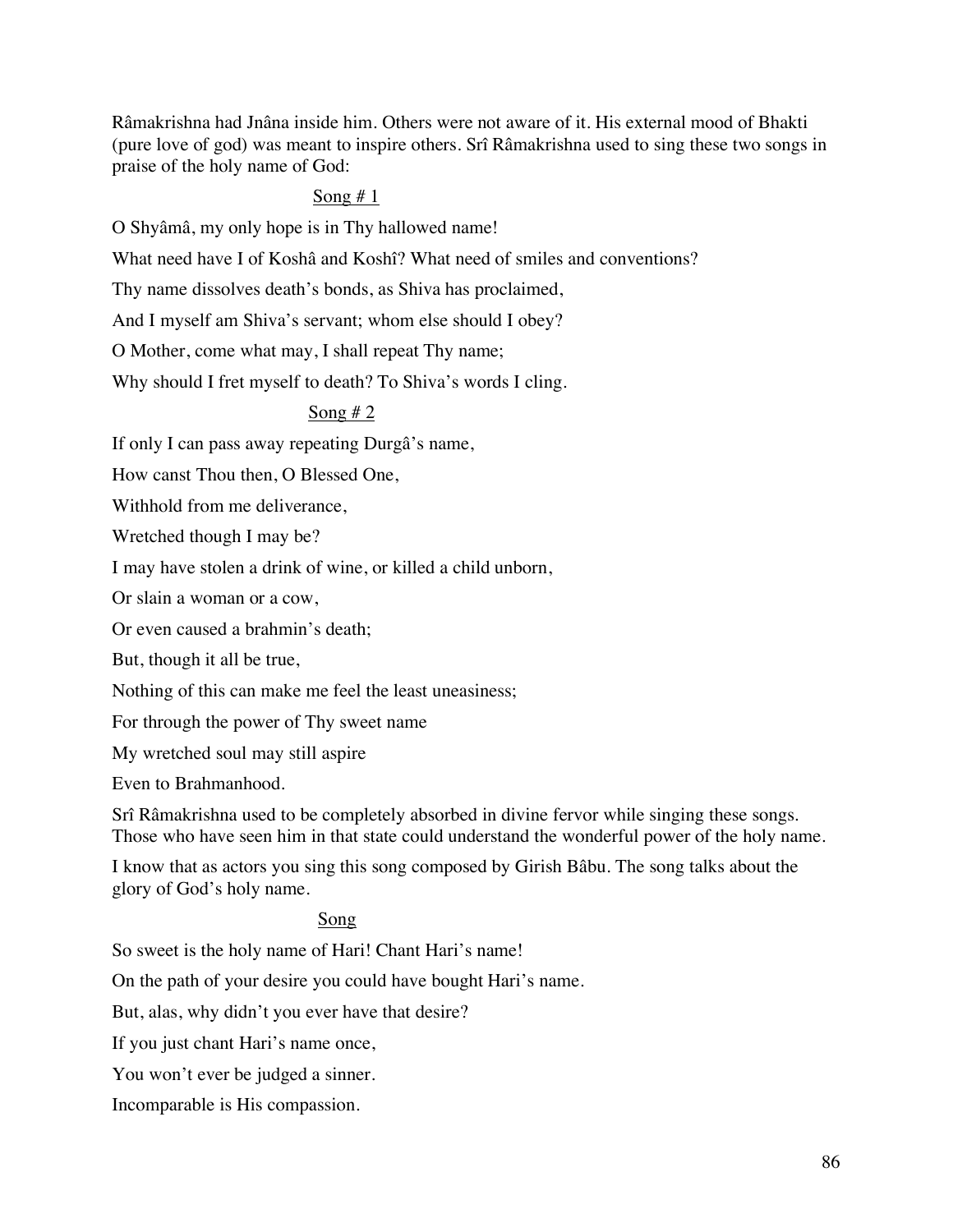Be intoxicated by Hari's name;

Don't get involved in useless activities and forget Him.

Brother, there is no need for logic and reasoning. Just follow the path shown by Srî Râmakrishna. In course of time you will reach your spiritual goal. You don't have to study the *Gîtâ*, Vedânta or Sâmkhya philosophy, nor perform the Panchatapâ<sup>31</sup> ritual. You needn't go and visit places of pilgrimage, or perform Japa and meditation. You don't have to become an allrenouncing monk, leaving behind your wife and children. There is no need to abandon your home and country or to perform severe spiritual austerities. Just hold onto Srî Râmakrishna who is the depository of compassion and the pilot in the voyage of life. Results will come quickly.

Acquiring spiritual illumination after many years of intense spiritual practice, Srî Râmakrishna saved the fruits of his spiritual austerities for the benefit of the hapless, homeless, and povertystricken people who have never done any spiritual practice in their lives.

Just as a father's hard-earned wealth is inherited by his lazy and worthless son, so also the worst of those who have taken refuge in Srî Râmakrishna will inherit Srî Râmakrishna's spiritual wealth. Don't worry, look upon Srî Râmakrishna as your very own and go on having fun in this world. You will see that in course of time he has taken you beyond the sea of worldly bondage. But I must caution you, you may do whatever else you want to do, but you must never leave the boatman.

Srî Râmakrishna is so compassionate that he gladly accompanies those who take refuge in him to any place where they want him to go. He also saves them from all dangers. I warn you again and again not to abandon Srî Râmakrishna. If you say, "I'm impure, I'm driven by my impure mind, I'm under the control of lust and anger, and I've committed many sins. Do I have any way of salvation?" Then I would say that you haven't really seen Srî Râmakrishna. You haven't been able to know the extent of his compassion. God keeps a wonderful thing called compassion securely in His store. Srî Râmakrishna's body is made of that compassion. He has no other ingredient in his body other than compassion.

Do you want to know why the Creator has taken the form of Srî Râmakrishna out of compassion? It is for the salvation of despicable, foolish and untouchable beings like us. Srî Râmakrishna is the savior of the lowly and the refuge of the poor. In spite of that you've been thinking that you're an impure soul, you've an impure mind, and you're under the control of evil tendencies. As a result, you're feeling helpless in this world. Shame on your thinking!

The police arrest a thief with all his accomplices. Similarly, Srî Râmakrishna, the compassionate one, will arrest you along with your mind and its evil tendencies. In the court of law the criminals are sentenced to prison. But in the court of compassionate Srî Râmakrishna everyone is set free from the prison of this world. The police uphold justice, Srî Râmakrishna showers compassion. So powerful are the waves of Srî Râmakrishna's compassion that they can wash away thousands of Himalayan mountains of sins committed by human beings. Srî Râmakrishna has made a rule that anyone who takes refuge in him will soon be drawn closer. Any person who appears in Srî Râmakrishna's court and sees his compassionate face becomes instantly free. That person's mind is set free and his accumulated Karma-Phala is completely annihilated. From this

<sup>&</sup>lt;sup>31</sup> A ritual in which the spiritual aspirant has to chant the holy name of God being surrounded by five hot stoves.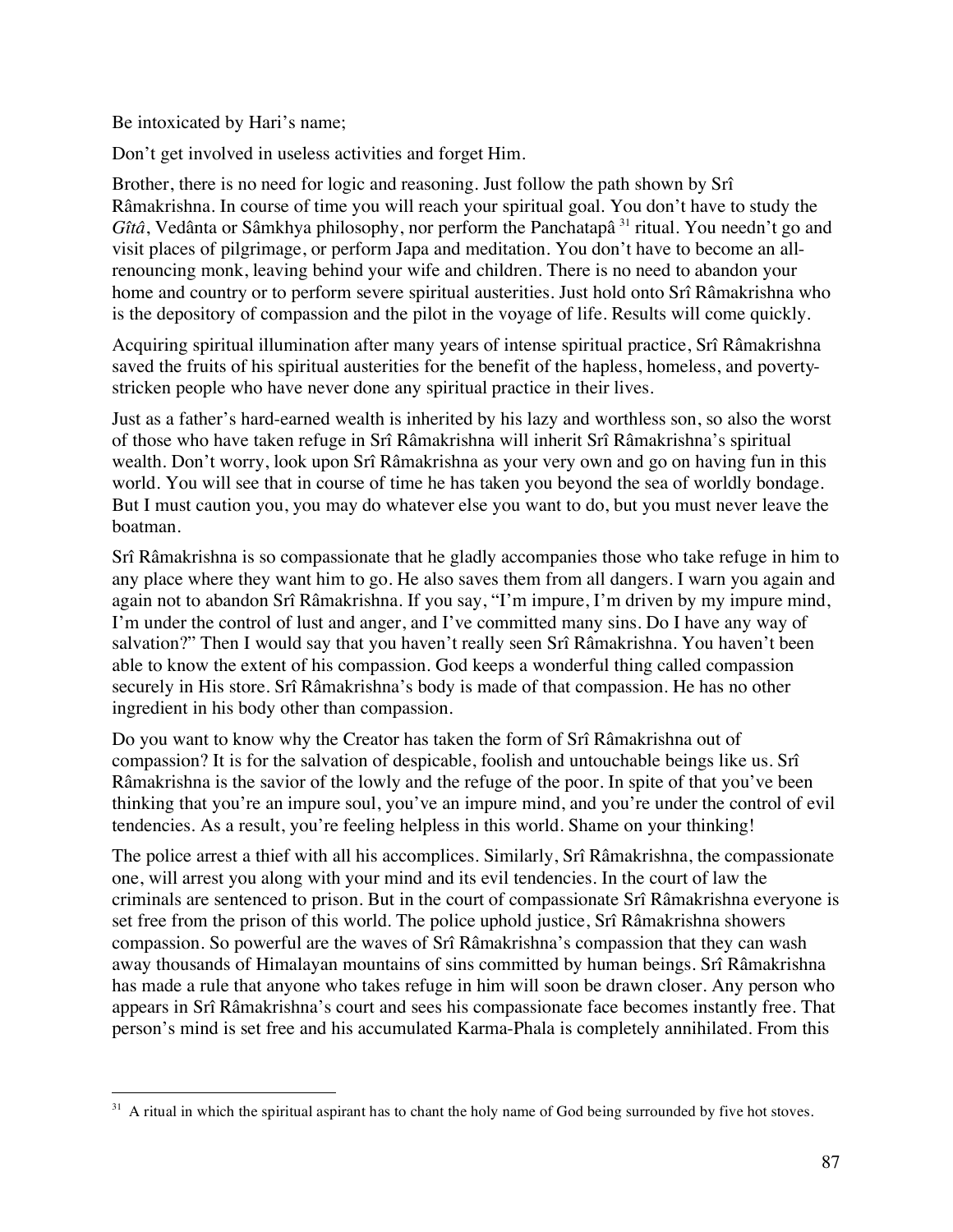you must have realized the glory of both God's holy name and Srî Râmakrishna. Beware! Never stop chanting the holy name of Srî Râmakrishna, the compassionate one.

According to Srî Râmakrishna, objecting to the idea of Personal God using reason is a sign of ignorance. Srî Râmakrishna experienced God in all His different aspects through the disciplines of every major faith. To resolve the disputes between the adherents of different faiths he said, "What you all have been saying is true. Follow your own spiritual paths honestly, you will surely experience God in course of time."

This universal and all-embracing attitude toward religions is only to be seen in Srî Râmakrishna. Now this attitude is also noticeable among the devotees who have taken refuge in him. Wherever his grace extends, no malice or animosity toward different faiths can exist. The followers of Srî Râmakrishna accept all different aspects of God with great respect. They may differ from one another in their views, but they never harbor any malice or animosity in their hearts. This characteristic is very prominent among Srî Râmakrishna's devotees. Just as children inherit the nature of their parents, so also Srî Râmakrishna's devotees have inherited this broadmindedness from Srî Râmakrishna.

I've told you again and again about Srî Râmakrishna's spiritual attitude. As he displays this universally acceptable, universally praised, all-encompassing attitude he is fit to be called a world teacher. He can help all irrespective of their individual spiritual paths or faiths.

The sunlight reveals the colorful world . So also many great spiritual truths of different faiths have been revealed during Srî Râmakrishna's Lîlâ. The manifestation of this universal, allencompassing divine truth is only possible in God. Having gone through austere spiritual practices enjoined by different religions, Srî Râmakrishna experienced the same God and proved that all religions are true. Nobody other than God could have accomplished it. Only God can play the flute of Divine Consciousness (Chaitanya) and awaken beings who are enslaved by Mâyâ and immersed in the intense darkness of worldliness, sense pleasures, lust, greed, and stupidity.

How is it possible for anyone, who hasn't studied any scriptures to effectively, explain the most abstruse religious truths in simple language and with the help of parables to the renowned scholars of scriptures? Can anyone other than God do that? In whichever being we see the full manifestation of divinity, we should call that being God. Wherever the devotees see the manifestation of Krishna's characteristics, they think that they are seeing Krishna there.

Some followers of Yoga say that every man can become Krishna through Sâdhanâ (spiritual practices). But it isn't believable because Srî Râmakrishna didn't accept this idea. Through a parable Srî Râmakrishna has told us that a devotee has no alternative but to always remain subservient to God. Even the highest position that a devotee can acquire is totally dependent on God's mercy and grace.

Once a devotee was stroking the feet of God when God was lying in bed. After a while the devotee felt tired and sleepy. God noticed it and out of compassion said to him, "You are sleepy. Lie next to me in my bed and sleep." It was impossible for the devotee to even think of sleeping in his Master's bed! But what was impossible became possible only thorough God's compassion and grace. This shows that a creature can never be equal to the Creator. [That is, the master and servant relationship always exists between God and His devotee.]

Out of ignorance one may or may not accept this, but one in whom there is full manifestation of God's power has to be recognized as God. Otherwise the scriptures such as the *Gîtâ* and the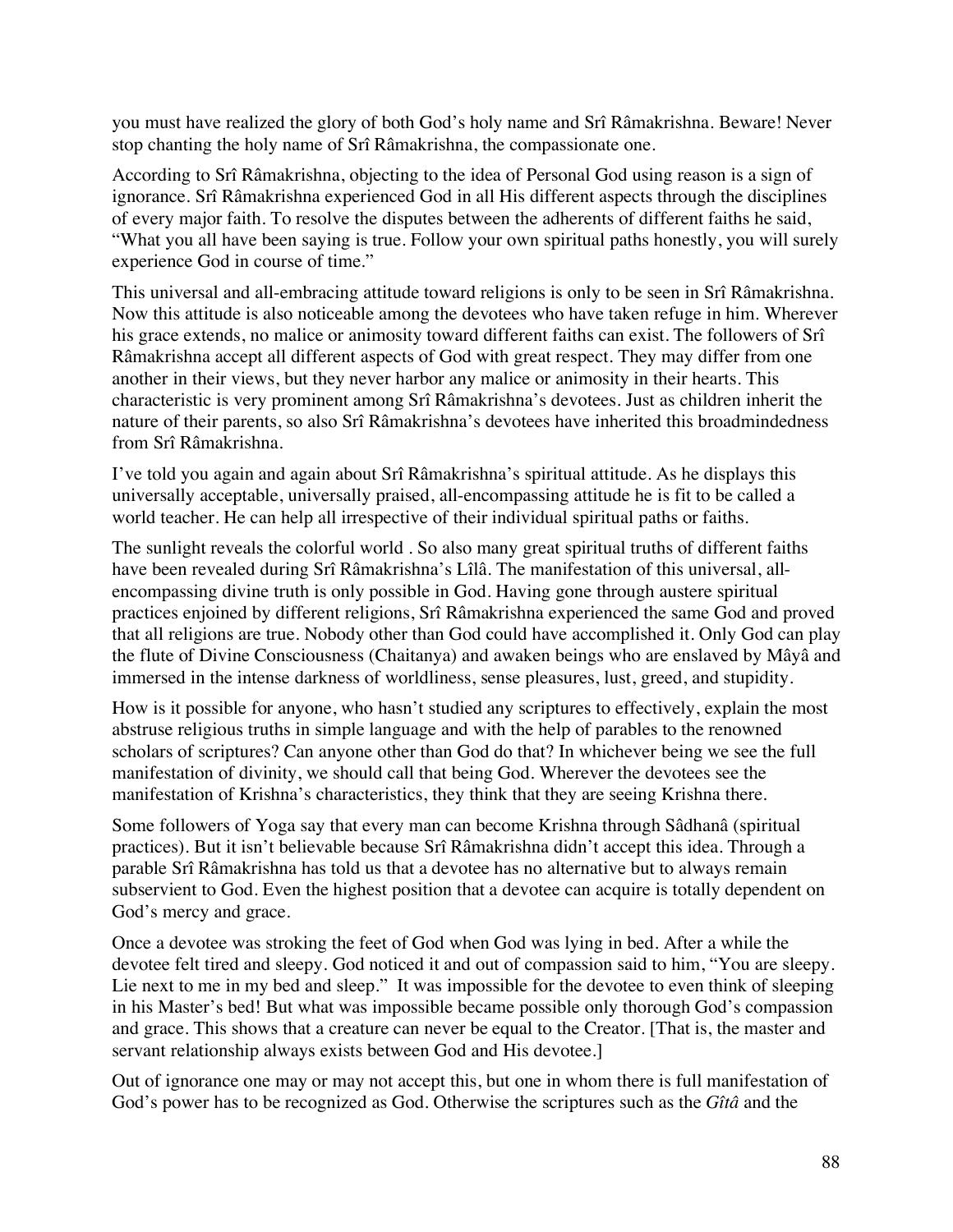Purânas must be false. The qualities that are ascribed to God by the Purânas and other scriptures are all present in Srî Râmakrishna. But so wonderful is the play of Mahâmâyâ that She lets people recognize a divine incarnation, but doesn't give them the power to accept him.

I explained this once to you, but I'll explain it again. When Srî Râmakrishna was playing his role as a spiritual aspirant and going through many spiritual austerities, a woman appeared at the Dakshineswar temple. She was as devoted to God as she was learned. In scriptural debates no pundit could defeat her. In Srî Râmakrishna's Lîlâ she is known as the brâhmanî (a brahmin woman). One day Mathur Bâbu invited many renowned scholars of the scriptures to come and talk to her. The brâhmanî told them that she had come to know from her scriptural knowledge and intuition that Srî Râmakrishna was a divine incarnation. But the pundits wouldn't accept it. Then she pointed out to them that the characteristics of a divine incarnation recorded in the Purânas and other scriptures were all present in Srî Râmakrishna.

The pundits had to agree that all the characteristics recorded in the scriptures were identical with those present in Srî Râmakrishna. Still they couldn't wholeheartedly accept Srî Râmakrishna as God. From this we can learn that the scriptures may help one to know God, but not to accept or acknowledge God. Even a little common sense can help us to admit that where the characteristics of an object are present, the object must also be present there. Wherever there is a shadow the object casting that shadow must also be there.

Suppose you have learnt by studying botany that there is a tree called the banyan tree. The tree has some special characteristics. Its shadow is warm in winter but cool in summer. Let me suppose you have come to know these characteristics through your studies, but you've never seen a Banyan tree. If you suddenly see one, you won't be able to recognize it as a Banyan tree.

Suppose you're travelling on foot in summer in a foreign country. You are thirsty, perspiring and tired. Suddenly you see a big tree and take shelter in its shade. The shade is very cool and pleasant. Soon you realize that it must be the banyan tree about which you've read. You decide not to leave that area until winter comes. In the winter you go and sit under that tree and can feel its warmth. Now, is there any way to deny that it's a Banyan tree? So also it's not possible to deny that Srî Râmakrishna is a divine incarnation because he has all the characteristics of a divine incarnation.

Let me conclude by singing a song.

# Song

Do I worship Râmakrishna for nothing? My shoreless ocean of love is he, He is the compassionate boatman To ferry me from here to the other world. My greatest friend is he, He sought me and found me on his own. He never minds my faults. He agrees to give whatever I ask for. He is always behind me in case I slip into difficulties. I try but can never understand If he adores me or I adore him! He is my very own;